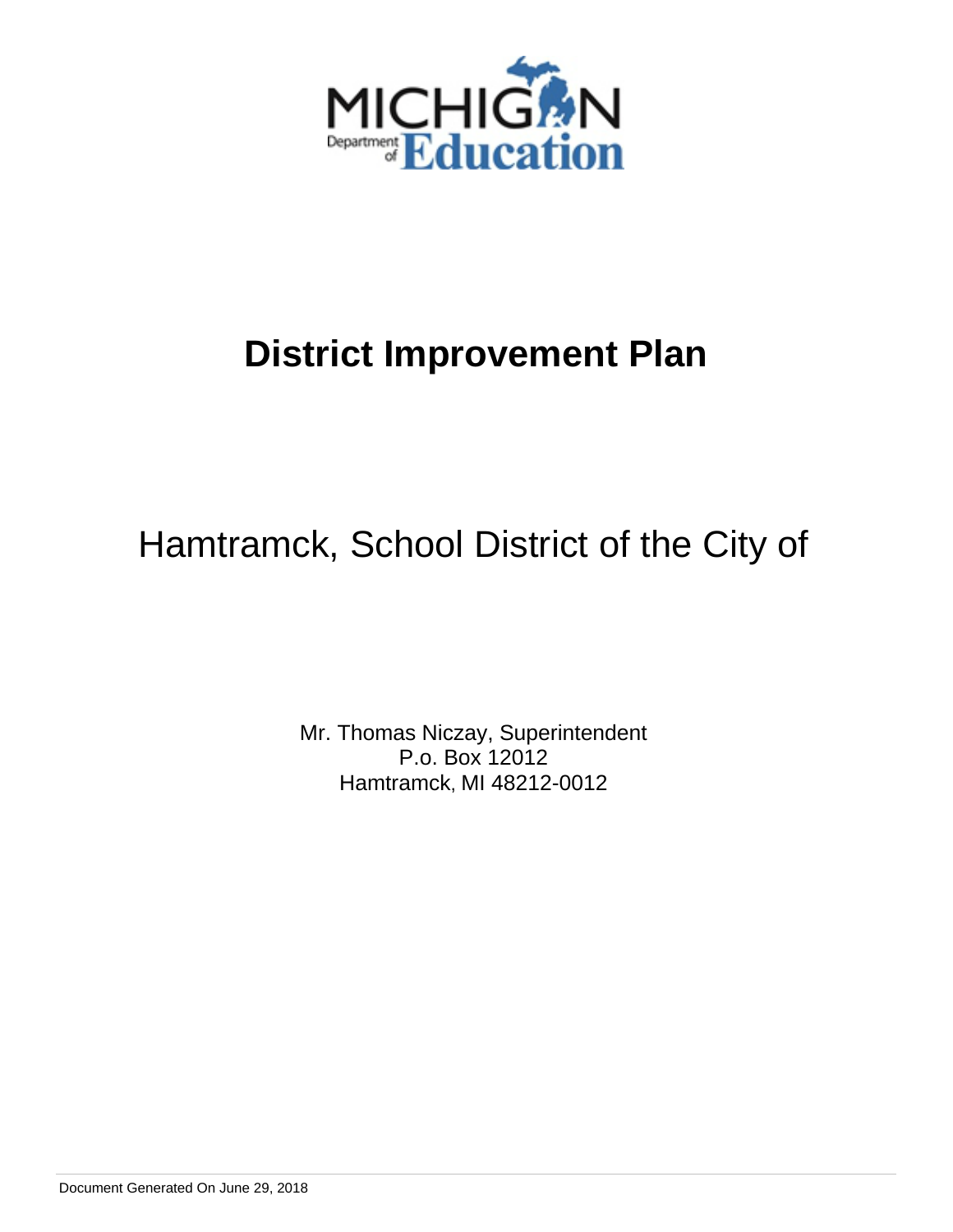# **TABLE OF CONTENTS**

| Introduction. |  |
|---------------|--|
|---------------|--|

# **Improvement Plan Stakeholder Involvement**

# **District Improvement Plan 2018**

| Goal 5: The school community will cultivate a positive, inclusive learning environment that addresses the needs of the |  |
|------------------------------------------------------------------------------------------------------------------------|--|
|                                                                                                                        |  |
|                                                                                                                        |  |
|                                                                                                                        |  |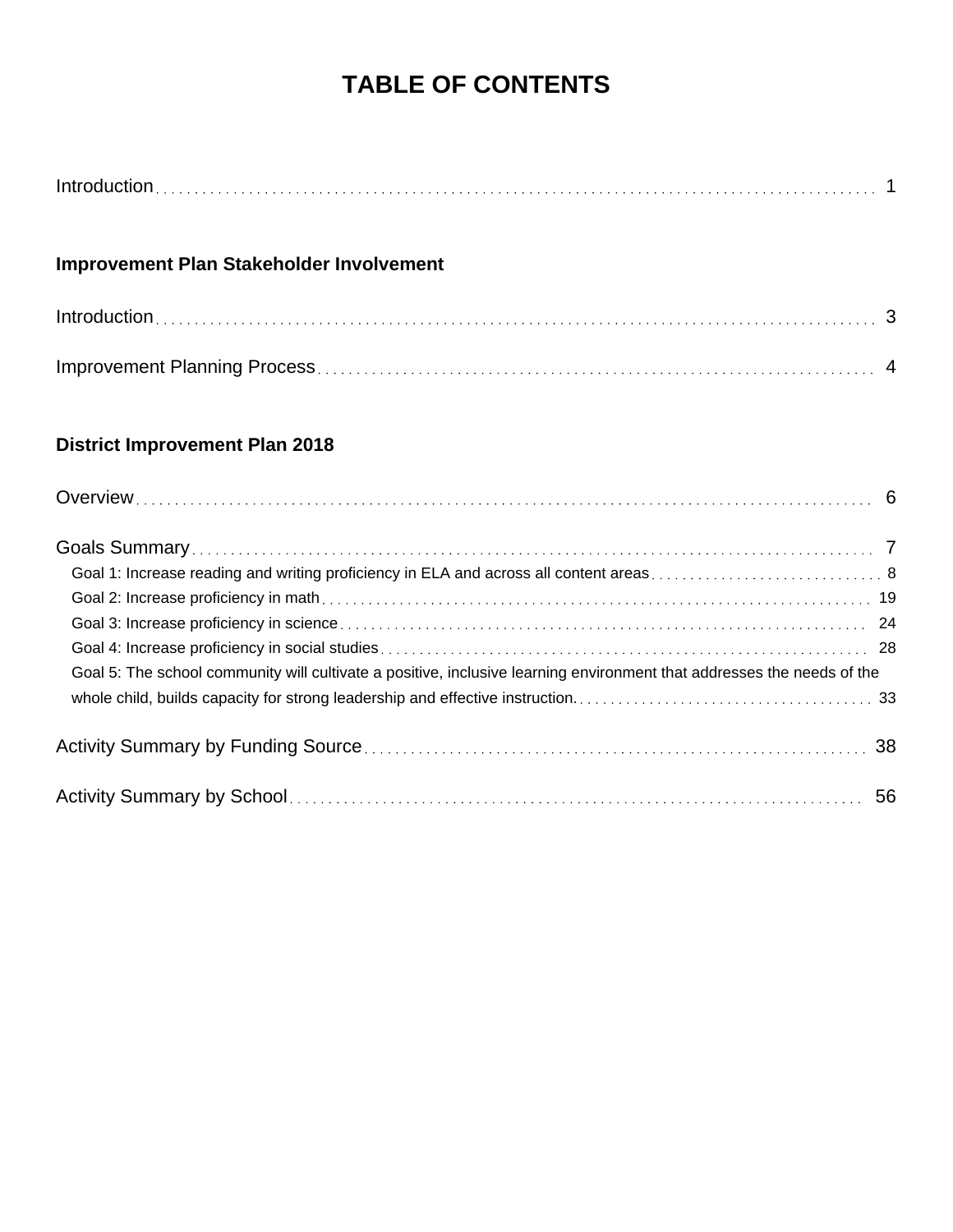# **Introduction**

The District Improvement Plan (DIP) has been designed to provide schools and districts with a common planning template that addresses student learning and system needs that have been identified through the schools' Comprehensive Needs Assessment.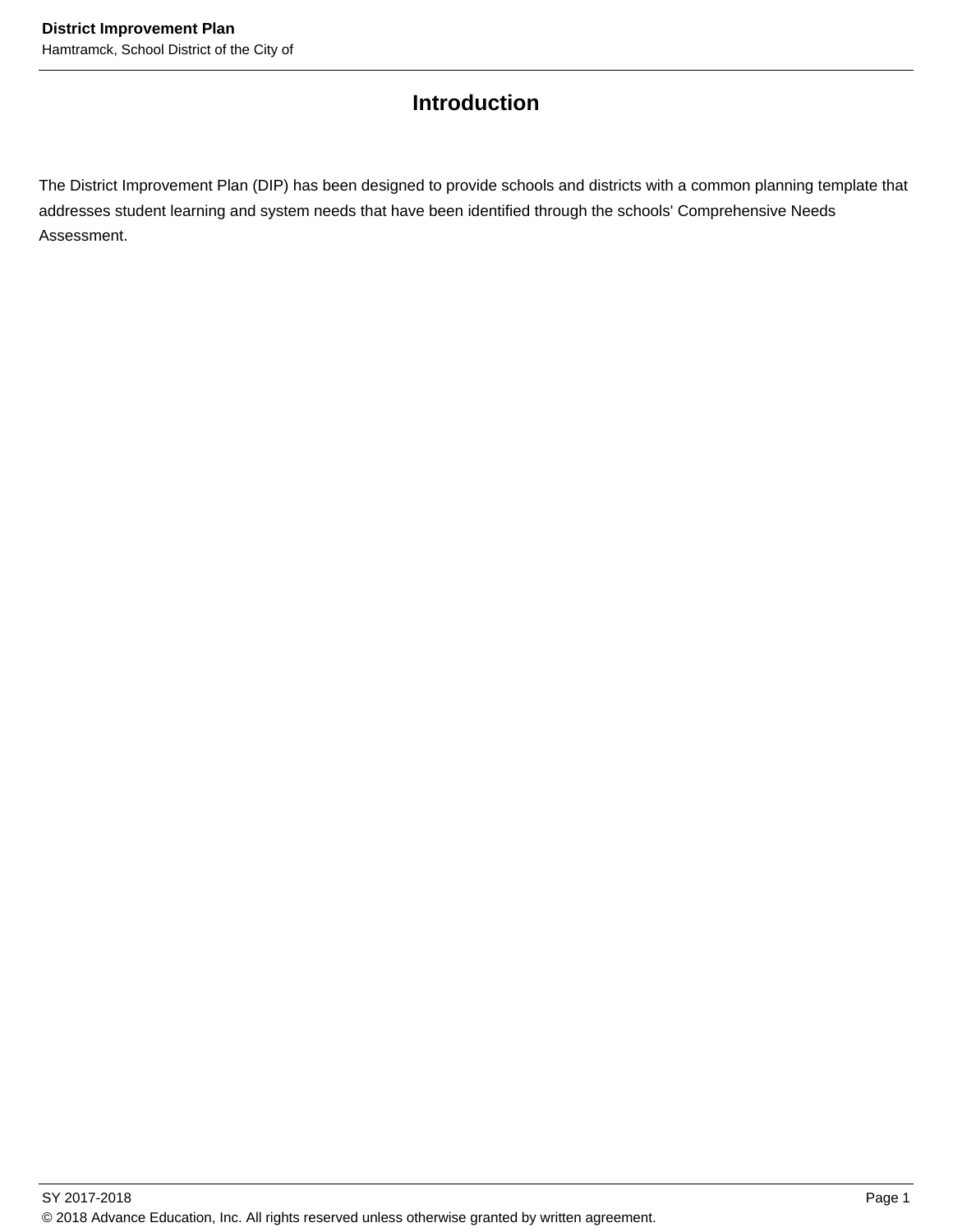# **Improvement Plan Stakeholder Involvement**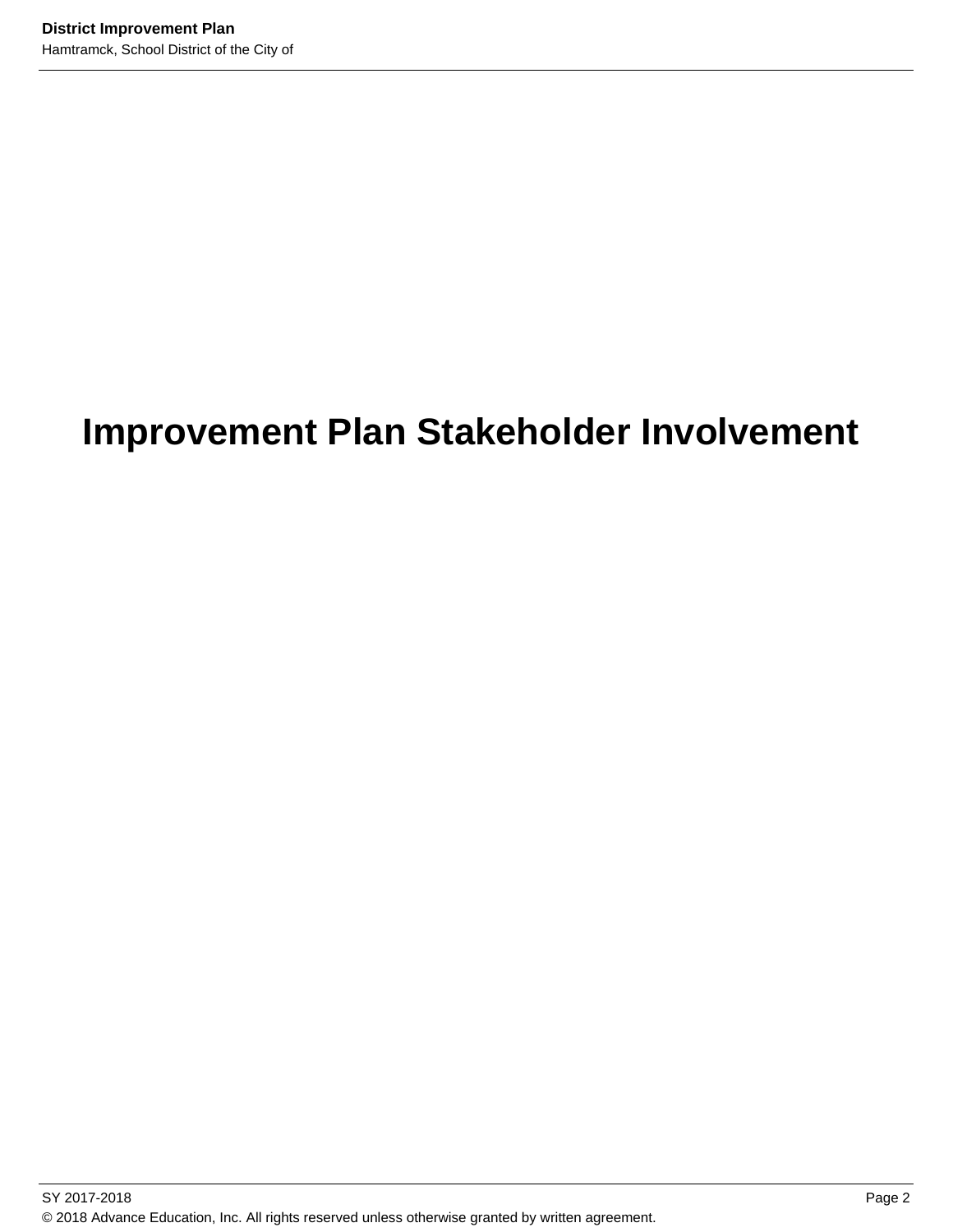# **Introduction**

The responses should be brief, descriptive, and appropriate for the specific section. It is recommended that the responses are written offline and then transferred into the sections below.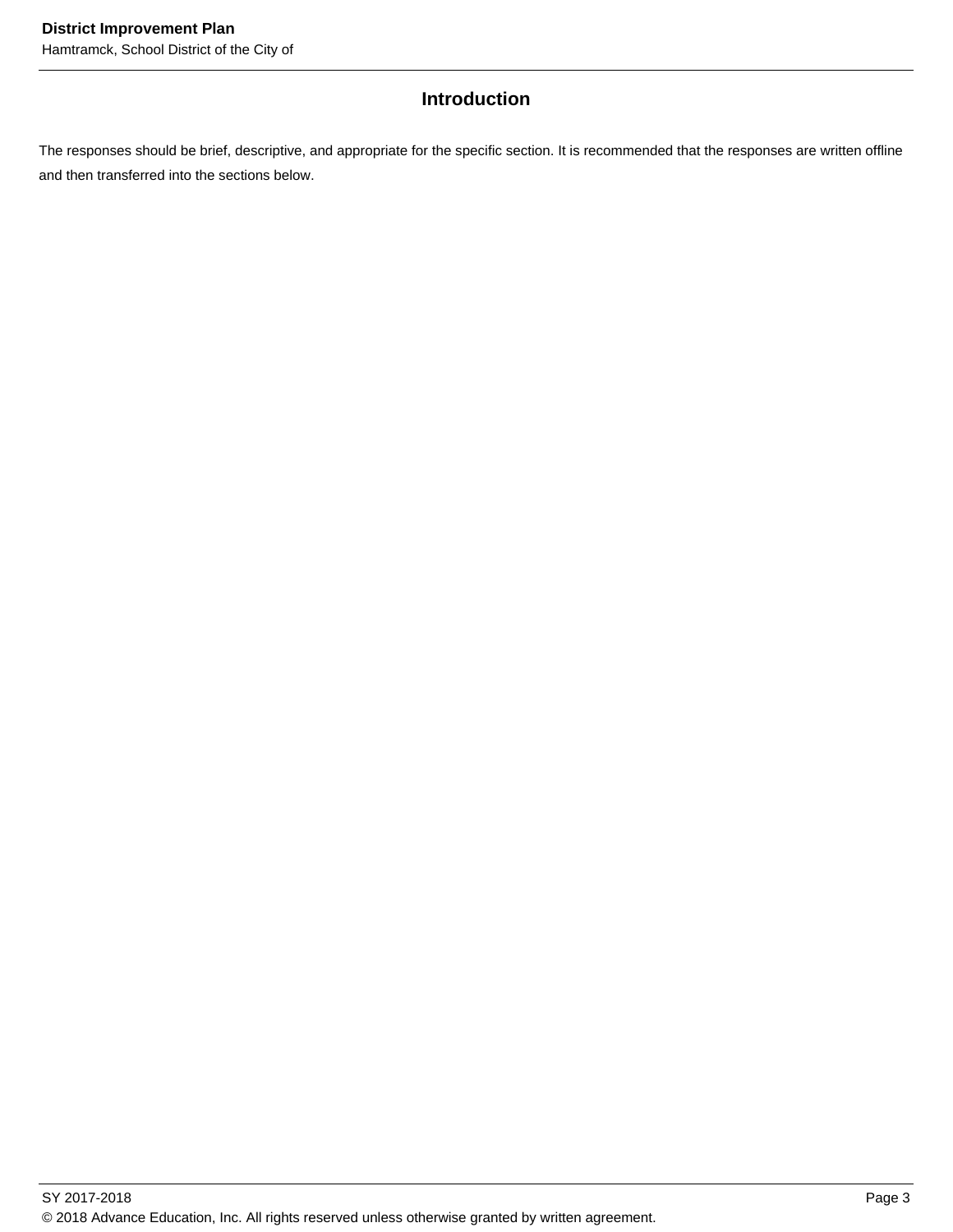# **Improvement Planning Process**

Improvement Planning Process

**Describe the process used to engage a variety of stakeholders in the development of the institution's improvement plan. Include information on how stakeholders were selected and informed of their roles, and how meetings were scheduled to accommodate them.** 

The District Improvement Plan was collaboratively developed with principals, teachers, central office administrators, parents and outside agency representatives. The meetings were scheduled at each site regularly. There was a deliberate effort to align District and School Goals to meet the needs of students based on data analysis.

# **Describe the representations from stakeholder groups that participated in the development of the improvement plan and their responsibilities in this process.**

We have developed a District Turnaround Network this is defined as the school board, superintendent, and central office administrators who work collaboratively with association building leadership to guide turnaround and to sustain the organization's sense of urgency in realizing dramatic improvement in student and teacher performance in a short amount of time.

This team meets weekly and decisions for district improvement come out of this group.

# **Explain how the final improvement plan was communicated to all stakeholders, and the method and frequency in which stakeholders receive information on its progress.**

Meetings were scheduled to discuss the progress and final decisions that were included in the plan. Communiques were sent out to all stakeholders and communicated on the District Website.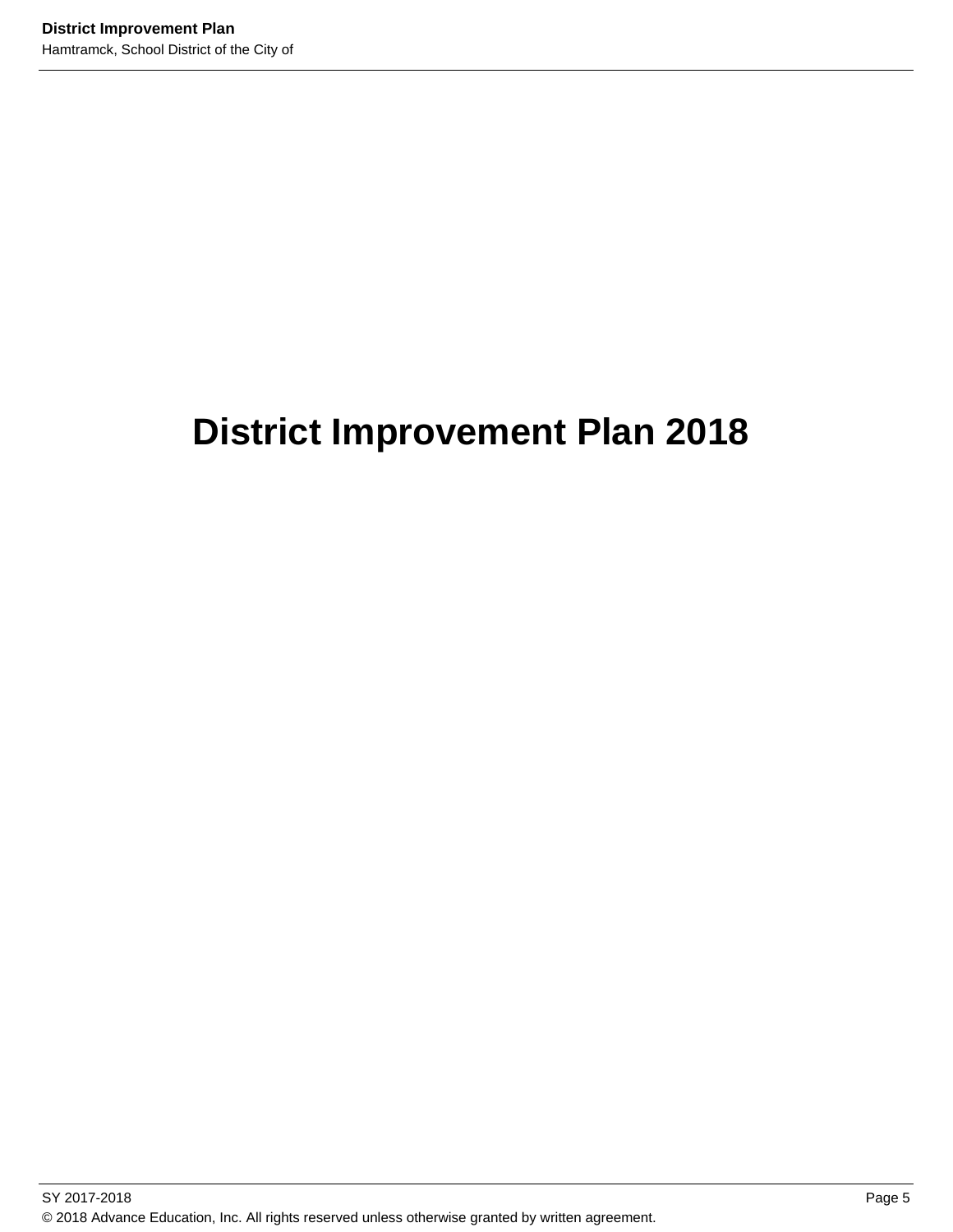Hamtramck, School District of the City of

# **Overview**

## **Plan Name**

District Improvement Plan 2018

**Plan Description**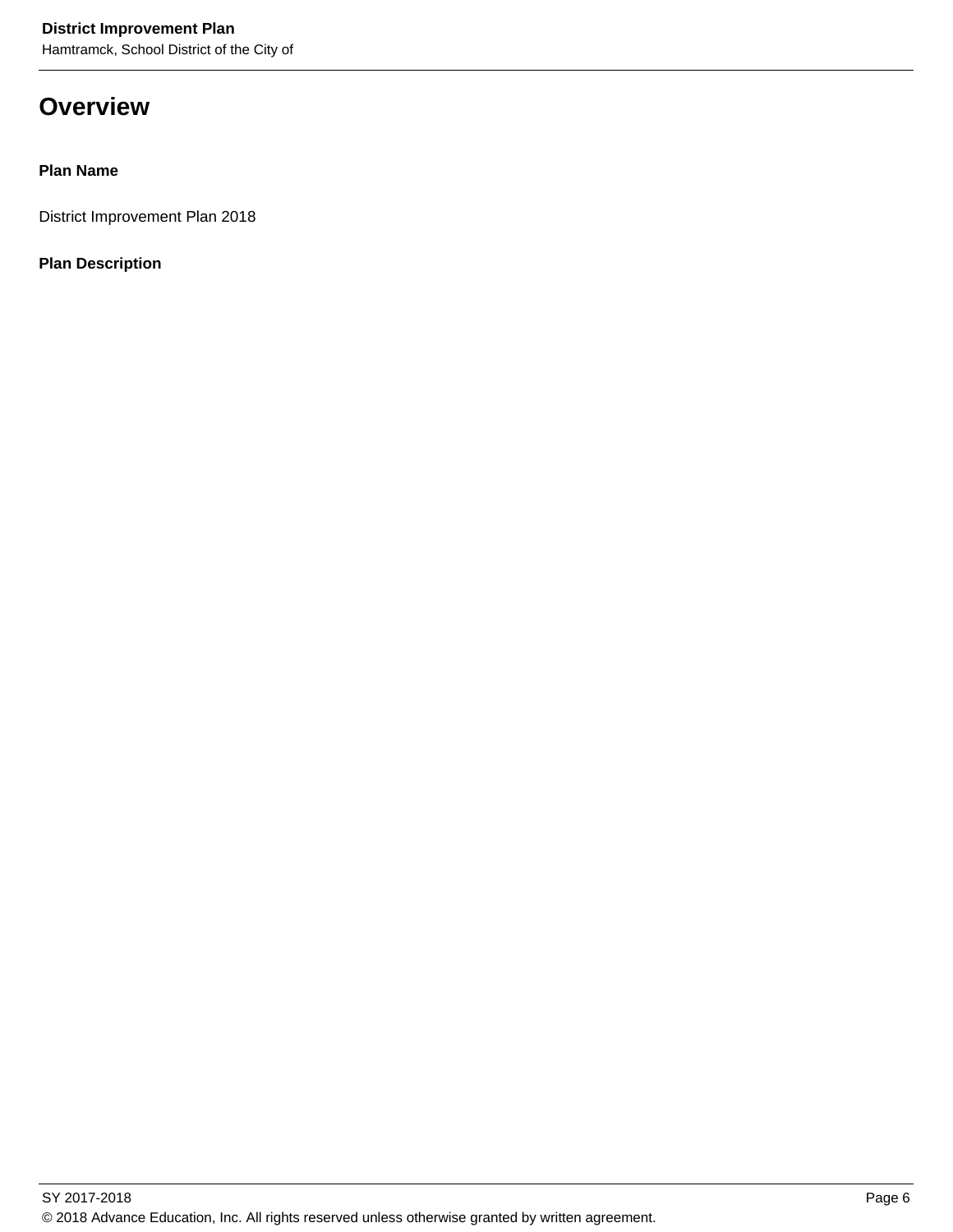# **Goals Summary**

**The following is a summary of the goals encompassed in this plan. The details for each goal are available in the next section.**

| $\#$           | Goal Name                                                                                                                                                                                             | Goal Details                                      | Goal Type      | Total Funding |
|----------------|-------------------------------------------------------------------------------------------------------------------------------------------------------------------------------------------------------|---------------------------------------------------|----------------|---------------|
|                | Increase reading and writing proficiency in ELA and Objectives: 3<br>lacross all content areas                                                                                                        | Strategies: 7<br>Activities: 27                   | Academic       | \$0           |
| 2              | Increase proficiency in math                                                                                                                                                                          | Objectives: 3<br>Strategies: 4<br>Activities: 9   | Academic       | \$0           |
| 3              | Increase proficiency in science                                                                                                                                                                       | Objectives: 3<br>Strategies: 4<br>l Activities: 9 | Academic       | \$0           |
| 14             | Increase proficiency in social studies                                                                                                                                                                | Objectives: 3<br>Strategies: 4<br>Activities: 9   | Academic       | \$0           |
| $\overline{5}$ | The school community will cultivate a positive,<br>inclusive learning environment that addresses the<br>needs of the whole child, builds capacity for strong<br>leadership and effective instruction. | Objectives: 1<br>Strategies: 2<br>Activities: 11  | Organizational | \$0           |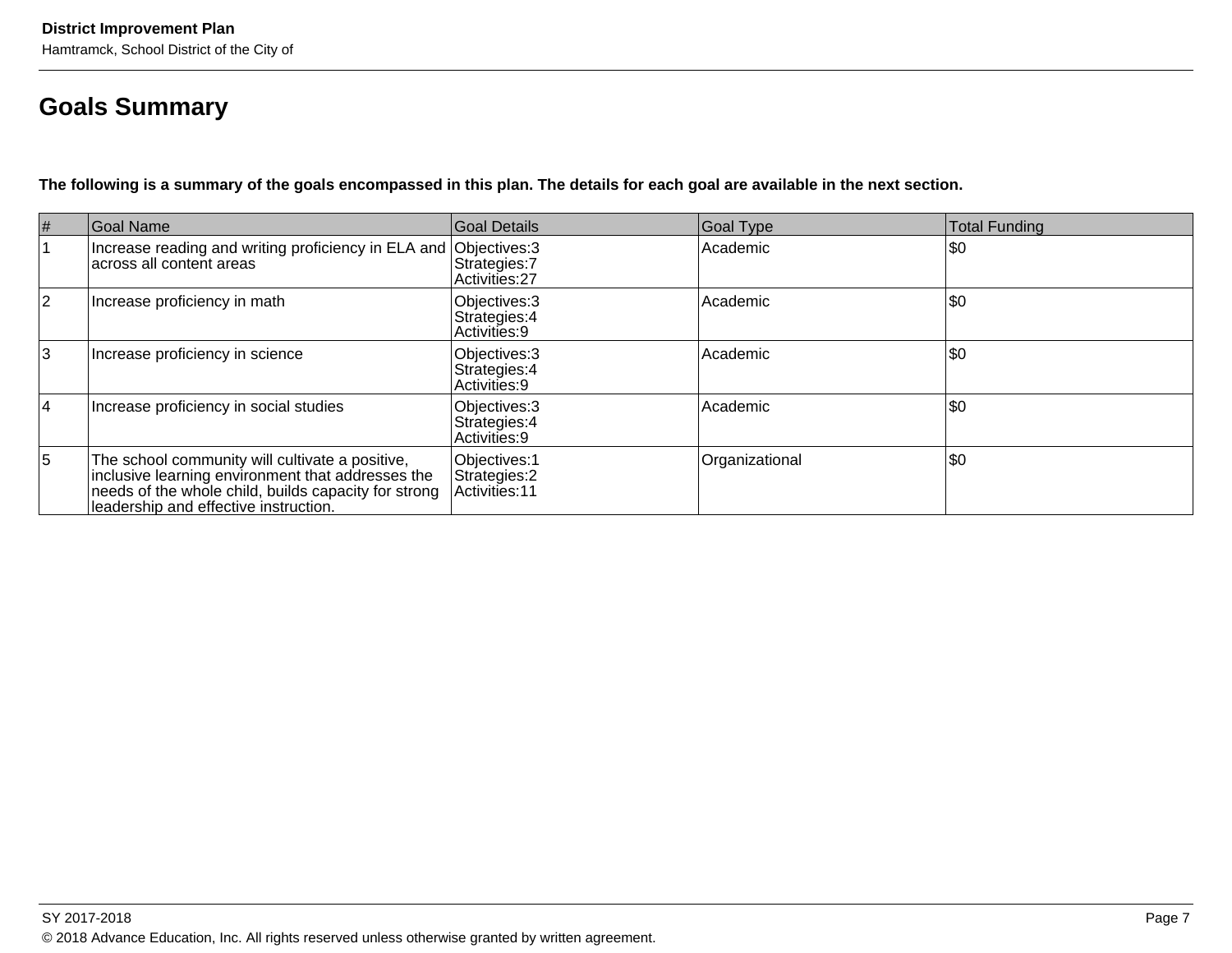# **Goal 1: Increase reading and writing proficiency in ELA and across all content areas**

#### **Measurable Objective 1:**

 85% of Pre-K, Kindergarten, First, Second, Third, Fourth, Fifth, Sixth, Seventh, Eighth, Ninth, Tenth, Eleventh, Twelfth, Postsecondary, Adult, Ungraded and All gradeBlack or African-American, Asian, Bottom 25%, Bottom 30%, White, Economically Disadvantaged, Free/Reduced Lunch, Gifted and Talented, Hispanic or Latino, Improvement from 10th to 12th Grade, Improvement from 8th to 10th Grade, Students with Disabilities, English Learners, Two or More Races, American Indian or Alaska Native, Native Hawaiian or Other Pacific Islander and Top 75% students will demonstrate a proficiency in content knowledge to close achievement gaps inEnglish Language Arts by 06/30/2023 as measured by state and local assessments.

#### **Strategy 1:**

Differentiated Instruction - Through the implementation of differentiated instruction, district staff will implement effective, research-based reading programs during theacademic year, during the academic day.

Supplemental ELA programs include: Differentiated Instruction, Guided Reading, Project-Based Learning,

Reader's Workshop, RTI, Assembly Presentations, Supplemental Teachers and Parapros for push-in/pull-out small group instruction and extended classroom activities.Category: English/Language Arts

Research Cited: - Tomilinson, Carol Ann, Differentiation in Practice, (ASCD, 2003)

All students learn in a variety of ways and have different interests. Some students excel in some areas but

not in others. Hence, she suggests, the best school instructions fitted to a diverse student population which is

called differentiated. Research notes that there is ample evidence that students experience greater school

success if teaching is responsive to their learning needs.

-Marzano, Robert, Classroom Instruction That Works, (Prentice Hall, May 7, 2004)

This series offers in-depth research-based instructional strategies that can be used in the classroom to enhance student achievement. Book One: Designing &Teaching Learning Goals and Objectives. Book

Two: Formative Assessment & Standards-Based Grading. Book Three: The Highly Engaged Classroom.

-Zemelman, Steven, Best Practice-Today's Standards for Teaching & Learning in America's Schools,

(Heinemann Publishers, 2005)

This is a book about excellent teaching and powerful learning. Its principles

come from authoritative and reliable sources the major professional organizations, research centers, and

subject-matter groups in American education. Its recommendations draw upon scientific research of

rigorous design, both experimental and qualitative. The classroom stories woven through the book come

from some of the country's most accomplished teachers. And the practices endorsed here have proven their

effectiveness with students from kindergarten through high school, across the curriculum, and among

learners of diverse languages, abilities, personalities, and learning styles.

#### SY 2017-2018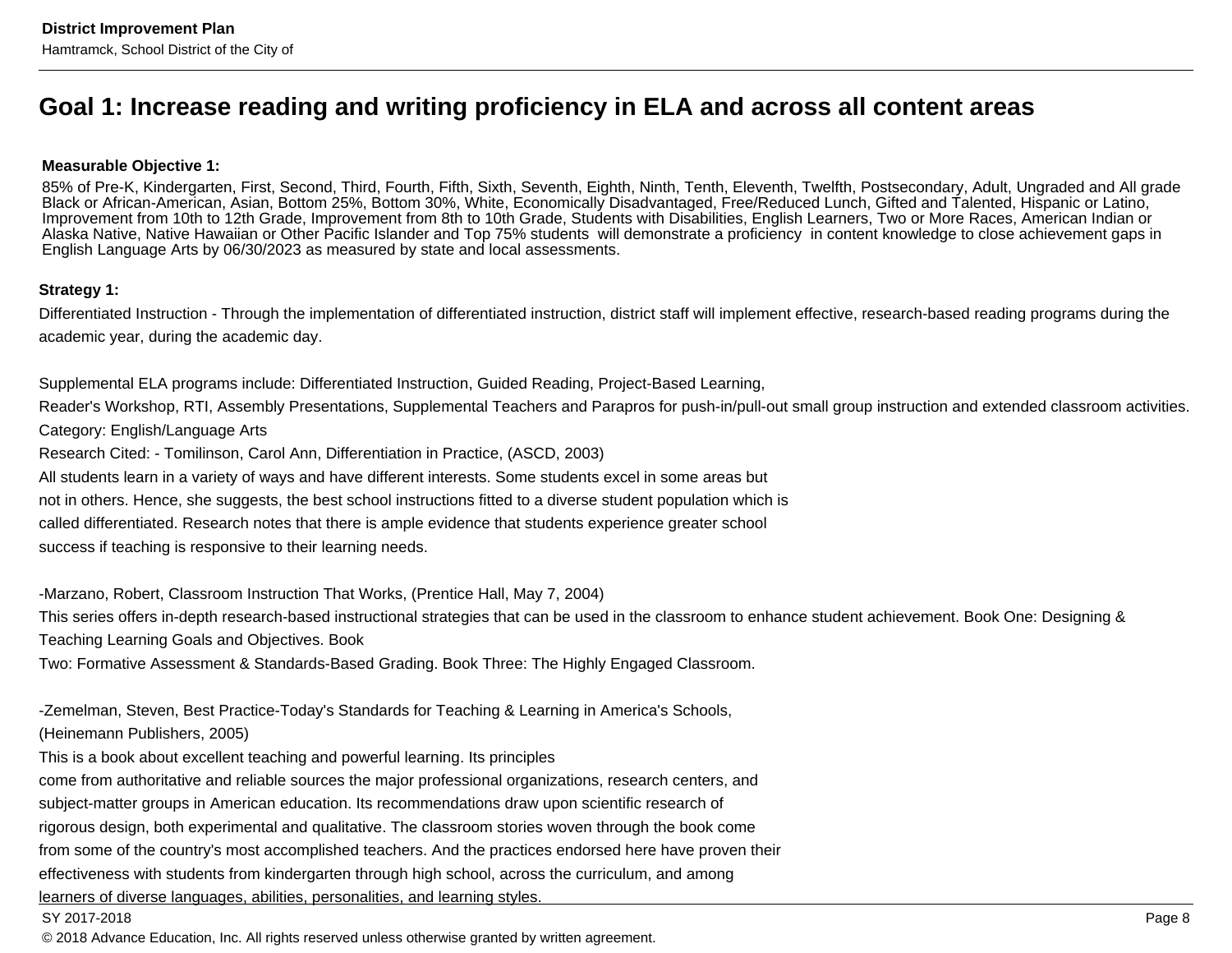Hamtramck, School District of the City of

Tier: Tier 1

| <b>Activity - Assembly Presentations</b>                                                                                                                            | Activitv<br>Type | Tier          | <b>IPhase</b> | Begin Date End Date         | <b>Resource</b><br> Assigned | <b>Source Of</b><br> Funding | <b>Staff</b><br>Responsibl           |
|---------------------------------------------------------------------------------------------------------------------------------------------------------------------|------------------|---------------|---------------|-----------------------------|------------------------------|------------------------------|--------------------------------------|
| District will provide student assembly presentations to<br>supplement core subject<br>linstruction and raise interest in all content areas.<br>Schools: All Schools | Other            | <b>Tier</b> 1 |               | 09/01/2016 06/30/2023   \$0 |                              | lTitle I Part                | Building<br>IAdministrat l<br> or(s) |

| Activity - Extended Classroom Activities (field trips)                                                                                                                     | <b>Activity</b><br>Type | Tier | Phase | Begin Date End Date       | Resource<br>Assigned | Source Of<br>IFundina | <b>Staff</b><br><b>Responsibl</b> |
|----------------------------------------------------------------------------------------------------------------------------------------------------------------------------|-------------------------|------|-------|---------------------------|----------------------|-----------------------|-----------------------------------|
| District will provide extended classroom activities (field trips) to Field Trip<br>foster student interest in all content areas. Transportation will<br>lalso be provided. |                         |      |       | 09/01/2016 06/30/2023 \$0 |                      | ITitle I Part         | Selected<br>Istaff                |
| Schools: All Schools                                                                                                                                                       |                         |      |       |                           |                      |                       |                                   |

| Activity - Supplemental English Language Arts Programs                                                                                                                                                        | Activity<br><b>Type</b> | Tier | Phase | Begin Date End Date         | <b>Resource</b><br> Assigned | Source Of<br>Funding                           | Staff<br>Responsibl |
|---------------------------------------------------------------------------------------------------------------------------------------------------------------------------------------------------------------|-------------------------|------|-------|-----------------------------|------------------------------|------------------------------------------------|---------------------|
| District will implement effective, research-based reading and<br>writing programs<br>including (but not limited to) Differentiated Instruction, Literature<br>Circles, Project Based Learning,                | Other                   |      |       | 09/01/2016  06/30/2023  \$0 |                              | <b>Title I Part</b><br> A, Title II<br>lPart A | AII ELA<br>teachers |
| Guided Reading, Reader's Workshop, Failure Free Reading,<br>Lexia Reading, SuccessMaker, iLIT, Daily 5, Learning a to z,<br>raz-kids, reading recovery, success4all, LLI, AARI, READ 180.<br>and NEWSELA Pro. |                         |      |       |                             |                              |                                                |                     |
| Funds under this activity will purchase books and instructional<br>supplies to support the above programs as well as provide<br>professional development as needed.                                           |                         |      |       |                             |                              |                                                |                     |
| NOTE: The Basic program for ELA is Harcourt-Brace, which is<br>not included in the programs under this<br>Activity.                                                                                           |                         |      |       |                             |                              |                                                |                     |
| Schools: All Schools                                                                                                                                                                                          |                         |      |       |                             |                              |                                                |                     |

| Activity<br>Supplemental Staff | Activity<br>'Type | <b>Tier</b> | <b>Phase</b> | Begin Date End Date | Resource<br> Assigned | Source Of<br>Funding | <b>Staff</b><br>Responsibl |
|--------------------------------|-------------------|-------------|--------------|---------------------|-----------------------|----------------------|----------------------------|
|                                |                   |             |              |                     |                       |                      |                            |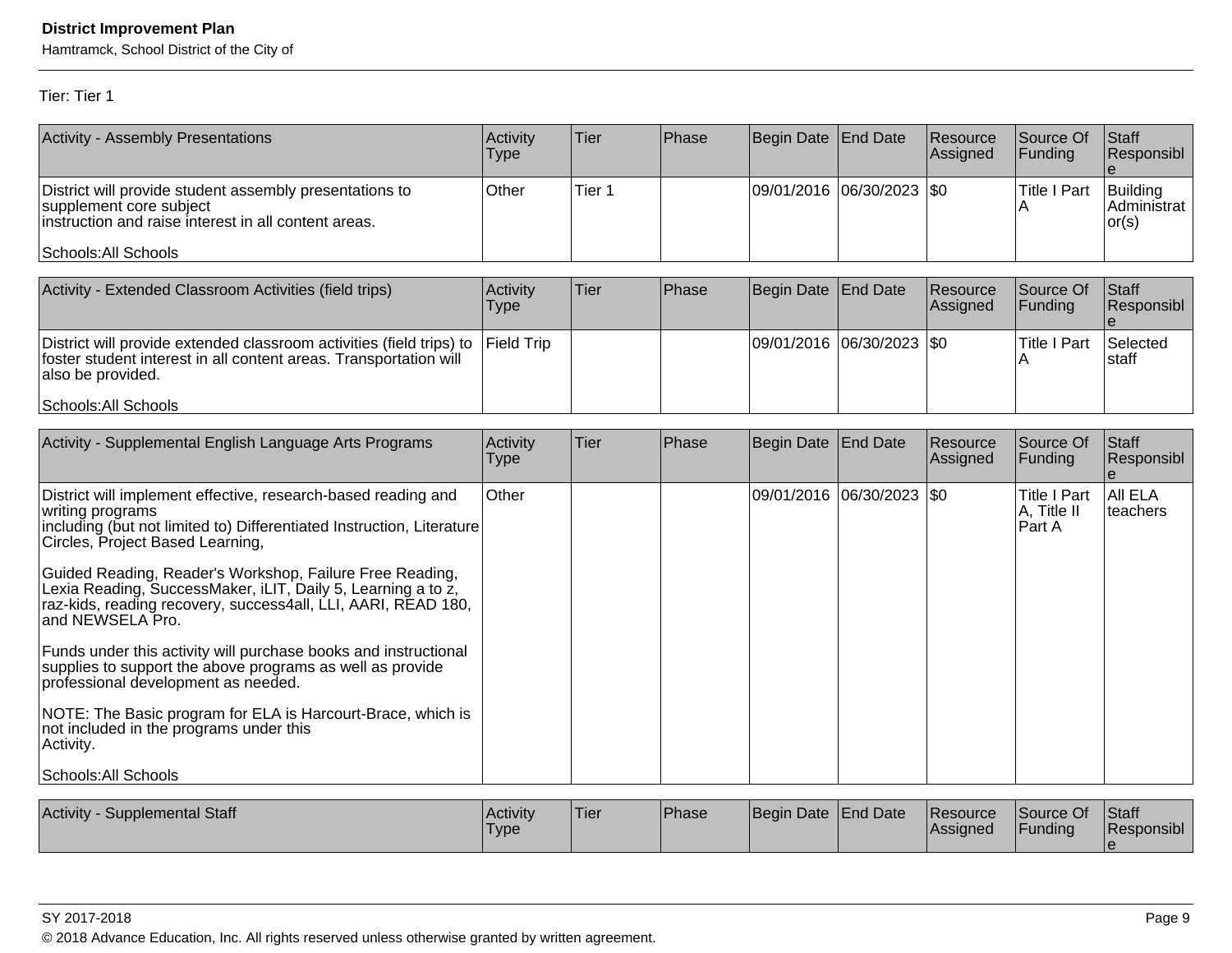Hamtramck, School District of the City of

| District to provide supplemental Teachers and<br>Paraprofessionals to assist in the improvement of student<br>lachievement.<br>Paraprofessionals will deliver small group instruction to eligible<br>dentified Title I students.<br>Title I instructional staff will provide extra time and opportunity<br>to students struggling in ELA. | Academic <br>Support<br>Program |  | 09/01/2016 06/30/2023 \$0 | <b>Title I Part</b><br>$A$ , Title III | <b>Building</b><br>Administrat<br>lor(s) |
|-------------------------------------------------------------------------------------------------------------------------------------------------------------------------------------------------------------------------------------------------------------------------------------------------------------------------------------------|---------------------------------|--|---------------------------|----------------------------------------|------------------------------------------|
| Schools: All Schools                                                                                                                                                                                                                                                                                                                      |                                 |  |                           |                                        |                                          |

| <b>Activity - Curricular Review</b>                                                                         | Activity<br>Type                              | <b>Tier</b> | Phase             | Begin Date End Date       | <b>IResource</b><br><b>Assigned</b> | Source Of<br><b>Funding</b> | Staff<br>Responsibl                                                                                            |
|-------------------------------------------------------------------------------------------------------------|-----------------------------------------------|-------------|-------------------|---------------------------|-------------------------------------|-----------------------------|----------------------------------------------------------------------------------------------------------------|
| District will review and revise curriculum review based on a<br>developed timeline.<br>Schools: All Schools | <b>Curriculum</b><br><b>IDevelopme</b><br>Int |             | Getting<br> Ready | 09/01/2016 06/30/2023 \$0 |                                     | lGeneral<br>lFund           | Curriculum  <br> Department <br><b>Building</b><br> Administrat<br>ors, District<br><b>Curriculum</b><br>Team. |

#### **Strategy 2:**

Extended Learning Opportunities - District will provide supplemental learning opportunities for students after school during the academic year and through summermonths of June, July and August.

#### Category: Learning Support Systems

Research Cited: - Snow, David R. Classroom Strategies for Helping At-Risk Students. Alexandia, VA: ASCD, 2005. The research supplies strong evidence that Tutoringis an effective strategy for addressing the needs of low-performing students.

The research also suggests that Tutoring programs should have a strong guiding purpose in order to direct the program tutors in their decision making. This guiding purpose should emphasize the diagnostic and prescriptive interaction that is a natural product of tutoring. Individuals of various ages and levels of education can beeffective tutors once provided with appropriate

training. Given their individualized nature, tutoring sessions need to be evaluated on a continual basis to ensure the

day-to-day integrity of the intervention. Logistical concerns such as availability of materials, instructional space, and session scheduling can have a significant effect on the success of a tutoring program. In keeping with this notion, finding quality tutors

also should be a primary concern.

-Cooper, Harris. (2001). Summer School: Research-Based Recommendations for Policymakers. SERVEPolicy Brief. SERVE, Greensboro, NC

 This policy brief reviews research on the effectiveness of summer-school programs. It begins with a shorthistory of the current school calendar, including how 19th century agrarian life required children to stayhome during the summer to attend to crops or livestock. Next, a meta-analysis of 13 studies brings to lightthe effects long summer breaks have on students, such as the loss of 1 month on achievement test scores,

#### SY 2017-2018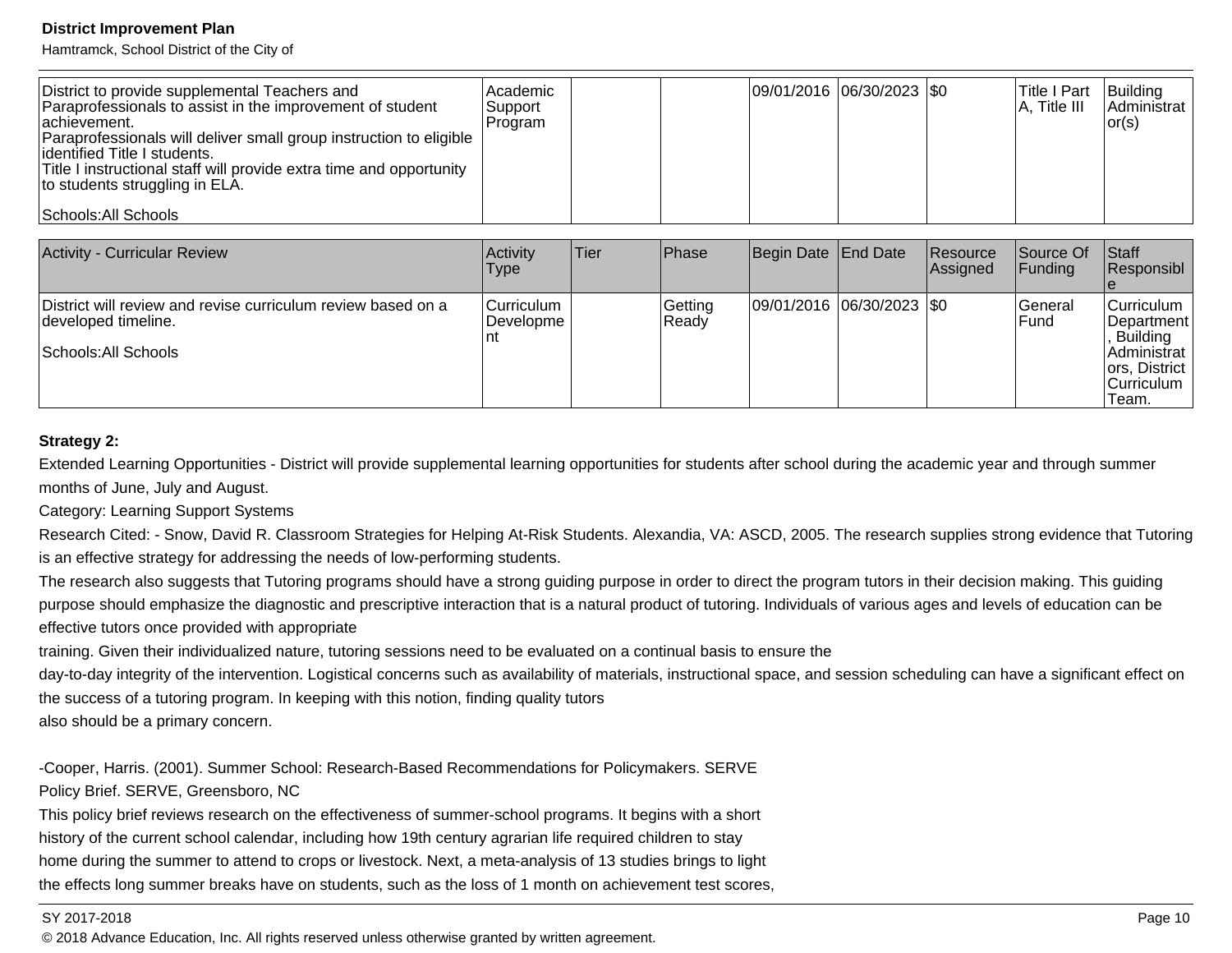Hamtramck, School District of the City of

and the significant loss of math and spelling skills. A history of summer school and summer-school goals follows. Goals include preventing delinquent behavior, remediating or preventing learning deficits, helpingto meet minimum competency requirements, breaking the poverty cycle, and accelerating progress forgifted students. A review of research on summer school's effectiveness follows, which demonstrates adominantly positive effect on students. The brief concludes with recommendations that policymakersshould continue to fund summer-school programs, require that funds for summer school be spent onmathematics and reading instruction, and set aside funds for the purpose of fostering participation in summer programs, especially by disadvantaged students. Practitioners should plan early, provide programand staffing continuity from year to year, and integrate summer teaching with staff development.Tier: Tier 1

| Activity - After School Programs                                                                                                        | Activity<br>Type                | lTier | <b>Phase</b>     | Begin Date End Date     | Resource<br>Assigned | <b>Source Of</b><br> Fundina | <b>Staff</b><br>Responsibl                                                                      |
|-----------------------------------------------------------------------------------------------------------------------------------------|---------------------------------|-------|------------------|-------------------------|----------------------|------------------------------|-------------------------------------------------------------------------------------------------|
| Instructional staff will provide after school tutoring program<br>focusing on core content areas in all grades.<br>Schools: All Schools | Academic<br> Support<br>Program |       | <b>Implement</b> | 09/01/2016 06/30/2023 0 |                      | Title I Part                 | All after<br>Ischool<br>Iteachers,<br><i>paraprofess</i><br>lionals and<br>administrat<br>lors. |

| Activity - Summer Programs                                                                                                                                                                                                                                    | Activity<br>Type               | lTier: | <b>Phase</b> | Begin Date   End Date       | <b>IResource</b><br><b>Assigned</b> | lSource Of<br><b>IFundina</b> | Staff<br><b>Responsibl</b>                                                                |
|---------------------------------------------------------------------------------------------------------------------------------------------------------------------------------------------------------------------------------------------------------------|--------------------------------|--------|--------------|-----------------------------|-------------------------------------|-------------------------------|-------------------------------------------------------------------------------------------|
| Instructional staff will provide a summer program focusing on<br>all content areas in grades K-8.<br>Schools: Holbrook School, Early Childhood Elementary School,<br>Dickinson West Elementary School, Dickinson East Elementary<br>School, Kosciuszko School | Academic<br>Support<br>Program |        | Ilmplement   | 09/01/2016  06/30/2023  \$0 |                                     | lTitle I Part                 | All summer<br>Ischool<br>Iteachers.<br>paraprofess<br> ionals and<br>administrat<br>lors. |

#### **Strategy 3:**

Technology to Enhance Instruction - Instructional Staff will incorporate the use of technology into daily lessons as a means to improve instruction, and facilitate studentsin their use of technology.

Category: Technology

Research Cited: -Zemelman, Steven, Daniels, Harvey and Hyde, Arthur, Best Practice: New Standards for Teaching and

Learning in America's Schools, (Heinemann, 1998) This is a book about excellent teaching and powerful learning. Its principles

come from authoritative and reliable sources the major professional organizations, research centers, and

subject-matter groups in American education. Its recommendations draw upon scientific research of

#### SY 2017-2018

en and the set of the set of the set of the set of the set of the set of the set of the set of the set of the set of the set of the set of the set of the set of the set of the set of the set of the set of the set of the se © 2018 Advance Education, Inc. All rights reserved unless otherwise granted by written agreement.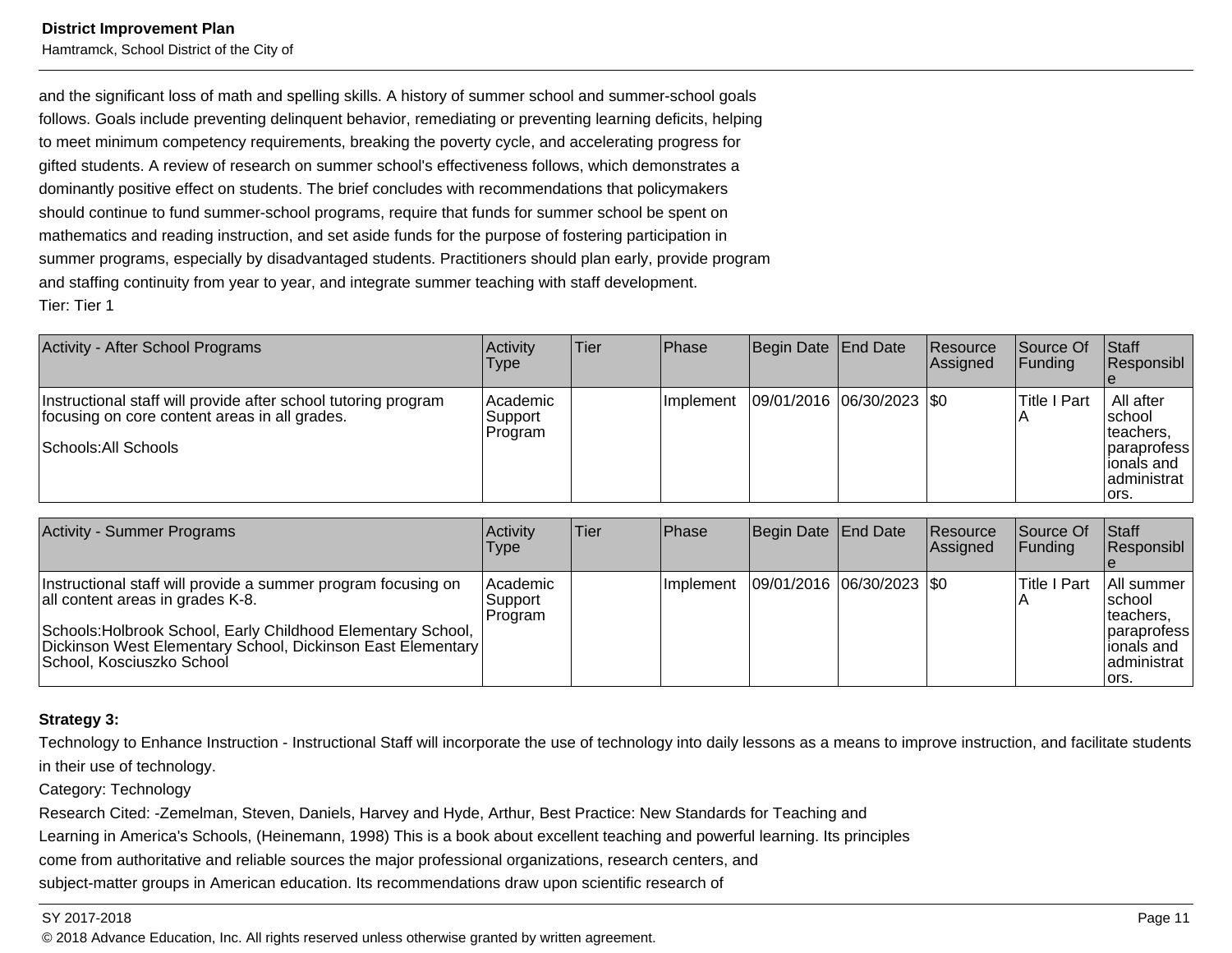Hamtramck, School District of the City of

#### rigorous design,

both experimental and qualitative. The classroom stories woven through the

book come from some of the country's most accomplished teachers. And the

practices endorsed here have proven their effectiveness with students from

kindergarten through high school, across the curriculum, and among learners of diverse languages, abilities,

personalities, and learning styles.

-Pflaum, W. (2004). The Technology Fix: The promise and Reality of Computers in Our Schools.Alexandria, Virgina: ASCD.

William Pflaum recounts his yearlong journey of visiting schools to research how technology impacts the classroom. In this book he cites research and provides insight into the key roles that computers play in theclassroom and clarifies what we must do to ensure that the promise of technology is fulfilled. Onerecommendation is that computer use focuses on assessment.

Tier:

| Activity - Students using technology                                                                                                                                                                                                                                                                                                                                                                                                                                                                                                | Activity<br><b>Type</b> | <b>Tier</b> | Phase     | Begin Date End Date     | Resource<br>Assigned | Source Of<br><b>Funding</b>                  | Staff<br>Responsibl                                                                                         |
|-------------------------------------------------------------------------------------------------------------------------------------------------------------------------------------------------------------------------------------------------------------------------------------------------------------------------------------------------------------------------------------------------------------------------------------------------------------------------------------------------------------------------------------|-------------------------|-------------|-----------|-------------------------|----------------------|----------------------------------------------|-------------------------------------------------------------------------------------------------------------|
| Instructional Staff will help students to use technology as a<br>source of information.<br>develop their computer literacy skills and gain an<br>understanding of the importance of technology in their<br>lives. Activities include use of both software (such as Study<br>Island, Discovery Education, SucessMaker, iLit, raz-kids,<br>learning a-z) and hardware<br>(such as computers, interactive whiteboards, classroom<br>response systems, tablets, document cameras, 3d printers,<br>calculators).<br>Schools: All Schools | Technology              |             | Implement | 09/01/2016 06/30/2023 0 |                      | Title I Part<br>A, Other,<br>Section 31a all | I All<br>Iteachers.<br>administrat<br>lors to<br><i>I</i> monitor<br>limplementa<br>Ition and<br>Istudents. |

| Activity - Teachers using technology                                                                                                                                                                                                                                                                                            | Activity<br><b>Type</b> | Tier | Phase | Begin Date End Date         | Resource<br>Assigned | Source Of<br><b>Funding</b> | <b>Staff</b><br>Responsibl                          |
|---------------------------------------------------------------------------------------------------------------------------------------------------------------------------------------------------------------------------------------------------------------------------------------------------------------------------------|-------------------------|------|-------|-----------------------------|----------------------|-----------------------------|-----------------------------------------------------|
| Teachers will embed technology into daily lessons. And use it<br>las a tool for<br>engaging students in learning.<br>Activities include use of both software (such as Discovery<br>Education, eduhelper etc.) and hardware (such as computers,<br>interactive whiteboards, classroom response systems).<br>Schools: All Schools | Technology              |      |       | 09/01/2016 06/30/2023   \$0 |                      | <b>Title I Part</b>         | - I All<br>teachers.<br>lall<br>administrat<br>lors |

SY 2017-2018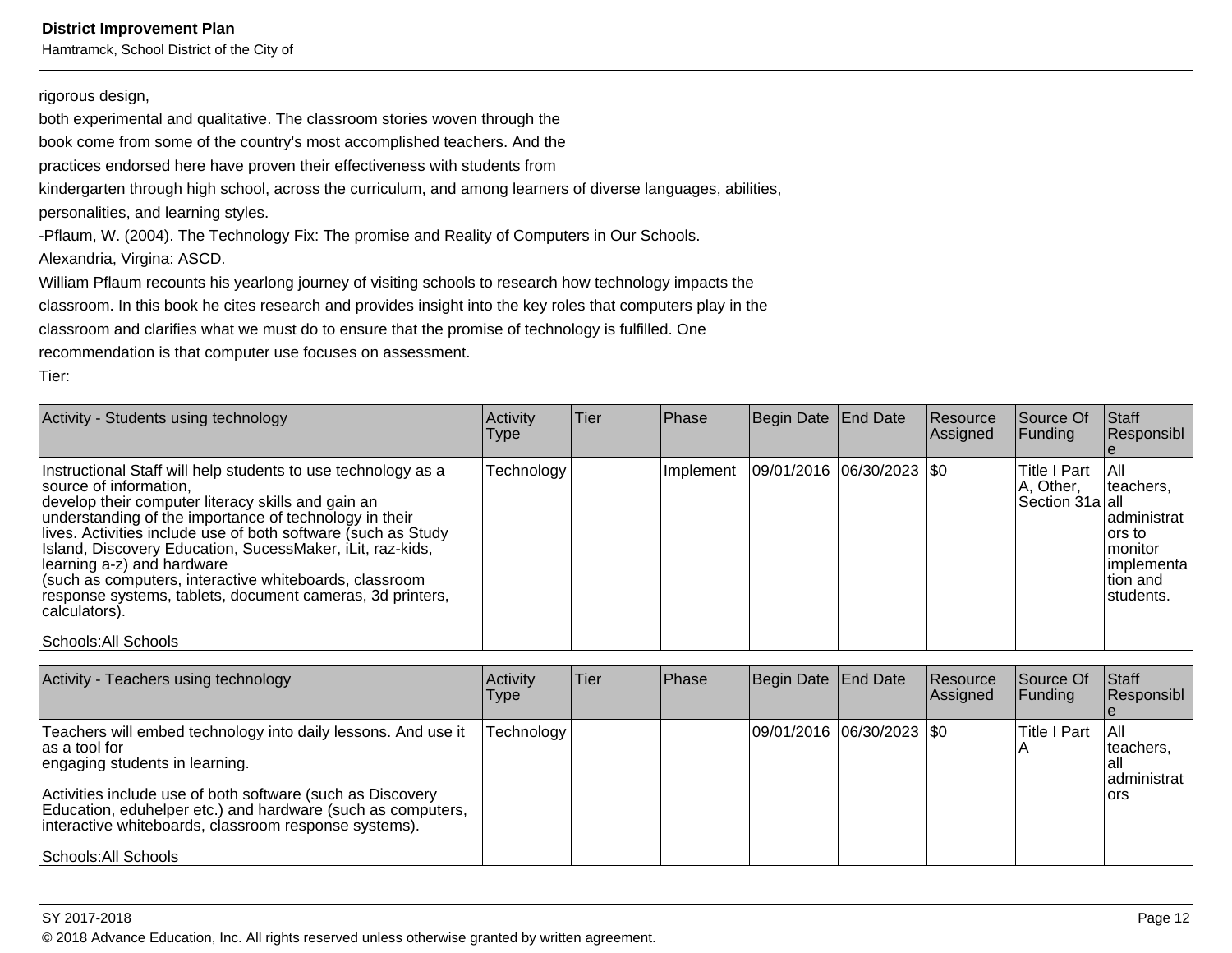Hamtramck, School District of the City of

| Activity - Technology Coach                                                                                                                                 | Activity<br><b>Type</b> | <b>Tier</b> | <b>IPhase</b> | Begin Date End Date      | <b>Resource</b><br><b>Assigned</b> | <b>Source Of</b><br>IFundina | <b>Staff</b><br>Responsibl              |
|-------------------------------------------------------------------------------------------------------------------------------------------------------------|-------------------------|-------------|---------------|--------------------------|------------------------------------|------------------------------|-----------------------------------------|
| Staff will have the opportunity to be coached to utilize<br>technology to enhance instruction and increase student<br>lachievement.<br>Schools: All Schools | Technology              |             | Monitor       | 09/01/2016 06/30/2023 50 |                                    | <b>Title I Part</b>          | <b>IDistrict</b><br>Technology<br>Coach |

#### **Strategy 4:**

Improvement of English Language Arts instruction - District staff will be provided with the tools necessary to improve ELA instruction.

Category: English/Language Arts

Research Cited: - Tomilinson, Carol Ann, Differentiation in Practice, (ASCD, 2003)

All students learn in a variety of ways and have different interests. Some students excel in some areas but

not in others. Hence, she suggests, the best school instructions fitted to a diverse student population which is

called differentiated. Research notes that there is ample evidence that students experience greater school

success if teaching is responsive to their learning needs.

- Marzano, Robert, Classroom Instruction That Works, (Prentice Hall, May 7, 2004) This series offers in-depth research-based instructional strategies that can be usedin the classroom to

enhance student achievement. Book One: Designing & Teaching Learning Goals and Objectives. Book

Two: Formative Assessment & Standards-Based Grading. Book Three: The Highly Engaged Classroom.

- Zemelman, Steven, Best Practice-Today's Standards for Teaching & Learning in America's Schools,

(Heinemann Publishers, 2005

This is a book about excellent teaching and powerful learning. Its principles

come from authoritative and reliable sources the major professional organizations, research centers, and

subject-matter groups in American education. Its recommendations draw upon scientific research of

rigorous design, both experimental and qualitative. The classroom stories woven through the book come

from some of the country's most accomplished teachers. And the practices endorsed here have proven their

effectiveness with students from kindergarten through high school, across the curriculum, and among

learners of diverse languages, abilities, personalities, and learning styles.

Tier:

| Begin Date End Date<br>Funding<br>Type<br> Assianed | Content Area Consultants / Instructional Coaches<br><b>Activity</b> | Activity | 'Tier | <b>Phase</b> |  |  | Resource | Source Of | <b>Staff</b><br>Responsibl |
|-----------------------------------------------------|---------------------------------------------------------------------|----------|-------|--------------|--|--|----------|-----------|----------------------------|
|-----------------------------------------------------|---------------------------------------------------------------------|----------|-------|--------------|--|--|----------|-----------|----------------------------|

#### SY 2017-2018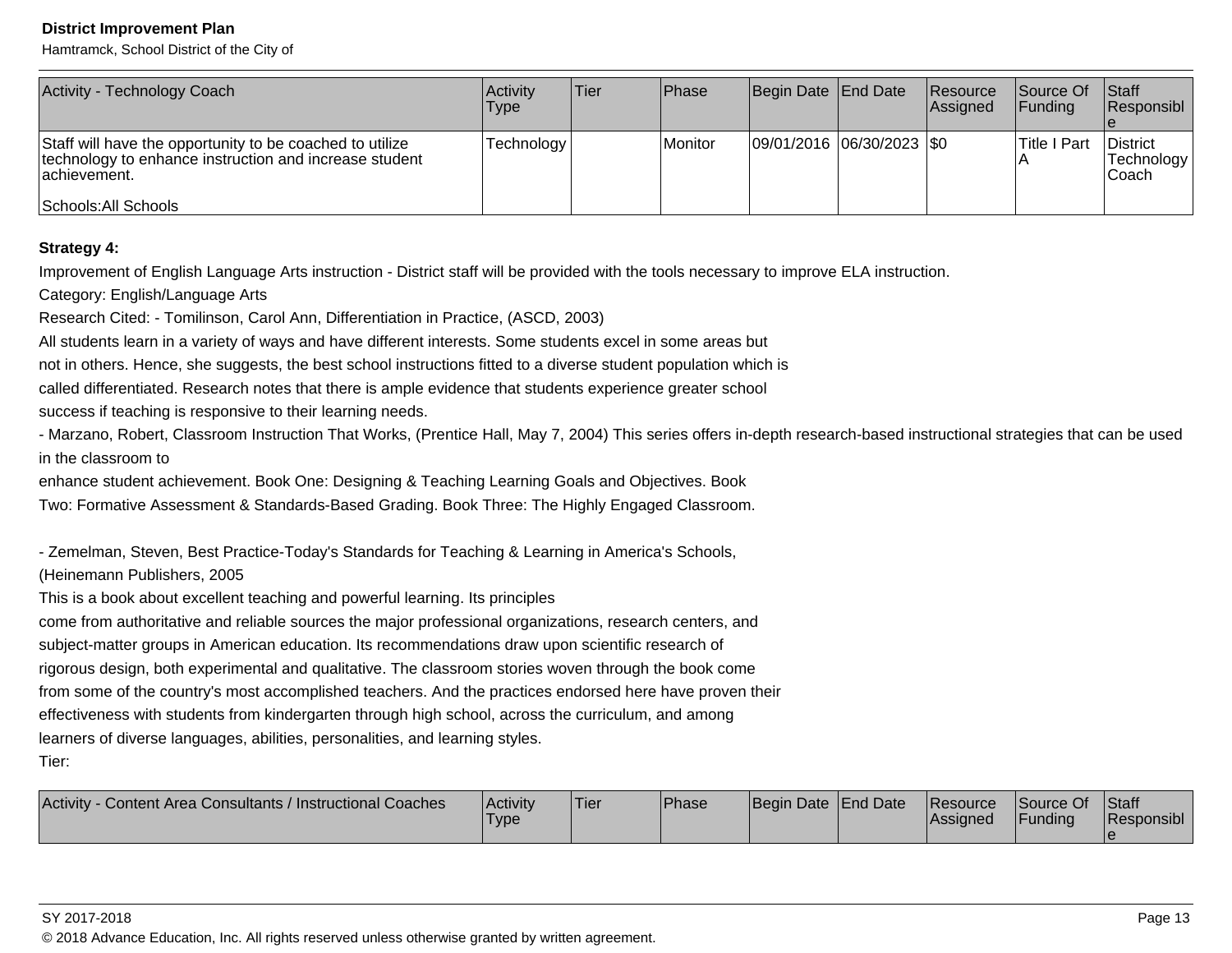| The district will hire ELA consultants and/or instructional<br>coaches to work with teachers on improving student instruction.   I<br>Schools: All Schools                                                                                                                                                                                                                                                                        | Professiona<br>Learning           |      | Implement | 06/30/2016        | $ 06/30/2023 $ \$0 |                      | <b>Title I Part</b><br>A, Title II<br>Part A | Director of<br>Curriculum<br>/ Federal<br>Programs               |
|-----------------------------------------------------------------------------------------------------------------------------------------------------------------------------------------------------------------------------------------------------------------------------------------------------------------------------------------------------------------------------------------------------------------------------------|-----------------------------------|------|-----------|-------------------|--------------------|----------------------|----------------------------------------------|------------------------------------------------------------------|
| Activity - Professional Development in ELA Programs                                                                                                                                                                                                                                                                                                                                                                               | Activity<br><b>Type</b>           | Tier | Phase     | <b>Begin Date</b> | <b>End Date</b>    | Resource<br>Assigned | Source Of<br>Funding                         | <b>Staff</b><br>Responsibl<br>$\mathbf{e}$                       |
| District will provide Professional Development in ELA programs<br>including (but not limited to) Differentiated Instruction, Guided<br>Reading, Project-Based Learning, Reader's Workshop,<br>Reading Recovery, Making Meaning, Project Read, SIOP, RTI<br>and technology to supplement ELA objectives. In addition<br>professional development at Wayne RESA will be offered to<br>staff when available.<br>Schools: All Schools | Professiona<br>Learning           |      | Implement | 09/01/2016        | 06/30/2023         | l\$0                 | <b>Title II Part</b><br>A, Title I<br>Part A | <b>ELA</b><br>teachers<br>and<br>administrat<br>ors              |
|                                                                                                                                                                                                                                                                                                                                                                                                                                   |                                   |      |           |                   |                    |                      |                                              |                                                                  |
| <b>Activity - Progress Monitoring</b>                                                                                                                                                                                                                                                                                                                                                                                             | Activity<br><b>Type</b>           | Tier | Phase     | <b>Begin Date</b> | <b>End Date</b>    | Resource<br>Assigned | Source Of<br>Funding                         | <b>Staff</b><br>Responsibl<br>$\mathbf{e}$                       |
| This district will monitor the progress of student growth in<br>reading using the Measures of Academic Progress<br>supplemental tests from Northwest Evaluation Association as<br>well as local common assessments                                                                                                                                                                                                                | Other -<br>Progress<br>Monitoring |      |           | 09/01/2016        | 05/01/2023         | \$0                  | <b>Title I Part</b><br>Α                     | Building<br>Administrat<br>ors &<br>Classroom<br><b>Teachers</b> |
| Schools: All Schools                                                                                                                                                                                                                                                                                                                                                                                                              |                                   |      |           |                   |                    |                      |                                              |                                                                  |
|                                                                                                                                                                                                                                                                                                                                                                                                                                   |                                   |      |           |                   |                    |                      |                                              |                                                                  |
| Activity - Administration                                                                                                                                                                                                                                                                                                                                                                                                         | Activity<br><b>Type</b>           | Tier | Phase     | Begin Date        | <b>End Date</b>    | Resource<br>Assigned | Source Of<br>Funding                         | <b>Staff</b><br>Responsibl<br>e                                  |
| Federal programs department will employee a director, grant<br>specialist, financial specialist, and a secretary to assist in the<br>day to day operations of the department and programs.<br>Supplies and materials for the office will be purchased.<br>Members of the administrative staff will attend conferences to<br>improve their ability to administer the department.<br>Schools: All Schools                           | Other -<br>Administrati<br>on     |      |           | 09/01/2016        | 06/30/2023         | \$0                  | <b>Title I Part</b><br>Α                     | Federal<br>Programs<br>office staff                              |
|                                                                                                                                                                                                                                                                                                                                                                                                                                   |                                   |      |           |                   |                    |                      |                                              |                                                                  |
| Activity - School Data Analysis                                                                                                                                                                                                                                                                                                                                                                                                   | Activity<br><b>Type</b>           | Tier | Phase     | Begin Date        | <b>End Date</b>    | Resource<br>Assigned | Source Of<br>Funding                         | <b>Staff</b><br>Responsibl<br>$\mathbf{e}$                       |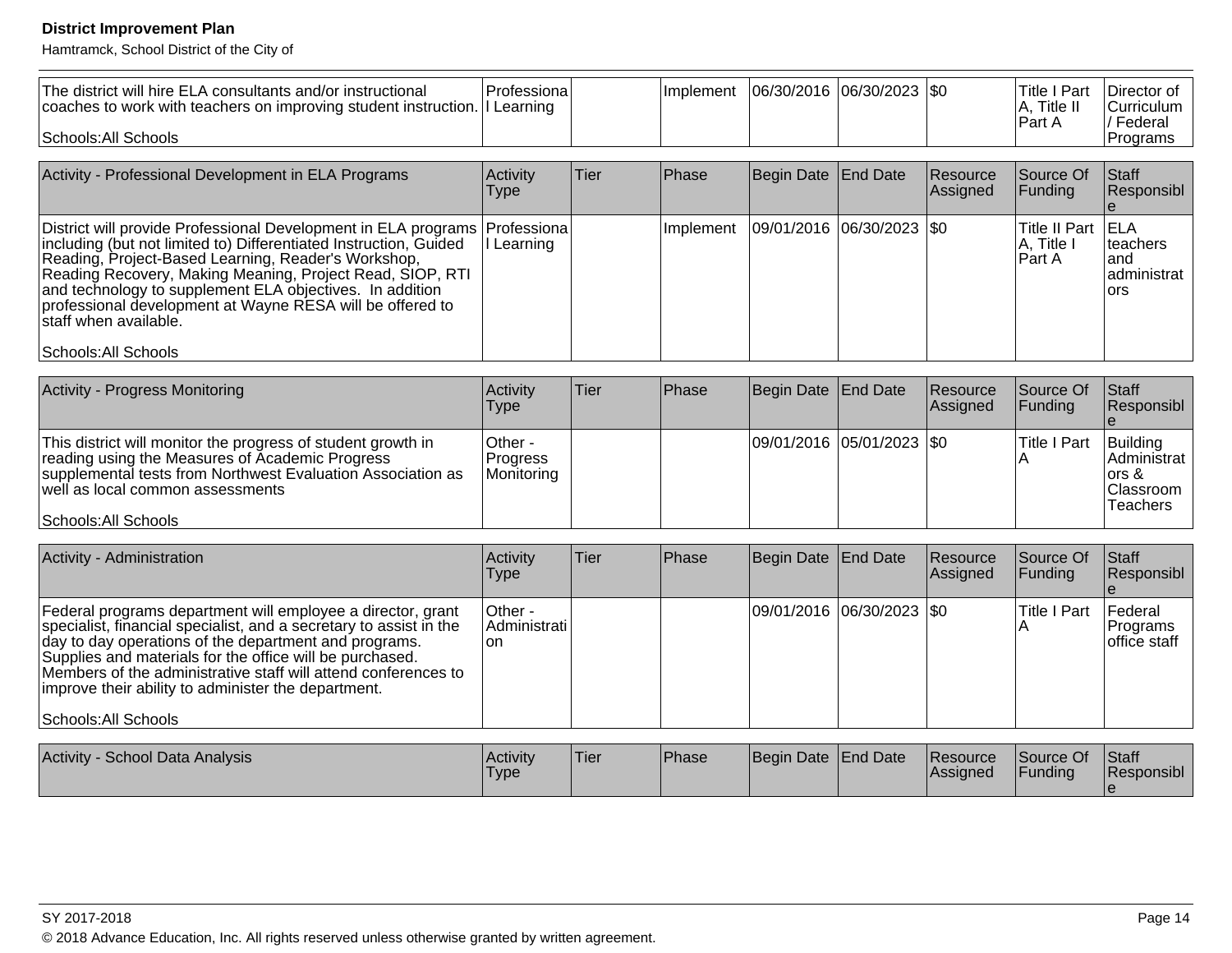Hamtramck, School District of the City of

| Priority and Focus schools may hire a Data Assessment<br>Coach to analyze, dis-aggregate and disseminate a variety of<br>school wide data and assist teachers in making timely and<br>appropriate decisions about curriculum, instruction and<br>assessment in all core content areas. Supplies for this position<br>will also be purchased. | Professiona <br>I Learning | 09/01/2016 06/30/2023 0 |  | <b>Title I Part</b> | Building<br><b>IPrincipals</b> |
|----------------------------------------------------------------------------------------------------------------------------------------------------------------------------------------------------------------------------------------------------------------------------------------------------------------------------------------------|----------------------------|-------------------------|--|---------------------|--------------------------------|
| Schools: All Schools                                                                                                                                                                                                                                                                                                                         |                            |                         |  |                     |                                |

| <b>Activity - Implementation Guides</b>                                                                                                                                                                                                                                                                                                                             | Activity<br>Type      | Tier | Phase | Begin Date End Date |                             | Resource<br>Assigned | Source Of<br>Funding                     | <b>Staff</b><br>Responsibl                                                                                                                                                                      |
|---------------------------------------------------------------------------------------------------------------------------------------------------------------------------------------------------------------------------------------------------------------------------------------------------------------------------------------------------------------------|-----------------------|------|-------|---------------------|-----------------------------|----------------------|------------------------------------------|-------------------------------------------------------------------------------------------------------------------------------------------------------------------------------------------------|
| The district will create implementation guides for research<br>based programs, strategies, and initiatives in all content areas.<br>They will encompass getting ready for implementation,<br>implementing adult actions with fidelity, monitoring with state<br>and local assessments, and evaluate the impact on student<br>lachievement.<br> Schools: All Schools | Policy and<br>Process |      |       |                     | 09/01/2016  06/30/2023  \$0 |                      | lTitle II Part<br> A, Title I<br>lPart A | Curriculum<br>Idirector,<br>Federal<br><i><u><b>I</b>program</u></i><br>Idirector,<br><b>Icurriculum</b><br>Iteams.<br>Ischool<br>limproveme<br>Int teams.<br>building<br>Iadministrati<br>lon. |

#### **Measurable Objective 2:**

85% of English Learners students will demonstrate a proficiency in content knowledge to close achievement gaps in English Language Arts by 06/30/2023 asmeasured by state and local assessments.

#### **Strategy 1:**

Improvement of ELA Instruction - ELL - District staff will be provided with the tools necessary to improve ELA instruction specific to ELL population.

#### Category: English/Language Arts

Research Cited: - Tomilinson, Carol Ann, Differentiation in Practice, (ASCD, 2003) All students learn in a variety of ways and have different interests. Some studentsexcel in some areas but not in others. Hence, she suggests, the best school instructions fitted to a diverse student population which is called differentiated. Research notes that there is ample evidence that students experience greater school success if teaching is responsive to their learning needs. - Marzano, Robert, Classroom Instruction That Works, (Prentice Hall, May 7, 2004) This series offers in-depth research-based instructional strategies that can be used in the classroom to enhance student achievement. Book One: Designing & Teaching Learning Goals and Objectives. Book Two: Formative Assessment & Standards-Based Grading. Book Three:The Highly Engaged Classroom. - Zemelman, Steven, Best Practice-Today's Standards for Teaching & Learning in America's Schools, (Heinemann Publishers, 2005This is a book about excellent teaching and powerful learning. Its principles come from authoritative and reliable sources the major professional organizations, researchcenters, and subject-matter groups in American education. Its recommendations draw upon scientific research of rigorous design, both experimental and qualitative.The classroom stories woven through the book come from some of the country's most accomplished teachers. And the practices endorsed here have proven theireffectiveness with students from kindergarten through high school, across the curriculum, and among learners of diverse languages, abilities, personalities, and learningstyles.

#### SY 2017-2018

en and the set of the set of the set of the set of the set of the set of the set of the set of the Page 15  $\,$ © 2018 Advance Education, Inc. All rights reserved unless otherwise granted by written agreement.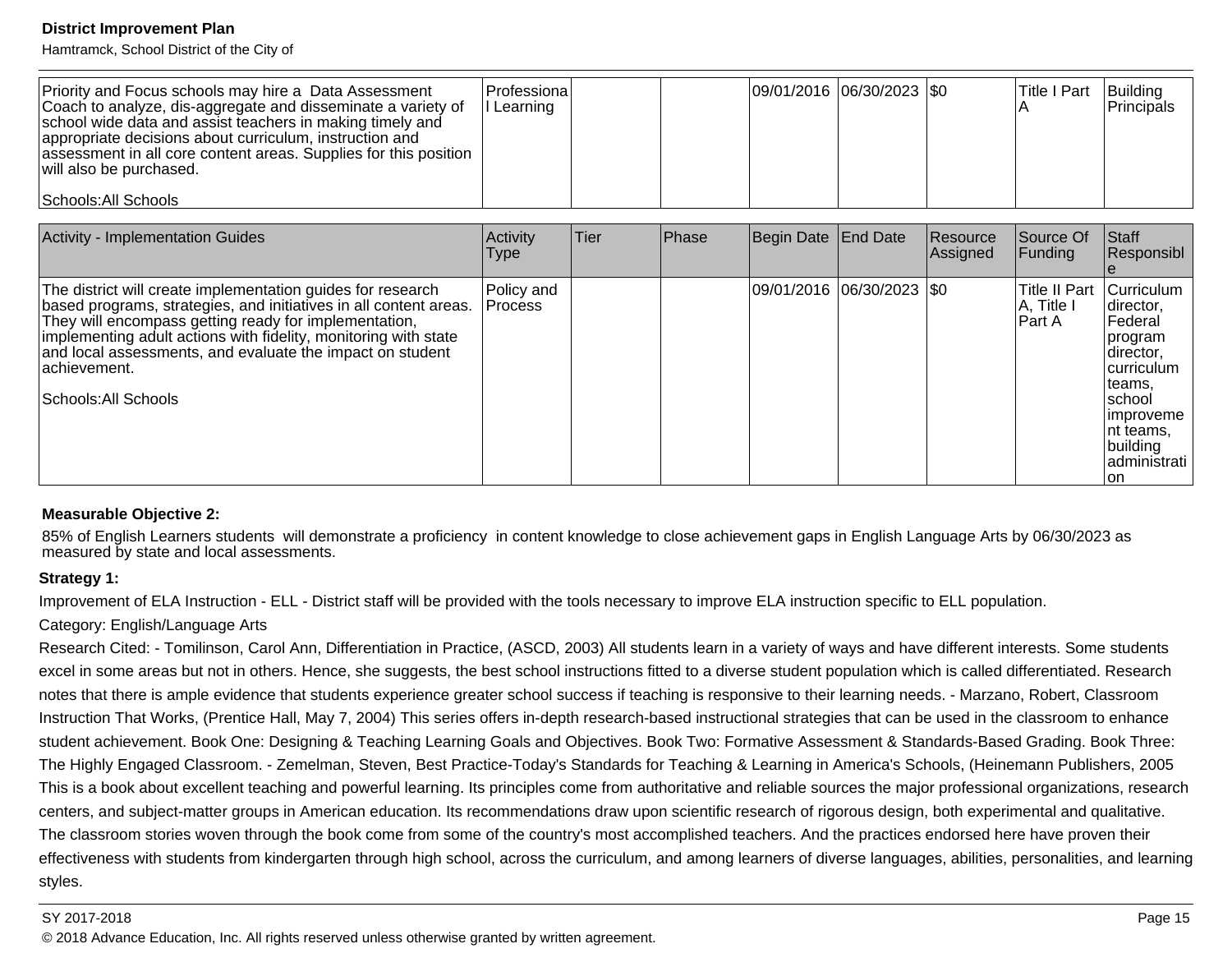Hamtramck, School District of the City of

Tier:

| Activity - Academic Vocabulary                                                                                                                                                  | Activity<br>Type               | Tier              | Phase     | Begin Date            | <b>End Date</b> | Resource<br>Assigned | Source Of<br>Funding                                  | <b>Staff</b><br>Responsibl                                                                     |
|---------------------------------------------------------------------------------------------------------------------------------------------------------------------------------|--------------------------------|-------------------|-----------|-----------------------|-----------------|----------------------|-------------------------------------------------------|------------------------------------------------------------------------------------------------|
| ELL students will have reinforced, supplemental instruction in<br>Tier 1 and Tier 2 ELA academic vocabulary.<br>Schools: All Schools                                            | Academic<br>Support<br>Program | Tier 2            |           | 09/01/2016            | 06/30/2023      | <b>\$0</b>           | <b>Title I Part</b><br>A, Title III                   | EII<br>teachers.<br>paraprofess<br>ionals,<br>classroom<br>teachers,<br><b>ELA</b><br>teachers |
| Activity - Oral Language Development                                                                                                                                            | Activity<br>Type               | Tier              | Phase     | Begin Date            | <b>End Date</b> | Resource<br>Assigned | Source Of<br> Funding                                 | Staff<br>Responsibl                                                                            |
| English Language Learners will develop their oral language<br>through multi leveled questing techniques, oral discussions,<br>and pair-share activities<br>Schools: All Schools | Academic<br>Support<br>Program | Tier <sub>2</sub> | Implement | 09/01/2016            | 06/30/2023      | <b>SO</b>            | <b>Title I Part</b><br>A, General<br>Fund, Title<br>Ш | All<br>linstructiona<br>I staff and<br>building<br>Principals                                  |
| Activity - Paraprofessionals                                                                                                                                                    | Activity<br>Type               | Tier              | Phase     | Begin Date            | <b>End Date</b> | Resource<br>Assigned | Source Of<br>Funding                                  | Staff<br>Responsibl                                                                            |
| Ell Paraprofessionals will be provided in Ell classrooms as<br>necessary supervised by esl teachers<br> Schools: All Schools                                                    | Academic<br>Support<br>Program |                   |           | 09/01/2016 06/30/2023 |                 | \$0                  | Title III                                             | EII<br>Coordinator<br><b>Building</b><br>Administrat                                           |

| Activity - Written Language Development                                                                                           | Activity<br>Type                | Tier  | Phase         | Begin Date   End Date         | <b>Resource</b><br> Assigned | Source Of<br><b>IFundina</b>      | <b>Staff</b><br>IResponsibl                                                            |
|-----------------------------------------------------------------------------------------------------------------------------------|---------------------------------|-------|---------------|-------------------------------|------------------------------|-----------------------------------|----------------------------------------------------------------------------------------|
| English Language Learners will develop their written language<br>skills as it relates to ELA instruction.<br>Schools: All Schools | Academic<br> Support<br>Program |       |               | $ 09/01/2016 06/30/2023 $ \$0 |                              | Title III.<br><b>Title I Part</b> | <b>ELL Staff,</b><br><b>Classroom</b><br>Teachers.<br>Buliding<br>IAdministrati<br>lon |
| Activity - Supplemental Staff                                                                                                     | <b>Activity</b>                 | lTier | <b>IPhase</b> | <b>IBegin Date IFnd Date</b>  | <b>Resource</b>              | <b>ISource Of</b>                 | <b>Staff</b>                                                                           |

| Activity<br><b>Supplemental Staff</b> | <b>Activity</b><br>'Type | 'Tier | Phase | Begin Date End Date |  | Resource<br><b>Assigned</b> | Source Of<br>Funding | Staff<br><b>Responsibl</b> |
|---------------------------------------|--------------------------|-------|-------|---------------------|--|-----------------------------|----------------------|----------------------------|
|---------------------------------------|--------------------------|-------|-------|---------------------|--|-----------------------------|----------------------|----------------------------|

© 2018 Advance Education, Inc. All rights reserved unless otherwise granted by written agreement.

ors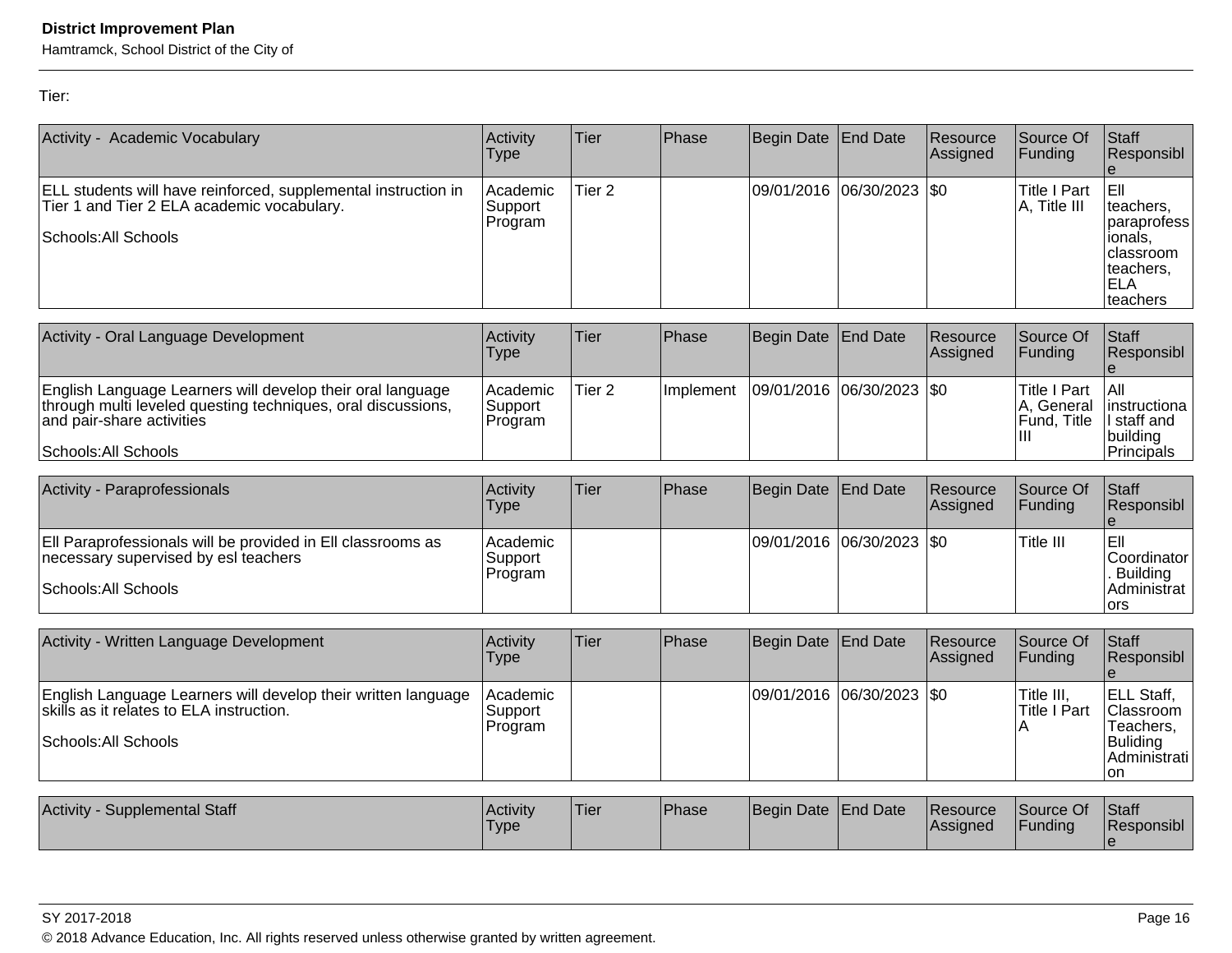Hamtramck, School District of the City of

| District will provide supplemental ESL/Bilingual teaching staff to Academic |         | 'Tier 2 | 09/01/2016  06/30/2023  \$0 |  | Title III | Federal               |
|-----------------------------------------------------------------------------|---------|---------|-----------------------------|--|-----------|-----------------------|
| provided additional support for esl students                                | Support |         |                             |  |           | 'Programs /           |
|                                                                             | Program |         |                             |  |           | ⊡ELL.<br>. district I |
| Schools: All Schools                                                        |         |         |                             |  |           | Icoordinator I        |

## **Strategy 2:**

District- Level English Alternative Program - The District will continue to: create an intensive English language-learning environment with authentic social and academic interaction; promote the achievement of English proficiency through the development of the language domains and the acquisition of standard patters of accuracy andfluency; assist ELs to achieve academic goals in the core subject areas; and assist ELs to meet grade level expectations and become academically successful.

### Category: English/Language Arts

 Research Cited: Collier, V.P. (1995) Promoting Academic Success for ESL Students: Understanding second Language Acquisition for SchoolLinquanti, R. (1999) Fostering Academic Success for English Language Learners: What do We Know?Tier:

| Activity - District-Level Programming Support                                                                       | Activity<br>Type                   | ∣Tier | <b>Phase</b> | Begin Date End Date       | Resource<br><b>Assigned</b> | Source Of<br><b>IFunding</b> | <b>Staff</b><br><b>Responsibl</b>                                         |
|---------------------------------------------------------------------------------------------------------------------|------------------------------------|-------|--------------|---------------------------|-----------------------------|------------------------------|---------------------------------------------------------------------------|
| Programming for the English Alternative Program will be<br>supported at the district level.<br>Schools: All Schools | Academic <br> Support <br>∣Program |       |              | 09/01/2016 06/01/2023 \$0 |                             | lGeneral<br><b>IFund</b>     | IEII<br> Coordinator  <br>, Ell Staff,<br>Building<br>Administrati<br>Ton |

| District-Level Supplemental Instructional and<br>Activity -<br><b>Educational Opportunities</b>                                                                                                                           | Activity<br>Type                 | Tier | <b>Phase</b> | Begin Date End Date           | <b>Resource</b><br>Assigned | <b>Source Of</b><br>IFundina   | <b>Staff</b><br><b>Responsibl</b>                                                  |
|---------------------------------------------------------------------------------------------------------------------------------------------------------------------------------------------------------------------------|----------------------------------|------|--------------|-------------------------------|-----------------------------|--------------------------------|------------------------------------------------------------------------------------|
| The District will support the English Alternative Program with<br>supplemental teachers, supplies, and materials. In<br>addition, extended day and experiential programming will be<br>supported.<br>Schools: All Schools | Academic<br> Support_<br>Program |      |              | $ 09/01/2016 06/01/2023 $ \$0 |                             | <b>Seneral</b><br><b>IFund</b> | lEll<br><b>Coordinator</b><br>Ell Staff.<br>Building<br><b>Administrati</b><br>lon |

| <b>Activity - ELL Progress Monitoring</b> | Activity<br>'Type | 'Tier | <b>Phase</b> | Begin Date End Date | Resource<br><b>IAssigned</b> | Source Of<br>Funding | Staff<br>Responsibl |
|-------------------------------------------|-------------------|-------|--------------|---------------------|------------------------------|----------------------|---------------------|
|                                           |                   |       |              |                     |                              |                      |                     |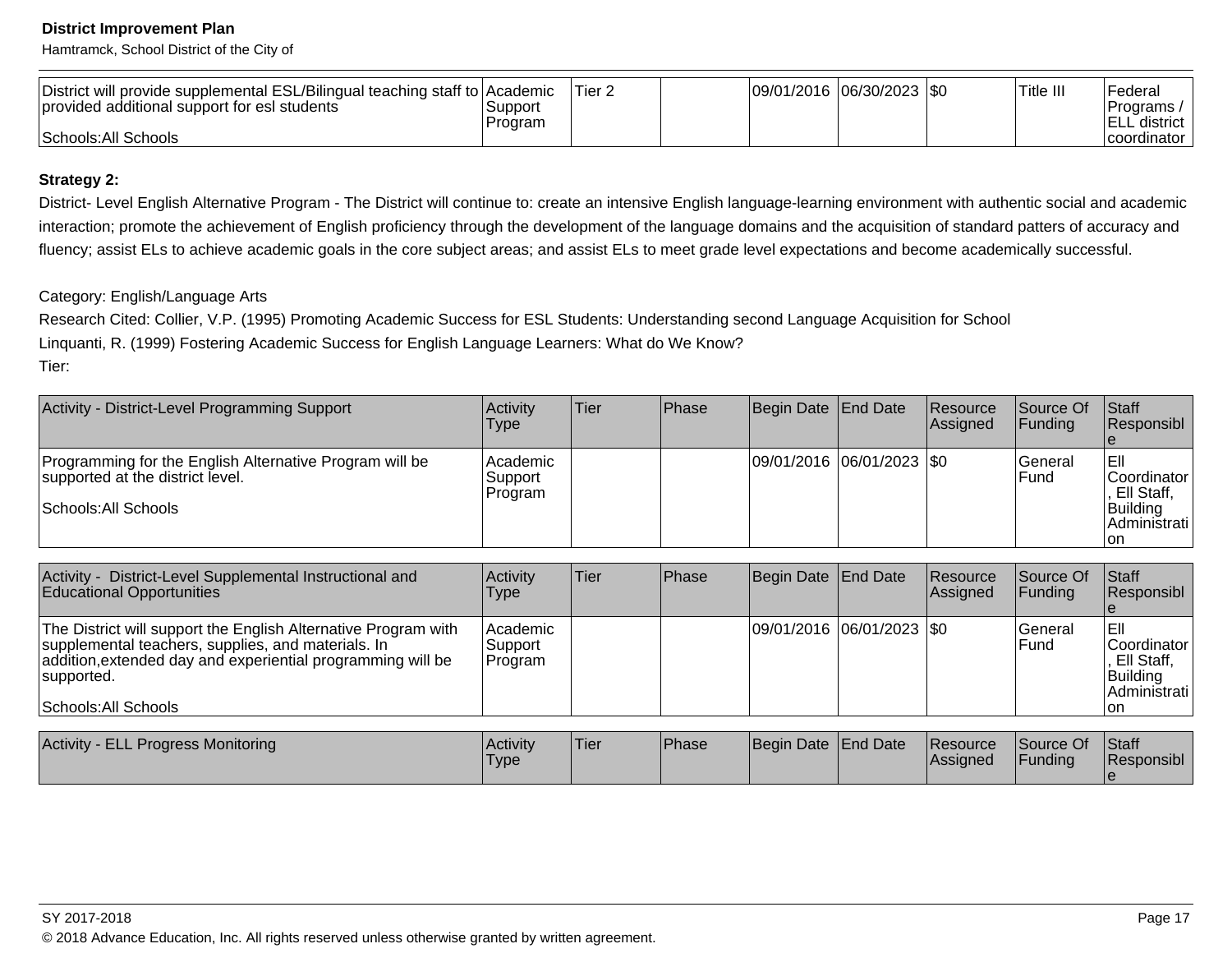Hamtramck, School District of the City of

| The district will monitor the progress of students in the ELL<br>program through the combined use of state and local<br>assessments as well as local developed implementation guides<br> Schools: All Schools | Policy and<br>Process |  |  | 09/01/2016 09/01/2023 \$0 |  | Title I Part<br>IA, General Iteachers,<br>IFund. | - IELL<br><b>Curriculum</b><br>department<br>. federal<br> programs <br>Idepartment<br>Building<br>ladministrati<br>ıon |
|---------------------------------------------------------------------------------------------------------------------------------------------------------------------------------------------------------------|-----------------------|--|--|---------------------------|--|--------------------------------------------------|-------------------------------------------------------------------------------------------------------------------------|
|---------------------------------------------------------------------------------------------------------------------------------------------------------------------------------------------------------------|-----------------------|--|--|---------------------------|--|--------------------------------------------------|-------------------------------------------------------------------------------------------------------------------------|

#### **Measurable Objective 3:**

85% of Students with Disabilities students will demonstrate a proficiency in content knowledge to close achievement gaps in English Language Arts by 06/30/2023 as measured by state and local assessments.

#### **Strategy 1:**

Special Education Instruction - The district will support a policy of inclusion for students with disabilities. Students will be mainstreamed into general education classes as much as possible. When appropriate students will be co-taught by general and special education teachers. Small group instruction by certified special educationteachers will also be provided when necessary.

Category: English/Language Arts

Research Cited: Collaboration and Co-Teaching. Andrea Honigsfeld and Maria Dove. Corwin Press, 2010.

Tier:

| Activity - Co-Teaching                                                                                                                                                                                                                                                              | Activity<br><b>Type</b>           | lTier.  | Phase | Begin Date End Date         | <b>Resource</b><br>Assigned | <b>Source Of</b><br>IFundina                                                           | <b>Staff</b><br>Responsibl |
|-------------------------------------------------------------------------------------------------------------------------------------------------------------------------------------------------------------------------------------------------------------------------------------|-----------------------------------|---------|-------|-----------------------------|-----------------------------|----------------------------------------------------------------------------------------|----------------------------|
| Special education students will be co-taught in general<br>education classrooms by special education and general<br>education teachers when appropriate. Professional<br>development will be provided as necessary on effective co-<br>teaching strategies.<br>Schools: All Schools | Academic<br> Support_<br> Program | lTier 1 |       | 09/01/2016 06/30/2023   \$0 |                             | Special<br>Education,<br>Title II Part   education<br>IA, General Iteachers.<br>lFund. | Special and<br>lgeneral    |

| Activity - Inclusion                                                                                                                                                          | Activity<br>Type                 | <b>Tier</b> | Phase | Begin Date End Date |                           | Resource<br>Assigned | Source Of<br> Funding                                     | <b>Staff</b><br>Responsibl                                                                                |
|-------------------------------------------------------------------------------------------------------------------------------------------------------------------------------|----------------------------------|-------------|-------|---------------------|---------------------------|----------------------|-----------------------------------------------------------|-----------------------------------------------------------------------------------------------------------|
| Special education students will be included in general<br>education classes when ever possible as long as it fits their<br><b>IEPs and is the LRE</b><br>Schools: All Schools | l Academic<br>Support<br>Program |             |       |                     | 09/01/2016 06/30/2023 \$0 |                      | <b>IGeneral</b><br> Fund,<br>Special<br><b>IEducation</b> | Special<br>leducation<br> director,<br>special<br>leducation<br>!staff,<br>general<br>leducation<br>staff |

#### SY 2017-2018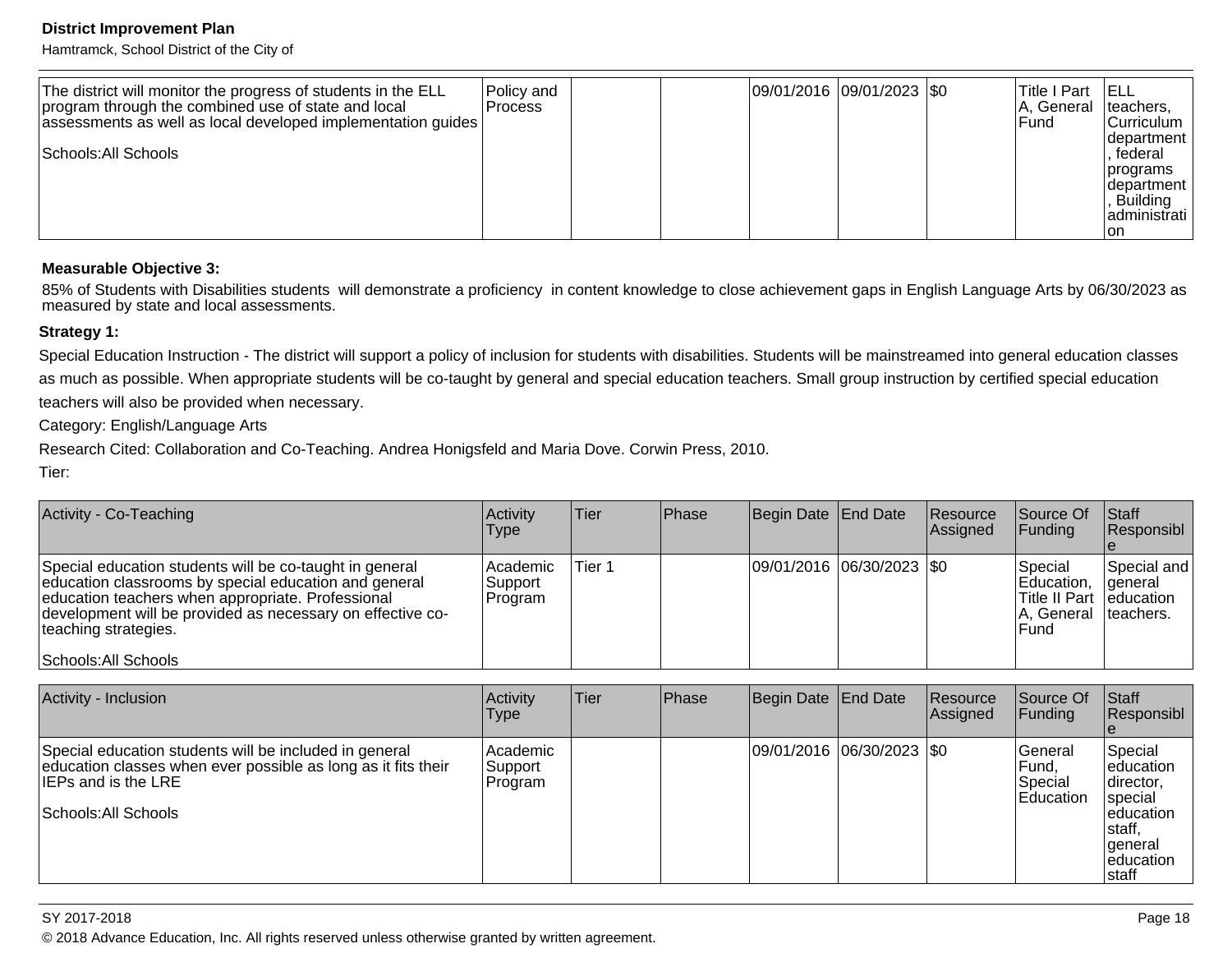Hamtramck, School District of the City of

| <b>Activity - Self Contained Classrooms</b>                                                                                                                                   | Activity<br><b>Type</b>         | lTier. | <b>IPhase</b> | Begin Date End Date        | Resource<br>Assigned | Source Of<br><b>Funding</b>                 | <b>Staff</b><br>Responsibl                                                     |
|-------------------------------------------------------------------------------------------------------------------------------------------------------------------------------|---------------------------------|--------|---------------|----------------------------|----------------------|---------------------------------------------|--------------------------------------------------------------------------------|
| Special education students will be provided small group<br>instruction with special education staff when appropriate in self<br>contained classrooms.<br>Schools: All Schools | Academic<br>Support<br> Program |        |               | 09/01/2016 06/30/2023  \$0 |                      | Special<br>Education.<br>lGeneral<br>l Fund | Special<br>education,<br>Idirector,<br><b>Ispecial</b><br>leducation<br>Istaff |

# **Goal 2: Increase proficiency in math**

#### **Measurable Objective 1:**

 85% of Pre-K, Kindergarten, First, Second, Third, Fourth, Fifth, Sixth, Seventh, Eighth, Ninth, Tenth, Eleventh, Twelfth, Postsecondary, Adult, Ungraded and All gradeBlack or African-American, Asian, Bottom 25%, Bottom 30%, White, Economically Disadvantaged, Free/Reduced Lunch, Gifted and Talented, Hispanic or Latino, Improvement from 10th to 12th Grade, Improvement from 8th to 10th Grade, Students with Disabilities, English Learners, Two or More Races, American Indian or<br>Alaska Native, Native Hawaiian or Other Pacific Islander and Top achievement gaps in Mathematics by 06/30/2023 as measured by state and local assessments.

#### **Strategy 1:**

Differentiated Instruction - Instructional Staff will implement differentiated instruction with effective, research basedmath programs during the academic year.

Programs will include Project-Based learning, Differentiated Instruction, SIOP, RTI, extended classroom

activities, supplemental teachers and parapros for push-in/pull-out small group instruction.

Category: Mathematics

Research Cited: -Tomilinson, Carol Ann, Differentiation in Practice, (ASCD, 2003)

All students learn in a variety of ways and have different interests. Some students excel in some areas butnot in others. Hence, she suggests, the best school instructions fitted to a diverse student population which iscalled differentiated. Research notes that there is ample evidence that students experience greater schoolsuccess if teaching is responsive to their learning needs.

-Marzano, Robert, Classroom Instruction That Works, (Prentice Hall, May 7, 2004)

This series offers in-depth research-based instructional strategies that can be used in the classroom to

enhance student achievement. Book One: Designing & Teaching Learning Goals and Objectives. Book

Two: Formative Assessment & Standards-Based Grading. Book Three: The Highly Engaged Classroom.

-Zemelman, Steven, Best Practice-Today's Standards for Teaching & Learning in America's Schools,

(Heinemann Publishers, 2005

This is a book about excellent teaching and powerful learning. Its principles

#### SY 2017-2018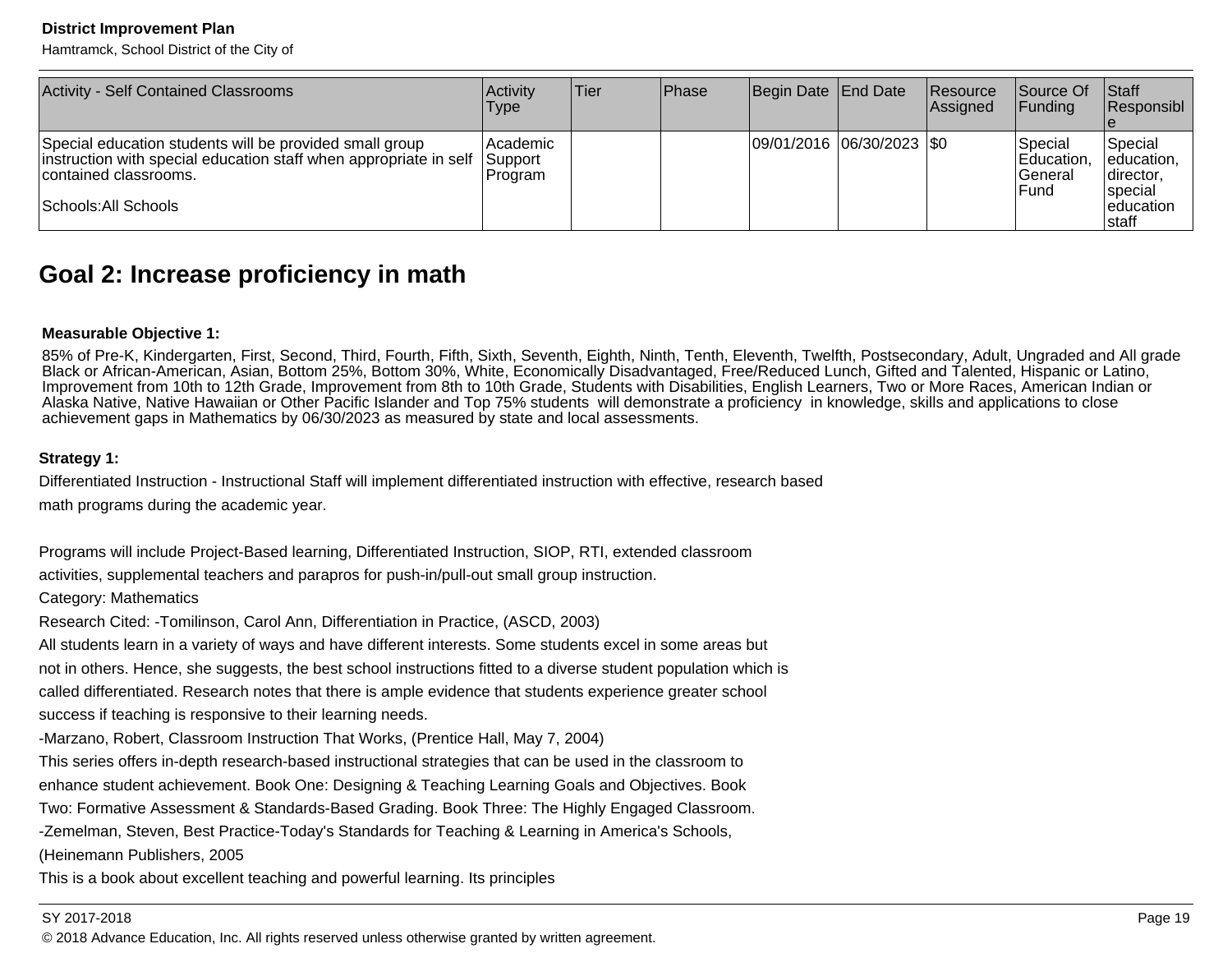Hamtramck, School District of the City of

come from authoritative and reliable sources the major professional organizations, research centers, andsubject-matter groups in American education. Its recommendations draw upon scientific research ofrigorous design, both experimental and qualitative. The classroom stories woven through the book come from some of the country's most accomplished teachers. And the practices endorsed here have proven theireffectiveness with students from kindergarten through high school, across the curriculum, and amonglearners of diverse languages, abilities, personalities, and learning styles.Tier:

| Activity - Supplemental Math Programs                                                                                                                                                                                                                                                                                                                                                                                                   | Activity<br><b>Type</b>        | Tier | Phase | Begin Date   End Date |                           | Resource<br>Assigned | Source Of<br>Funding | Staff<br>Responsibl                   |
|-----------------------------------------------------------------------------------------------------------------------------------------------------------------------------------------------------------------------------------------------------------------------------------------------------------------------------------------------------------------------------------------------------------------------------------------|--------------------------------|------|-------|-----------------------|---------------------------|----------------------|----------------------|---------------------------------------|
| District will implement effective, research-based supplemental<br>math programs.                                                                                                                                                                                                                                                                                                                                                        | Academic<br>Support<br>Program |      |       |                       | 09/01/2016 05/01/2023 \$0 |                      | Title I Part<br>ΙA   | All math<br>teachers<br>district wide |
| Programs to include (but not limited to):                                                                                                                                                                                                                                                                                                                                                                                               |                                |      |       |                       |                           |                      |                      |                                       |
| TIPMS (Title I Project Making Math Matters)<br>Differentiated Instruction<br>Push-In / Pull-Out Small Group Instruction<br>SIOP (Sheltered Instruction Observation Protocol)<br>Use of Manipulatives for problem solving<br><b>Project Based Learning</b><br>RTI (Response to Intervention)<br><b>Success Maker</b><br>Star Math<br>Carnegie Cognitive tutor<br>Math XL<br>Scholastic math readers<br><b>Front Row Math</b><br>Math 180 |                                |      |       |                       |                           |                      |                      |                                       |
| NOTE: Basic Math programs include Everyday Math and<br>Connected Math and are not included in the<br>supplemental programs under this Activity.                                                                                                                                                                                                                                                                                         |                                |      |       |                       |                           |                      |                      |                                       |
| Schools: All Schools                                                                                                                                                                                                                                                                                                                                                                                                                    |                                |      |       |                       |                           |                      |                      |                                       |

#### **Strategy 2:**

Improvement of Math Instruction - District staff will be provided with the tools necessary to improve math instruction.

Category: Mathematics

Research Cited: -Tomilinson, Carol Ann, Differentiation in Practice, (ASCD, 2003)

All students learn in a variety of ways and have different interests. Some students excel in some areas but not in others. Hence, she suggests, the best schoolinstructions fitted to a diverse student population which is called differentiated. Research notes that there is ample evidence that students experience greater school

en and the set of the set of the set of the set of the set of the set of the set of the set of the set of the set of the set of the set of the set of the set of the set of the set of the set of the set of the set of the se © 2018 Advance Education, Inc. All rights reserved unless otherwise granted by written agreement.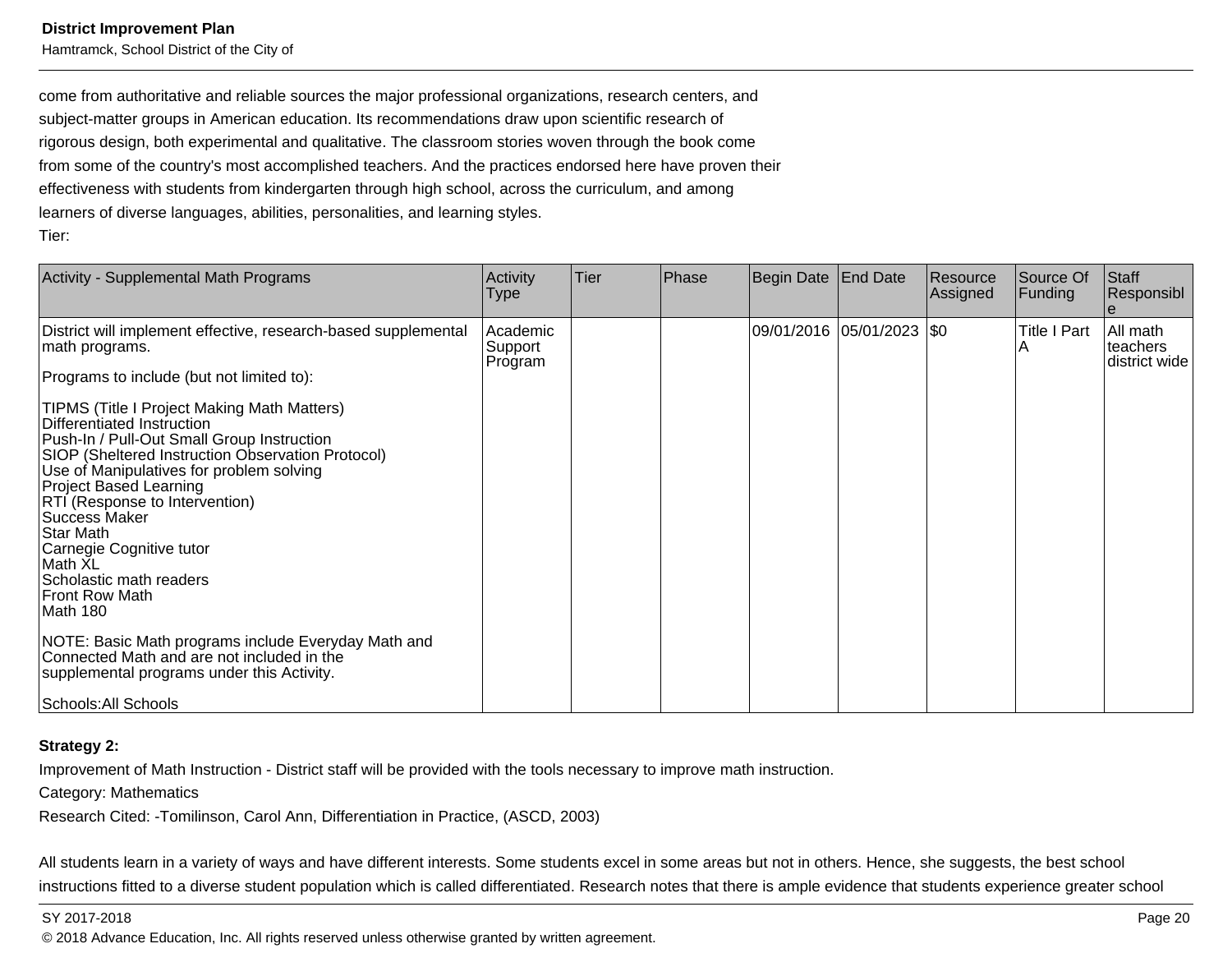success if teaching is responsive to their learning needs.

- Marzano, Robert, Classroom Instruction That Works, (Prentice Hall, May 7, 2004)

This series offers in-depth research-based instructional strategies that can be used in the classroom to enhance student achievement. Book One: Designing &Teaching Learning Goals and Objectives. Book Two: Formative Assessment & Standards-Based Grading. Book Three: The Highly Engaged Classroom.

- Zemelman, Steven, Best Practice-Today's Standards for Teaching & Learning in America's Schools,(Heinemann Publishers, 2005

This is a book about excellent teaching and powerful learning. Its principles come from authoritative and reliable sources the major professional organizations, researchcenters, and subject-matter groups in American education. Its recommendations draw upon scientific research of rigorous design, both experimental and qualitative.The classroom stories woven through the book come from some of the country's most accomplished teachers. And the practices endorsed here have proven theireffectiveness with students from kindergarten through high school, across the curriculum, and among learners of diverse languages, abilities, personalities, and learningstyles.

#### Tier:

| Activity - Professional Development for Math Programs                                                                                                                                                                                                                                                                                     | Activity<br>Type          | Tier | <b>Phase</b> | Begin Date End Date |                               | <b>Resource</b><br>Assigned | <b>Source Of</b><br><b>IFunding</b>      | <b>Staff</b><br>Responsibl                                  |
|-------------------------------------------------------------------------------------------------------------------------------------------------------------------------------------------------------------------------------------------------------------------------------------------------------------------------------------------|---------------------------|------|--------------|---------------------|-------------------------------|-----------------------------|------------------------------------------|-------------------------------------------------------------|
| District staff will be provided with professional development in<br>math programs<br>including (but not limited to) Everyday Math, Connected Math,<br>best practice strategies, thinking maps, TIPM3 from RESA.<br>In addition professional development at Wayne RESA will be<br>offered to staff when available.<br>Schools: All Schools | Professiona<br>l Learning |      |              |                     | $ 09/01/2016 06/30/2023 $ \$0 |                             | lTitle I Part<br> A, Title II<br>lPart A | All math<br><b>Iteachers</b><br>land<br>administrat<br>lors |

| Activity - Progress Monitoring                                                                                                                                                                                                          | <b>Activity</b><br>Type                         | lTier. | <b>Phase</b> | Begin Date End Date       | Resource<br><b>Assigned</b> | Source Of<br>IFundina | <b>Staff</b><br>Responsibl      |
|-----------------------------------------------------------------------------------------------------------------------------------------------------------------------------------------------------------------------------------------|-------------------------------------------------|--------|--------------|---------------------------|-----------------------------|-----------------------|---------------------------------|
| This district will monitor the progress of student growth in math<br>using the Measures of Academic Progress supplemental tests<br>from Northwest Evaluation Association as well as local<br>common assessments<br>Schools: All Schools | <b>IAcademic</b><br> Support<br><b>IProgram</b> |        |              | 09/01/2016 06/01/2023 \$0 |                             | <b>ITitle I Part</b>  | Building<br>administrati<br>Ion |

#### SY 2017-2018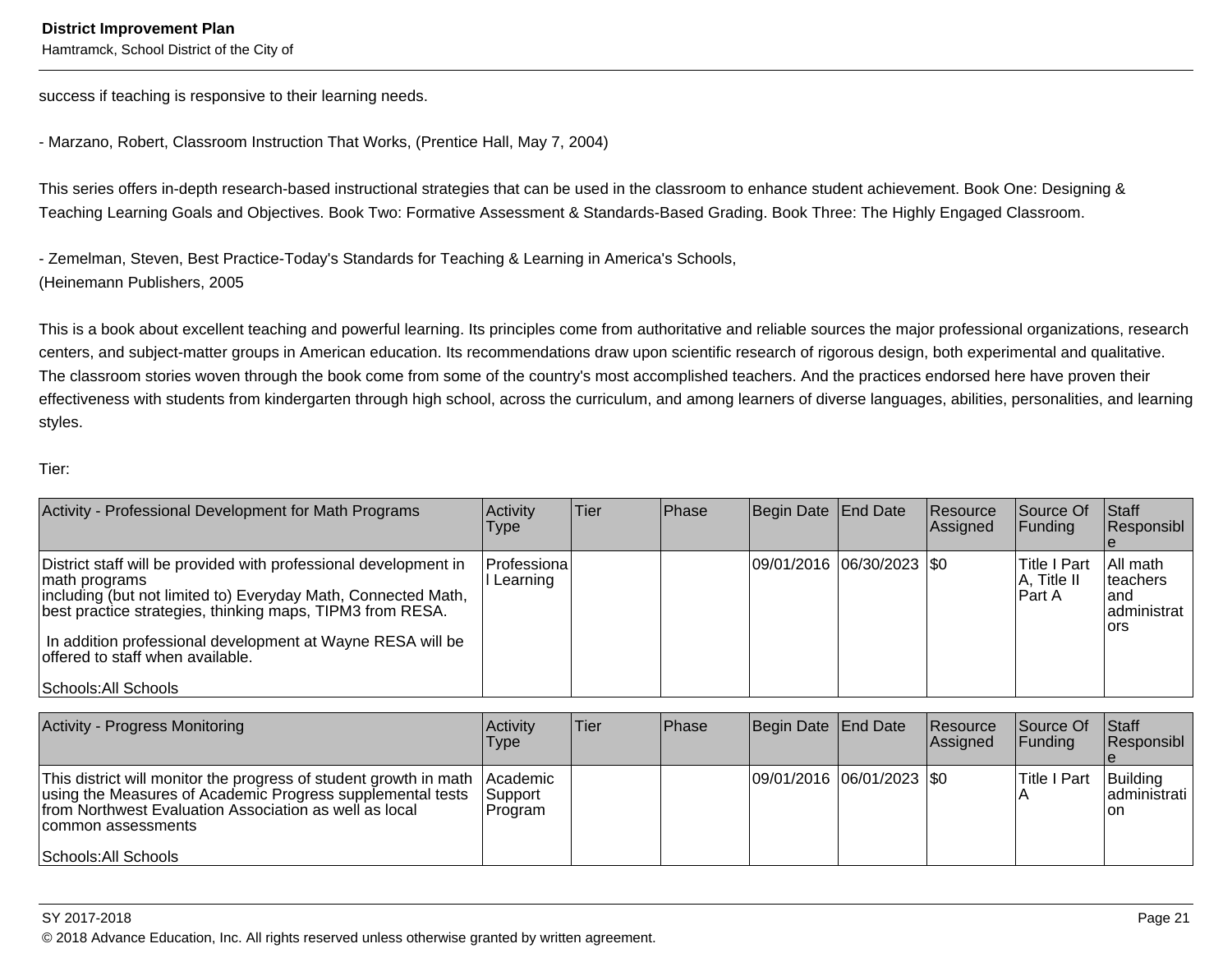Hamtramck, School District of the City of

#### **Measurable Objective 2:**

85% of English Learners students will demonstrate a proficiency in knowledge, skills and applications to close achievement gaps in Mathematics by 06/30/2023 asmeasured by state and local assessments.

#### **Strategy 1:**

Improvement of Math Instruction - ELL - District staff will be provided with the tools necessary to improve math instruction for ELL students.

Category: Mathematics

Research Cited: -Tomilinson, Carol Ann, Differentiation in Practice, (ASCD, 2003) All students learn in a variety of ways and have different interests. Some students excel in some areas but not in others. Hence, she suggests, the best school instructions fitted to a diverse student population which is called differentiated. Researchnotes that there is ample evidence that students experience greater school success if teaching is responsive to their learning needs.

- Marzano, Robert, Classroom Instruction That Works, (Prentice Hall, May 7, 2004) This series offers in-depth research-based instructional strategies that can be usedin the classroom to enhance student achievement. Book One: Designing & Teaching Learning Goals and Objectives. Book Two: Formative Assessment & Standards-Based Grading. Book Three: The Highly Engaged Classroom.

- Zemelman, Steven, Best Practice-Today's Standards for Teaching & Learning in America's Schools, (Heinemann Publishers, 2005 This is a book about excellentteaching and powerful learning. Its principles come from authoritative and reliable sources the major professional organizations, research centers, and subject-mattergroups in American education. Its recommendations draw upon scientific research of rigorous design, both experimental and qualitative. The classroom stories woventhrough the book come from some of the country's most accomplished teachers. And the practices endorsed here have proven their effectiveness with students fromkindergarten through high school, across the curriculum, and among learners of diverse languages, abilities, personalities, and learning styles. Tier:

| Activity - Academic Vocabulary                                                                                                                | Activity<br>Type               | Tier | Phase | Begin Date End Date |                           | Resource<br><b>Assigned</b> | Source Of<br><b>Funding</b>      | <b>Staff</b><br>Responsibl                                                                       |
|-----------------------------------------------------------------------------------------------------------------------------------------------|--------------------------------|------|-------|---------------------|---------------------------|-----------------------------|----------------------------------|--------------------------------------------------------------------------------------------------|
| ELL students will have reinforced, supplemental instruction in<br>Tier 1 and Tier 2 mathematical academic vocabulary.<br>Schools: All Schools | Academic<br>Support<br>Program |      |       |                     | 09/01/2016 06/30/2023 \$0 |                             | 'Title I Part<br>$ A,$ Title III | TEIL<br>Iteachers.<br>Iparaprofess<br>lionals.<br>Iclassroom<br>Iteachers,<br>Imath<br>Iteachers |

| Activity - Oral Language Development                                                                                                                                                                               | Activity<br>Type                   | Tier | <b>IPhase</b> | Begin Date End Date         | <b>Resource</b><br><b>Assigned</b> | Source Of<br><b>IFunding</b> | Staff<br>Responsibl                                               |
|--------------------------------------------------------------------------------------------------------------------------------------------------------------------------------------------------------------------|------------------------------------|------|---------------|-----------------------------|------------------------------------|------------------------------|-------------------------------------------------------------------|
| English Language Learners will develop their oral language<br>through multi leveled questing techniques, oral discussions,<br>and pair-share activities as it relates to math instruction.<br>Schools: All Schools | l Academic<br> Support <br>Program |      |               | 09/01/2016  05/01/2023  \$0 |                                    | Title III.<br>lTitle I Part  | IAII<br>linstructional<br>II staff and<br> building<br>Principals |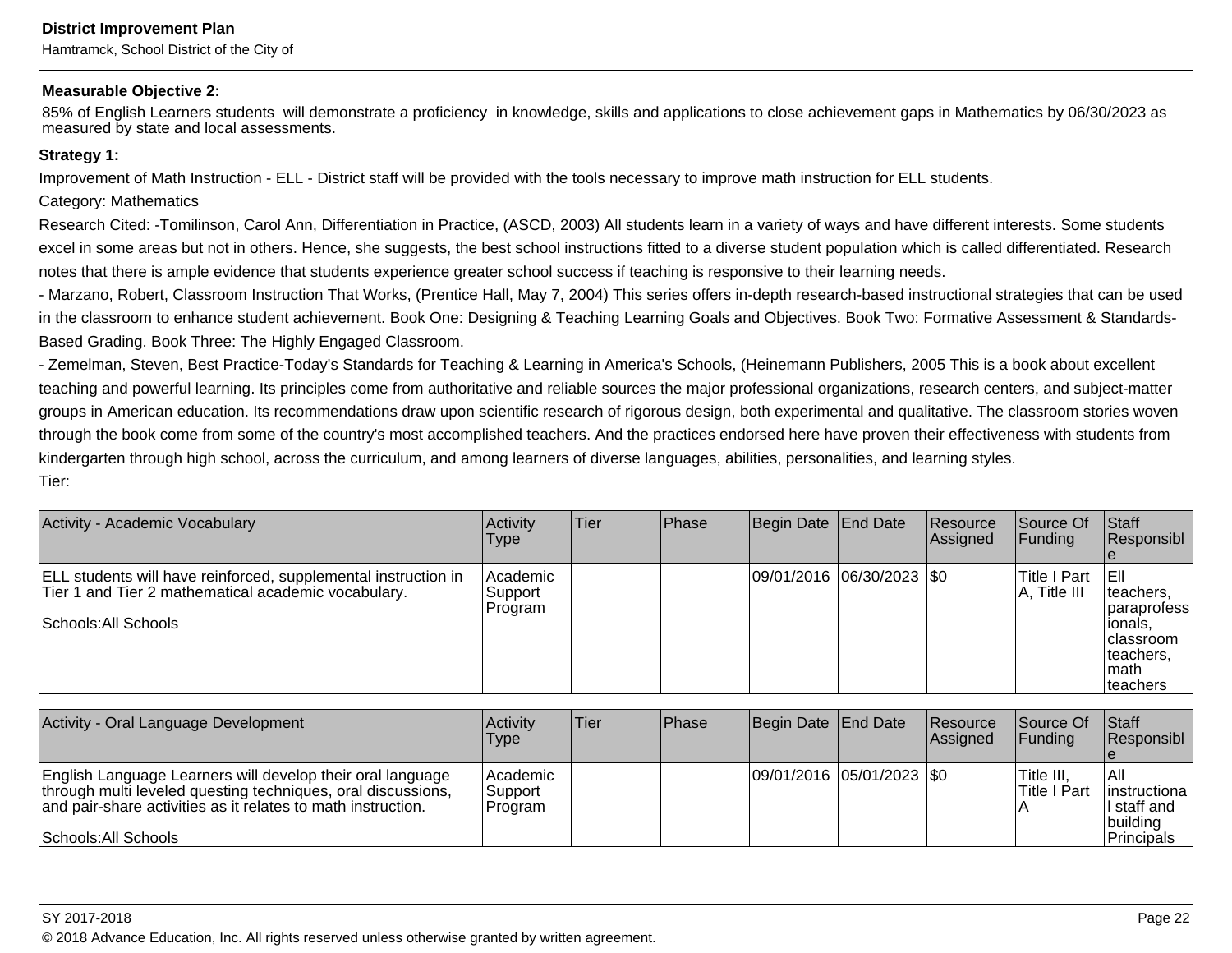Hamtramck, School District of the City of

| Activity - Written Language Development                                                                    | Activitv<br>Type               | Tier | <b>IPhase</b> | Begin Date End Date         | Resource<br>Assigned | <b>Source Of</b><br> Funding            | <b>Staff</b><br> Responsibl           |
|------------------------------------------------------------------------------------------------------------|--------------------------------|------|---------------|-----------------------------|----------------------|-----------------------------------------|---------------------------------------|
| English Language Learners will develop their written language<br>skills as it relates to math instruction. | Academic<br>Support<br>Program |      |               | 09/01/2016 06/30/2023   \$0 |                      | <sup>1</sup> Title III,<br>Title I Part | IAII<br> instructiona<br>II staff and |
| Schools: All Schools                                                                                       |                                |      |               |                             |                      |                                         | building<br>principals                |

#### **Measurable Objective 3:**

85% of Students with Disabilities students will demonstrate a proficiency in content knowledge to close achievement gaps in Mathematics by 06/30/2023 asmeasured by state and local assessments.

#### **Strategy 1:**

Special Education Instruction - The district will support a policy of inclusion for students with disabilities. Students will be mainstreamed into general education classesas much as possible. When appropriate students will be co-taught by general and special education teachers. Small group instruction by certified special educationteachers will also be provided when necessary.

Category: Mathematics

 Research Cited: Collaboration and Co-Teaching. Andrea Honigsfeld and Maria Dove. Corwin Press, 2010.Tier:

Activity - Co-Teachingg  $\overline{A}$  and  $\overline{A}$  and  $\overline{A}$  and  $\overline{A}$  and  $\overline{A}$  and  $\overline{A}$  and  $\overline{A}$  and  $\overline{A}$  and  $\overline{A}$  and  $\overline{A}$  and  $\overline{A}$  and  $\overline{A}$  and  $\overline{A}$  and  $\overline{A}$  and  $\overline{A}$  and  $\overline{A}$  and  $\overline{A}$  an Type**Tier**  PhaseBegin Date End Date Resource AssignedSource OfFundingStaff Responsible Special andSpecial education students will be co-taught in general education classrooms by special education and generaleducation teachers when appropriate. Professional development will be provided as necessary on effective coteaching strategies.Schools: All Schools AcademicSupport ProgramTier 109/01/2016 09/01/2023 \\$0 Title II Part A, Special Education,**General** Fundgeneral educationteachers.

| Activity - Inclusion                                                                                                                                                          | Activity<br>Type                  | Tier | Phase | Begin Date End Date |                             | Resource<br>Assigned | Source Of<br><b>Funding</b>                        | Staff<br>Responsibl                                                                                      |
|-------------------------------------------------------------------------------------------------------------------------------------------------------------------------------|-----------------------------------|------|-------|---------------------|-----------------------------|----------------------|----------------------------------------------------|----------------------------------------------------------------------------------------------------------|
| Special education students will be included in general<br>education classes when ever possible as long as it fits their<br><b>IEPs and is the LRE</b><br>Schools: All Schools | Academic <br> Support<br> Program |      |       |                     | 09/01/2016  06/30/2023  \$0 |                      | lGeneral<br>IFund.<br>Special<br><b>IEducation</b> | Special<br>education<br> director,<br>special<br>education<br>staff,<br> general<br>leducation<br>∣staff |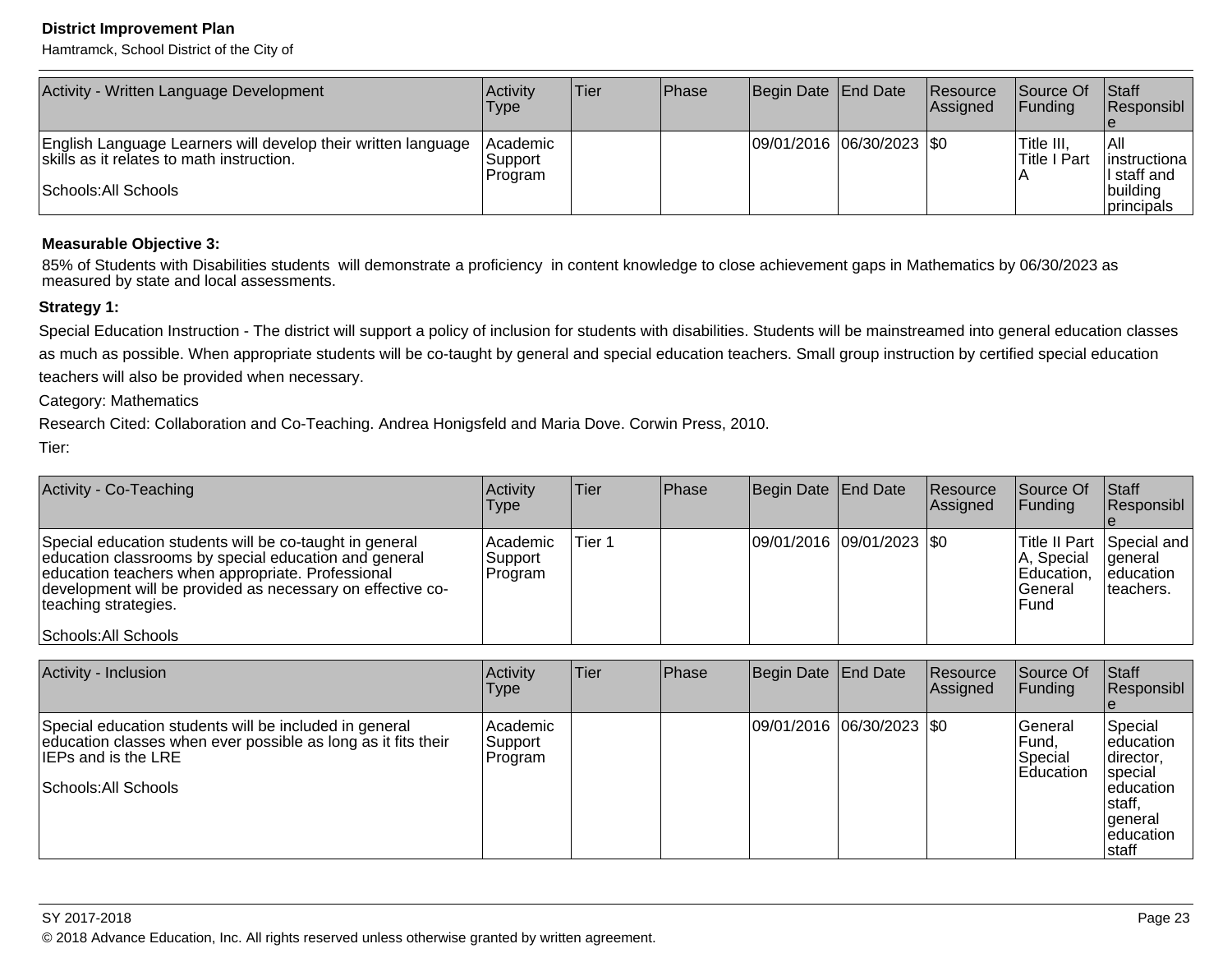Hamtramck, School District of the City of

| <b>Activity - Self Contained Classrooms</b>                                                                                                                                   | Activity<br>Type                        | lTier. | <b>IPhase</b> | Begin Date End Date        | Resource<br>Assigned | Source Of<br> Funding                       | <b>Staff</b><br><b>Responsibl</b>                                               |
|-------------------------------------------------------------------------------------------------------------------------------------------------------------------------------|-----------------------------------------|--------|---------------|----------------------------|----------------------|---------------------------------------------|---------------------------------------------------------------------------------|
| Special education students will be provided small group<br>instruction with special education staff when appropriate in self<br>contained classrooms.<br>Schools: All Schools | Academic <br>Support<br><b>IProgram</b> |        |               | 09/01/2016 06/30/2023  \$0 |                      | Special<br>Education,<br>lGeneral<br>lFund. | <b>S</b> pecial<br>leducation,<br>director,<br>Ispecial<br>leducation<br>Istaff |

# **Goal 3: Increase proficiency in science**

#### **Measurable Objective 1:**

 85% of Pre-K, Kindergarten, First, Second, Third, Fourth, Fifth, Sixth, Seventh, Eighth, Ninth, Tenth, Eleventh, Twelfth, Postsecondary, Adult, Ungraded and All gradeBlack or African-American, Asian, Bottom 25%, Bottom 30%, White, Economically Disadvantaged, Free/Reduced Lunch, Gifted and Talented, Hispanic or Latino, Improvement from 10th to 12th Grade, Improvement from 8th to 10th Grade, Students with Disabilities, English Learners, Two or More Races, American Indian or Alaska Native, Native Hawaiian or Other Pacific Islander and Top 75% students will demonstrate a proficiency in knowledge, skills and applications in Science by06/01/2023 as measured by State and local assessments.

#### **Strategy 1:**

Differentiated Instruction - Through the implementation of differentiated instruction, district staff will implement effective, research-based Science Programs during theacademic year.

Category: Science

Research Cited: -Tomilinson, Carol Ann, Differentiation in Practice, (ASCD, 2003)

All students learn in a variety of ways and have different interests. Some students excel in some areas but

not in others. Hence, she suggests, the best school instructions fitted to a diverse student population which is

called differentiated. Research notes that there is ample evidence that students experience greater school

success if teaching is responsive to their learning needs.

-Marzano, Robert, Classroom Instruction That Works, (Prentice Hall, May 7, 2004)

This series offers in-depth research-based instructional strategies that can be used in the classroom to

enhance student achievement. Book One: Designing & Teaching Learning Goals and Objectives. Book

Two: Formative Assessment & Standards-Based Grading. Book Three: The Highly Engaged Classroom.

-Zemelman, Steven, Best Practice-Today's Standards for Teaching & Learning in America's Schools,

(Heinemann Publishers, 2005

This is a book about excellent teaching and powerful learning. Its principles

come from authoritative and reliable sources the major professional organizations, research centers, andsubject-matter groups in American education. Its recommendations draw upon scientific research ofrigorous design, both experimental and qualitative. The classroom stories woven through the book come

#### SY 2017-2018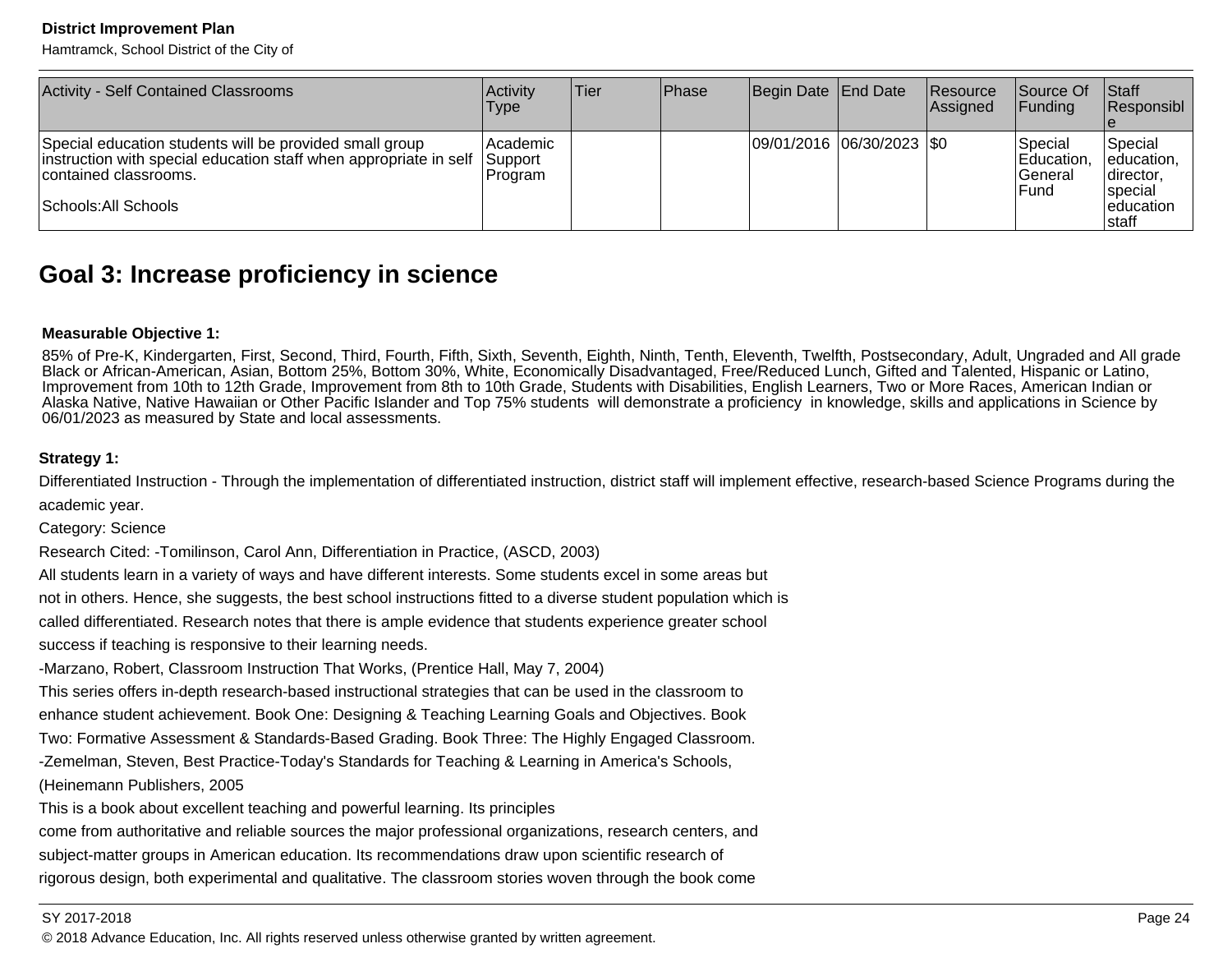Hamtramck, School District of the City of

from some of the country's most accomplished teachers. And the practices endorsed here have proven their effectiveness with students from kindergarten through highschool, across the curriculum, and among

learners of diverse languages, abilities, personalities, and learning styles.

Tier:

| Activity - Supplemental Science Programs                                                                                                                                                                                                                                                                                                                                                          | Activity<br>Type     | Tier | Phase | Begin Date End Date         | Resource<br><b>Assigned</b> | Source Of<br> Funding | Start<br> Responsibl     |
|---------------------------------------------------------------------------------------------------------------------------------------------------------------------------------------------------------------------------------------------------------------------------------------------------------------------------------------------------------------------------------------------------|----------------------|------|-------|-----------------------------|-----------------------------|-----------------------|--------------------------|
| District will implement effective, research-based science<br>programs including (but<br>not limited to) Science Kits from HOPE program, Brain Pop and Program<br>Brain Pop Jr., Inquiry-Based Instruction, Project Based<br>Learning, Using the<br>Scientific Process, RTI, SIOP, differentiated instruction,<br>supplemental science materials, minecraft for education.<br>Schools: All Schools | Academic<br> Support |      |       | 09/01/2016  09/30/2023  \$0 |                             | <b>Title I Part</b>   | All science<br>Iteachers |

#### **Strategy 2:**

Improvement of Science Instruction - District staff will be provided with the tools necessary to improve science instruction.

Category: Science

Research Cited: - Tomilinson, Carol Ann, Differentiation in Practice, (ASCD, 2003)

All students learn in a variety of ways and have different interests. Some students excel in some areas butnot in others. Hence, she suggests, the best school instructions fitted to a diverse student population which iscalled differentiated. Research notes that there is ample evidence that students experience greater schoolsuccess if teaching is responsive to their learning needs.

- Marzano, Robert, Classroom Instruction That Works, (Prentice Hall, May 7, 2004)

This series offers in-depth research-based instructional strategies that can be used in the classroom toenhance student achievement. Book One: Designing & Teaching Learning Goals and Objectives. Book

Two: Formative Assessment & Standards-Based Grading. Book Three: The Highly Engaged Classroom.

- Zemelman, Steven, Best Practice-Today's Standards for Teaching & Learning in America's Schools,(Heinemann Publishers, 2005

This is a book about excellent teaching and powerful learning. Its principles

come from authoritative and reliable sources the major professional organizations, research centers, andsubject-matter groups in American education. Its recommendations draw upon scientific research ofrigorous design, both experimental and qualitative. The classroom stories woven through the book comefrom some of the country's most accomplished teachers. And the practices endorsed here have proven theireffectiveness with students from kindergarten through high school, across the curriculum, and amonglearners of diverse languages, abilities, personalities, and learning styles.

#### SY 2017-2018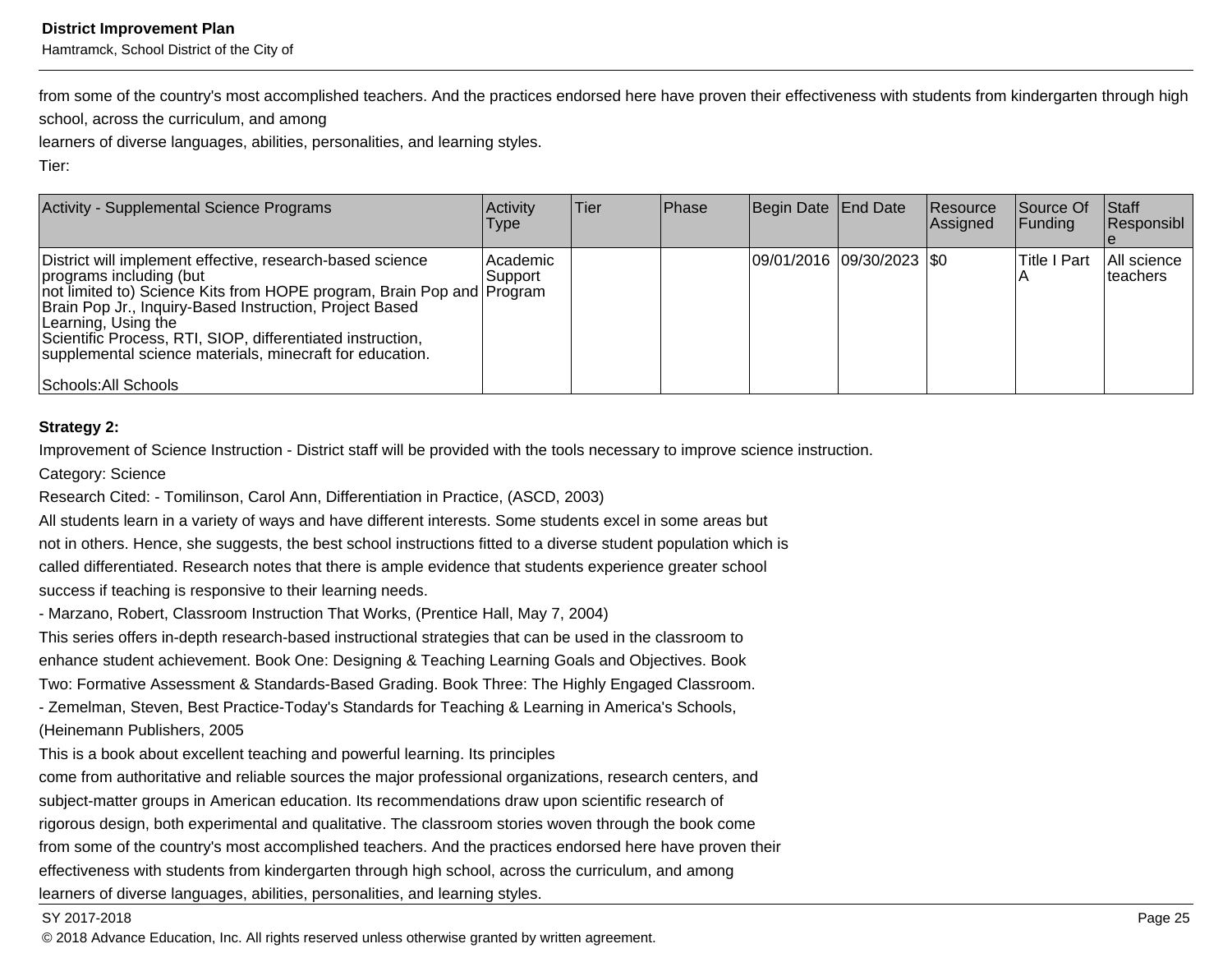Hamtramck, School District of the City of

Tier:

| Activity - Professional Development in Science Programs                                                                                                                                                                                                                                                                                                                                                                     | Activity<br>Type         | lTier | Phase | Begin Date End Date         | Resource<br>Assigned | lSource Of<br><b>IFunding</b>                  | <b>Staff</b><br>Responsibl                                |
|-----------------------------------------------------------------------------------------------------------------------------------------------------------------------------------------------------------------------------------------------------------------------------------------------------------------------------------------------------------------------------------------------------------------------------|--------------------------|-------|-------|-----------------------------|----------------------|------------------------------------------------|-----------------------------------------------------------|
| District will provide Professional Development in science<br>programs including<br>(but not limited to) Science Kits from HOPE program, inquiry<br>based science, Project-Based learning, Differentiated<br>⊺Instruction.<br>SIOP, RTI, Professional Learning Communities, Using<br>Scientific Process. In addition professional development<br>Wayne RESA will be offered to staff when available.<br>Schools: All Schools | Professional<br>Learning |       |       | 09/01/2016  05/01/2023  \$0 |                      | <b>Title I Part</b><br> A, Title II<br>lPart A | All science<br>Iteachers<br>land<br>ladministrat<br>lors. |

| Activity - Progress Monitoring                                                                                                                                                                                                             | Activity<br><b>Type</b>           | lTier. | <b>IPhase</b> | Begin Date End Date       | Resource<br>Assigned | Source Of<br><b>Funding</b> | Start<br>Responsibl                 |
|--------------------------------------------------------------------------------------------------------------------------------------------------------------------------------------------------------------------------------------------|-----------------------------------|--------|---------------|---------------------------|----------------------|-----------------------------|-------------------------------------|
| This district will monitor the progress of student growth in<br>science using the Measures of Academic Progress<br>supplemental tests from Northwest Evaluation Association as<br>well as local common assessments<br>Schools: All Schools | Academic<br> Support <br> Program |        |               | 09/01/2016 06/30/2023 \$0 |                      | <b>Title I Part</b>         | Building<br>ladministrati l<br>lon. |

#### **Measurable Objective 2:**

85% of English Learners students will demonstrate a proficiency in knowledge, skills and applications to close achievement gaps in Science by 06/01/2023 asmeasured by State and local assessments.

#### **Strategy 1:**

Improvement of Science Instruction - ELL - District staff will be provided with the tools necessary to improve science instruction for ELL students

#### Category: Science

Research Cited: - Tomilinson, Carol Ann, Differentiation in Practice, (ASCD, 2003) All students learn in a variety of ways and have different interests. Some studentsexcel in some areas but not in others. Hence, she suggests, the best school instructions fitted to a diverse student population which is called differentiated. Researchnotes that there is ample evidence that students experience greater school success if teaching is responsive to their learning needs. - Marzano, Robert, Classroom Instruction That Works, (Prentice Hall, May 7, 2004) This series offers in-depth research-based instructional strategies that can be used in the classroom to enhancestudent achievement. Book One: Designing & Teaching Learning Goals and Objectives. Book Two: Formative Assessment & Standards-Based Grading. Book Three:The Highly Engaged Classroom. - Zemelman, Steven, Best Practice-Today's Standards for Teaching & Learning in America's Schools, (Heinemann Publishers, 2005This is a book about excellent teaching and powerful learning. Its principles come from authoritative and reliable sources the major professional organizations, researchcenters, and subject-matter groups in American education. Its recommendations draw upon scientific research of rigorous design, both experimental and qualitative.The classroom stories woven through the book come from some of the country's most accomplished teachers. And the practices endorsed here have proven theireffectiveness with students from kindergarten through high school, across the curriculum, and among learners of diverse languages, abilities, personalities, and learning

#### SY 2017-2018

en and the set of the set of the set of the set of the set of the set of the set of the set of the set of the set of the set of the set of the set of the set of the set of the set of the set of the set of the set of the se © 2018 Advance Education, Inc. All rights reserved unless otherwise granted by written agreement.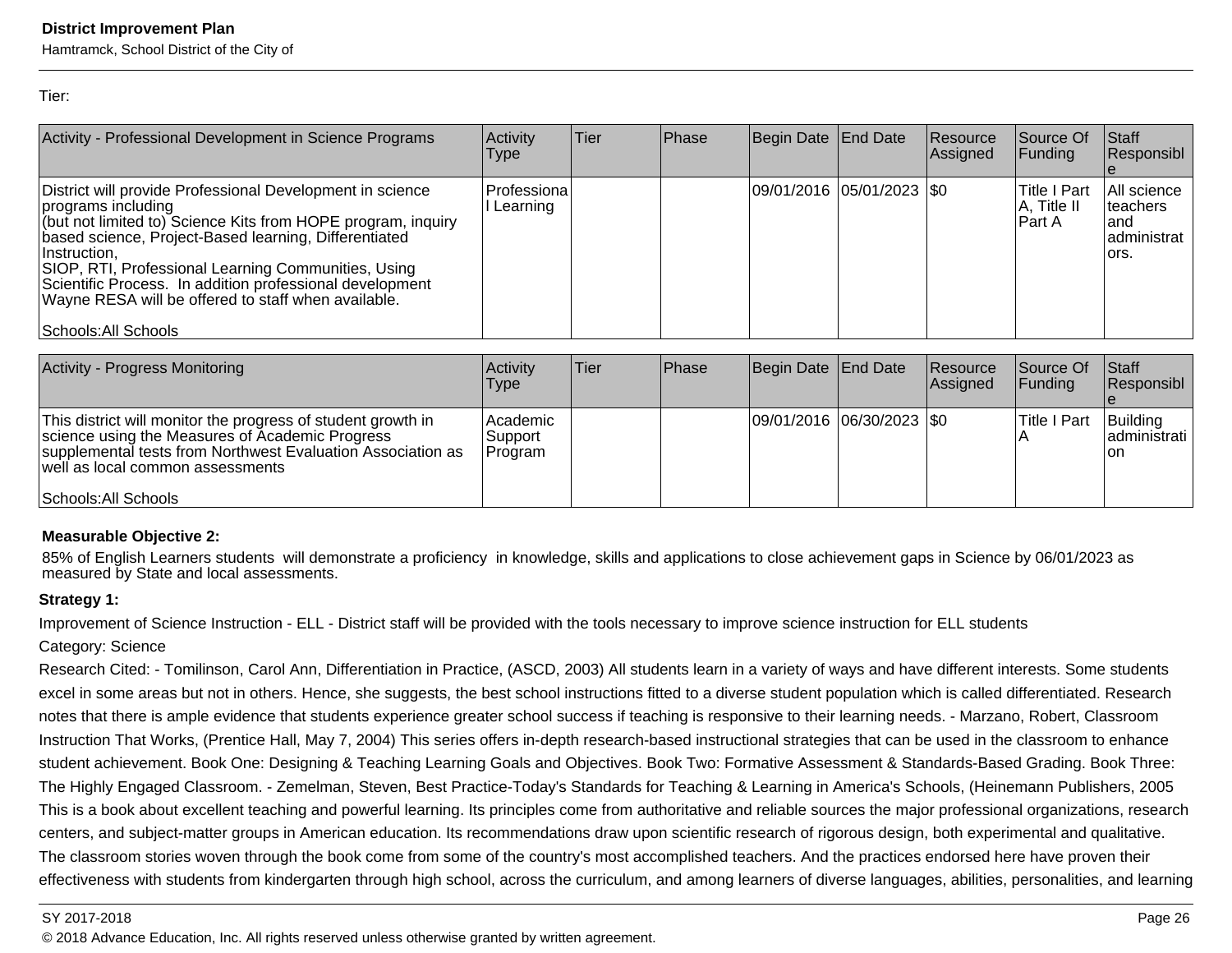Hamtramck, School District of the City of

#### styles.

Tier:

| Activity - Academic Vocabulary                                                                                                                                                                | Activity<br>Type               | Tier              | Phase | Begin Date | End Date   | Resource<br>Assigned | Source Of<br>Funding                   | <b>Staff</b><br>Responsibl                                   |
|-----------------------------------------------------------------------------------------------------------------------------------------------------------------------------------------------|--------------------------------|-------------------|-------|------------|------------|----------------------|----------------------------------------|--------------------------------------------------------------|
| ELL students will have reinforced, supplemental instruction in<br>Tier 1 and Tier 2 science academic vocabulary.                                                                              | Academic<br>Support<br>Program | Tier <sub>2</sub> |       | 09/01/2016 | 06/30/2023 | \$0                  | Title III,<br><b>Title I Part</b><br>А | EII<br>teachers,<br>paraprofess                              |
| Schools: All Schools                                                                                                                                                                          |                                |                   |       |            |            |                      |                                        | ionals.<br>classroom<br>teachers.<br>science<br>teachers     |
| Activity - Oral Language Development                                                                                                                                                          | Activity<br>Type               | Tier              | Phase | Begin Date | End Date   | Resource<br>Assigned | Source Of<br> Funding                  | Staff<br>Responsibl<br>е                                     |
| English Language Learners will develop their oral language<br>through multi-leveled questing techniques, oral discussions,<br>and pair-share activities as it applies to science instruction  | Academic<br>Support<br>Program | Tier 2            |       | 09/01/2016 | 06/30/2023 | \$0                  | Title III,<br><b>Title I Part</b><br>Α | All<br>instructiona<br>l staff and<br>building               |
| Schools: All Schools                                                                                                                                                                          |                                |                   |       |            |            |                      |                                        | Principals                                                   |
| Activity - Written Language Development                                                                                                                                                       | Activity<br>Type               | Tier              | Phase | Begin Date | End Date   | Resource<br>Assigned | Source Of<br> Funding                  | Staff<br>Responsibl                                          |
| English Language Learners will develop their written language<br>skills through fluency sentence frames, and being a writer, as it<br>applies to science instruction.<br>Schools: All Schools | Academic<br>Support<br>Program | Tier <sub>2</sub> |       | 09/01/2016 | 06/30/2023 | \$0                  | Title III,<br><b>Title I Part</b><br>Α | All<br>instructiona<br>I staff and<br>building<br>Principals |

#### **Measurable Objective 3:**

85% of Students with Disabilities students will demonstrate a proficiency in content knowledge to close achievement gaps in Science by 06/30/2023 as measured by state and local assessments.

#### **Strategy 1:**

Special Education Instruction - The district will support a policy of inclusion for students with disabilities. Students will be mainstreamed into general education classes as much as possible. When appropriate students will be co-taught by general and special education teachers. Small group instruction by certified special education

teachers will also be provided when necessary.

Category: Science

Research Cited: Collaboration and Co-Teaching. Andrea Honigsfeld and Maria Dove. Corwin Press, 2010.

Tier: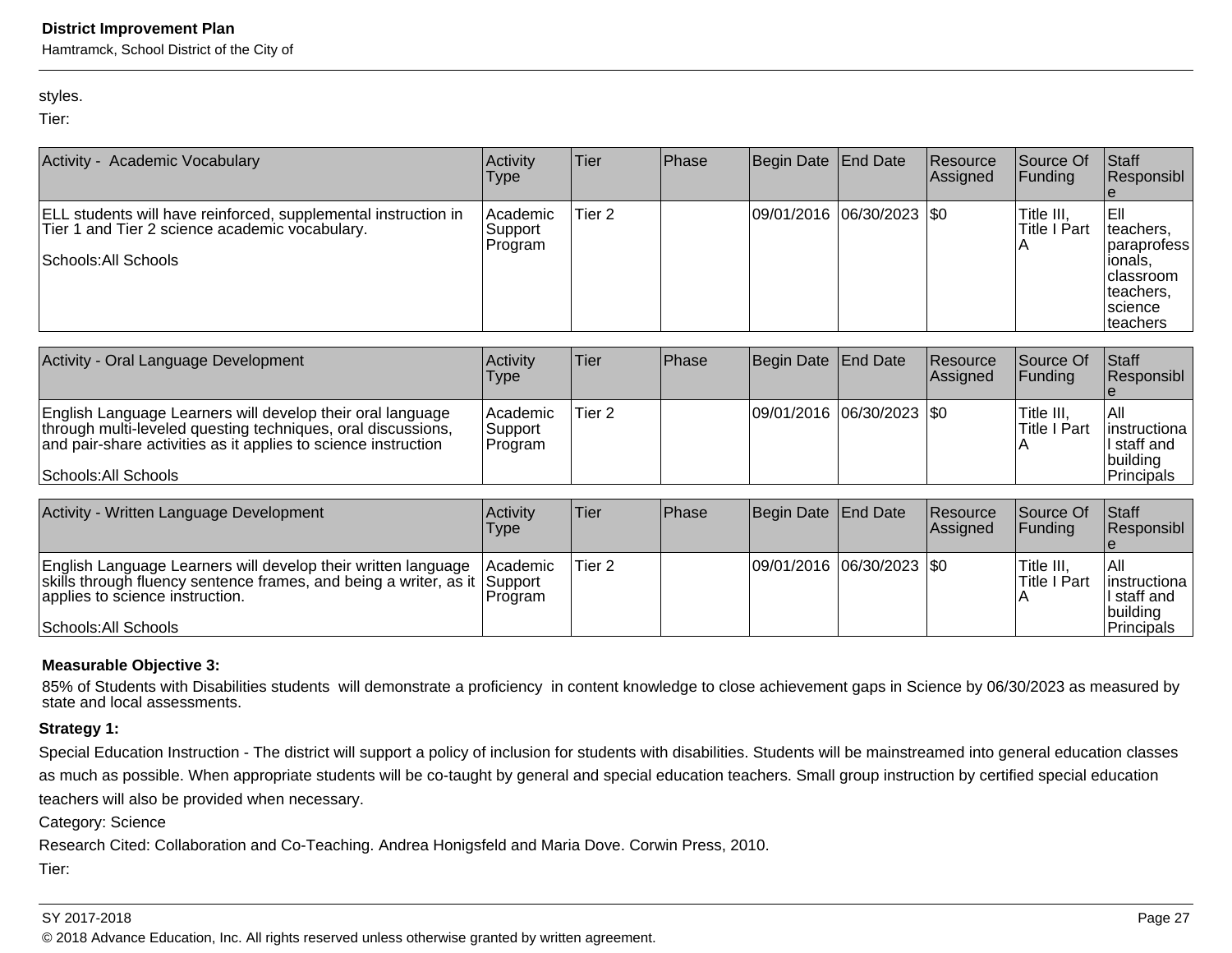Hamtramck, School District of the City of

| Activity - Co-Teaching                                                                                                                                                                                                                                                              | Activity<br>Type               | Tier              | Phase | Begin Date                  | End Date                    | Resource<br>Assigned | Source Of<br>Funding                                         | Staff<br>Responsibl                                                                                      |
|-------------------------------------------------------------------------------------------------------------------------------------------------------------------------------------------------------------------------------------------------------------------------------------|--------------------------------|-------------------|-------|-----------------------------|-----------------------------|----------------------|--------------------------------------------------------------|----------------------------------------------------------------------------------------------------------|
| Special education students will be co-taught in general<br>education classrooms by special education and general<br>education teachers when appropriate. Professional<br>development will be provided as necessary on effective co-<br>teaching strategies.<br>Schools: All Schools | Academic<br>Support<br>Program | Tier <sub>1</sub> |       | 09/01/2016  06/30/2023  \$0 |                             |                      | Title II Part<br>A, Special<br>Education,<br>General<br>Fund | Special and<br>general<br>leducation<br>lteachers.                                                       |
|                                                                                                                                                                                                                                                                                     |                                |                   |       |                             |                             |                      |                                                              |                                                                                                          |
| Activity - Inclusion                                                                                                                                                                                                                                                                | Activity<br>Type               | Tier              | Phase | Begin Date                  | End Date                    | Resource<br>Assigned | Source Of<br> Funding                                        | Staff<br>Responsibl                                                                                      |
| Special education students will be included in general<br>education classes when ever possible as long as it fits their<br><b>IEPs and is the LRE</b><br>Schools: All Schools                                                                                                       | Academic<br>Support<br>Program | Tier 1            |       |                             | 09/01/2016  06/30/2023  \$0 |                      | Special<br>Education,<br>General<br>Fund                     | Special<br>education<br>director,<br>∣special<br>leducation<br>staff,<br> general<br>education<br>Istaff |

| Activity - Self contained classroms                                                                                                                                           | Activity<br>Type                | Tier | Phase | Begin Date End Date       | Resource<br>Assigned | Source Of<br>Funding                              | Staff<br>Responsibl                                                                                                                                                          |
|-------------------------------------------------------------------------------------------------------------------------------------------------------------------------------|---------------------------------|------|-------|---------------------------|----------------------|---------------------------------------------------|------------------------------------------------------------------------------------------------------------------------------------------------------------------------------|
| Special education students will be provided small group<br>instruction with special education staff when appropriate in self<br>contained classrooms.<br>Schools: All Schools | Academic <br>Support<br>Program |      |       | 09/01/2016 06/30/2023 \$0 |                      | General<br>IFund.<br>Special<br><b>IEducation</b> | Special<br>leducation<br><b>Istudents</b><br>will be<br><i>I</i> provided<br>small group<br>linstruction<br>with special<br><b>leducation</b><br>staff when<br>  appropriate |

# **Goal 4: Increase proficiency in social studies**

#### **Measurable Objective 1:**

 85% of Pre-K, Kindergarten, First, Second, Third, Fourth, Fifth, Sixth, Seventh, Eighth, Ninth, Tenth, Eleventh, Twelfth, Postsecondary, Adult, Ungraded and All gradeBlack or African-American, Asian, Bottom 25%, Bottom 30%, White, Economically Disadvantaged, Free/Reduced Lunch, Gifted and Talented, Hispanic or Latino, Improvement from 10th to 12th Grade, Improvement from 8th to 10th Grade, Students with Disabilities, English Learners, Two or More Races, American Indian or Alaska Native, Native Hawaiian or Other Pacific Islander and Top 75% students will demonstrate a proficiency in knowledge, skills and applications in Social Studiesby 06/01/2023 as measured by State and local assessments.

#### SY 2017-2018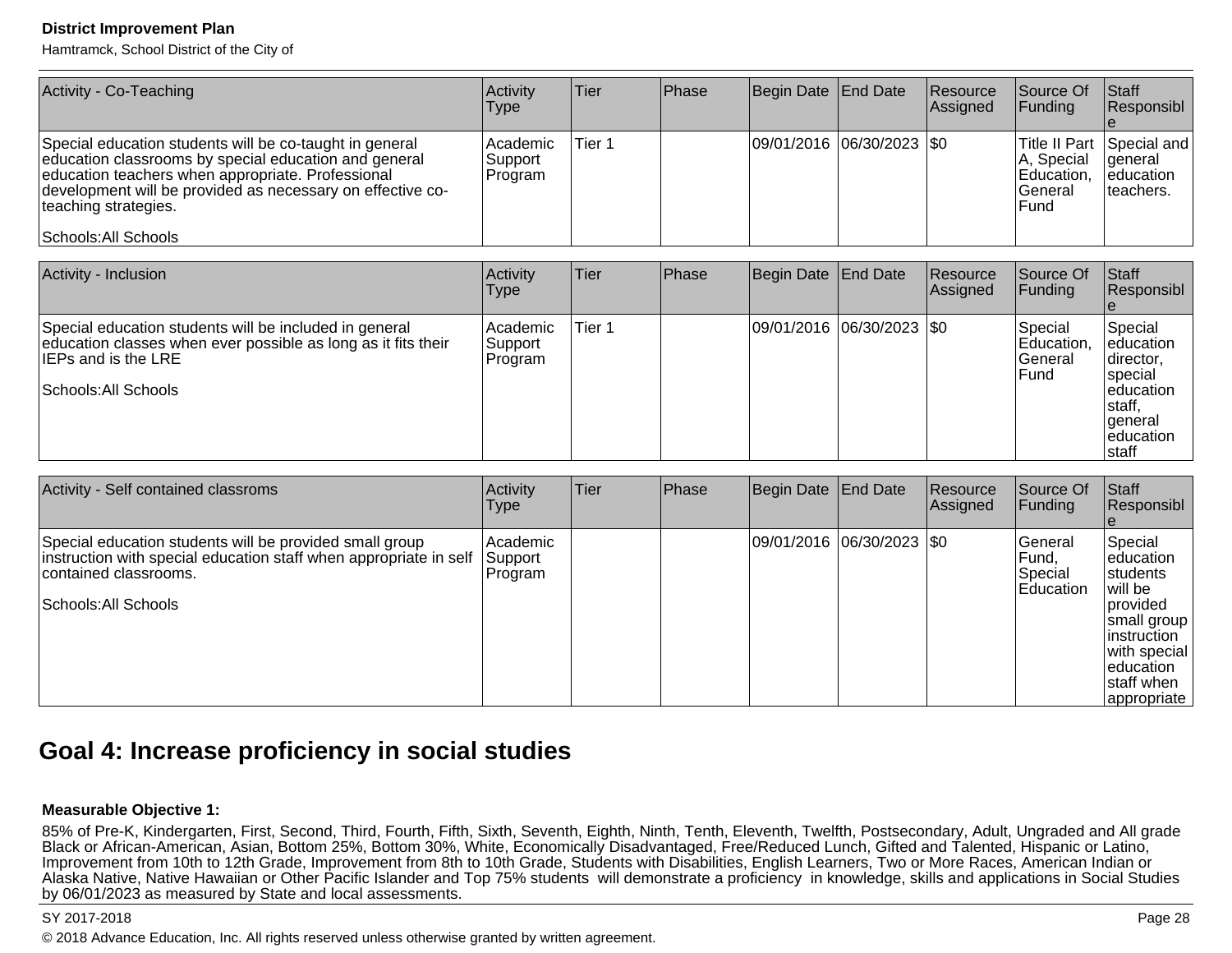#### **Strategy 1:**

Differentiated Instruction - Through the implementation of differentiated instruction, district staff will implementeffective, research-based Social Studies Programs during the academic year, during the academic day.Programs will include differentiated instruction, SIOP, Project-Based learning, RTI, Social Studies Alive,Assembly presentations, supplemental teachers and parapros for push-in/pull-out small group instruction,extended classroom activities, class-size reduction.

Funds under this activity will purchase books and supplies to support the above programs.

(NOTE: The Basic social studies program is Houghton Mifflin social studies and is not included in thesupplemental programs of this Strategy.)

Category: Social Studies

Research Cited: -Tomilinson, Carol Ann, Differentiation in Practice, (ASCD, 2003)

All students learn in a variety of ways and have different interests. Some students excel in some areas butnot in others. Hence, she suggests, the best school instructions fitted to a diverse student population which iscalled differentiated. Research notes that there is ample evidence that students experience greater schoolsuccess if teaching is responsive to their learning needs.

-Marzano, Robert, Classroom Instruction That Works, (Prentice Hall, May 7, 2004)

This series offers in-depth research-based instructional strategies that can be used in the classroom to enhance student achievement. Book One: Designing & Teaching Learning Goals and Objectives. BookTwo: Formative Assessment & Standards-Based Grading. Book Three: The Highly Engaged Classroom.-Zemelman, Steven, Best Practice-Today's Standards for Teaching & Learning in America's Schools,(Heinemann Publishers, 2005

This is a book about excellent teaching and powerful learning. Its principles

come from authoritative and reliable sources the major professional organizations, research centers, andsubject-matter groups in American education. Its recommendations draw upon scientific research ofrigorous design, both experimental and qualitative. The classroom stories woven through the book comefrom some of the country's most accomplished teachers. And the practices endorsed here have proven theireffectiveness with students from kindergarten through high school, across the curriculum, and amonglearners of diverse languages, abilities, personalities, and learning styles.

Tier:

| Supplemental Social Studies Programs<br>Activity | <b>Activity</b><br><b>Type</b> | Tier | <b>Phase</b> | Begin Date End Date | <b>Resource</b><br><b>Assigned</b> | Source Of<br>Funding | <b>Staff</b><br>Responsibl |
|--------------------------------------------------|--------------------------------|------|--------------|---------------------|------------------------------------|----------------------|----------------------------|
|                                                  |                                |      |              |                     |                                    |                      |                            |

#### SY 2017-2018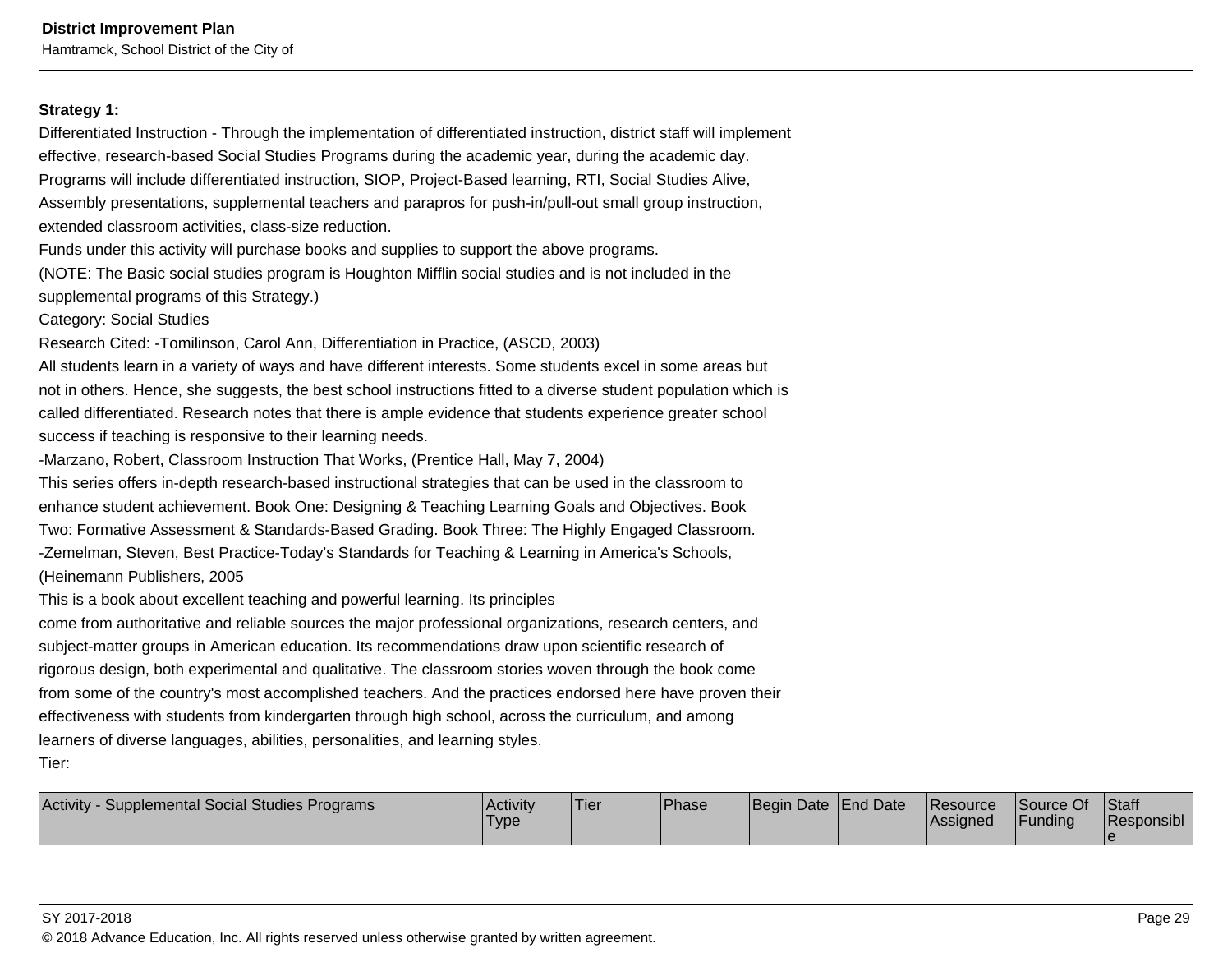Hamtramck, School District of the City of

| District will implement effective, research-based social studies<br>∣programs<br>including Social Studies Alive, project-based learning,<br>differentiated instruction, SIOP, RTI.                                                                                    | Academic<br>Support<br>Program |  | 09/01/2016 06/30/2023 \$0 |  | Title I Part | All social<br><b>Istudies</b><br>Iteachers |
|-----------------------------------------------------------------------------------------------------------------------------------------------------------------------------------------------------------------------------------------------------------------------|--------------------------------|--|---------------------------|--|--------------|--------------------------------------------|
| Funds under this activity will purchase books, kits and teaching  <br>supplies to support the above programs.<br>(NOTE: The Basic social studies program is Houghton Mifflin<br>social studies and is not included in the<br>supplemental programs of this Strategy.) |                                |  |                           |  |              |                                            |
| Schools: All Schools                                                                                                                                                                                                                                                  |                                |  |                           |  |              |                                            |

#### **Strategy 2:**

Improvement of Social Studies Instruction - District staff will be provided with the tools necessary to improve social studiesinstruction

Category: Social Studies

Research Cited: - Tomilinson, Carol Ann, Differentiation in Practice, (ASCD, 2003)

All students learn in a variety of ways and have different interests. Some students excel in some areas butnot in others. Hence, she suggests, the best school instructions fitted to a diverse student population which is

called differentiated. Research notes that there is ample evidence that students experience greater school

success if teaching is responsive to their learning needs.

- Marzano, Robert, Classroom Instruction That Works, (Prentice Hall, May 7, 2004)

This series offers in-depth research-based instructional strategies that can be used in the classroom to

enhance student achievement. Book One: Designing & Teaching Learning Goals and Objectives. Book

Two: Formative Assessment & Standards-Based Grading. Book Three: The Highly Engaged Classroom.

- Zemelman, Steven, Best Practice-Today's Standards for Teaching & Learning in America's Schools,

(Heinemann Publishers, 2005

This is a book about excellent teaching and powerful learning. Its principles

come from authoritative and reliable sources the major professional organizations, research centers, and

subject-matter groups in American education. Its recommendations draw upon scientific research of

rigorous design, both experimental and qualitative. The classroom stories woven through the book come

from some of the country's most accomplished teachers. And the practices endorsed here have proven their

effectiveness with students from kindergarten through high school, across the curriculum, and among learners of diverse languages, abilities, personalities, and learningstyles.

Tier:

| Activity - Professional Development in Social Studies Programs Activity | 'Type | 'Tier | <sup>1</sup> Phase | Begin Date End Date |  | <b>Resource</b><br>Assianed | <b>Source Of</b><br>Funding | Staff<br>Responsibl |
|-------------------------------------------------------------------------|-------|-------|--------------------|---------------------|--|-----------------------------|-----------------------------|---------------------|
|-------------------------------------------------------------------------|-------|-------|--------------------|---------------------|--|-----------------------------|-----------------------------|---------------------|

#### SY 2017-2018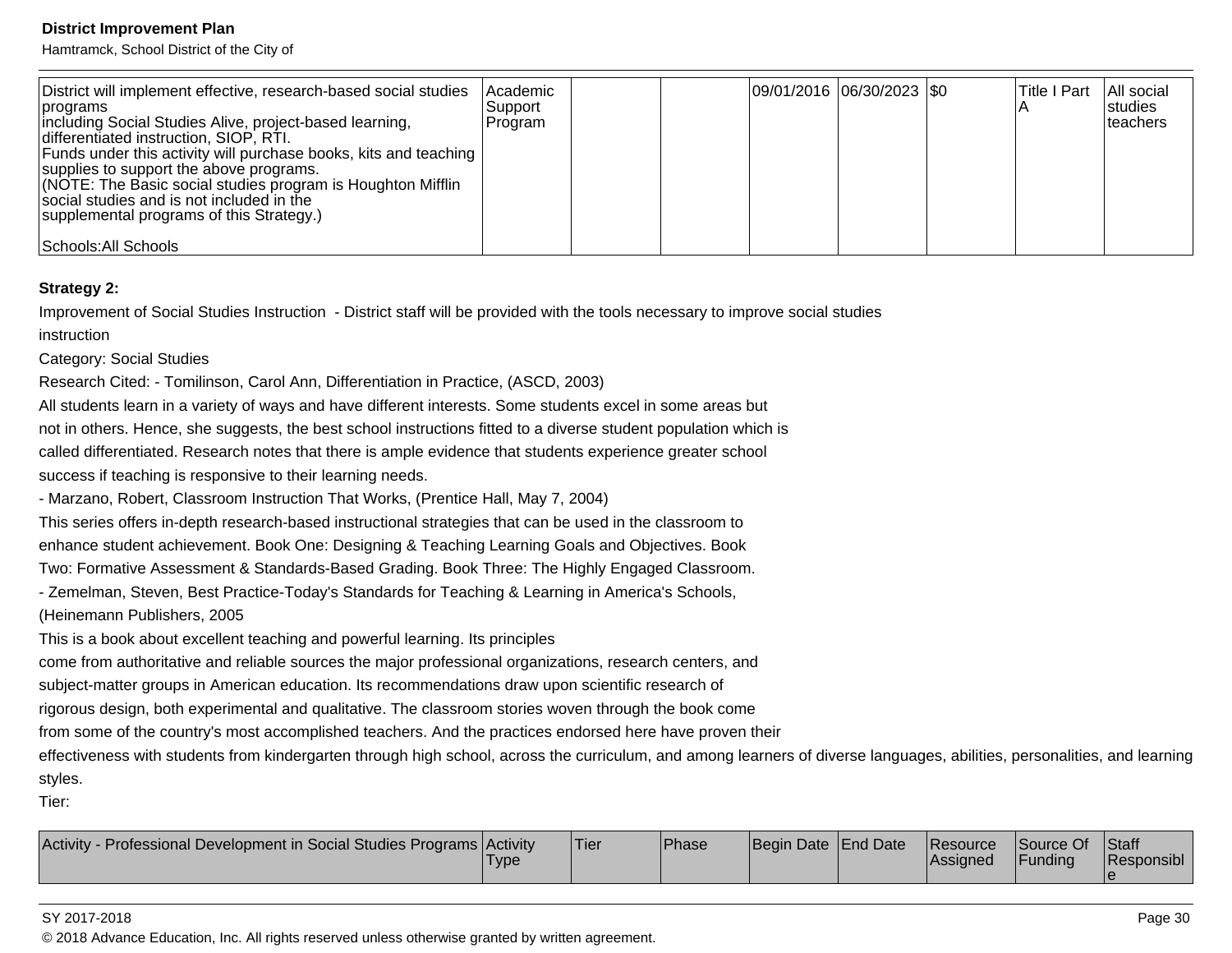Hamtramck, School District of the City of

| District will provide Professional Development in social studies   Professiona  <br><i></i>  programs<br>including differentiated instruction, SIOP, Project-Based<br>Ilearning, RTI, Social Studies Alive. In addition professional<br>development Wayne RESA will be offered to staff when<br>lavailable. | I Learning |  | 09/01/2016 06/30/2023 \$0 | lTitle I Part | <b>All social</b><br><b>Istudies</b><br>Iteachers<br>land<br>ladministrat<br>lors. |
|-------------------------------------------------------------------------------------------------------------------------------------------------------------------------------------------------------------------------------------------------------------------------------------------------------------|------------|--|---------------------------|---------------|------------------------------------------------------------------------------------|
| Schools: All Schools                                                                                                                                                                                                                                                                                        |            |  |                           |               |                                                                                    |

| <b>Activity - Progress Monitoring</b>                                                                                                                                                                                                                      | <b>Activity</b><br>Type | ∣Tier | <b>Phase</b> | Begin Date End Date        | Resource<br>Assigned | Source Of<br><b>IFundina</b> | <b>Staff</b><br> Responsibl      |
|------------------------------------------------------------------------------------------------------------------------------------------------------------------------------------------------------------------------------------------------------------|-------------------------|-------|--------------|----------------------------|----------------------|------------------------------|----------------------------------|
| This district will monitor the progress of student growth in social Academic<br>studies using the Measures of Academic Progress<br>supplemental tests from Northwest Evaluation Association as<br>well as local common assessments<br>Schools: All Schools | lSupport i<br> Program  |       |              | 09/01/2016 06/30/2023  \$0 |                      | Title I Part                 | Building<br>ladministrati<br>Ton |

#### **Measurable Objective 2:**

85% of English Learners students will demonstrate a proficiency in knowledge, skills and applications to close achievement gaps in Social Studies by 06/01/2023 asmeasured by State and local assessments.

#### **Strategy 1:**

Improvement of Social Studies Instruction - ELL - District staff will be provided with the tools necessary to improve social studies instruction for Ell students

#### Category: Social Studies

Research Cited: - Tomilinson, Carol Ann, Differentiation in Practice, (ASCD, 2003) All students learn in a variety of ways and have different interests. Some studentsexcel in some areas but not in others. Hence, she suggests, the best school instructions fitted to a diverse student population which is called differentiated. Researchnotes that there is ample evidence that students experience greater school success if teaching is responsive to their learning needs. - Marzano, Robert, Classroom Instruction That Works, (Prentice Hall, May 7, 2004) This series offers in-depth research-based instructional strategies that can be used in the classroom to enhance student achievement. Book One: Designing & Teaching Learning Goals and Objectives. Book Two: Formative Assessment & Standards-Based Grading. Book Three:The Highly Engaged Classroom. - Zemelman, Steven, Best Practice-Today's Standards for Teaching & Learning in America's Schools, (Heinemann Publishers, 2005This is a book about excellent teaching and powerful learning. Its principles come from authoritative and reliable sources the major professional organizations, researchcenters, and subject-matter groups in American education. Its recommendations draw upon scientific research of rigorous design, both experimental and qualitative.The classroom stories woven through the book come from some of the country's most accomplished teachers. And the practices endorsed here have proven theireffectiveness with students from kindergarten through high school, across the curriculum, and among learners of diverse languages, abilities, personalities, and learningstyles.

Tier: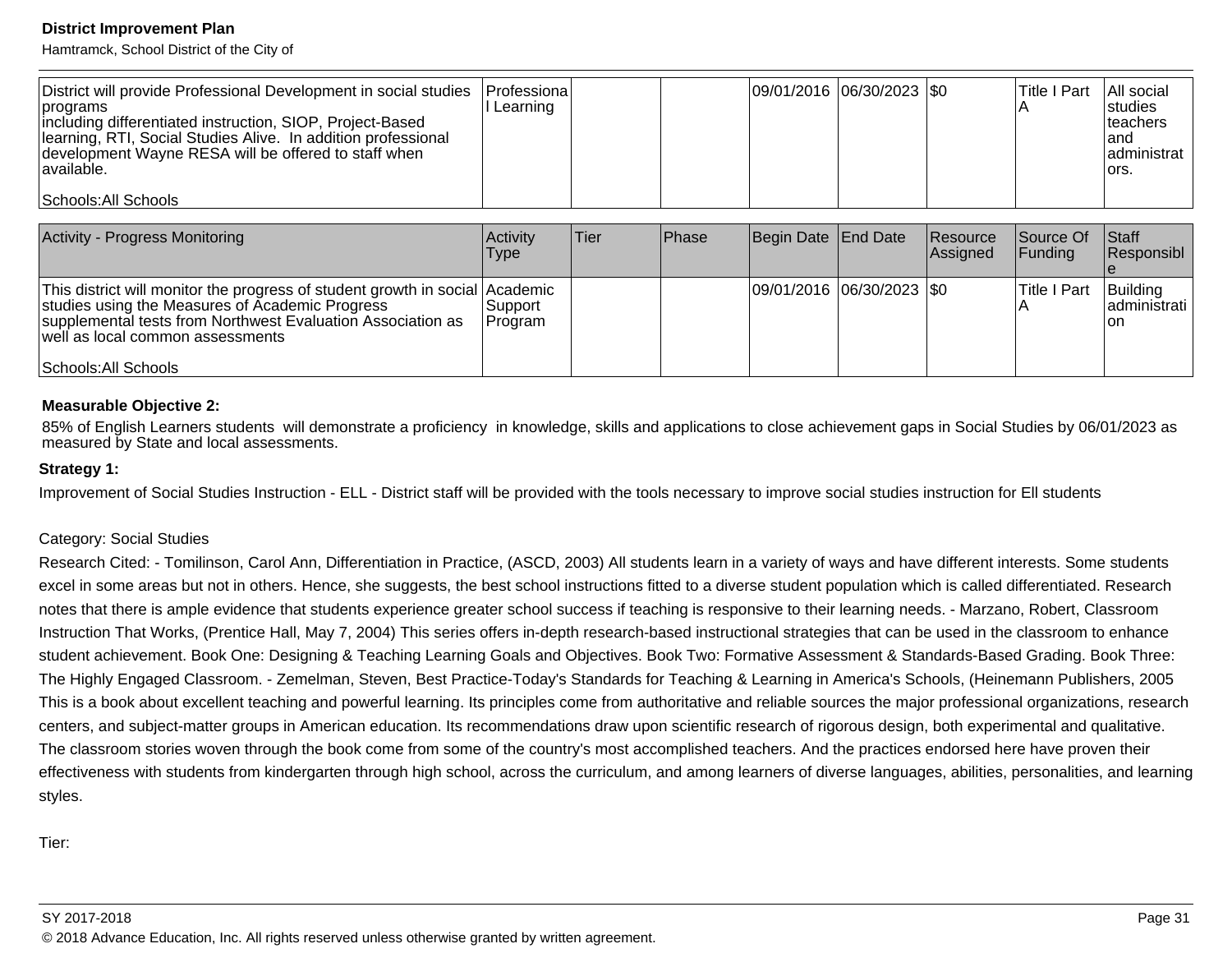Hamtramck, School District of the City of

| Activity - Academic Vocabulary                                                                                                                  | Activity<br>Type               | <b>Tier</b> | <b>Phase</b> | Begin Date End Date         | Resource<br>Assigned | Source Of<br> Funding        | Staff<br>Responsibl                                                                                                         |
|-------------------------------------------------------------------------------------------------------------------------------------------------|--------------------------------|-------------|--------------|-----------------------------|----------------------|------------------------------|-----------------------------------------------------------------------------------------------------------------------------|
| ELL students will have reinforced, supplemental instruction in<br>Tier 1 and Tier 2 social studies academic vocabulary.<br>Schools: All Schools | Academic<br>Support<br>Program |             |              | 09/01/2016 05/01/2023   \$0 |                      | Title I Part<br>A, Title III | TEIL<br>teachers.<br>Iparaprofess<br>lionals,<br><b>Iclassroom</b><br>Iteachers.<br>Isocial<br><b>Istudies</b><br> teachers |

| Activity - Oral Language Development                                                                                                                                                                            | Activity<br>Type                   | Tier | <b>IPhase</b> | Begin Date End Date       | <b>Resource</b><br><b>Assigned</b> | Source Of<br><b>IFundina</b> | <b>Staff</b><br>Responsibl                                                |
|-----------------------------------------------------------------------------------------------------------------------------------------------------------------------------------------------------------------|------------------------------------|------|---------------|---------------------------|------------------------------------|------------------------------|---------------------------------------------------------------------------|
| English Language Learners will develop their oral language<br>through multi-leveled questing techniques, oral discussions,<br>and pair-share activities as it relates to social studies<br>Schools: All Schools | l Academic<br> Support <br>Program |      |               | 09/01/2016 06/30/2023 \$0 |                                    | 'Title III.<br>lTitle I Part | l All<br>linstructional<br>I staff and<br> building<br><b>IPrincipals</b> |

| Activity - Written Language Development                                                                                                                                                 | Activitv<br>Type                              | lTier | <b>IPhase</b> | Begin Date End Date         | <b>Resource</b><br><b>Assigned</b> | <b>Source Of</b><br>IFundina             | <b>Staff</b><br>Responsibl                                       |
|-----------------------------------------------------------------------------------------------------------------------------------------------------------------------------------------|-----------------------------------------------|-------|---------------|-----------------------------|------------------------------------|------------------------------------------|------------------------------------------------------------------|
| English Language Learners will develop their written language<br>skills through fluency sentence frames, and being a writer as it<br>relates to social studies.<br>Schools: All Schools | <i>Academic</i><br><b>Support</b><br>IProgram |       |               | 09/01/2016 06/30/2023   \$0 |                                    | <sup>I</sup> Title III.<br>lTitle I Part | IAII<br>linstructiona<br>ll staff and<br>Ibuildina<br>Principals |

### **Measurable Objective 3:**

85% of Students with Disabilities students will demonstrate a proficiency in knowledge, skills and applications to close achievement gaps in Social Studies by<br>06/01/2023 as measured by State and local assessments.

#### **Strategy 1:**

Special Education Instruction - The district will support a policy of inclusion for students with disabilities. Students will be mainstreamed into general education classes

as much as possible. When appropriate students will be co-taught bu general and special education teachers.

Category: Social Studies

Research Cited: Collaboration and Co-Teaching. Andrea Honigsfeld and Maria Dove. Corwin Press, 2010.

Tier:

| Activity - Co-Teaching | Activity<br>'Type | 'Tier | Phase | Begin Date End Date | <b>Resource</b><br>Assigned | Source Of<br>Funding | Staff<br>Responsibl |
|------------------------|-------------------|-------|-------|---------------------|-----------------------------|----------------------|---------------------|
|                        |                   |       |       |                     |                             |                      |                     |

#### SY 2017-2018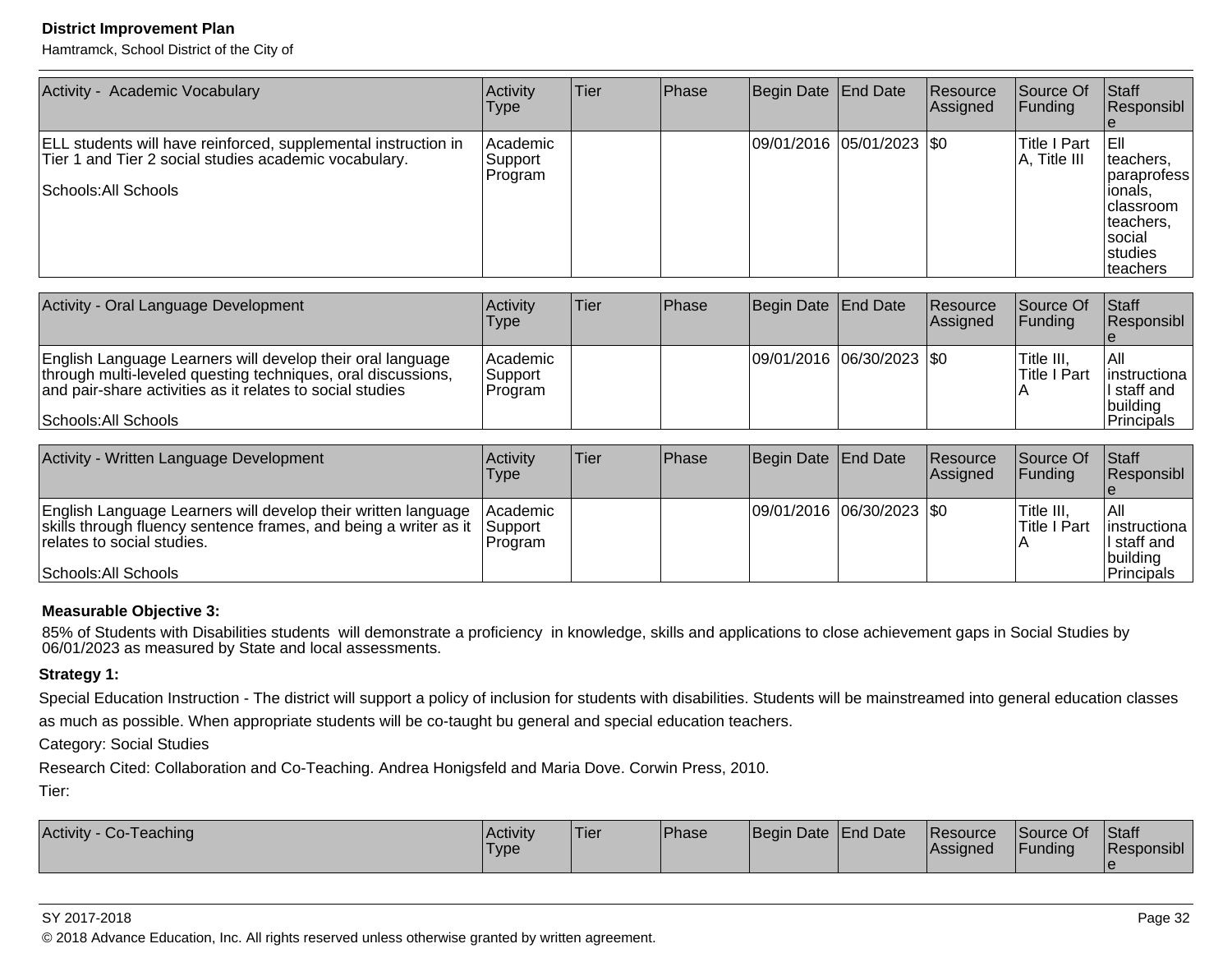Hamtramck, School District of the City of

| Special education students will be co-taught in general<br>education classrooms by special education and general<br>education teachers when appropriate. Professional<br>development will be provided as necessary on effective co-<br>teaching strategies.<br>Schools: All Schools | l Academic<br>Support<br>Program | Tier 1 |  | 09/01/2016 06/30/2023 0 |  |  | Title I Part<br>$A$ , Title II<br>IPart A.<br>lGeneral<br> Fund,<br>Special<br>lEducation | Special and<br><b>I</b> deneral<br>leducation<br>Iteachers. |
|-------------------------------------------------------------------------------------------------------------------------------------------------------------------------------------------------------------------------------------------------------------------------------------|----------------------------------|--------|--|-------------------------|--|--|-------------------------------------------------------------------------------------------|-------------------------------------------------------------|
|-------------------------------------------------------------------------------------------------------------------------------------------------------------------------------------------------------------------------------------------------------------------------------------|----------------------------------|--------|--|-------------------------|--|--|-------------------------------------------------------------------------------------------|-------------------------------------------------------------|

| Activity - Inclusion                                                                                                                                                                  | Activity<br>Type               | lTier. | Phase | Begin Date End Date |                           | <b>Resource</b><br>Assigned | Source Of<br><b>Funding</b>                       | <b>Staff</b><br>Responsibl                                                                                 |
|---------------------------------------------------------------------------------------------------------------------------------------------------------------------------------------|--------------------------------|--------|-------|---------------------|---------------------------|-----------------------------|---------------------------------------------------|------------------------------------------------------------------------------------------------------------|
| Special education students will be included in general<br>education classes when ever possible as long as it fits their<br>$\sf IIEPs$ and is the LRE $\sf I$<br>Schools: All Schools | Academic<br>Support<br>Program |        |       |                     | 09/01/2016 06/01/2023 \$0 |                             | Special<br>Education,<br>lGeneral<br><b>IFund</b> | Special<br>leducation<br>director,<br>special<br>leducation<br>Istaff.<br>lgeneral<br>leducation<br>Istaff |

| <b>Activity - Self Contained Classrooms</b>                                                                                                                                   | Activity<br>Type               | <b>Tier</b> | <b>Phase</b> | Begin Date End Date       | <b>Resource</b><br>Assigned | Source Of<br>IFundina                                     | Staff<br>Responsibl                                                             |
|-------------------------------------------------------------------------------------------------------------------------------------------------------------------------------|--------------------------------|-------------|--------------|---------------------------|-----------------------------|-----------------------------------------------------------|---------------------------------------------------------------------------------|
| Special education students will be provided small group<br>instruction with special education staff when appropriate in self<br>contained classrooms.<br>Schools: All Schools | Academic<br>Support<br>Program |             |              | 09/01/2016 06/01/2023 \$0 |                             | <b>Special</b><br><b>IEducation.</b><br>lGeneral<br>IFund | Special<br>leducation,<br>Idirector.<br><b>Ispecial</b><br>leducation<br>Istaff |

# **Goal 5: The school community will cultivate a positive, inclusive learning environment thataddresses the needs of the whole child, builds capacity for strong leadership and effectiveinstruction.**

#### **Measurable Objective 1:**

 demonstrate a behavior that helps build a foundation of collaboration, communication, and critical thinking across the district and throughout the community by06/30/2023 as measured by perception surveys.

## **Strategy 1:**

School Culture - District Staff will use effective, research-based strategies to develop a culture thatsupports teaching and learning.

#### SY 2017-2018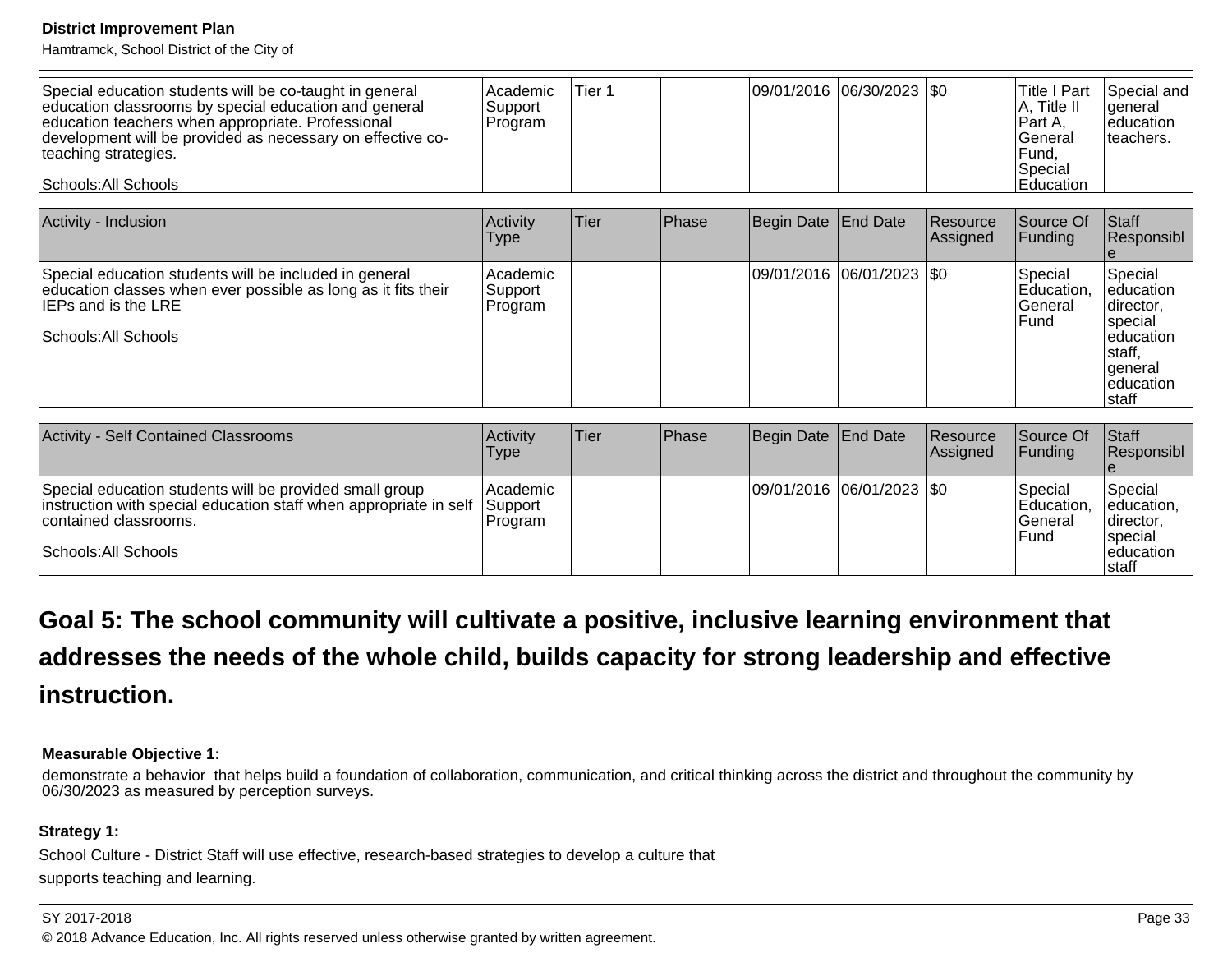#### Category: School Culture

Research Cited: - Karp, David, Restorative Justice in School Communities, (Skidmore College, 2001)In response to recent school violence, most schools in the United States have adoptedincreasingly punitive disciplinary policies. However, some schools have embracedrestorative justice practices. This article explores the recent implementation of thesepractices in school communities in Minnesota, Colorado, and Pennsylvania, examining how schoolcommunities can make use of this approach to address drug and alcohol problems and how this approachmay offer an alternative to zero-tolerance

#### policies.

- VanNess, D. & Johnstone, Handbook of Restorative Justice, (Willan Publishing, 2007)Aimed at students, practitioners, policy-makers, researchers -- and, indeed, anybody curious aboutrestorative justice and the future of criminal justice -- the Handbook: explains how the campaign forrestorative justice arose and developed into the influential global social movement it is today; elucidates anddiscusses the key concepts and principles of restorative justice; analyzes the relationship of restorativejustice to more conventional concepts of criminal justice; discusses the roots of restorative justice in ancientapproaches to conflict resoltuion, aboriginal justice, religious texts and the victims' movement; examinesissues of gender and race as they are dealt with within the field of restorative justice; describes the varietyof restorative justice practices, explains how they have developed in various places and contexts, andcritically examines their rationales and effects; identifies and examines the various ways by whichrestorative justice is being (and might be) integrated into mainstream responses to crime and strategies ofregulation and the various contexts in which restorative justice has been developed; summarizes the resultsso far of empirical evaluations of restorative justice and looks critically at the assumptions and methods ofthese studies; outlines the global development and appeal of restorative justice; and critically examines therhetoric, practices and policies of restorative justice and discusses its future.

- Peterson, Kent D. & Deal, Terrence E., The Shaping School Culture Fieldbook, (Jossey-Bass, 2002)

Kent D. Peterson and Terrence E. Deal described the critical elements of school culture--the purposes, traditions, norms, and values that guide and glue the communitytogether. The authors showed how a

positive culture makes school reform work and the companion Fieldbook included the tools needed to bringout the best in students, teachers, and the surrounding community. In today's complex educationalenvironment, new challenges have surfaced for school leaders who must grapple with issues of standardsbasedtesting, school accountability, and student achievement.

-Epstein, Dr, Joyce, Six Types of Parental Involvement, (National Network of Partnership Schools, PTA)Dr. Joyce Epstein of Johns Hopkins University has developed a framework for definingsix different types of parent involvement. This framework assists educators in developingschool and family partnership programs.

#### SY 2017-2018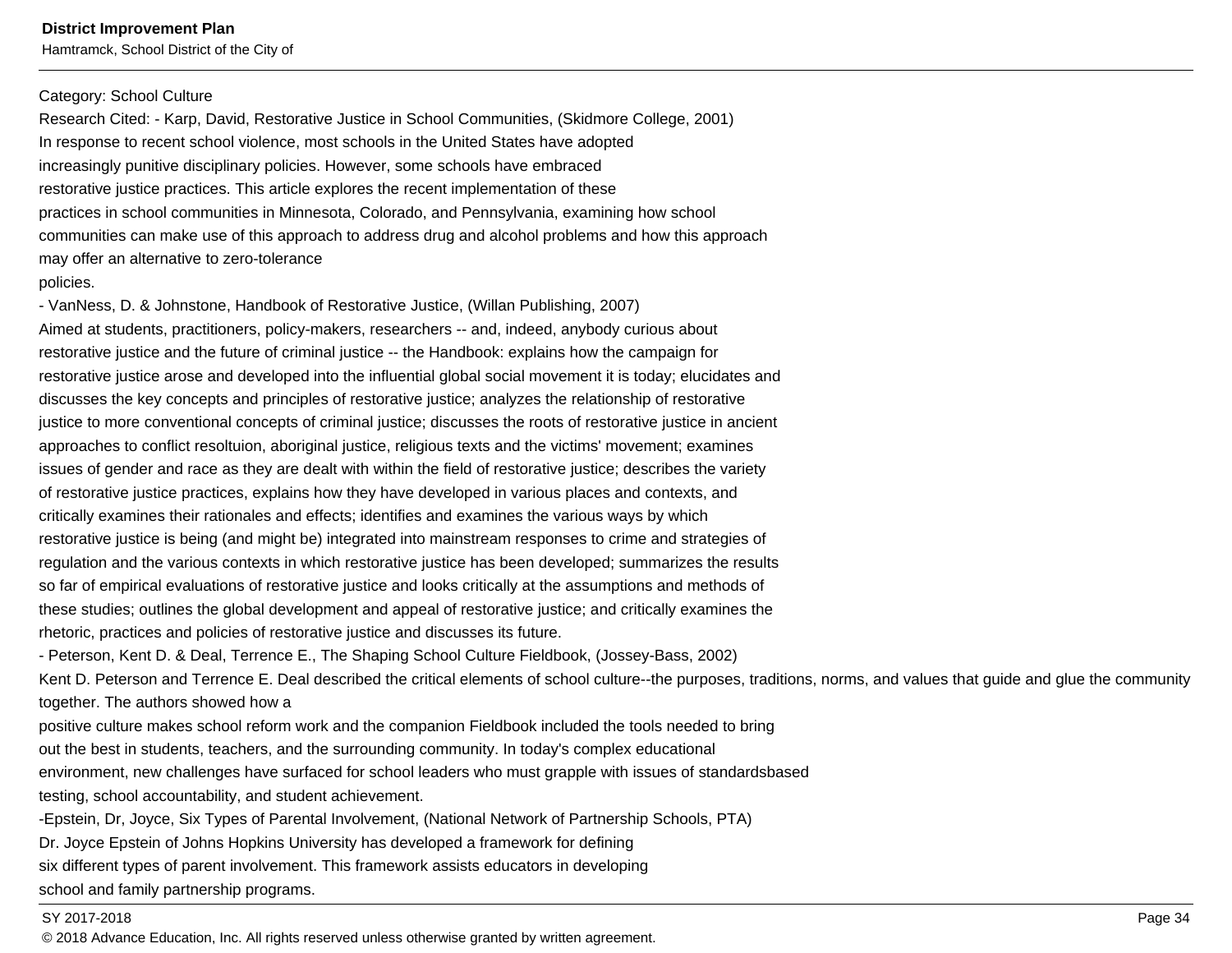Hamtramck, School District of the City of

Tier:

| Activity - Parent Curriculum Nights                                                                                                            | Activity<br>Type      | lTier | Phase | Begin Date End Date       | Resource<br>Assigned | Source Of<br><b>IFunding</b> | $\vert$ Staff<br>Responsibl |
|------------------------------------------------------------------------------------------------------------------------------------------------|-----------------------|-------|-------|---------------------------|----------------------|------------------------------|-----------------------------|
| District will make available parent curriculum nights to<br>encourage parent<br>linvolvement in the core content areas<br>Schools: All Schools | Parent<br>∣Involvemen |       |       | 09/01/2016 06/30/2023 \$0 |                      | lTitle I Part<br>IА          | All school<br>llevel staff  |

| <b>Activity - Parent Workshops</b>                                                                                                                                                                                         | Activity<br>Type         | Tier | <b>Phase</b> | Begin Date End Date           | <b>Resource</b><br>Assigned | <b>Source Of</b><br><b>IFundina</b> | <b>Staff</b><br><b>Responsibl</b> |
|----------------------------------------------------------------------------------------------------------------------------------------------------------------------------------------------------------------------------|--------------------------|------|--------------|-------------------------------|-----------------------------|-------------------------------------|-----------------------------------|
| District staff will provide parent workshops to encourage<br>parental involvement,<br>including but not limited to, computer classes, and workshops<br>to seek parent<br>linput on title programs.<br>Schools: All Schools | Parent <br>∣Involvemen I |      |              | $ 07/01/2016 05/01/2023 $ \$0 |                             | Title I Part                        | Building<br>Administrat<br>lors   |

| Activity - Parental Involvement Cordinator                                                                  | <b>Activity</b><br>Type        | Tier | Phase | Begin Date End Date         | Resource<br><b>Assigned</b> | Source Of<br><b>IFunding</b> | <b>Staff</b><br>Responsibl |
|-------------------------------------------------------------------------------------------------------------|--------------------------------|------|-------|-----------------------------|-----------------------------|------------------------------|----------------------------|
| Staff member responsible for increasing parent involvement<br>and assist parents in parent resource room(s) | <b>IParent</b><br>∏nvolvemen l |      |       | 09/01/2016  06/30/2023  \$0 |                             | lTitle I Part                | Building<br>IAdministrat l |
| Schools: All Schools                                                                                        |                                |      |       |                             |                             |                              |                            |

|                                                                                                                                                                                                                                                                                                                                                                        |  |                           | Assigned | <b>Funding</b> | Responsibl             |
|------------------------------------------------------------------------------------------------------------------------------------------------------------------------------------------------------------------------------------------------------------------------------------------------------------------------------------------------------------------------|--|---------------------------|----------|----------------|------------------------|
| Behavioral<br>District staff will use restorative practices to develop a school<br>culture that supports teaching and learning. Activity includes<br>Support<br>professional development in Restorative Practices, staffing of<br>Program<br>Restorative Justice Coordinator positions and supplies to<br>support restorative justice efforts.<br>Schools: All Schools |  | 09/01/2016 06/30/2023 \$0 |          | Title I Part   | All district<br>Istaff |

| Activity<br><b>Parent Organizations</b> | Activity<br>'Type | <b>Tier</b> | <b>Phase</b> | Begin Date End Date |  | <b>Resource</b><br><b>Assigned</b> | Source Of<br>Funding | Staff<br>Responsibl |
|-----------------------------------------|-------------------|-------------|--------------|---------------------|--|------------------------------------|----------------------|---------------------|
|-----------------------------------------|-------------------|-------------|--------------|---------------------|--|------------------------------------|----------------------|---------------------|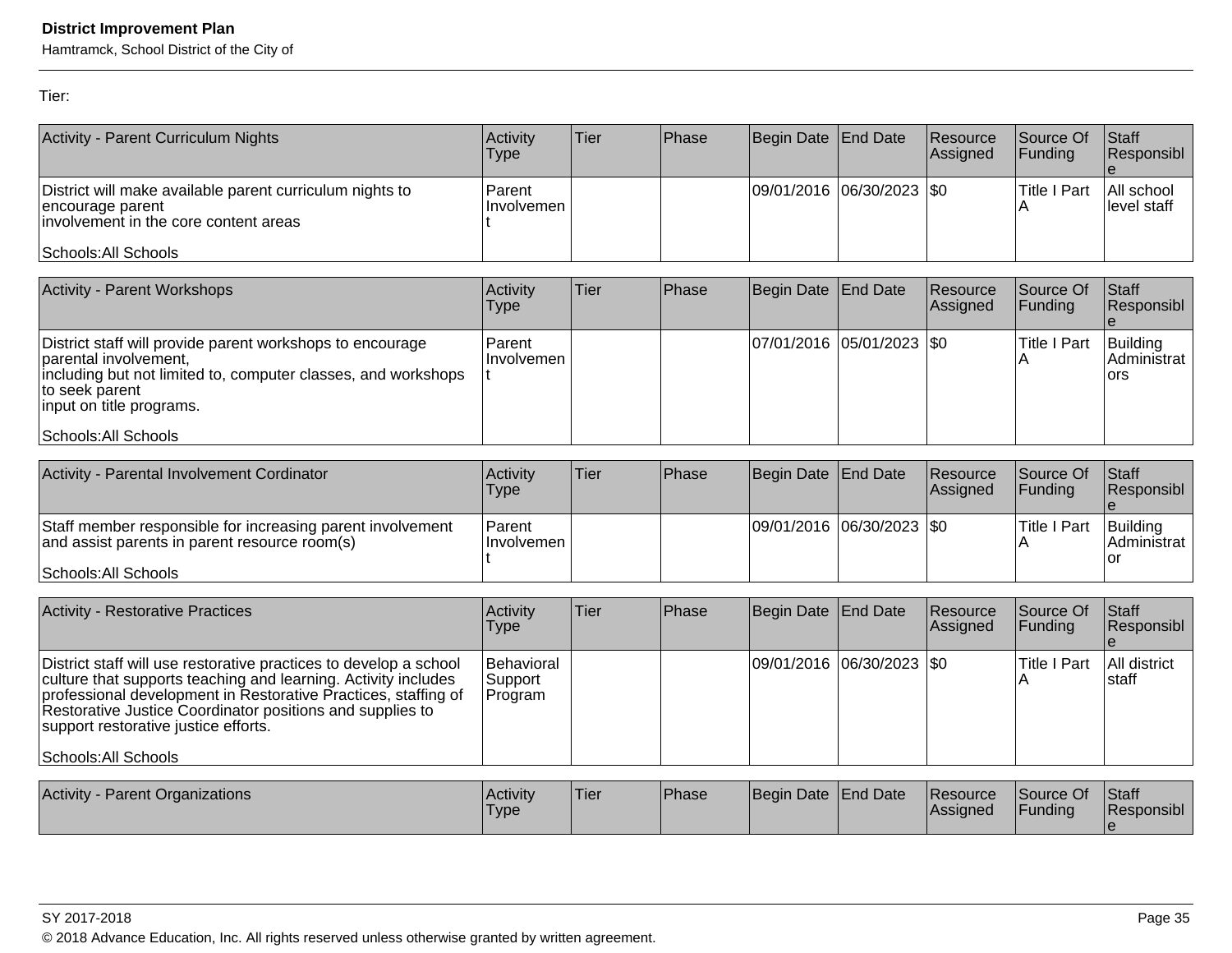Hamtramck, School District of the City of

| Parent organizations at each school will meet monthly to<br>partner with the school to improve the academic achievement<br>Schools: All Schools | <b>IParent</b><br><b>Involvemen</b> |  |  | 09/01/2016 06/30/2023 \$0 |  | Title I Part | Building<br> Principals,T <br>eachers, Pa<br>Irent<br><b>Ilnvolvemen</b><br>Coordinator |
|-------------------------------------------------------------------------------------------------------------------------------------------------|-------------------------------------|--|--|---------------------------|--|--------------|-----------------------------------------------------------------------------------------|
|-------------------------------------------------------------------------------------------------------------------------------------------------|-------------------------------------|--|--|---------------------------|--|--------------|-----------------------------------------------------------------------------------------|

| Activity - Student / Behavior and At-risk Interventionists                                                                                                                                                                                                                | Activity<br><b>Type</b>                    | lTier: | Phase | Begin Date End Date       | Resource<br>Assigned | Source Of<br><b>IFunding</b>            | <b>Staff</b><br>Responsibl |
|---------------------------------------------------------------------------------------------------------------------------------------------------------------------------------------------------------------------------------------------------------------------------|--------------------------------------------|--------|-------|---------------------------|----------------------|-----------------------------------------|----------------------------|
| Schools will employ student and behavior interventionists to<br>work with students that are failing to thrive<br>academically, socially and behaviorally and are at risk for<br>failure. Schools will also purchase supplies for these positions.<br>Schools: All Schools | <b>Behavioral</b><br> Support <br> Program |        |       | 09/01/2016 06/30/2023 \$0 |                      | lSection.<br>$ 31a,$ Title I<br>lPart A | Building<br>principals     |

| Activity - P.B.I.S.                                                                                                                                                                                                          | Activity<br><b>Type</b>  | ∣Tier∶ | Phase | Begin Date End Date           | Resource<br>Assigned | Source Of<br>IFundina                                      | <b>Staff</b><br>Responsibl |
|------------------------------------------------------------------------------------------------------------------------------------------------------------------------------------------------------------------------------|--------------------------|--------|-------|-------------------------------|----------------------|------------------------------------------------------------|----------------------------|
| District will implement a P.B.I.S. program at all levels.<br>Expenditures under this activity will include professional<br>development for staff as well as rewards for students who meet Program<br>there behavioral goals. | Behavioral<br>lSupport i |        |       | $ 09/01/2016 06/30/2023 $ \$0 |                      | <b>Title II Part   All Staff</b><br> A, Title I<br>IPart A |                            |
| Schools: All Schools                                                                                                                                                                                                         |                          |        |       |                               |                      |                                                            |                            |

| <b>Activity - Private Non-Profits</b>                                                             | Activity<br>Type                        | Tier | <b>Phase</b> | Begin Date End Date       | Resource<br>Assigned | <b>Source Of</b><br>IFundina | <b>Staff</b><br><b>Responsibl</b>            |
|---------------------------------------------------------------------------------------------------|-----------------------------------------|------|--------------|---------------------------|----------------------|------------------------------|----------------------------------------------|
| <b>PNPs will be provided an equitable share of Title monies</b><br>should they choose to take it. | Professiona <br>Learning,<br>l Academic |      |              | 09/01/2016 06/30/2023 \$0 |                      | lTitle I Part                | <b>IFederal</b><br> Programs<br>IDpartment l |
| Schools: All Schools                                                                              | Support<br>Program                      |      |              |                           |                      |                              |                                              |

#### **Strategy 2:**

Student Support Services - District support staff will provide support services for students when needed

Category: Other - Student Supports

Research Cited: - Openshaw, Linda, Social Work in Schools Principles and Practice, (The Guilford Press, 2007)

This accessible and authoritative text gives social workers the tools they need for effective and ethical

practice in school settings. Readers learn practical skills for observation, assessment, intervention, and

research that will enable them to respond to the needs of diverse students from preschool through the

secondary grades. The book presents strategies for dealing with particular problems, such as violence,

#### SY 2017-2018

entities and the contract of the contract of the contract of the contract of the contract of the contract of the contract of the contract of the contract of the contract of the contract of the contract of the contract of t © 2018 Advance Education, Inc. All rights reserved unless otherwise granted by written agreement.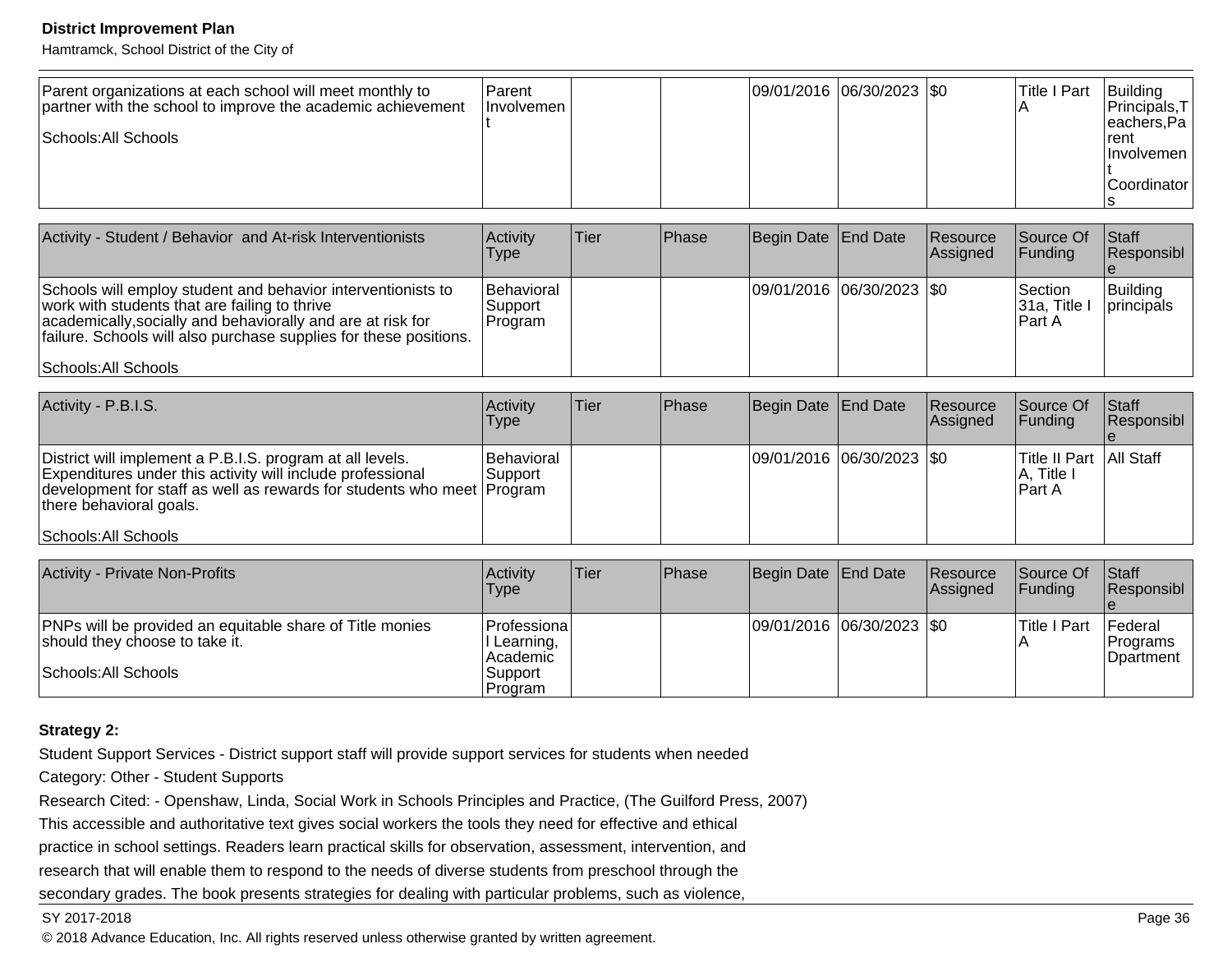Hamtramck, School District of the City of

trauma, parental absence, substance abuse, bereavement, and mental health concerns. Also reviewed are developmental issues that can interfere with school

success. Specific guidelines for implementing

interventions, including group work, are provided. Student-friendly features include many concrete

examples; study and discussion questions; and reproducible letters, forms, and checklists.

- Dryfoos, Joy, Full-Service Schools: A Revolution in Health and Social Services for Children, Youth, and

Families (Jossey-Bass 1998)

Full-Service Schools describes the movement to create an array of integrated support services in schools. It

examines the declining welfare of many American families and prescribes solutions for the problems of

increased sex, drugs, violence, and stress among youth.

- Murphy, Joseph, & Tobin, Kerri, Homelessness Comes to School (Corwin Press, 2011)

This seminal work on homeless students and our responsibility to them provides far-reaching research,

effective intervention programs, and guidelines for teaching homeless students.

Tier:

| Activity - Health Clinic Services                                                                                                                | <b>Activity</b><br>Type | <b>Tier</b> | <b>Phase</b> | Begin Date End Date         | <b>Resource</b><br>Assigned | <b>Source Of</b><br><b>IFunding</b> | <b>Staff</b><br>Responsibl  |
|--------------------------------------------------------------------------------------------------------------------------------------------------|-------------------------|-------------|--------------|-----------------------------|-----------------------------|-------------------------------------|-----------------------------|
| HPS clinic staff will provide health services to students<br>including appropriate medical, dental and nursing services.<br>Schools: All Schools | Other                   |             |              | 09/01/2016 05/01/2023   \$0 |                             | Section 31a Health                  | l Clinic<br><b>Director</b> |

| Activity - Homeless Services                                                                                                                                                                                                                                   | <b>Activity</b><br>Type | lTier. | <b>IPhase</b> | Begin Date End Date        | Resource<br><b>Assigned</b> | Source Of<br><b>IFunding</b> | <b>Staff</b><br>Responsibl             |
|----------------------------------------------------------------------------------------------------------------------------------------------------------------------------------------------------------------------------------------------------------------|-------------------------|--------|---------------|----------------------------|-----------------------------|------------------------------|----------------------------------------|
| District staff will provide support to homeless students including Community<br>assistance with transportation and purchase of uniforms and<br>necessary supplies. This activity will also include funding for a<br>Thomeless liaison.<br>Schools: All Schools | Engageme<br>Tnt.        |        |               | 09/01/2016 06/30/2023  \$0 |                             | lTitle I Part                | District<br><b>Homeless</b><br>Liaison |

| <b>Activity - Social Workers</b>                                                                   | Activity<br>Type                          | <b>Tier</b> | Phase | Begin Date End Date         | <b>Resource</b><br><b>Assigned</b> | Source Of<br><b>IFundina</b>                | <b>Staff</b><br><b>Responsibl</b>            |
|----------------------------------------------------------------------------------------------------|-------------------------------------------|-------------|-------|-----------------------------|------------------------------------|---------------------------------------------|----------------------------------------------|
| Social workers will be provided to assist and support at-risk<br>students.<br>Schools: All Schools | <b>Behavioral</b><br> Support <br>Program |             |       | 09/01/2016 06/30/2023   \$0 |                                    | <b>Section</b><br>Title<br>'31a.<br>IPart A | District<br><b>Social</b><br><b>IWorkers</b> |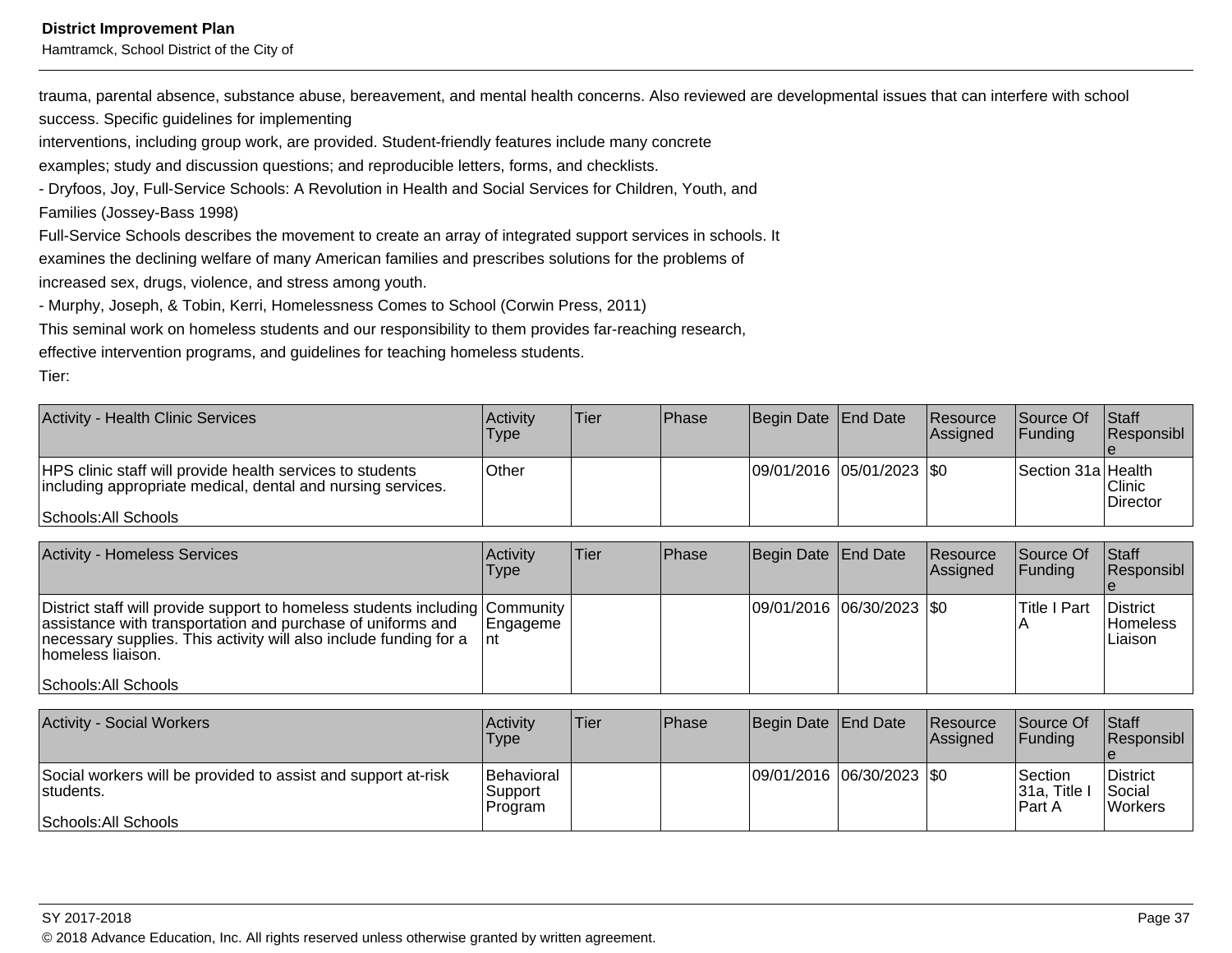# **Activity Summary by Funding Source**

### **Below is a breakdown of your activities by funding source**

#### **Other**

| <b>Activity Name</b>         | Activity Description                                                                                                                                                                                                                                                                                                                                                                                                                                                                                                | Activity<br><b>Type</b> | <b>Tier</b> | Phase     | Begin Date End Date |                          | Resource<br>Assigned | Staff<br>Responsibl                                                                                      |
|------------------------------|---------------------------------------------------------------------------------------------------------------------------------------------------------------------------------------------------------------------------------------------------------------------------------------------------------------------------------------------------------------------------------------------------------------------------------------------------------------------------------------------------------------------|-------------------------|-------------|-----------|---------------------|--------------------------|----------------------|----------------------------------------------------------------------------------------------------------|
| Students using<br>technology | Instructional Staff will help students to use<br>technology as a source of information,<br>develop their computer literacy skills and gain an<br>understanding of the importance of technology in<br>Itheir<br>lives. Activities include use of both software (such<br>as Study Island, Discovery Education,<br>SucessMaker, iLit, raz-kids, learning a-z) and<br>Ihardware<br>(such as computers, interactive whiteboards,<br>classroom response systems, tablets, document<br>cameras, 3d printers, calculators). | Technology              |             | Implement |                     | 09/01/2016 06/30/2023 50 |                      | IAII<br>teachers.<br>lall<br>administrat<br>lors to<br>Imonitor<br>limplementa<br>Ition and<br>students. |

#### **Title III**

| <b>Activity Name</b>         | Activity Description                                                                                                                                                                       | Activity<br><b>Type</b>        | Tier | Phase | Begin Date                  | <b>End Date</b>            | Resource<br> Assigned | Staff<br>Responsibl                                                                                        |
|------------------------------|--------------------------------------------------------------------------------------------------------------------------------------------------------------------------------------------|--------------------------------|------|-------|-----------------------------|----------------------------|-----------------------|------------------------------------------------------------------------------------------------------------|
| Paraprofessionals            | Ell Paraprofessionals will be provided in Ell<br>classrooms as necessary supervised by esl<br>teachers                                                                                     | Academic<br>Support<br>Program |      |       | 09/01/2016                  | $ 06/30/2023 $ \$0         |                       | leil<br>Coordinator<br><b>Building</b><br>Administrat<br>lors                                              |
| Academic Vocabulary          | ELL students will have reinforced, supplemental<br>instruction in Tier 1 and Tier 2 social studies<br>academic vocabulary.                                                                 | Academic<br>Support<br>Program |      |       |                             | 09/01/2016 05/01/2023  \$0 |                       | leil<br>teachers,<br>paraprofess<br>ionals,<br>Iclassroom<br>teachers.<br>Isocial<br>Istudies<br>lteachers |
| Oral Language<br>Development | English Language Learners will develop their oral<br>language through multi-leveled questing<br>techniques, oral discussions, and pair-share<br>activities as it relates to social studies | Academic<br>Support<br>Program |      |       | 09/01/2016  06/30/2023  \$0 |                            |                       | lail<br>instructiona<br>l staff and<br>building<br>Principals                                              |

#### SY 2017-2018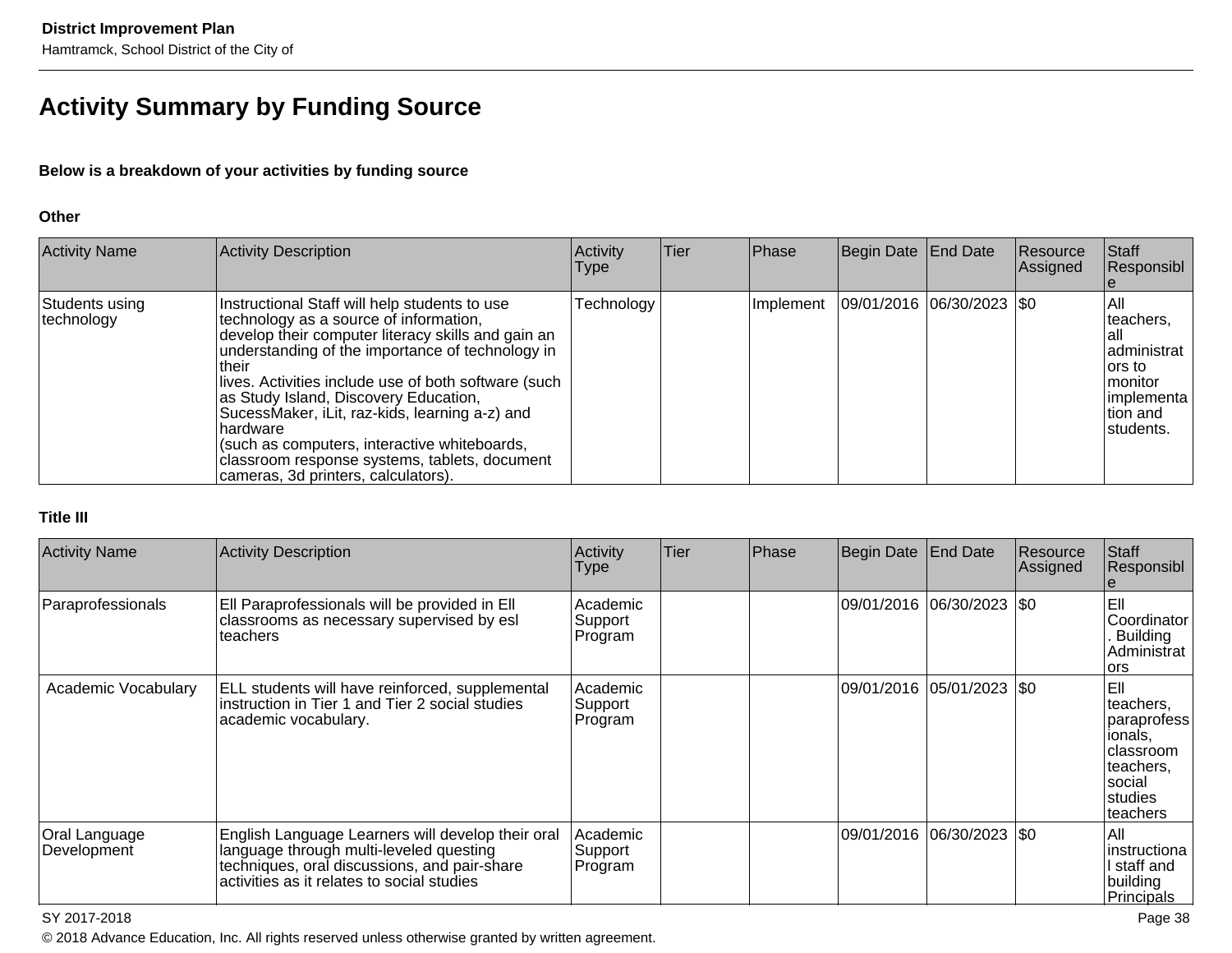| Supplemental Staff              | District to provide supplemental Teachers and<br>Paraprofessionals to assist in the improvement of<br>student achievement.<br>Paraprofessionals will deliver small group<br>instruction to eligible identified Title I students.<br>Title I instructional staff will provide extra time and<br>opportunity to students struggling in ELA. | Academic<br>Support<br>Program |                   |           |            | 09/01/2016 06/30/2023 \$0 |     | Building<br>Administrat<br> or(s)                                                                |
|---------------------------------|-------------------------------------------------------------------------------------------------------------------------------------------------------------------------------------------------------------------------------------------------------------------------------------------------------------------------------------------|--------------------------------|-------------------|-----------|------------|---------------------------|-----|--------------------------------------------------------------------------------------------------|
| Supplemental Staff              | District will provide supplemental ESL/Bilingual<br>teaching staff to provided additional support for esl Support<br>students                                                                                                                                                                                                             | Academic<br>Program            | Tier 2            |           | 09/01/2016 | 06/30/2023                | \$0 | <b>Federal</b><br>Programs /<br>ELL district<br>coordinator                                      |
| Oral Language<br>Development    | English Language Learners will develop their oral<br>language through multi-leveled questing<br>techniques, oral discussions, and pair-share<br>activities as it applies to science instruction                                                                                                                                           | Academic<br>Support<br>Program | Tier <sub>2</sub> |           |            | 09/01/2016 06/30/2023     | \$0 | All<br>Instructiona<br>I staff and<br>building<br>Principals                                     |
| Academic Vocabulary             | ELL students will have reinforced, supplemental<br>instruction in Tier 1 and Tier 2 ELA academic<br>vocabulary.                                                                                                                                                                                                                           | Academic<br>Support<br>Program | Tier <sub>2</sub> |           |            | 09/01/2016 06/30/2023     | \$0 | EII<br>teachers,<br>paraprofess<br>lionals,<br>classroom<br>lteachers.<br><b>ELA</b><br>teachers |
| Oral Language<br>Development    | English Language Learners will develop their oral<br>language through multi leveled questing<br>techniques, oral discussions, and pair-share<br>activities as it relates to math instruction.                                                                                                                                             | Academic<br>Support<br>Program |                   |           |            | 09/01/2016 05/01/2023     | \$0 | All<br>Instructiona<br>I staff and<br>building<br>Principals                                     |
| Oral Language<br>Development    | English Language Learners will develop their oral<br>language through multi leveled questing<br>techniques, oral discussions, and pair-share<br>activities                                                                                                                                                                                | Academic<br>Support<br>Program | Tier <sub>2</sub> | Implement |            | 09/01/2016 06/30/2023     | \$0 | All<br>Instructiona<br>I staff and<br>building<br><b>Principals</b>                              |
| Academic Vocabulary             | ELL students will have reinforced, supplemental<br>instruction in Tier 1 and Tier 2 mathematical<br>academic vocabulary.                                                                                                                                                                                                                  | Academic<br>Support<br>Program |                   |           |            | 09/01/2016 06/30/2023     | \$0 | EII<br>teachers.<br>paraprofess<br>lionals,<br>Iclassroom<br>teachers,<br>Imath<br>teachers      |
| Written Language<br>Development | English Language Learners will develop their<br>written language skills through fluency sentence<br>frames, and being a writer as it relates to social<br>studies.                                                                                                                                                                        | Academic<br>Support<br>Program |                   |           | 09/01/2016 | 06/30/2023                | \$0 | All<br>Instructiona<br>I staff and<br>building<br>Principals                                     |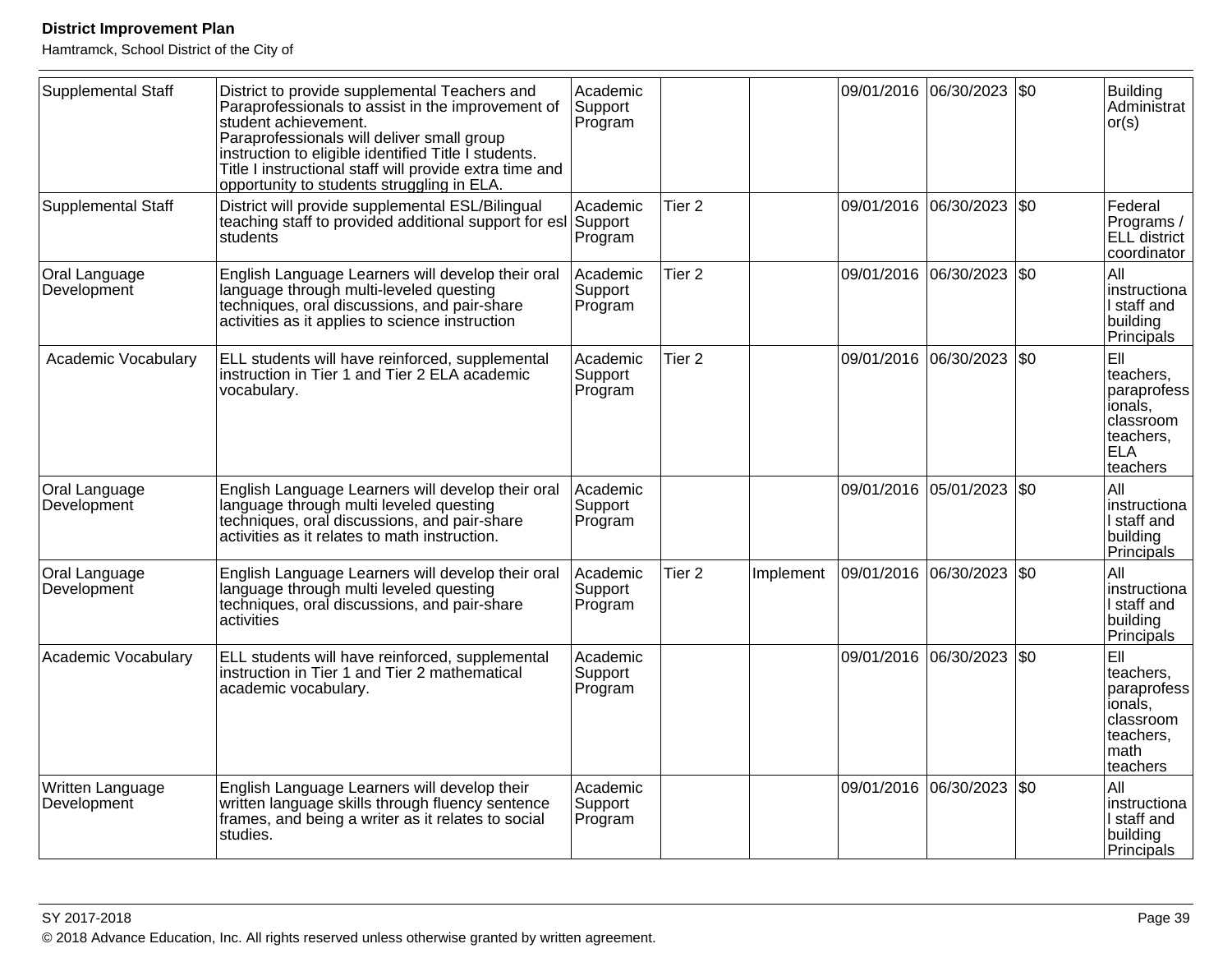Hamtramck, School District of the City of

| Written Language<br>Development | English Language Learners will develop their<br>written language skills through fluency sentence<br>frames, and being a writer, as it applies to science<br>instruction. | Academic<br>Support<br>Program | Tier 2 | 09/01/2016 06/30/2023  \$0  | All<br>instructiona<br>l staff and<br>building<br>Principals                                   |
|---------------------------------|--------------------------------------------------------------------------------------------------------------------------------------------------------------------------|--------------------------------|--------|-----------------------------|------------------------------------------------------------------------------------------------|
| Written Language<br>Development | English Language Learners will develop their<br>written language skills as it relates to math<br>instruction.                                                            | Academic<br>Support<br>Program |        | 09/01/2016 06/30/2023   \$0 | All<br>instructiona<br>l staff and<br>building<br>principals                                   |
| Written Language<br>Development | English Language Learners will develop their<br>written language skills as it relates to ELA<br>instruction.                                                             | Academic<br>Support<br>Program |        | 09/01/2016 06/30/2023  \$0  | ELL Staff,<br>Classroom<br>Teachers,<br><b>Buliding</b><br>Administrati<br>on                  |
| Academic Vocabulary             | ELL students will have reinforced, supplemental<br>instruction in Tier 1 and Tier 2 science academic<br>vocabulary.                                                      | Academic<br>Support<br>Program | Tier 2 | 09/01/2016 06/30/2023   \$0 | EII<br>teachers,<br>paraprofess<br>ionals,<br>Iclassroom<br>lteachers.<br>science<br> teachers |

# **Title I Part A**

| <b>Activity Name</b>            | Activity Description                                                                                                                                                                                                                                                                                                                      | Activity<br><b>Type</b>        | <b>Tier</b> | Phase   | Begin Date End Date         | Resource<br>Assigned | Staff<br>Responsibl                                            |
|---------------------------------|-------------------------------------------------------------------------------------------------------------------------------------------------------------------------------------------------------------------------------------------------------------------------------------------------------------------------------------------|--------------------------------|-------------|---------|-----------------------------|----------------------|----------------------------------------------------------------|
| Written Language<br>Development | English Language Learners will develop their<br>written language skills as it relates to math<br>instruction.                                                                                                                                                                                                                             | Academic<br>Support<br>Program |             |         | 09/01/2016  06/30/2023  \$0 |                      | All<br>linstructiona<br>I staff and<br>building<br> principals |
| <b>Technology Coach</b>         | Staff will have the opportunity to be coached to<br>utilize technology to enhance instruction and<br>increase student achievement.                                                                                                                                                                                                        | Technology                     |             | Monitor | 09/01/2016  06/30/2023  \$0 |                      | District<br>Technology<br>lCoach.                              |
| Supplemental Staff              | District to provide supplemental Teachers and<br>Paraprofessionals to assist in the improvement of<br>student achievement.<br>Paraprofessionals will deliver small group<br>instruction to eligible identified Title I students.<br>Title I instructional staff will provide extra time and<br>opportunity to students struggling in ELA. | Academic<br>Support<br>Program |             |         | 09/01/2016  06/30/2023  \$0 |                      | Building<br>Administrat<br> or(s)                              |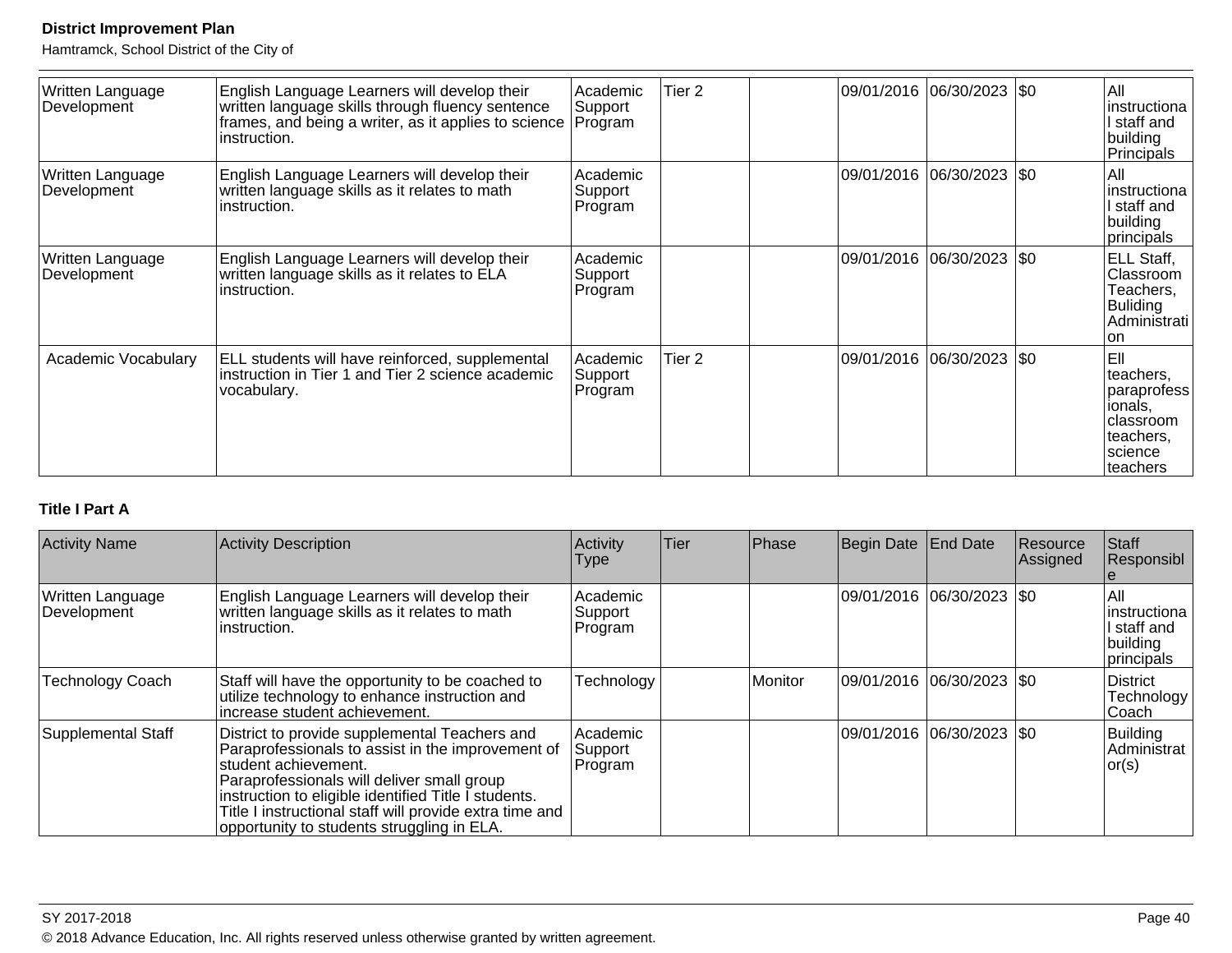| <b>Progress Monitoring</b>                               | This district will monitor the progress of student<br>growth in reading using the Measures of<br>Academic Progress supplemental tests from<br>Northwest Evaluation Association as well as local<br>common assessments | Other -<br>Progress<br>Monitoring |                   |           | 09/01/2016 05/01/2023 \$0 |     | <b>Building</b><br>Administrat<br>ors &<br>Classroom<br><b>Teachers</b>                         |
|----------------------------------------------------------|-----------------------------------------------------------------------------------------------------------------------------------------------------------------------------------------------------------------------|-----------------------------------|-------------------|-----------|---------------------------|-----|-------------------------------------------------------------------------------------------------|
| Oral Language<br>Development                             | English Language Learners will develop their oral<br>language through multi leveled questing<br>techniques, oral discussions, and pair-share<br>activities                                                            | Academic<br>Support<br>Program    | Tier <sub>2</sub> | Implement | 09/01/2016  06/30/2023    | \$0 | All<br>instructiona<br>I staff and<br>building<br>Principals                                    |
| <b>Social Workers</b>                                    | Social workers will be provided to assist and<br>support at-risk students.                                                                                                                                            | Behavioral<br>Support<br>Program  |                   |           | 09/01/2016 06/30/2023     | \$0 | <b>District</b><br>Social<br>Workers                                                            |
| <b>Supplemental English</b><br>Language Arts<br>Programs | District will implement effective, research-based<br>reading and writing programs<br>including (but not limited to) Differentiated<br>Instruction, Literature Circles, Project Based<br>Learning,                     | Other                             |                   |           | 09/01/2016 06/30/2023     | \$0 | All ELA<br>teachers                                                                             |
|                                                          | Guided Reading, Reader's Workshop, Failure<br>Free Reading, Lexia Reading, SuccessMaker,<br>ILIT, Daily 5, Learning a to z, raz-kids, reading<br>recovery, success4all, LLI, AARI, READ 180, and<br>NEWSÉLA Pro.      |                                   |                   |           |                           |     |                                                                                                 |
|                                                          | Funds under this activity will purchase books and<br>instructional supplies to support the above<br>programs as well as provide professional<br>development as needed.                                                |                                   |                   |           |                           |     |                                                                                                 |
|                                                          | NOTE: The Basic program for ELA is Harcourt-<br>Brace, which is not included in the programs<br>under this<br>Activity.                                                                                               |                                   |                   |           |                           |     |                                                                                                 |
| Written Language<br>Development                          | English Language Learners will develop their<br>written language skills through fluency sentence<br>frames, and being a writer as it relates to social<br>studies.                                                    | Academic<br>Support<br>Program    |                   |           | 09/01/2016 06/30/2023     | \$0 | All<br>instructiona<br>I staff and<br>building<br>Principals                                    |
| Academic Vocabulary                                      | ELL students will have reinforced, supplemental<br>Instruction in Tier 1 and Tier 2 ELA academic<br>vocabulary.                                                                                                       | Academic<br>Support<br>Program    | Tier <sub>2</sub> |           | 09/01/2016 06/30/2023     | \$0 | EII<br>teachers.<br>paraprofess<br>ionals,<br>classroom<br>teachers,<br><b>ELA</b><br>lteachers |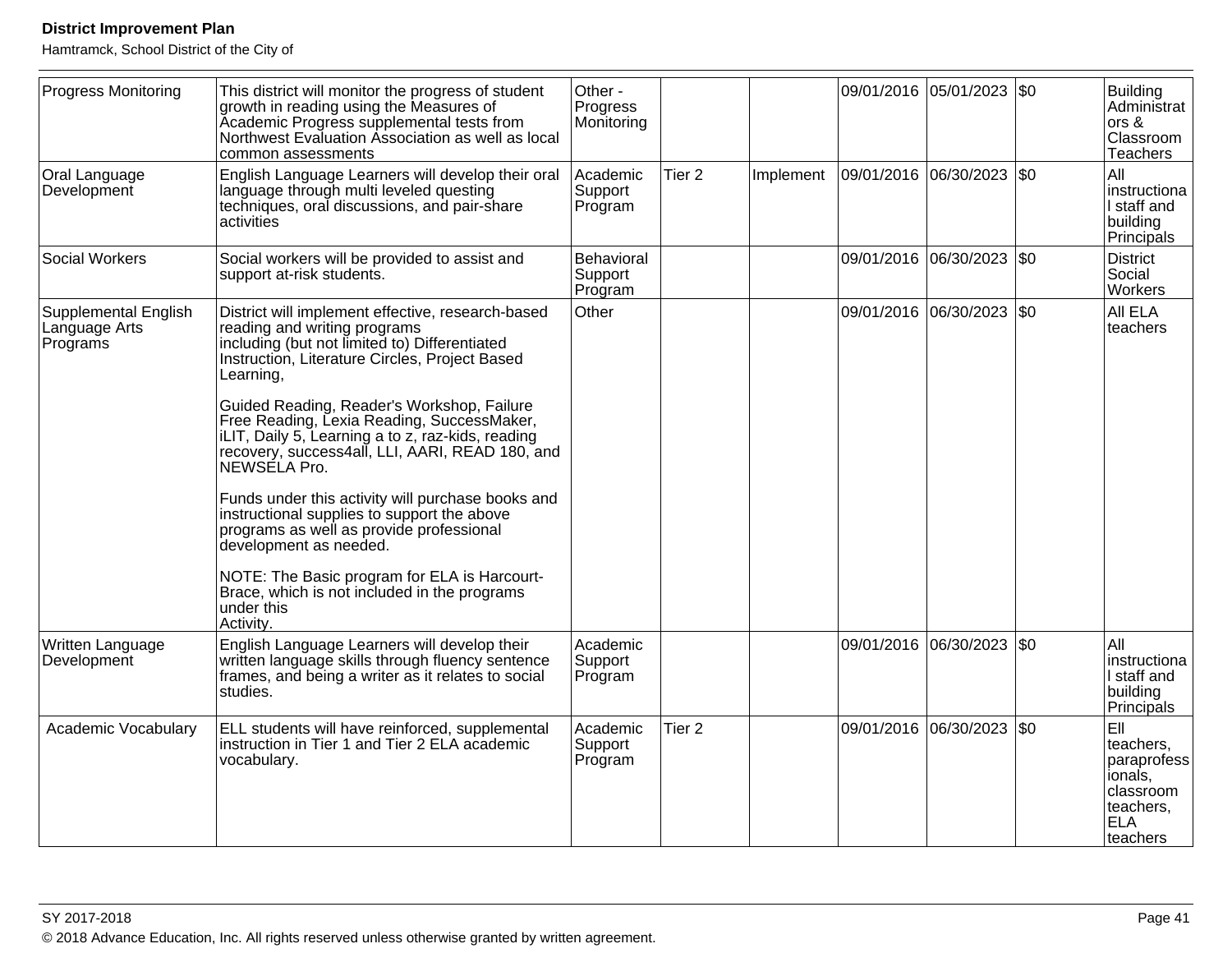|                                                       | ELL Progress Monitoring The district will monitor the progress of students in<br>the ELL program through the combined use of<br>state and local assessments as well as local<br>developed implementation guides         | Policy and<br>Process            |           | 09/01/2016 09/01/2023 \$0   | <b>ELL</b><br>teachers.<br>Curriculum<br>department<br>, federal<br>programs<br>department<br>Building<br>administrati<br>lon |
|-------------------------------------------------------|-------------------------------------------------------------------------------------------------------------------------------------------------------------------------------------------------------------------------|----------------------------------|-----------|-----------------------------|-------------------------------------------------------------------------------------------------------------------------------|
| Summer Programs                                       | Instructional staff will provide a summer program<br>focusing on all content areas in grades K-8.                                                                                                                       | Academic<br>Support<br>Program   | Implement | 09/01/2016 06/30/2023 \$0   | All summer<br>school<br>teachers,<br>paraprofess<br>ionals and<br>administrat<br>ors.                                         |
| <b>Extended Classroom</b><br>Activities (field trips) | District will provide extended classroom activities<br>(field trips) to foster student interest in all content<br>areas. Transportation will also be provided.                                                          | <b>Field Trip</b>                |           | 09/01/2016 06/30/2023   \$0 | Selected<br>staff                                                                                                             |
| P.B.I.S.                                              | District will implement a P.B.I.S. program at all<br>levels. Expenditures under this activity will include<br>professional development for staff as well as<br>rewards for students who meet there behavioral<br>goals. | Behavioral<br>Support<br>Program |           | 09/01/2016 06/30/2023 \$0   | All Staff                                                                                                                     |
| <b>Progress Monitoring</b>                            | This district will monitor the progress of student<br>growth in science using the Measures of<br>Academic Progress supplemental tests from<br>Northwest Evaluation Association as well as local<br>common assessments   | Academic<br>Support<br>Program   |           | 09/01/2016 06/30/2023 \$0   | <b>Building</b><br>administrati<br><b>on</b>                                                                                  |
| <b>Parent Organizations</b>                           | Parent organizations at each school will meet<br>monthly to partner with the school to improve the<br>academic achievement                                                                                              | Parent<br>Involvemen             |           | 09/01/2016 06/30/2023 \$0   | <b>Building</b><br>Principals, T<br>eachers, Pa<br>rent<br>Involvemen<br>Coordinator                                          |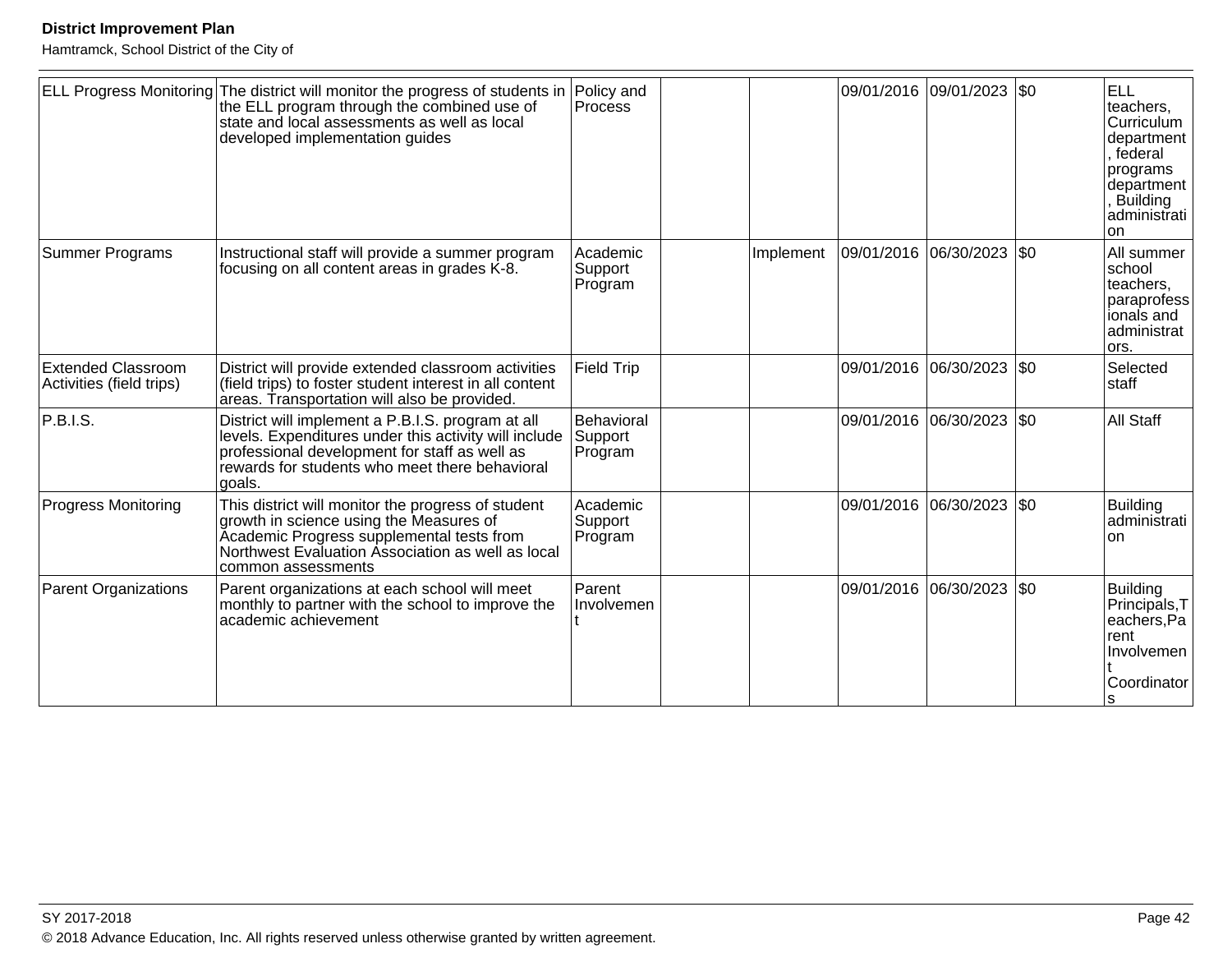| <b>Implementation Guides</b> | The district will create implementation guides for<br>research based programs, strategies, and<br>initiatives in all content areas. They will<br>encompass getting ready for implementation,<br>implementing adult actions with fidelity, monitoring<br>with state and local assessments, and evaluate<br>the impact on student achievement. | Policy and<br>Process                                        |                   | 09/01/2016 06/30/2023  \$0 |           | Curriculum<br>director,<br>Federal<br>program<br>director,<br>curriculum<br>teams.<br>school<br>improveme<br>nt teams,<br>building<br>ladministrati<br>on |
|------------------------------|----------------------------------------------------------------------------------------------------------------------------------------------------------------------------------------------------------------------------------------------------------------------------------------------------------------------------------------------|--------------------------------------------------------------|-------------------|----------------------------|-----------|-----------------------------------------------------------------------------------------------------------------------------------------------------------|
| Oral Language<br>Development | English Language Learners will develop their oral<br>language through multi-leveled questing<br>techniques, oral discussions, and pair-share<br>activities as it applies to science instruction                                                                                                                                              | Academic<br>Support<br>Program                               | Tier <sub>2</sub> | 09/01/2016 06/30/2023      | <b>SO</b> | All<br>instructiona<br>I staff and<br>building<br>Principals                                                                                              |
| Academic Vocabulary          | ELL students will have reinforced, supplemental<br>instruction in Tier 1 and Tier 2 social studies<br>academic vocabulary.                                                                                                                                                                                                                   | Academic<br>Support<br>Program                               |                   | 09/01/2016 05/01/2023      | l\$0      | EII<br>teachers.<br>paraprofess<br>ionals,<br>classroom<br>teachers,<br>social<br>studies<br>teachers                                                     |
| Co-Teaching                  | Special education students will be co-taught in<br>general education classrooms by special<br>education and general education teachers when<br>appropriate. Professional development will be<br>provided as necessary on effective co-teaching<br>strategies.                                                                                | Academic<br>Support<br>Program                               | Tier 1            | 09/01/2016 06/30/2023  \$0 |           | Special and<br>general<br>education<br>teachers.                                                                                                          |
| <b>Homeless Services</b>     | District staff will provide support to homeless<br>students including assistance with transportation<br>and purchase of uniforms and necessary supplies.<br>This activity will also include funding for a<br>homeless liaison.                                                                                                               | Community<br>Engageme<br>Int                                 |                   | 09/01/2016 06/30/2023      | <b>SO</b> | <b>District</b><br>Homeless<br>Liaison                                                                                                                    |
| <b>Private Non-Profits</b>   | PNPs will be provided an equitable share of Title<br>monies should they choose to take it.                                                                                                                                                                                                                                                   | Professiona<br>I Learning,<br>Academic<br>Support<br>Program |                   | 09/01/2016 06/30/2023      | \$0       | Federal<br>Programs<br>Dpartment                                                                                                                          |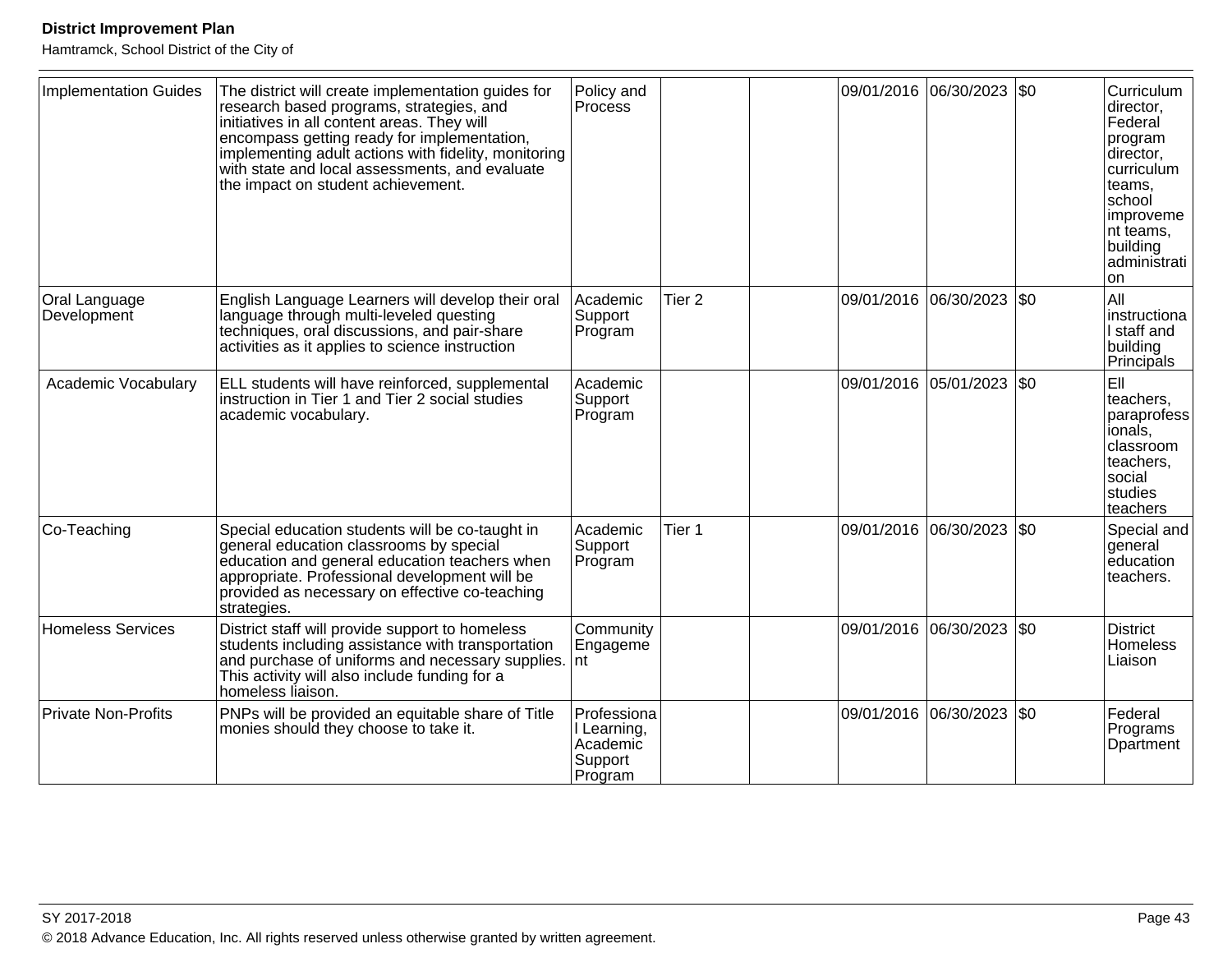Hamtramck, School District of the City of

| Academic Vocabulary                                       | ELL students will have reinforced, supplemental<br>instruction in Tier 1 and Tier 2 science academic<br>vocabulary.                                                                                                                                                                                                                                                                                                                                                                                                                                                                                                                                                                                        | Academic<br>Support<br>Program | Tier <sub>2</sub> | 09/01/2016 06/30/2023 \$0 | EII<br>teachers,<br>paraprofess<br>ionals,<br>classroom<br>teachers.<br>science<br>teachers |
|-----------------------------------------------------------|------------------------------------------------------------------------------------------------------------------------------------------------------------------------------------------------------------------------------------------------------------------------------------------------------------------------------------------------------------------------------------------------------------------------------------------------------------------------------------------------------------------------------------------------------------------------------------------------------------------------------------------------------------------------------------------------------------|--------------------------------|-------------------|---------------------------|---------------------------------------------------------------------------------------------|
| Teachers using<br>technology                              | Teachers will embed technology into daily<br>lessons. And use it as a tool for<br>engaging students in learning.<br>Activities include use of both software (such as<br>Discovery Education, eduhelper etc.) and<br>hardware (such as computers,<br>interactive whiteboards, classroom response<br>systems).                                                                                                                                                                                                                                                                                                                                                                                               | Technology                     |                   | 09/01/2016 06/30/2023 \$0 | All<br>teachers,<br>lall<br>administrat<br><b>ors</b>                                       |
| Parental Involvement<br>Cordinator                        | Staff member responsible for increasing parent<br>involvement and assist parents in parent resource<br>room(s)                                                                                                                                                                                                                                                                                                                                                                                                                                                                                                                                                                                             | Parent<br>Involvemen           |                   | 09/01/2016 06/30/2023 \$0 | Building<br>Administrat<br>or                                                               |
| Professional<br>Development in Social<br>Studies Programs | District will provide Professional Development in<br>social studies programs<br>including differentiated instruction, SIOP, Project-<br>Based learning, RTI, Social Studies Alive. In<br>addition professional development Wayne RESA<br>will be offered to staff when available.                                                                                                                                                                                                                                                                                                                                                                                                                          | Professiona<br>I Learning      |                   | 09/01/2016 06/30/2023 \$0 | All social<br>studies<br>teachers<br>land<br>administrat<br>ors.                            |
| Supplemental Math<br>Programs                             | District will implement effective, research-based<br>supplemental math programs.<br>Programs to include (but not limited to):<br>TIPMS (Title I Project Making Math Matters)<br>Differentiated Instruction<br>Push-In / Pull-Out Small Group Instruction<br>SIOP (Sheltered Instruction Observation Protocol)<br>Use of Manipulatives for problem solving<br>Project Based Learning<br>RTI (Response to Intervention)<br>Success Maker<br>Star Math<br>Carnegie Cognitive tutor<br>Math XL<br>Scholastic math readers<br>Front Row Math<br>Math 180<br>NOTE: Basic Math programs include Everyday<br>Math and Connected Math and are not included in<br>Ithe<br>supplemental programs under this Activity. | Academic<br>Support<br>Program |                   | 09/01/2016 05/01/2023 \$0 | All math<br>teachers<br>district wide                                                       |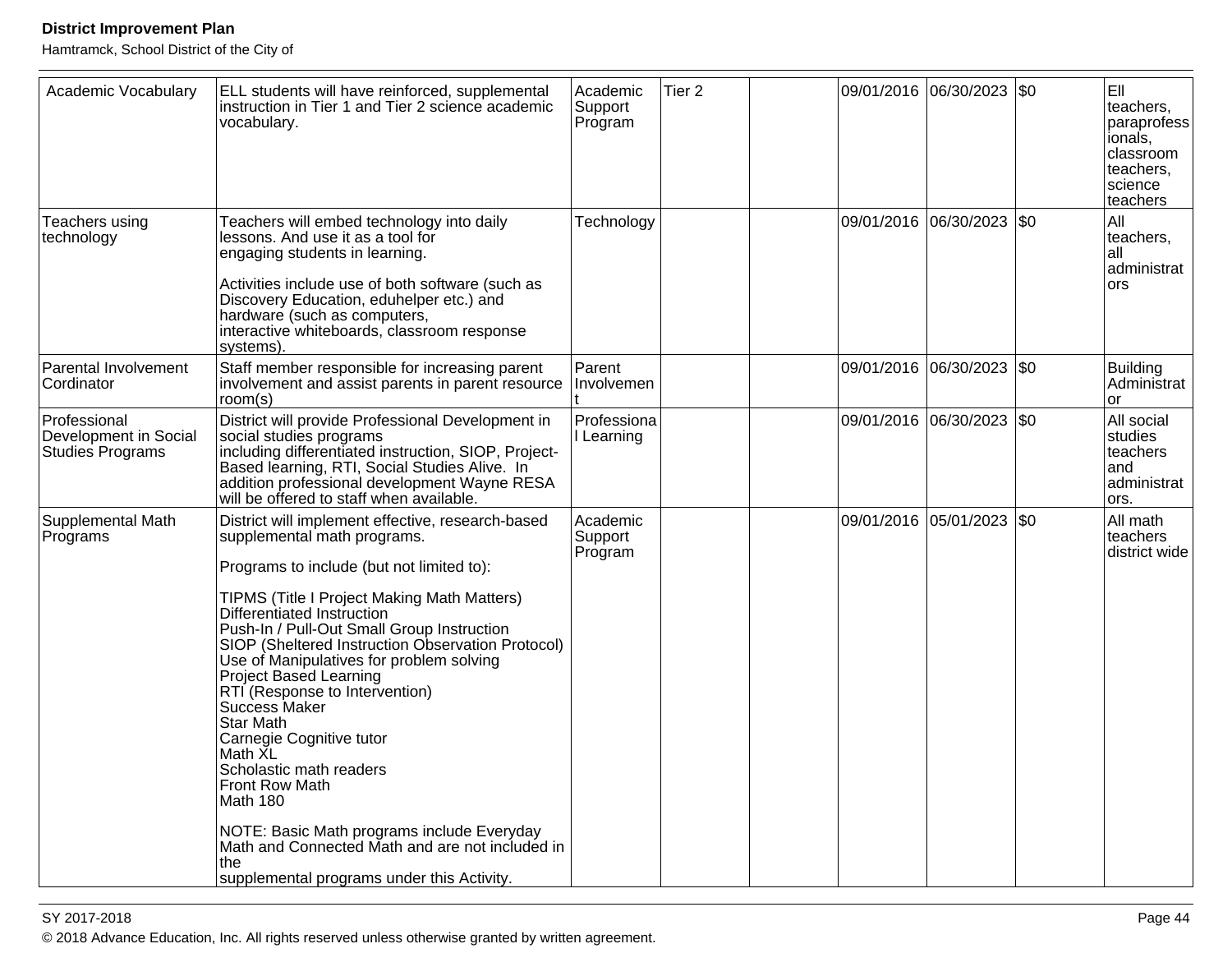Hamtramck, School District of the City of

| Academic Vocabulary                                           | ELL students will have reinforced, supplemental<br>instruction in Tier 1 and Tier 2 mathematical<br>academic vocabulary.                                                                                                                                                                                                                                                                                        | Academic<br>Support<br>Program |                   |           |                       | 09/01/2016 06/30/2023 \$0 |     | EII<br>teachers,<br>paraprofess<br>ionals,<br>classroom<br>teachers,<br>math<br>teachers |
|---------------------------------------------------------------|-----------------------------------------------------------------------------------------------------------------------------------------------------------------------------------------------------------------------------------------------------------------------------------------------------------------------------------------------------------------------------------------------------------------|--------------------------------|-------------------|-----------|-----------------------|---------------------------|-----|------------------------------------------------------------------------------------------|
| <b>Parent Workshops</b>                                       | District staff will provide parent workshops to<br>encourage parental involvement,<br>including but not limited to, computer classes, and<br>workshops to seek parent<br>input on title programs.                                                                                                                                                                                                               | Parent<br>Involvemen           |                   |           |                       | 07/01/2016 05/01/2023 \$0 |     | <b>Building</b><br>Administrat<br>ors                                                    |
| Administration                                                | Federal programs department will employee a<br>director, grant specialist, financial specialist, and a<br>secretary to assist in the day to day operations of<br>the department and programs. Supplies and<br>materials for the office will be purchased.<br>Members of the administrative staff will attend<br>conferences to improve their ability to administer<br>the department.                           | Other -<br>Administrati<br>on. |                   |           |                       | 09/01/2016 06/30/2023 \$0 |     | Federal<br>Programs<br>office staff                                                      |
| Professional<br>Development in ELA<br>Programs                | District will provide Professional Development in<br>ELA programs including (but not limited to)<br>Differentiated Instruction, Guided Reading,<br>Project-Based Learning, Reader's Workshop,<br>Reading Recovery, Making Meaning, Project<br>Read, SIOP, RTI and technology to supplement<br>ELA objectives. In addition professional<br>development at Wayne RESA will be offered to<br>staff when available. | Professiona<br>I Learning      |                   | Implement |                       | 09/01/2016 06/30/2023 \$0 |     | <b>ELA</b><br>teachers<br>and<br>administrat<br>ors                                      |
| Oral Language<br>Development                                  | English Language Learners will develop their oral<br>language through multi-leveled questing<br>techniques, oral discussions, and pair-share<br>activities as it relates to social studies                                                                                                                                                                                                                      | Academic<br>Support<br>Program |                   |           |                       | 09/01/2016 06/30/2023     | \$0 | All<br>instructiona<br>I staff and<br>building<br>Principals                             |
| <b>Progress Monitoring</b>                                    | This district will monitor the progress of student<br>growth in social studies using the Measures of<br>Academic Progress supplemental tests from<br>Northwest Evaluation Association as well as local<br>common assessments                                                                                                                                                                                    | Academic<br>Support<br>Program |                   |           |                       | 09/01/2016 06/30/2023     | \$0 | <b>Building</b><br>administrati<br>on                                                    |
| Content Area<br>/ Consultants<br><b>Instructional Coaches</b> | The district will hire ELA consultants and/or<br>instructional coaches to work with teachers on<br>improving student instruction.                                                                                                                                                                                                                                                                               | Professiona<br>I Learning      |                   | Implement | 06/30/2016 06/30/2023 |                           | \$0 | Director of<br>Curriculum<br>/ Federal<br>Programs                                       |
| Written Language<br>Development                               | English Language Learners will develop their<br>written language skills through fluency sentence<br>frames, and being a writer, as it applies to science   Program<br>instruction.                                                                                                                                                                                                                              | Academic<br>Support            | Tier <sub>2</sub> |           |                       | 09/01/2016 06/30/2023 \$0 |     | All<br>instructiona<br>I staff and<br>building<br>Principals                             |

en and the set of the set of the set of the set of the set of the set of the set of the set of the set of the set of the set of the set of the set of the set of the set of the set of the set of the set of the set of the se © 2018 Advance Education, Inc. All rights reserved unless otherwise granted by written agreement.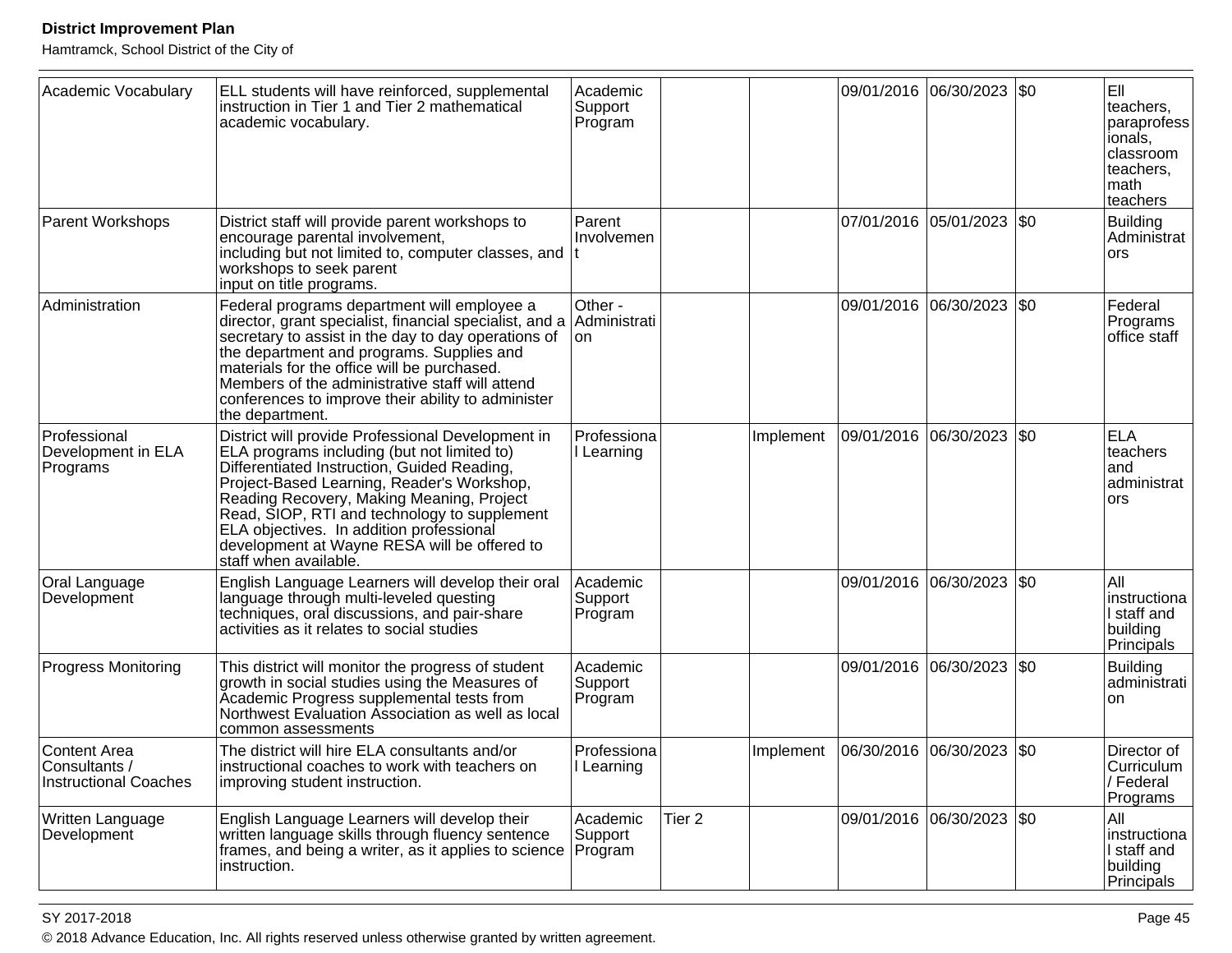| After School Programs                              | Instructional staff will provide after school tutoring<br>program focusing on core content areas in all<br>grades.                                                                                                                                                                                                                                                                                                                                                                                               | Academic<br>Support<br>Program   |        | Implement | 09/01/2016 06/30/2023 \$0 |                       |     | All after<br>school<br>teachers,<br>paraprofess<br>ionals and<br>administrat<br>ors.               |
|----------------------------------------------------|------------------------------------------------------------------------------------------------------------------------------------------------------------------------------------------------------------------------------------------------------------------------------------------------------------------------------------------------------------------------------------------------------------------------------------------------------------------------------------------------------------------|----------------------------------|--------|-----------|---------------------------|-----------------------|-----|----------------------------------------------------------------------------------------------------|
| Student / Behavior and<br>At-risk Interventionists | Schools will employ student and behavior<br>interventionists to work with students that are<br>failing to thrive academically, socially and<br>behaviorally and are at risk for failure. Schools will<br>also purchase supplies for these positions.                                                                                                                                                                                                                                                             | Behavioral<br>Support<br>Program |        |           | 09/01/2016                | 06/30/2023            | \$0 | <b>Building</b><br>principals                                                                      |
| <b>Assembly Presentations</b>                      | District will provide student assembly<br>presentations to supplement core subject<br>instruction and raise interest in all content areas.                                                                                                                                                                                                                                                                                                                                                                       | Other                            | Tier 1 |           |                           | 09/01/2016 06/30/2023 | \$0 | <b>Building</b><br>Administrat<br>or(s)                                                            |
| <b>Restorative Practices</b>                       | District staff will use restorative practices to<br>develop a school culture that supports teaching<br>and learning. Activity includes professional<br>development in Restorative Practices, staffing of<br>Restorative Justice Coordinator positions and<br>supplies to support restorative justice efforts.                                                                                                                                                                                                    | Behavioral<br>Support<br>Program |        |           |                           | 09/01/2016 06/30/2023 | \$0 | All district<br>staff                                                                              |
| Written Language<br>Development                    | English Language Learners will develop their<br>written language skills as it relates to ELA<br>instruction.                                                                                                                                                                                                                                                                                                                                                                                                     | Academic<br>Support<br>Program   |        |           |                           | 09/01/2016 06/30/2023 | \$0 | ELL Staff,<br>Classroom<br>Teachers,<br><b>Buliding</b><br>Administrati<br>on                      |
| Students using<br>technology                       | Instructional Staff will help students to use<br>technology as a source of information,<br>develop their computer literacy skills and gain an<br>understanding of the importance of technology in<br>their<br>lives. Activities include use of both software (such<br>as Study Island, Discovery Education,<br>SucessMaker, iLit, raz-kids, learning a-z) and<br>hardware<br>(such as computers, interactive whiteboards,<br>classroom response systems, tablets, document<br>cameras, 3d printers, calculators) | Technology                       |        | Implement | 09/01/2016 06/30/2023     |                       | \$0 | All<br>teachers.<br>all<br>administrat<br>ors to<br>monitor<br>implementa<br>tion and<br>students. |
| Professional<br>Development in Science<br>Programs | District will provide Professional Development in<br>science programs including<br>(but not limited to) Science Kits from HOPE<br>program, inquiry based science, Project-Based<br>learning, Differentiated Instruction,<br>SIOP, RTI, Professional Learning Communities,<br>Using Scientific Process. In addition professional<br>development Wayne RESA will be offered to staff<br>when available.                                                                                                            | Professiona<br>I Learning        |        |           | 09/01/2016                | 05/01/2023            | \$0 | All science<br>teachers<br>and<br>administrat<br>ors.                                              |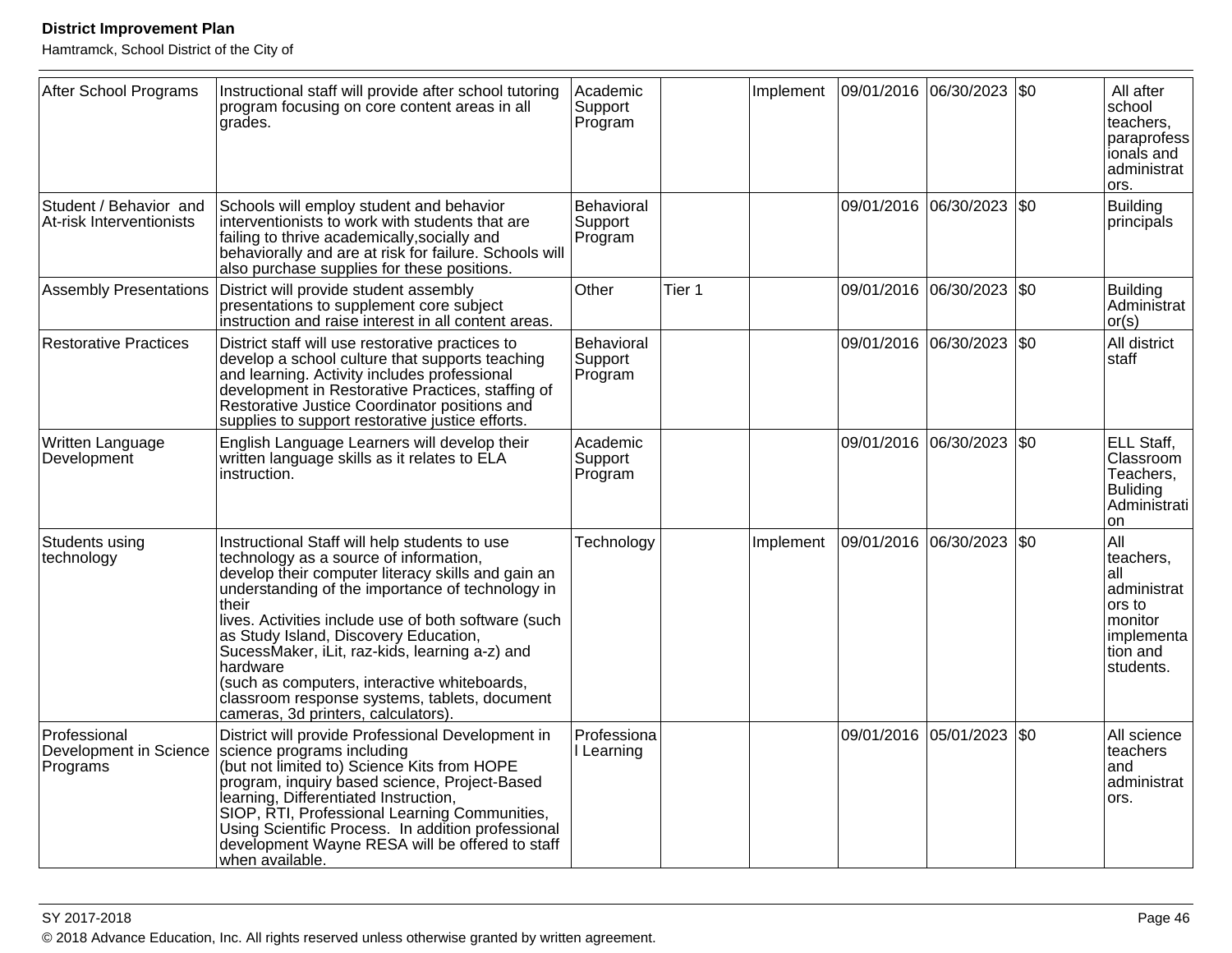| Professional<br>Development for Math<br>Programs | District staff will be provided with professional<br>development in math programs<br>including (but not limited to) Everyday Math,<br>Connected Math, best practice strategies, thinking<br>maps, TIPM3 from RESA.<br>In addition professional development at Wayne                                                                                                                                                                                                                                             | Professiona<br>Learning        |  | 09/01/2016 06/30/2023 \$0 |              | All math<br>teachers<br>and<br>administrat<br>ors            |
|--------------------------------------------------|-----------------------------------------------------------------------------------------------------------------------------------------------------------------------------------------------------------------------------------------------------------------------------------------------------------------------------------------------------------------------------------------------------------------------------------------------------------------------------------------------------------------|--------------------------------|--|---------------------------|--------------|--------------------------------------------------------------|
| Supplemental Social<br>Studies Programs          | RESA will be offered to staff when available.<br>District will implement effective, research-based<br>social studies programs<br>including Social Studies Alive, project-based<br>learning, differentiated instruction, SIOP, RTI.<br>Funds under this activity will purchase books, kits<br>and teaching supplies to support the above<br>programs.<br>(NOTE: The Basic social studies program is<br>Houghton Mifflin social studies and is not included<br>in the<br>supplemental programs of this Strategy.) | Academic<br>Support<br>Program |  | 09/01/2016 06/30/2023     | $ 30\rangle$ | All social<br>studies<br>teachers                            |
| Oral Language<br>Development                     | English Language Learners will develop their oral<br>language through multi leveled questing<br>techniques, oral discussions, and pair-share<br>activities as it relates to math instruction.                                                                                                                                                                                                                                                                                                                   | Academic<br>Support<br>Program |  | 09/01/2016 05/01/2023     | $ $ \$0      | All<br>instructiona<br>I staff and<br>building<br>Principals |
| <b>Progress Monitoring</b>                       | This district will monitor the progress of student<br>growth in math using the Measures of Academic<br>Progress supplemental tests from Northwest<br>Evaluation Association as well as local common<br>assessments                                                                                                                                                                                                                                                                                              | Academic<br>Support<br>Program |  | 09/01/2016 06/01/2023     | $ $ \$0      | <b>Building</b><br>administrati<br><b>on</b>                 |
| Supplemental Science<br>Programs                 | District will implement effective, research-based<br>science programs including (but<br>not limited to) Science Kits from HOPE program,<br>Brain Pop and Brain Pop Jr., Inquiry-Based<br>Instruction, Project Based Learning, Using the<br>Scientific Process, RTI, SIOP, differentiated<br>instruction, supplemental science materials,<br>minecraft for education.                                                                                                                                            | Academic<br>Support<br>Program |  | 09/01/2016 09/30/2023     | $ 30\rangle$ | All science<br>teachers                                      |
| School Data Analysis                             | Priority and Focus schools may hire a Data<br>Assessment Coach to analyze, dis-aggregate and<br>disseminate a variety of school wide data and<br>assist teachers in making timely and appropriate<br>decisions about curriculum, instruction and<br>assessment in all core content areas. Supplies for<br>this position will also be purchased.                                                                                                                                                                 | Professiona<br>I Learning      |  | 09/01/2016 06/30/2023     | \$0          | <b>Building</b><br>Principals                                |
| Parent Curriculum<br>Nights                      | District will make available parent curriculum<br>nights to encourage parent<br>involvement in the core content areas                                                                                                                                                                                                                                                                                                                                                                                           | Parent<br>Involvemen           |  | 09/01/2016 06/30/2023     | \$0          | All school<br>level staff                                    |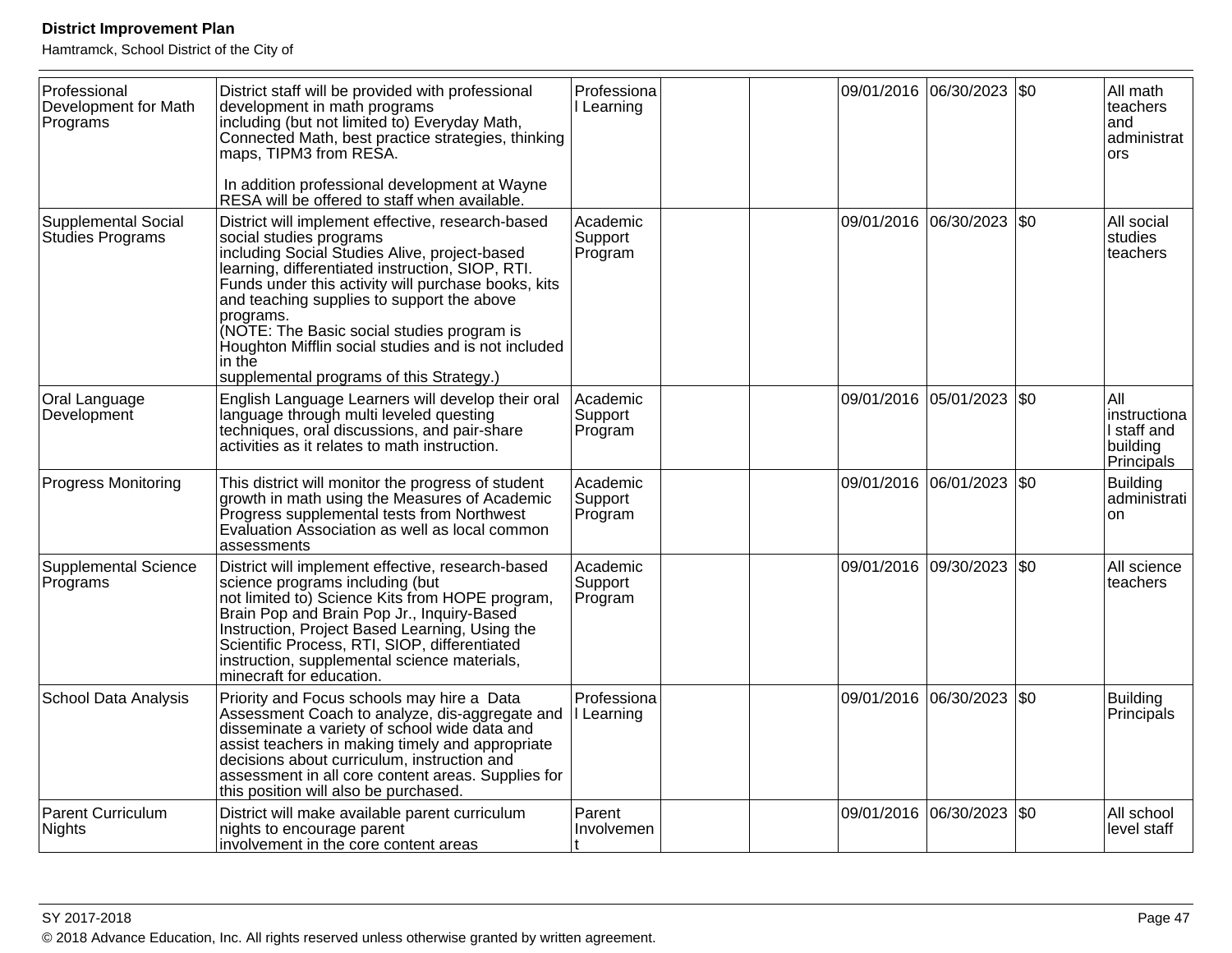Hamtramck, School District of the City of

# **Title II Part A**

| <b>Activity Name</b>                                          | <b>Activity Description</b>                                                                                                                                                                                                                                                                                          | Activity<br><b>Type</b>          | Tier   | Phase     | Begin Date End Date   |                           | Resource<br>Assigned | Staff<br>Responsibl                                 |
|---------------------------------------------------------------|----------------------------------------------------------------------------------------------------------------------------------------------------------------------------------------------------------------------------------------------------------------------------------------------------------------------|----------------------------------|--------|-----------|-----------------------|---------------------------|----------------------|-----------------------------------------------------|
| Content Area<br>Consultants /<br><b>Instructional Coaches</b> | The district will hire ELA consultants and/or<br>instructional coaches to work with teachers on<br>improving student instruction.                                                                                                                                                                                    | Professiona<br>I Learning        |        | Implement | 06/30/2016 06/30/2023 |                           | $\sqrt{50}$          | Director of<br> Curriculum<br>/ Federal<br>Programs |
| Professional<br>Development for Math<br>Programs              | District staff will be provided with professional<br>development in math programs<br>including (but not limited to) Everyday Math,<br>Connected Math, best practice strategies, thinking<br>maps, TIPM3 from RESA.<br>In addition professional development at Wayne<br>RESA will be offered to staff when available. | Professiona<br>Learning          |        |           |                       | 09/01/2016 06/30/2023 \$0 |                      | All math<br>teachers<br>and<br>administrat<br>lors  |
| Co-Teaching                                                   | Special education students will be co-taught in<br>general education classrooms by special<br>education and general education teachers when<br>appropriate. Professional development will be<br>provided as necessary on effective co-teaching<br>strategies.                                                        | Academic<br>Support<br>Program   | Tier 1 |           |                       | 09/01/2016 06/30/2023 \$0 |                      | Special and<br>general<br>education<br>teachers.    |
| Co-Teaching                                                   | Special education students will be co-taught in<br>general education classrooms by special<br>education and general education teachers when<br>appropriate. Professional development will be<br>provided as necessary on effective co-teaching<br>strategies.                                                        | Academic<br>Support<br>Program   | Tier 1 |           |                       | 09/01/2016 06/30/2023 \$0 |                      | Special and<br>general<br>education<br>lteachers.   |
| <b>P.B.I.S.</b>                                               | District will implement a P.B.I.S. program at all<br>levels. Expenditures under this activity will include<br>professional development for staff as well as<br>rewards for students who meet there behavioral<br>goals.                                                                                              | Behavioral<br>Support<br>Program |        |           |                       | 09/01/2016 06/30/2023     | $ \$0$               | <b>All Staff</b>                                    |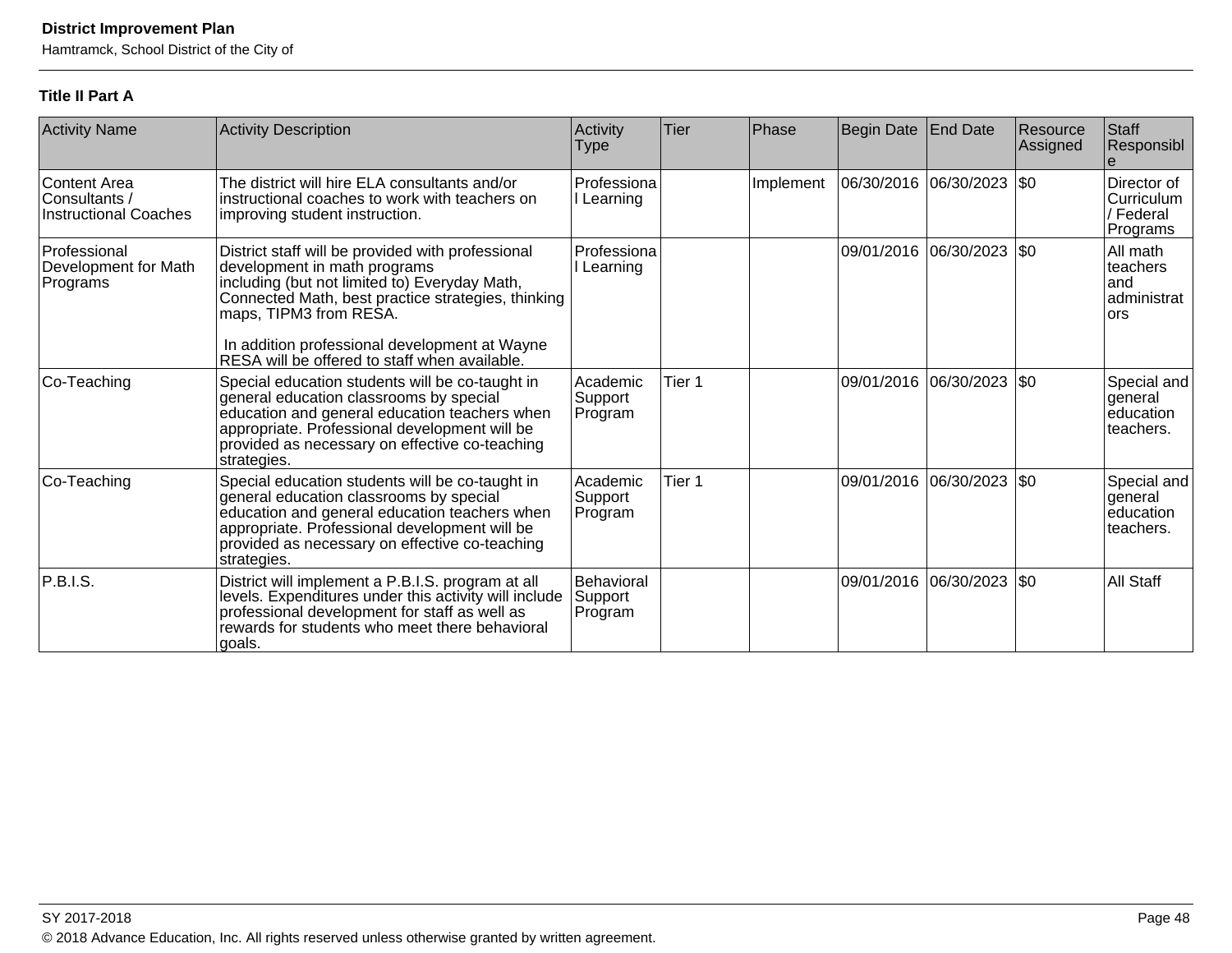| Supplemental English<br>Language Arts<br>Programs | District will implement effective, research-based<br>reading and writing programs<br>including (but not limited to) Differentiated<br>Instruction, Literature Circles, Project Based<br>Learning,                                                                                                                                            | Other                          |        |  | 09/01/2016 06/30/2023 \$0 | AII ELA<br>teachers                                                                                                                                          |
|---------------------------------------------------|----------------------------------------------------------------------------------------------------------------------------------------------------------------------------------------------------------------------------------------------------------------------------------------------------------------------------------------------|--------------------------------|--------|--|---------------------------|--------------------------------------------------------------------------------------------------------------------------------------------------------------|
|                                                   | Guided Reading, Reader's Workshop, Failure<br>Free Reading, Lexia Reading, SuccessMaker,<br>iLIT, Daily 5, Learning a to z, raz-kids, reading<br>recovery, success4all, LLI, AARI, READ 180, and<br>NEWSELA Pro.                                                                                                                             |                                |        |  |                           |                                                                                                                                                              |
|                                                   | Funds under this activity will purchase books and<br>instructional supplies to support the above<br>programs as well as provide professional<br>development as needed.                                                                                                                                                                       |                                |        |  |                           |                                                                                                                                                              |
|                                                   | NOTE: The Basic program for ELA is Harcourt-<br>Brace, which is not included in the programs<br>under this<br>Activity.                                                                                                                                                                                                                      |                                |        |  |                           |                                                                                                                                                              |
| Co-Teaching                                       | Special education students will be co-taught in<br>general education classrooms by special<br>education and general education teachers when<br>appropriate. Professional development will be<br>provided as necessary on effective co-teaching<br>strategies.                                                                                | Academic<br>Support<br>Program | Tier 1 |  | 09/01/2016 09/01/2023 \$0 | Special and<br>general<br>education<br>teachers.                                                                                                             |
| Co-Teaching                                       | Special education students will be co-taught in<br>general education classrooms by special<br>education and general education teachers when<br>appropriate. Professional development will be<br>provided as necessary on effective co-teaching<br>strategies.                                                                                | Academic<br>Support<br>Program | Tier 1 |  | 09/01/2016 06/30/2023 \$0 | Special and<br>general<br>education<br>teachers.                                                                                                             |
| Implementation Guides                             | The district will create implementation guides for<br>research based programs, strategies, and<br>initiatives in all content areas. They will<br>encompass getting ready for implementation,<br>implementing adult actions with fidelity, monitoring<br>with state and local assessments, and evaluate<br>the impact on student achievement. | Policy and<br><b>Process</b>   |        |  | 09/01/2016 06/30/2023 \$0 | Curriculum<br>director,<br>Federal<br> program<br>director,<br>curriculum<br>lteams.<br>school<br>improveme<br>nt teams,<br>building<br>administrati<br>lon. |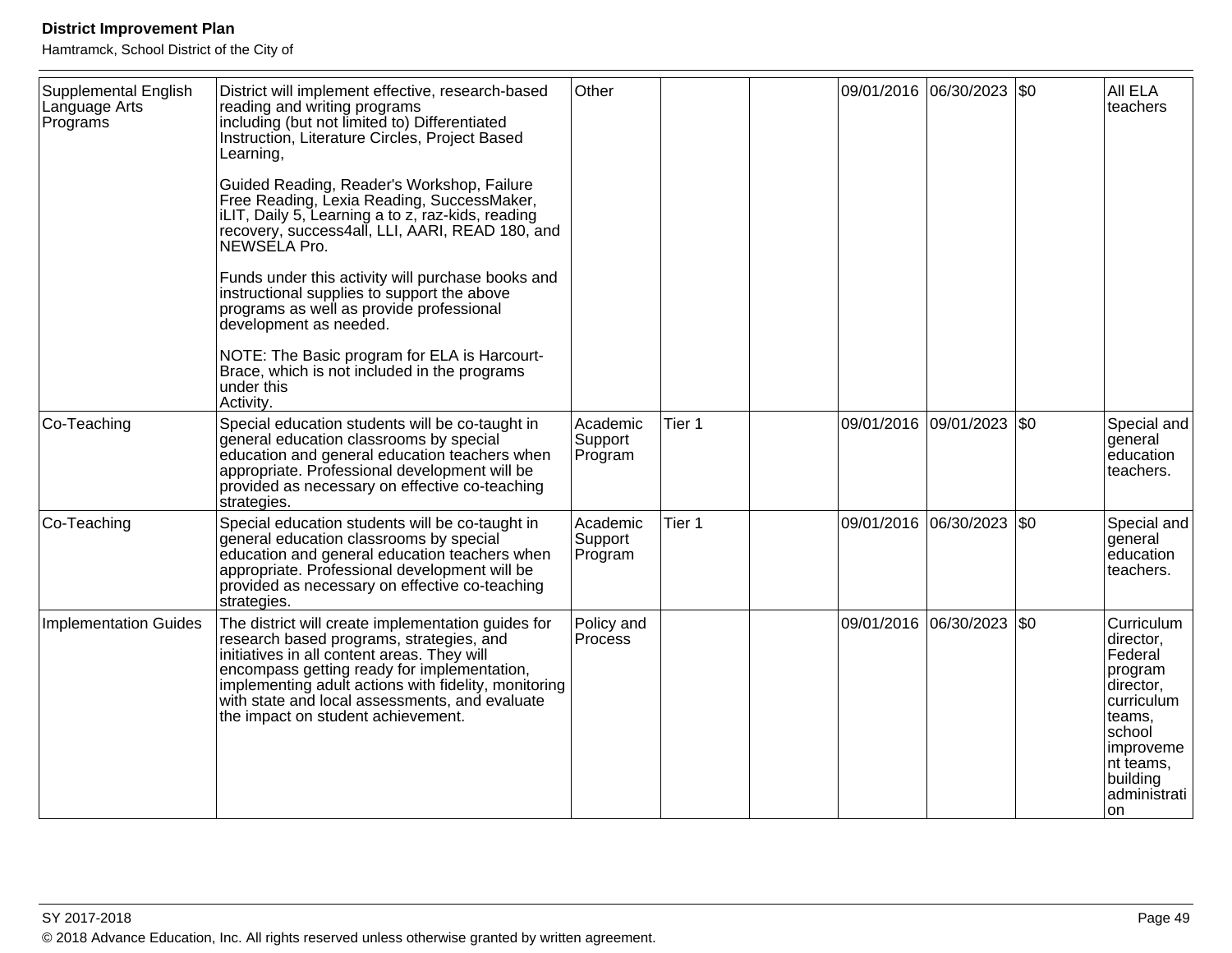Hamtramck, School District of the City of

| Professional<br>Programs                       | District will provide Professional Development in<br>Development in Science   science programs including<br>(but not limited to) Science Kits from HOPE<br>program, inquiry based science, Project-Based<br>learning, Differentiated Instruction,<br>SIOP, RTI, Professional Learning Communities,<br>Using Scientific Process. In addition professional<br>development Wayne RESA will be offered to staff<br>when available. | Professiona<br>Learning  |           | 09/01/2016  05/01/2023  \$0 |  | All science<br>Iteachers<br>land<br>administrat<br>lors. |
|------------------------------------------------|--------------------------------------------------------------------------------------------------------------------------------------------------------------------------------------------------------------------------------------------------------------------------------------------------------------------------------------------------------------------------------------------------------------------------------|--------------------------|-----------|-----------------------------|--|----------------------------------------------------------|
| Professional<br>Development in ELA<br>Programs | District will provide Professional Development in<br>ELA programs including (but not limited to)<br>Differentiated Instruction, Guided Reading,<br>Project-Based Learning, Reader's Workshop,<br>Reading Recovery, Making Meaning, Project<br>Read, SIOP, RTI and technology to supplement<br>ELA objectives. In addition professional<br>development at Wayne RESA will be offered to<br>staff when available.                | lProfessiona<br>Learning | Implement | 09/01/2016 06/30/2023 \$0   |  | ELA<br>lteachers<br>land<br>administrat<br>lors          |

# **Special Education**

| <b>Activity Name</b> | Activity Description                                                                                                                                                                                                                                          | Activity<br><b>Type</b>        | Tier   | Phase | Begin Date End Date |                             | Resource<br>Assigned | Staff<br>Responsibl                                                                                      |
|----------------------|---------------------------------------------------------------------------------------------------------------------------------------------------------------------------------------------------------------------------------------------------------------|--------------------------------|--------|-------|---------------------|-----------------------------|----------------------|----------------------------------------------------------------------------------------------------------|
| Inclusion            | Special education students will be included in<br>general education classes when ever possible as<br>long as it fits their IEPs and is the LRE                                                                                                                | Academic<br>Support<br>Program |        |       |                     | 09/01/2016 06/01/2023   \$0 |                      | Special<br>education<br>director,<br> special<br>leducation<br>staff,<br>lgeneral<br>education<br>Istaff |
| Co-Teaching          | Special education students will be co-taught in<br>general education classrooms by special<br>education and general education teachers when<br>appropriate. Professional development will be<br>provided as necessary on effective co-teaching<br>strategies. | Academic<br>Support<br>Program | Tier 1 |       | 09/01/2016          | 06/30/2023 \$0              |                      | Special and<br>general<br>leducation<br>teachers.                                                        |
| Inclusion            | Special education students will be included in<br>general education classes when ever possible as<br>long as it fits their IEPs and is the LRE                                                                                                                | Academic<br>Support<br>Program |        |       |                     | 09/01/2016 06/30/2023  \$0  |                      | Special<br>leducation<br>director,<br>special<br>leducation<br>staff,<br> general<br>education<br>staff  |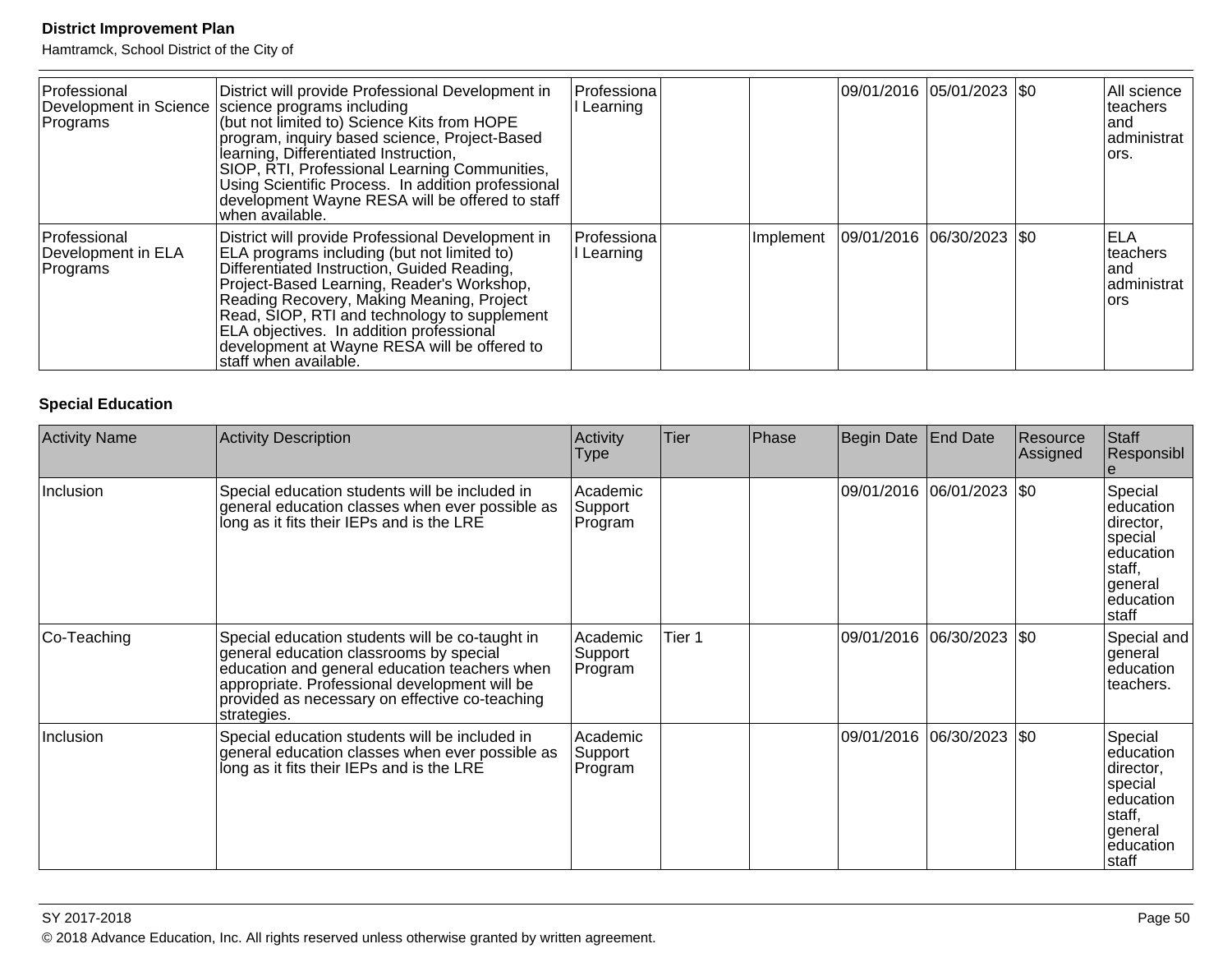| Co-Teaching                         | Special education students will be co-taught in<br>general education classrooms by special<br>education and general education teachers when<br>appropriate. Professional development will be<br>provided as necessary on effective co-teaching<br>strategies. | Academic<br>Support<br>Program | Tier 1 |            | 09/01/2016 06/30/2023 \$0 | Special and<br>general<br>education<br>teachers.                                                                                                                         |
|-------------------------------------|---------------------------------------------------------------------------------------------------------------------------------------------------------------------------------------------------------------------------------------------------------------|--------------------------------|--------|------------|---------------------------|--------------------------------------------------------------------------------------------------------------------------------------------------------------------------|
| Self contained<br>classroms         | Special education students will be provided small<br>group instruction with special education staff when Support<br>appropriate in self contained classrooms.                                                                                                 | Academic<br>Program            |        | 09/01/2016 | 06/30/2023   \$0          | Special<br>education<br>students<br>will be<br>provided<br>small group<br>$ $ instruction $\rule{1em}{0.15mm}$<br>with special<br>education<br>staff when<br>appropriate |
| <b>Self Contained</b><br>Classrooms | Special education students will be provided small<br>group instruction with special education staff when<br>appropriate in self contained classrooms.                                                                                                         | Academic<br>Support<br>Program |        | 09/01/2016 | 06/01/2023 \\$0           | Special<br>education,<br>director,<br>special<br>education<br>İstaff                                                                                                     |
| Co-Teaching                         | Special education students will be co-taught in<br>general education classrooms by special<br>education and general education teachers when<br>appropriate. Professional development will be<br>provided as necessary on effective co-teaching<br>strategies. | Academic<br>Support<br>Program | Tier 1 |            | 09/01/2016 06/30/2023 50  | Special and<br>general<br>education<br>teachers.                                                                                                                         |
| Inclusion                           | Special education students will be included in<br>general education classes when ever possible as<br>long as it fits their IEPs and is the LRE                                                                                                                | Academic<br>Support<br>Program | Tier 1 |            | 09/01/2016 06/30/2023 \$0 | Special<br>education<br>director,<br>special<br>education<br>staff,<br>general<br>education<br>staff                                                                     |
| <b>Self Contained</b><br>Classrooms | Special education students will be provided small<br>group instruction with special education staff when Support<br>appropriate in self contained classrooms.                                                                                                 | Academic<br>Program            |        | 09/01/2016 | 06/30/2023 \\$0           | Special<br>education,<br>director,<br>special<br>education<br><b>Staff</b>                                                                                               |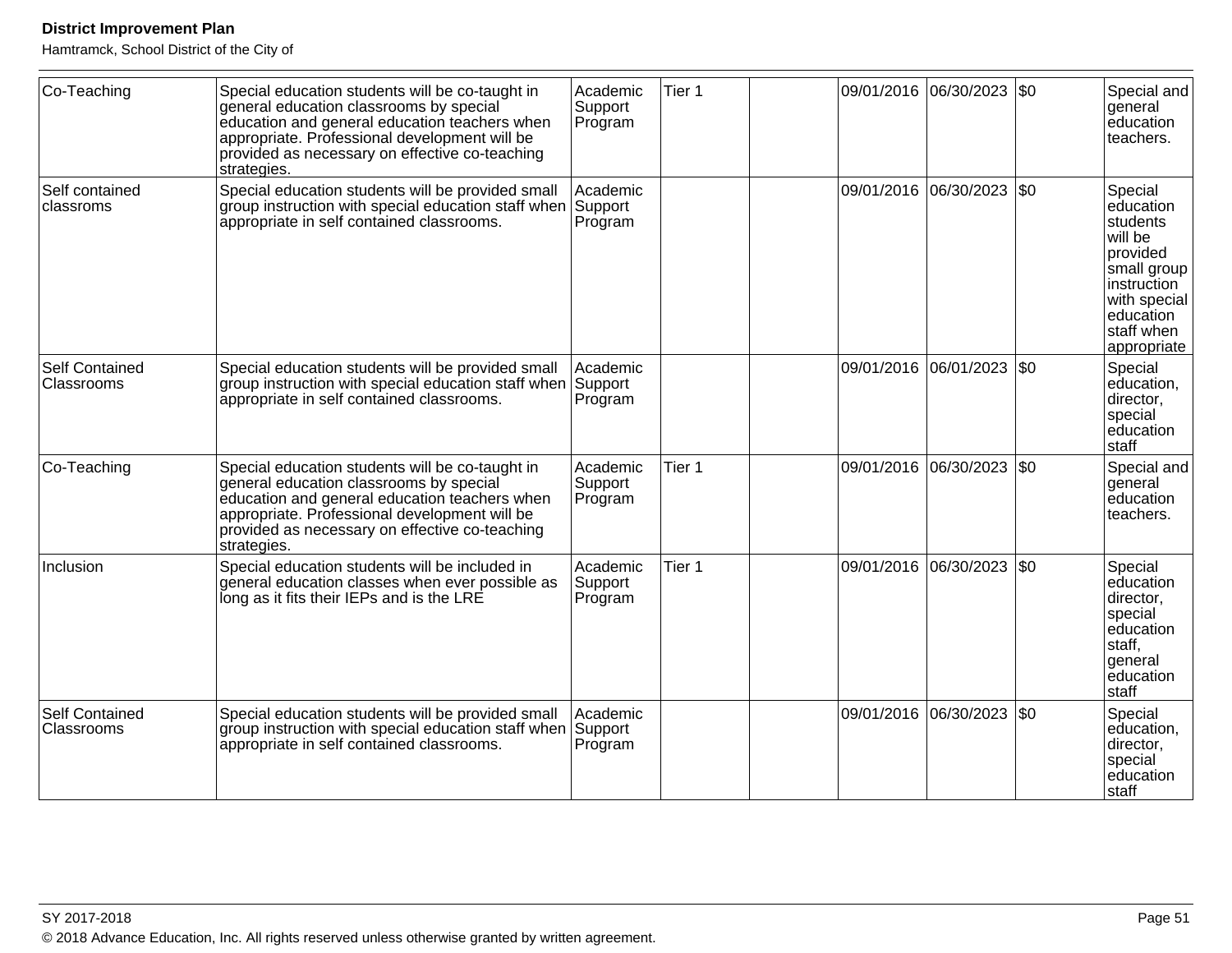Hamtramck, School District of the City of

| Inclusion                           | Special education students will be included in<br>general education classes when ever possible as<br>long as it fits their IEPs and is the LRE                                                                                                                | Academic<br>Support<br>Program |        | 09/01/2016  06/30/2023  \$0 | Special<br>education<br>director,<br> special <br>leducation<br>staff,<br>general<br>leducation<br>staff |
|-------------------------------------|---------------------------------------------------------------------------------------------------------------------------------------------------------------------------------------------------------------------------------------------------------------|--------------------------------|--------|-----------------------------|----------------------------------------------------------------------------------------------------------|
| Co-Teaching                         | Special education students will be co-taught in<br>general education classrooms by special<br>education and general education teachers when<br>appropriate. Professional development will be<br>provided as necessary on effective co-teaching<br>strategies. | Academic<br>Support<br>Program | Tier 1 | 09/01/2016  09/01/2023  \$0 | Special and<br>lgeneral<br>leducation<br>lteachers.                                                      |
| <b>Self Contained</b><br>Classrooms | Special education students will be provided small<br>group instruction with special education staff when Support<br>appropriate in self contained classrooms.                                                                                                 | l Academic<br>Program          |        | 09/01/2016 06/30/2023  \$0  | Special<br>leducation,<br>director,<br>special<br>Ieducation<br> staff                                   |

# **General Fund**

| <b>Activity Name</b> | <b>Activity Description</b>                                                                                                                                                                                                                                   | <b>Activity</b><br><b>Type</b> | <b>Tier</b> | <b>Phase</b> | Begin Date | <b>End Date</b>           | Resource<br> Assigned | Staff<br> Responsibl_                                                                                       |
|----------------------|---------------------------------------------------------------------------------------------------------------------------------------------------------------------------------------------------------------------------------------------------------------|--------------------------------|-------------|--------------|------------|---------------------------|-----------------------|-------------------------------------------------------------------------------------------------------------|
| Co-Teaching          | Special education students will be co-taught in<br>general education classrooms by special<br>education and general education teachers when<br>appropriate. Professional development will be<br>provided as necessary on effective co-teaching<br>strategies. | Academic<br>Support<br>Program | Tier 1      |              |            | 09/01/2016 09/01/2023 \$0 |                       | Special and<br> general<br>leducation<br>lteachers.                                                         |
| <b>Inclusion</b>     | Special education students will be included in<br>general education classes when ever possible as<br>long as it fits their IEPs and is the LRE                                                                                                                | Academic<br>Support<br>Program |             |              |            | 09/01/2016 06/01/2023 \$0 |                       | Special<br>leducation<br>director,<br> special<br>leducation<br>Istaff,<br> general<br>leducation<br>Istaff |
| Co-Teaching          | Special education students will be co-taught in<br>general education classrooms by special<br>education and general education teachers when<br>appropriate. Professional development will be<br>provided as necessary on effective co-teaching<br>strategies. | Academic<br>Support<br>Program | Tier 1      |              |            | 09/01/2016 06/30/2023 \$0 |                       | Special and<br> general<br>education<br>lteachers.                                                          |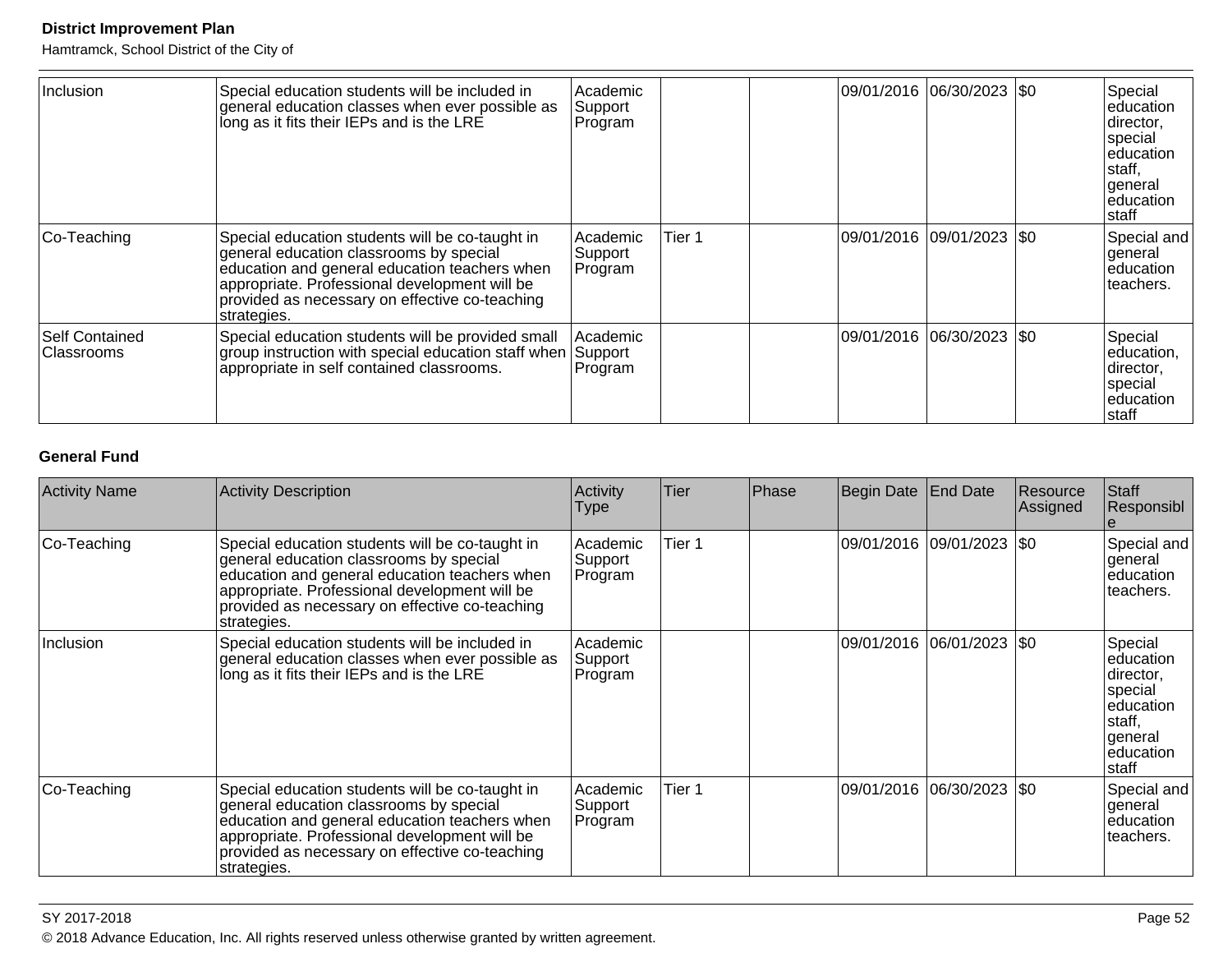| <b>Self Contained</b><br>Classrooms                                                 | Special education students will be provided small<br>group instruction with special education staff when Support<br>appropriate in self contained classrooms.                                     | Academic<br>Program            |                   |           |                       | 09/01/2016 06/01/2023 | \$0 | Special<br>education,<br>director,<br>special<br>education<br>staff                                                                             |
|-------------------------------------------------------------------------------------|---------------------------------------------------------------------------------------------------------------------------------------------------------------------------------------------------|--------------------------------|-------------------|-----------|-----------------------|-----------------------|-----|-------------------------------------------------------------------------------------------------------------------------------------------------|
| Self contained<br>classroms                                                         | Special education students will be provided small<br>group instruction with special education staff when Support<br>appropriate in self contained classrooms.                                     | Academic<br>Program            |                   |           | 09/01/2016            | 06/30/2023            | \$0 | Special<br>education<br>students<br>will be<br>provided<br>small group<br>instruction<br>with special<br>education<br>staff when<br>appropriate |
| District-Level<br>Supplemental<br>Instructional and<br>Educational<br>Opportunities | The District will support the English Alternative<br>Program with supplemental teachers, supplies,<br>and materials. In addition, extended day and<br>experiential programming will be supported. | Academic<br>Support<br>Program |                   |           |                       | 09/01/2016 06/01/2023 | \$0 | EII<br>Coordinator<br>, Ell Staff,<br><b>Building</b><br>Administrati<br><b>on</b>                                                              |
| Oral Language<br>Development                                                        | English Language Learners will develop their oral<br>language through multi leveled questing<br>techniques, oral discussions, and pair-share<br>activities                                        | Academic<br>Support<br>Program | Tier <sub>2</sub> | Implement | 09/01/2016 06/30/2023 |                       | \$0 | All<br>instructiona<br>I staff and<br>building<br>Principals                                                                                    |
| Inclusion                                                                           | Special education students will be included in<br>general education classes when ever possible as<br>long as it fits their IEPs and is the LRE                                                    | Academic<br>Support<br>Program | Tier 1            |           | 09/01/2016            | 06/30/2023            | \$0 | Special<br>education<br>director,<br>special<br>education<br>staff,<br>general<br>education<br>staff                                            |
| <b>Self Contained</b><br>Classrooms                                                 | Special education students will be provided small<br>group instruction with special education staff when Support<br>appropriate in self contained classrooms.                                     | Academic<br>Program            |                   |           | 09/01/2016            | 06/30/2023            | \$0 | Special<br>education,<br>director,<br>special<br>education<br><b>Istaff</b>                                                                     |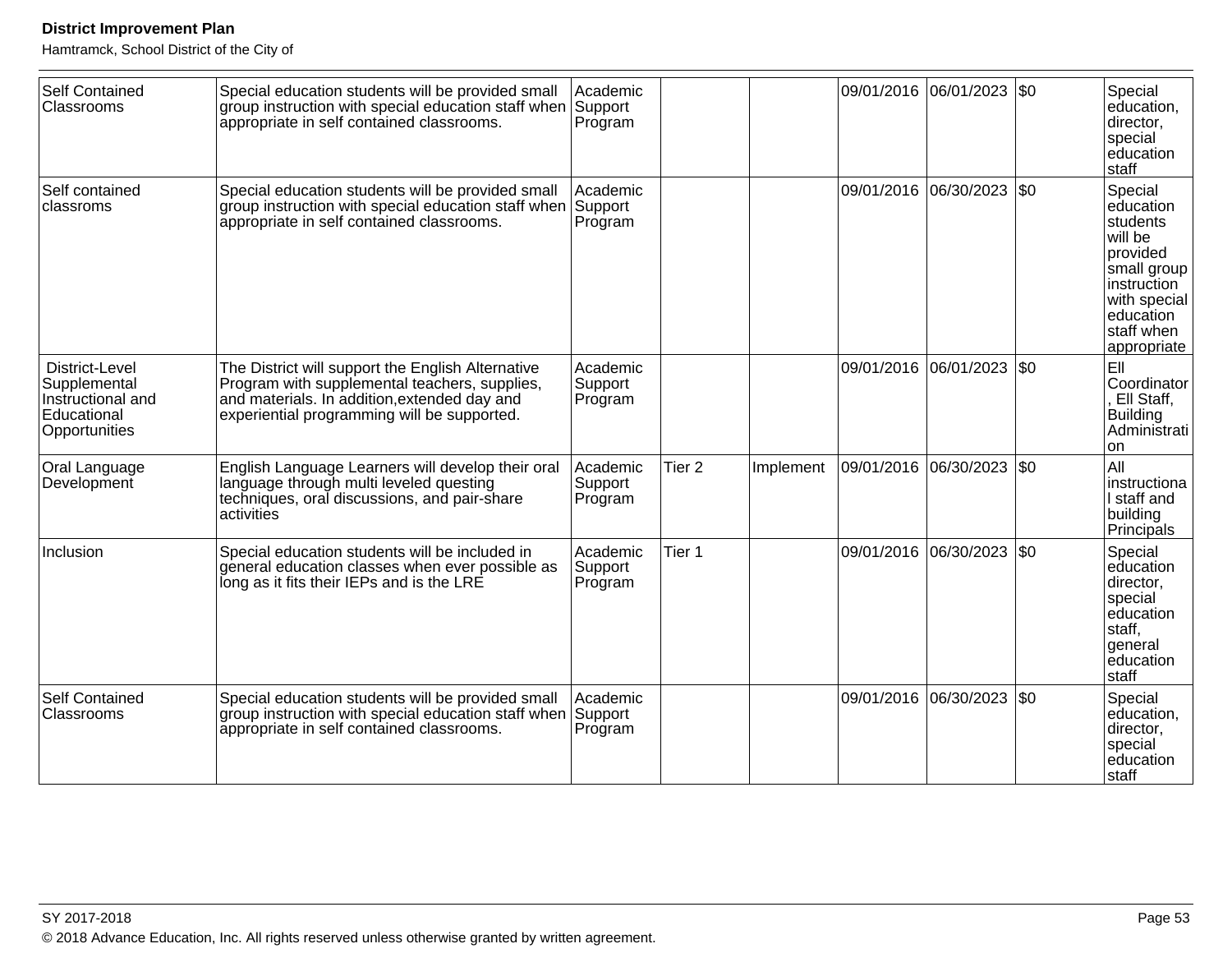Hamtramck, School District of the City of

| Inclusion                                    | Special education students will be included in<br>general education classes when ever possible as<br>long as it fits their IEPs and is the LRE                                                                                                                | Academic<br>Support<br>Program |        |                  |            | 09/01/2016 06/30/2023 \$0   |             | Special<br>education<br>director,<br>special<br>education<br>staff,<br>general<br>education<br>staff                                       |
|----------------------------------------------|---------------------------------------------------------------------------------------------------------------------------------------------------------------------------------------------------------------------------------------------------------------|--------------------------------|--------|------------------|------------|-----------------------------|-------------|--------------------------------------------------------------------------------------------------------------------------------------------|
|                                              | ELL Progress Monitoring The district will monitor the progress of students in<br>the ELL program through the combined use of<br>state and local assessments as well as local<br>developed implementation guides                                               | Policy and<br><b>Process</b>   |        |                  |            | 09/01/2016 09/01/2023 \$0   |             | <b>ELL</b><br>teachers,<br>Curriculum<br>department<br>, federal<br>programs<br>department<br><b>Building</b><br>administrati<br><b>on</b> |
| Co-Teaching                                  | Special education students will be co-taught in<br>general education classrooms by special<br>education and general education teachers when<br>appropriate. Professional development will be<br>provided as necessary on effective co-teaching<br>strategies. | Academic<br>Support<br>Program | Tier 1 |                  |            | 09/01/2016 06/30/2023 \$0   |             | Special and<br>general<br>education<br>teachers.                                                                                           |
| Co-Teaching                                  | Special education students will be co-taught in<br>general education classrooms by special<br>education and general education teachers when<br>appropriate. Professional development will be<br>provided as necessary on effective co-teaching<br>strategies. | Academic<br>Support<br>Program | Tier 1 |                  |            | 09/01/2016 06/30/2023       | $\sqrt{50}$ | Special and<br>general<br>education<br>teachers.                                                                                           |
| <b>Curricular Review</b>                     | District will review and revise curriculum review<br>based on a developed timeline.                                                                                                                                                                           | Curriculum<br>Developme<br>nt  |        | Getting<br>Ready | 09/01/2016 | 06/30/2023                  | $ $ \$0     | Curriculum<br>Department<br>Building<br>Administrat<br>ors, District<br>Curriculum<br>Team.                                                |
| District-Level<br><b>Programming Support</b> | Programming for the English Alternative Program<br>will be supported at the district level.                                                                                                                                                                   | Academic<br>Support<br>Program |        |                  |            | 09/01/2016 06/01/2023       | \$0         | EII<br>Coordinator<br>Ell Staff,<br>Building<br>Administrati<br>on                                                                         |
| Self Contained<br>Classrooms                 | Special education students will be provided small<br>group instruction with special education staff when Support<br>appropriate in self contained classrooms.                                                                                                 | Academic<br>Program            |        |                  |            | 09/01/2016 06/30/2023   \$0 |             | Special<br>education,<br>director,<br>special<br>education<br>staff                                                                        |

en and the set of the set of the set of the set of the set of the set of the set of the set of the set of the set of the set of the set of the set of the set of the set of the set of the set of the set of the set of the se © 2018 Advance Education, Inc. All rights reserved unless otherwise granted by written agreement.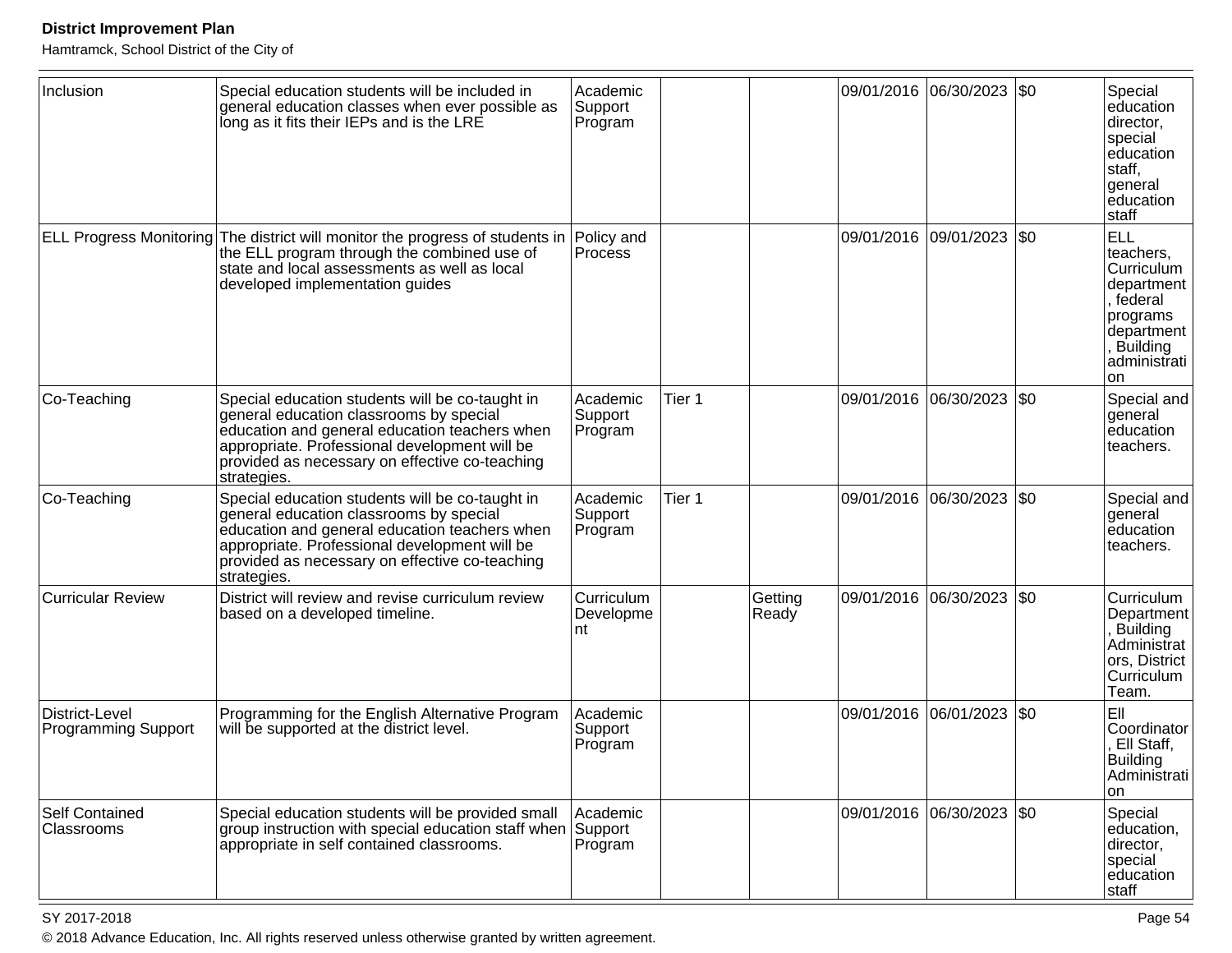Hamtramck, School District of the City of

| Inclusion | Special education students will be included in<br>Igeneral education classes when ever possible as<br>long as it fits their IEPs and is the LRE | l Academic<br><b>Support</b><br> Program |  |  | 09/01/2016 06/30/2023 \$0 |  | Special<br>leducation<br> director,<br><b>Special</b><br>leducation<br>Istaff,<br>general<br>leducation<br>Istaff |
|-----------|-------------------------------------------------------------------------------------------------------------------------------------------------|------------------------------------------|--|--|---------------------------|--|-------------------------------------------------------------------------------------------------------------------|
|-----------|-------------------------------------------------------------------------------------------------------------------------------------------------|------------------------------------------|--|--|---------------------------|--|-------------------------------------------------------------------------------------------------------------------|

### **Section 31a**

| <b>Activity Name</b>                               | Activity Description                                                                                                                                                                                                                                                                                                                                                                                                                                                                                                | Activity<br>Type                        | <b>Tier</b> | Phase     | Begin Date                | <b>End Date</b>             | Resource<br>Assigned | Staff<br>Responsibl                                                                                    |
|----------------------------------------------------|---------------------------------------------------------------------------------------------------------------------------------------------------------------------------------------------------------------------------------------------------------------------------------------------------------------------------------------------------------------------------------------------------------------------------------------------------------------------------------------------------------------------|-----------------------------------------|-------------|-----------|---------------------------|-----------------------------|----------------------|--------------------------------------------------------------------------------------------------------|
| Student / Behavior and<br>At-risk Interventionists | Schools will employ student and behavior<br>interventionists to work with students that are<br>failing to thrive academically, socially and<br>behaviorally and are at risk for failure. Schools will<br>also purchase supplies for these positions.                                                                                                                                                                                                                                                                | <b>Behavioral</b><br>Support<br>Program |             |           |                           | 09/01/2016 06/30/2023   \$0 |                      | <b>Building</b><br>principals                                                                          |
| <b>Health Clinic Services</b>                      | HPS clinic staff will provide health services to<br>students including appropriate medical, dental and<br>nursing services.                                                                                                                                                                                                                                                                                                                                                                                         | Other                                   |             |           |                           | 09/01/2016 05/01/2023   \$0 |                      | Health<br>Clinic<br>Director                                                                           |
| Students using<br>technology                       | Instructional Staff will help students to use<br>technology as a source of information,<br>develop their computer literacy skills and gain an<br>understanding of the importance of technology in<br>Itheir<br>lives. Activities include use of both software (such<br>as Study Island, Discovery Education,<br>SucessMaker, iLit, raz-kids, learning a-z) and<br>Ihardware<br>(such as computers, interactive whiteboards,<br>classroom response systems, tablets, document<br>cameras, 3d printers, calculators). | Technology                              |             | Implement | 09/01/2016 06/30/2023 \$0 |                             |                      | All<br>teachers,<br>lall<br>administrat<br>lors to<br>lmonitor<br>implementa<br>Ition and<br>students. |
| <b>Social Workers</b>                              | Social workers will be provided to assist and<br>support at-risk students.                                                                                                                                                                                                                                                                                                                                                                                                                                          | Behavioral<br>Support<br>Program        |             |           |                           | 09/01/2016 06/30/2023   \$0 |                      | <b>District</b><br>Social<br><b>Workers</b>                                                            |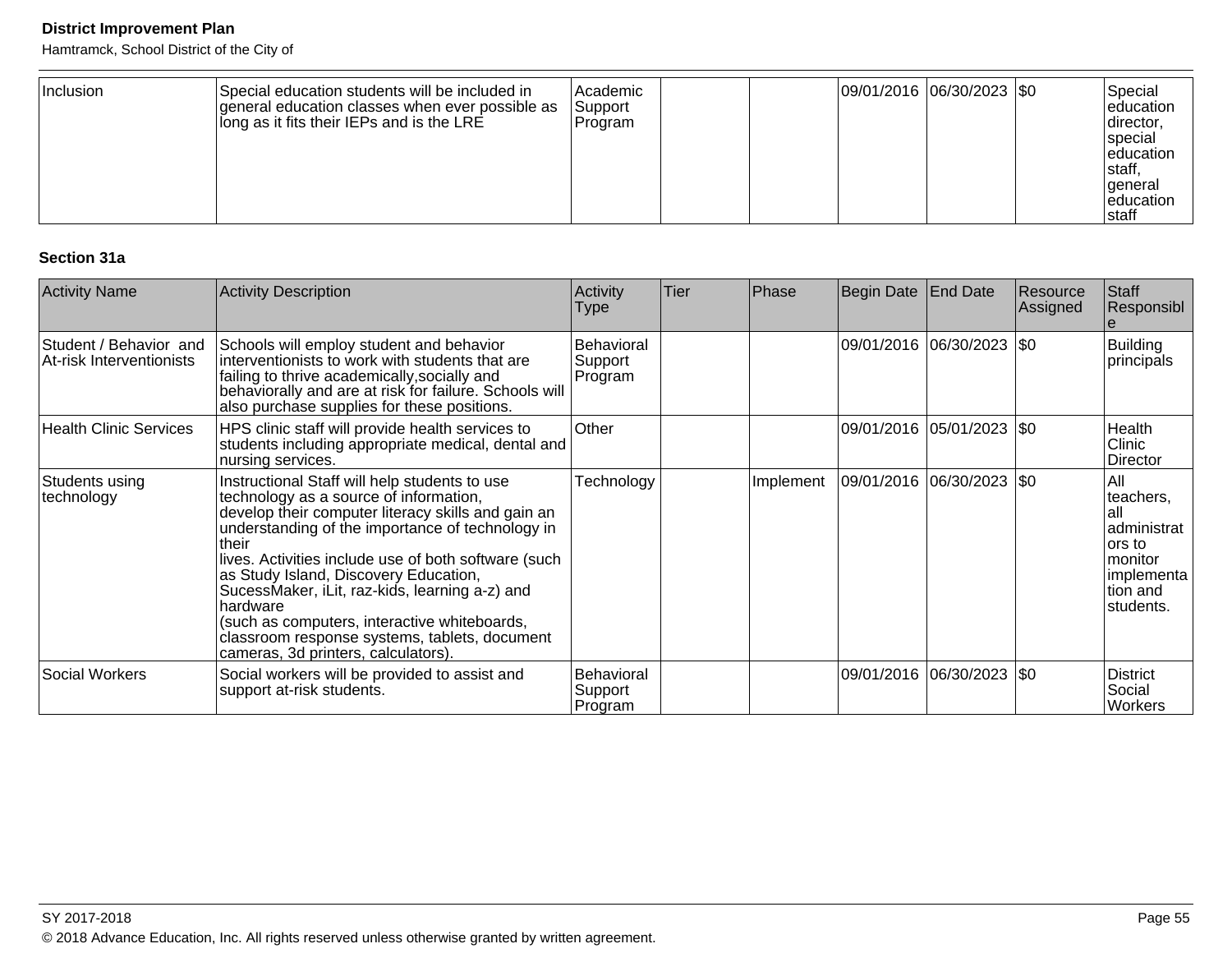# **Activity Summary by School**

### **Below is a breakdown of activity by school.**

#### **All Schools**

| <b>Activity Name</b>                                  | <b>Activity Description</b>                                                                                                                                                                                                                                                                                                               | Activity<br>Type               | <b>Tier</b> | Phase | Begin Date | End Date                    | Resource<br>Assigned | Staff<br>Responsibl                     |
|-------------------------------------------------------|-------------------------------------------------------------------------------------------------------------------------------------------------------------------------------------------------------------------------------------------------------------------------------------------------------------------------------------------|--------------------------------|-------------|-------|------------|-----------------------------|----------------------|-----------------------------------------|
| <b>Assembly Presentations</b>                         | District will provide student assembly<br>presentations to supplement core subject<br>instruction and raise interest in all content areas.                                                                                                                                                                                                | Other                          | Tier 1      |       |            | 09/01/2016 06/30/2023       | \$0                  | <b>Building</b><br>Administrat<br>or(s) |
| <b>Extended Classroom</b><br>Activities (field trips) | District will provide extended classroom activities<br>(field trips) to foster student interest in all content<br>areas. Transportation will also be provided.                                                                                                                                                                            | <b>Field Trip</b>              |             |       |            | 09/01/2016 06/30/2023   \$0 |                      | Selected<br> staff                      |
| Supplemental English<br>Language Arts<br>Programs     | District will implement effective, research-based<br>reading and writing programs<br>including (but not limited to) Differentiated<br>Instruction, Literature Circles, Project Based<br>Learning,                                                                                                                                         | Other                          |             |       |            | 09/01/2016 06/30/2023       | \$0                  | All ELA<br>teachers                     |
|                                                       | Guided Reading, Reader's Workshop, Failure<br>Free Reading, Lexia Reading, SuccessMaker,<br>ILIT, Daily 5, Learning a to z, raz-kids, reading<br>recovery, success4all, LLI, AARI, READ 180, and<br>NEWSÉLA Pro.                                                                                                                          |                                |             |       |            |                             |                      |                                         |
|                                                       | Funds under this activity will purchase books and<br>instructional supplies to support the above<br>programs as well as provide professional<br>development as needed.                                                                                                                                                                    |                                |             |       |            |                             |                      |                                         |
|                                                       | NOTE: The Basic program for ELA is Harcourt-<br>Brace, which is not included in the programs<br>under this<br>Activity.                                                                                                                                                                                                                   |                                |             |       |            |                             |                      |                                         |
| <b>Supplemental Staff</b>                             | District to provide supplemental Teachers and<br>Paraprofessionals to assist in the improvement of<br>student achievement.<br>Paraprofessionals will deliver small group<br>instruction to eligible identified Title l students.<br>Title I instructional staff will provide extra time and<br>opportunity to students struggling in ELA. | Academic<br>Support<br>Program |             |       |            | 09/01/2016 06/30/2023       | \$0                  | <b>Building</b><br>Administrat<br>or(s) |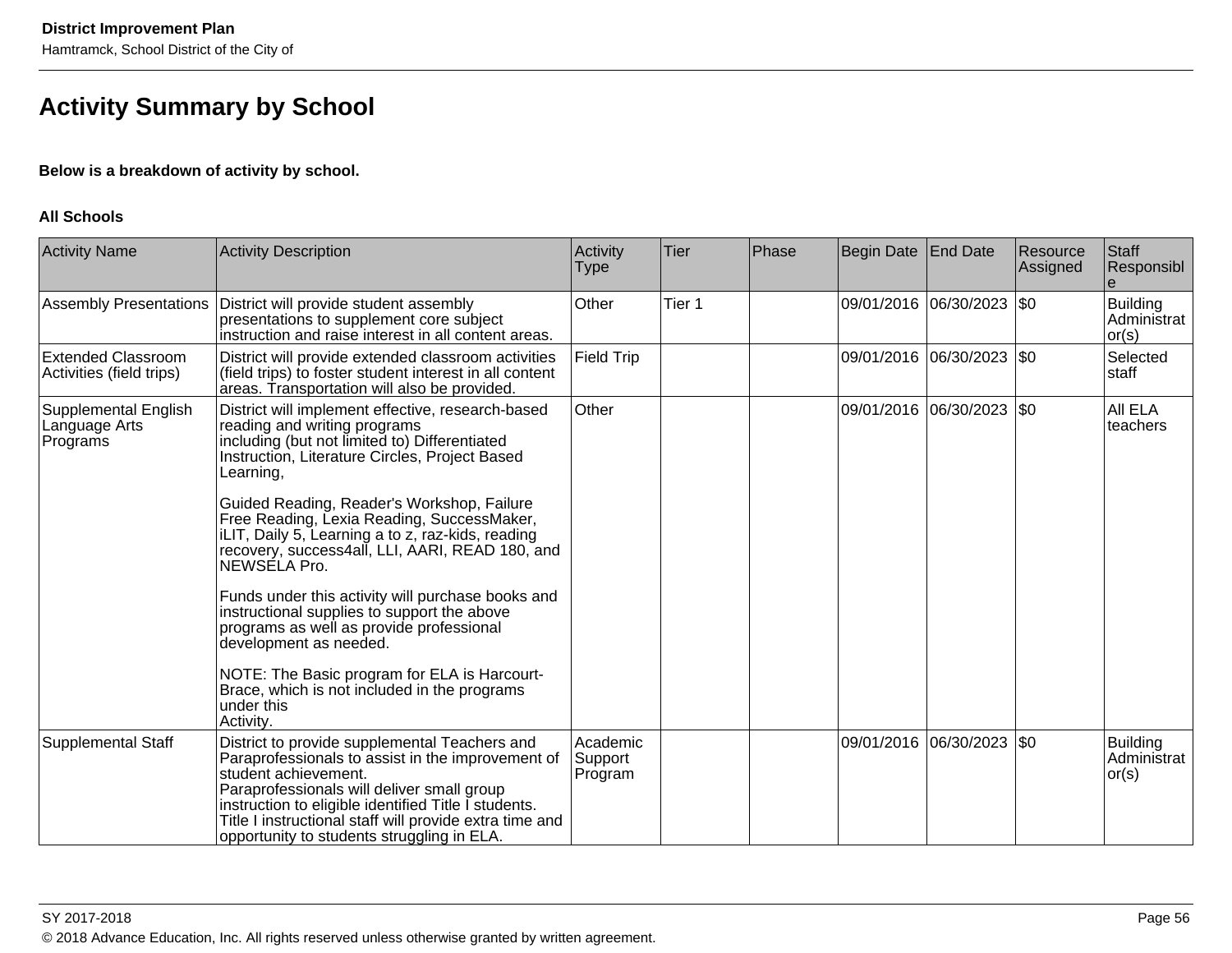Hamtramck, School District of the City of

| After School Programs                                         | Instructional staff will provide after school tutoring<br>program focusing on core content areas in all<br>grades.                                                                                                                                                                                                                                                                                                                                                                                                | Academic<br>Support<br>Program | Implement | 09/01/2016 06/30/2023 \$0 |                           |              | All after<br>school<br>teachers,<br>paraprofess<br>ionals and<br>administrat<br>ors.                   |
|---------------------------------------------------------------|-------------------------------------------------------------------------------------------------------------------------------------------------------------------------------------------------------------------------------------------------------------------------------------------------------------------------------------------------------------------------------------------------------------------------------------------------------------------------------------------------------------------|--------------------------------|-----------|---------------------------|---------------------------|--------------|--------------------------------------------------------------------------------------------------------|
| Students using<br>technology                                  | Instructional Staff will help students to use<br>technology as a source of information,<br>develop their computer literacy skills and gain an<br>understanding of the importance of technology in<br>their<br>lives. Activities include use of both software (such<br>as Study Island, Discovery Education,<br>SucessMaker, iLit, raz-kids, learning a-z) and<br>hardware<br>(such as computers, interactive whiteboards,<br>classroom response systems, tablets, document<br>cameras, 3d printers, calculators). | Technology                     | Implement |                           | 09/01/2016 06/30/2023     | \$0          | All<br>teachers,<br>all<br>administrat<br>ors to<br>l monitor<br> implementa<br>tion and<br>Istudents. |
| Teachers using<br>technology                                  | Teachers will embed technology into daily<br>lessons. And use it as a tool for<br>engaging students in learning.<br>Activities include use of both software (such as<br>Discovery Education, eduhelper etc.) and<br>hardware (such as computers,<br>interactive whiteboards, classroom response<br>systems).                                                                                                                                                                                                      | Technology                     |           |                           | 09/01/2016 06/30/2023     | I\$0         | All<br>teachers,<br>lall<br>administrat<br>ors                                                         |
| Technology Coach                                              | Staff will have the opportunity to be coached to<br>utilize technology to enhance instruction and<br>increase student achievement.                                                                                                                                                                                                                                                                                                                                                                                | Technology                     | Monitor   |                           | 09/01/2016 06/30/2023 \$0 |              | <b>District</b><br>Technology<br>Coach                                                                 |
| Content Area<br>Consultants /<br><b>Instructional Coaches</b> | The district will hire ELA consultants and/or<br>instructional coaches to work with teachers on<br>improving student instruction.                                                                                                                                                                                                                                                                                                                                                                                 | Professiona<br>I Learning      | Implement | 06/30/2016                | 06/30/2023                | <b>\$0</b>   | Director of<br>Curriculum<br>/ Federal<br>Programs                                                     |
| Professional<br>Development in ELA<br>Programs                | District will provide Professional Development in<br>ELA programs including (but not limited to)<br>Differentiated Instruction, Guided Reading,<br>Project-Based Learning, Reader's Workshop,<br>Reading Recovery, Making Meaning, Project<br>Read, SIOP, RTI and technology to supplement<br>ELA objectives. In addition professional<br>development at Wayne RESA will be offered to<br>staff when available.                                                                                                   | Professiona<br>Learning        | Implement | 09/01/2016                | 06/30/2023                | <b>SO</b>    | ELA<br>teachers<br>land<br>administrat<br>ors                                                          |
| <b>Progress Monitoring</b>                                    | This district will monitor the progress of student<br>growth in reading using the Measures of<br>Academic Progress supplemental tests from<br>Northwest Evaluation Association as well as local<br>common assessments                                                                                                                                                                                                                                                                                             | Other                          |           | 09/01/2016                | 05/01/2023                | $ 30\rangle$ | Building<br>Administrat<br>$ors 8$<br>Classroom<br><b>Teachers</b>                                     |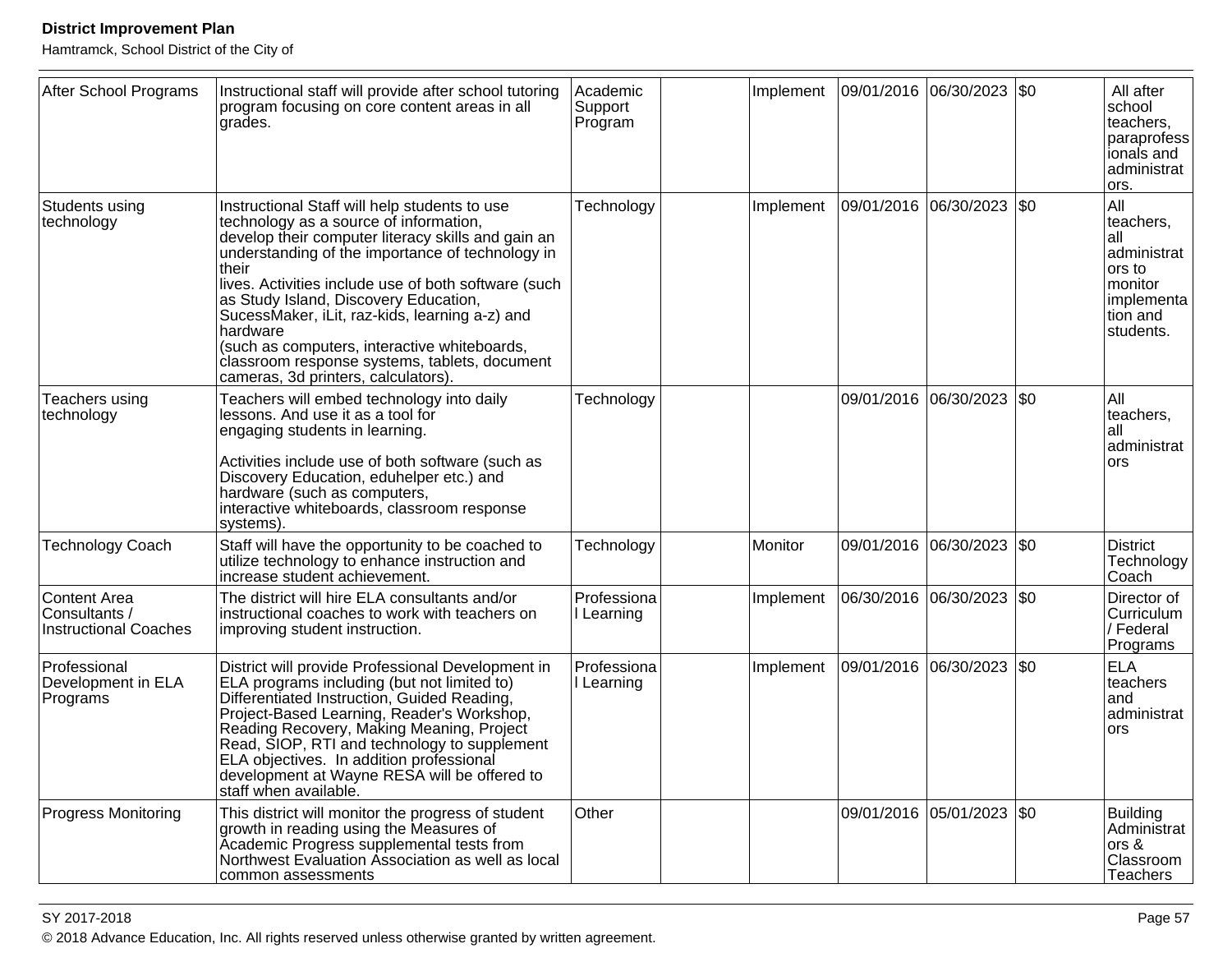| Administration                            | Federal programs department will employee a<br>director, grant specialist, financial specialist, and a<br>secretary to assist in the day to day operations of<br>the department and programs. Supplies and<br>materials for the office will be purchased.<br>Members of the administrative staff will attend<br>conferences to improve their ability to administer<br>the department. | Other                          |                   |                  |            | 09/01/2016 06/30/2023     | \$0  | Federal<br>Programs<br>office staff                                                            |
|-------------------------------------------|---------------------------------------------------------------------------------------------------------------------------------------------------------------------------------------------------------------------------------------------------------------------------------------------------------------------------------------------------------------------------------------|--------------------------------|-------------------|------------------|------------|---------------------------|------|------------------------------------------------------------------------------------------------|
| <b>School Data Analysis</b>               | Priority and Focus schools may hire a Data<br>Assessment Coach to analyze, dis-aggregate and<br>disseminate a variety of school wide data and<br>assist teachers in making timely and appropriate<br>decisions about curriculum, instruction and<br>assessment in all core content areas. Supplies for<br>this position will also be purchased.                                       | Professiona<br>Learning        |                   |                  | 09/01/2016 | 06/30/2023                | \$0  | <b>Building</b><br>Principals                                                                  |
| Academic Vocabulary                       | ELL students will have reinforced, supplemental<br>instruction in Tier 1 and Tier 2 ELA academic<br>vocabulary.                                                                                                                                                                                                                                                                       | Academic<br>Support<br>Program | Tier <sub>2</sub> |                  |            | 09/01/2016 06/30/2023     | l\$0 | EII<br>teachers.<br>paraprofess<br>ionals.<br>classroom<br>teachers.<br><b>ELA</b><br>teachers |
| Oral Language<br>Development              | English Language Learners will develop their oral<br>language through multi leveled questing<br>techniques, oral discussions, and pair-share<br>activities                                                                                                                                                                                                                            | Academic<br>Support<br>Program | Tier <sub>2</sub> | Implement        | 09/01/2016 | 06/30/2023                | \$0  | All<br>instructiona<br>I staff and<br>building<br>Principals                                   |
| <b>Curricular Review</b>                  | District will review and revise curriculum review<br>based on a developed timeline.                                                                                                                                                                                                                                                                                                   | Curriculum<br>Developme<br>nt  |                   | Getting<br>Ready |            | 09/01/2016 06/30/2023     | l\$0 | Curriculum<br>Department<br>Building<br>Administrat<br>ors, District<br>Curriculum<br>Team.    |
| <b>Parent Curriculum</b><br><b>Nights</b> | District will make available parent curriculum<br>nights to encourage parent<br>involvement in the core content areas                                                                                                                                                                                                                                                                 | Parent<br>Involvemen           |                   |                  |            | 09/01/2016 06/30/2023     | \$0  | All school<br>level staff                                                                      |
| <b>Parent Workshops</b>                   | District staff will provide parent workshops to<br>encourage parental involvement,<br>including but not limited to, computer classes, and<br>workshops to seek parent<br>input on title programs.                                                                                                                                                                                     | Parent<br>Involvemen           |                   |                  |            | 07/01/2016 05/01/2023 \$0 |      | <b>Building</b><br>Administrat<br><b>ors</b>                                                   |
| Parental Involvement<br>Cordinator        | Staff member responsible for increasing parent<br>involvement and assist parents in parent resource<br>room(s)                                                                                                                                                                                                                                                                        | Parent<br>Involvemen           |                   |                  |            | 09/01/2016 06/30/2023     | \$0  | <b>Building</b><br>Administrat<br>lor                                                          |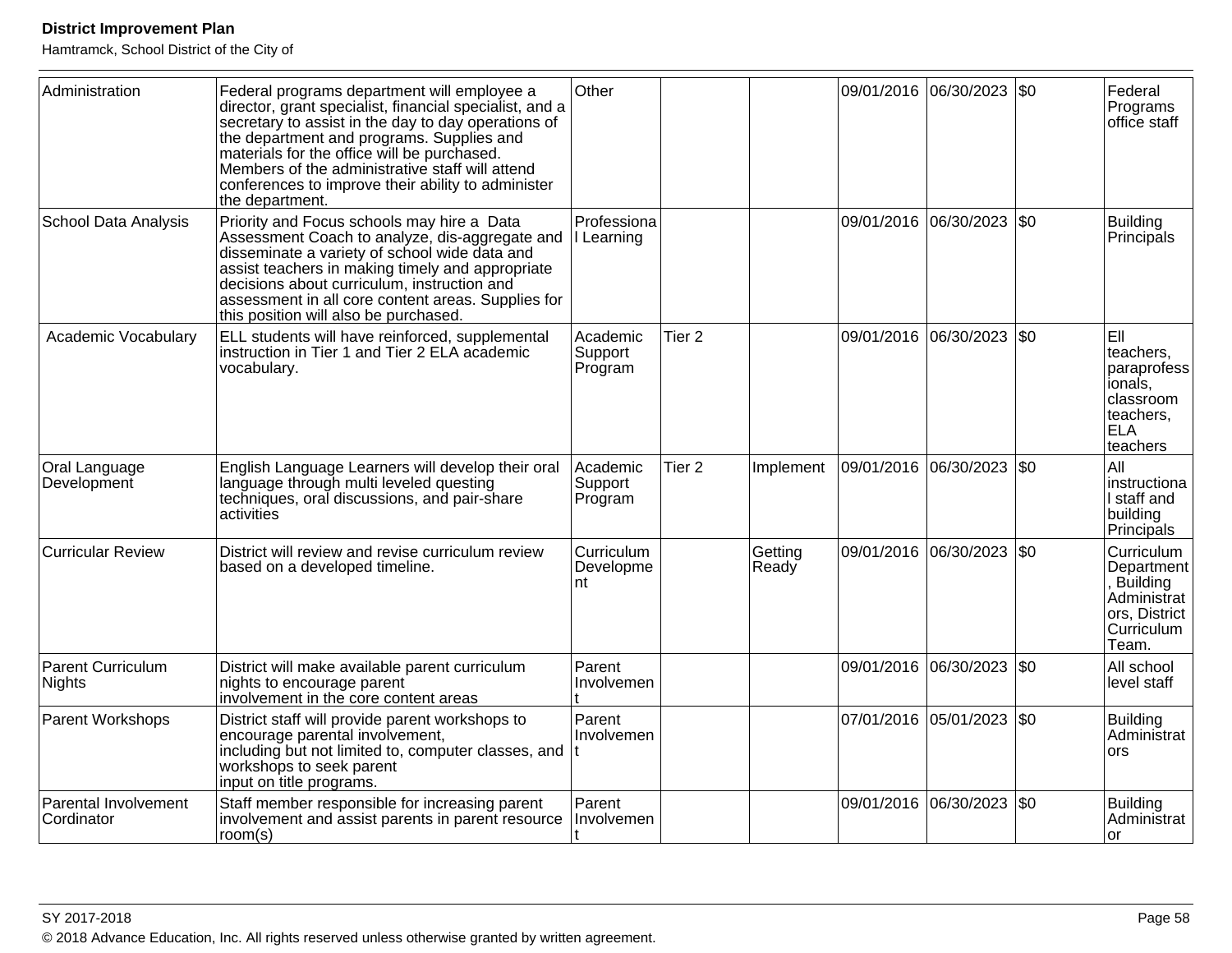| <b>Restorative Practices</b>                       | District staff will use restorative practices to<br>develop a school culture that supports teaching<br>and learning. Activity includes professional<br>development in Restorative Practices, staffing of<br>Restorative Justice Coordinator positions and<br>supplies to support restorative justice efforts. | Behavioral<br>Support<br>Program |  | 09/01/2016 06/30/2023 \$0   |     | All district<br>staff                                                                     |
|----------------------------------------------------|---------------------------------------------------------------------------------------------------------------------------------------------------------------------------------------------------------------------------------------------------------------------------------------------------------------|----------------------------------|--|-----------------------------|-----|-------------------------------------------------------------------------------------------|
| <b>Parent Organizations</b>                        | Parent organizations at each school will meet<br>monthly to partner with the school to improve the<br>academic achievement                                                                                                                                                                                    | Parent<br>Involvemen             |  | 09/01/2016 06/30/2023       | \$0 | <b>Building</b><br>Principals, T<br>eachers, Pa<br>rent<br>Involvemen<br>Coordinator<br>s |
| Student / Behavior and<br>At-risk Interventionists | Schools will employ student and behavior<br>interventionists to work with students that are<br>failing to thrive academically, socially and<br>behaviorally and are at risk for failure. Schools will<br>also purchase supplies for these positions.                                                          | Behavioral<br>Support<br>Program |  | 09/01/2016 06/30/2023 \$0   |     | <b>Building</b><br>principals                                                             |
| P.B.I.S.                                           | District will implement a P.B.I.S. program at all<br>levels. Expenditures under this activity will include<br>professional development for staff as well as<br>rewards for students who meet there behavioral<br>goals.                                                                                       | Behavioral<br>Support<br>Program |  | 09/01/2016 06/30/2023       | \$0 | All Staff                                                                                 |
| <b>Health Clinic Services</b>                      | HPS clinic staff will provide health services to<br>students including appropriate medical, dental and<br>nursing services.                                                                                                                                                                                   | Other                            |  | 09/01/2016 05/01/2023       | \$0 | Health<br>Clinic<br><b>Director</b>                                                       |
| Homeless Services                                  | District staff will provide support to homeless<br>students including assistance with transportation<br>and purchase of uniforms and necessary supplies.<br>This activity will also include funding for a<br>homeless liaison.                                                                                | Community<br>Engageme<br>Int     |  | 09/01/2016  06/30/2023  \$0 |     | <b>District</b><br><b>Homeless</b><br>Liaison                                             |
| Social Workers                                     | Social workers will be provided to assist and<br>support at-risk students.                                                                                                                                                                                                                                    | Behavioral<br>Support<br>Program |  | 09/01/2016 06/30/2023       | \$0 | <b>District</b><br>Social<br><b>Workers</b>                                               |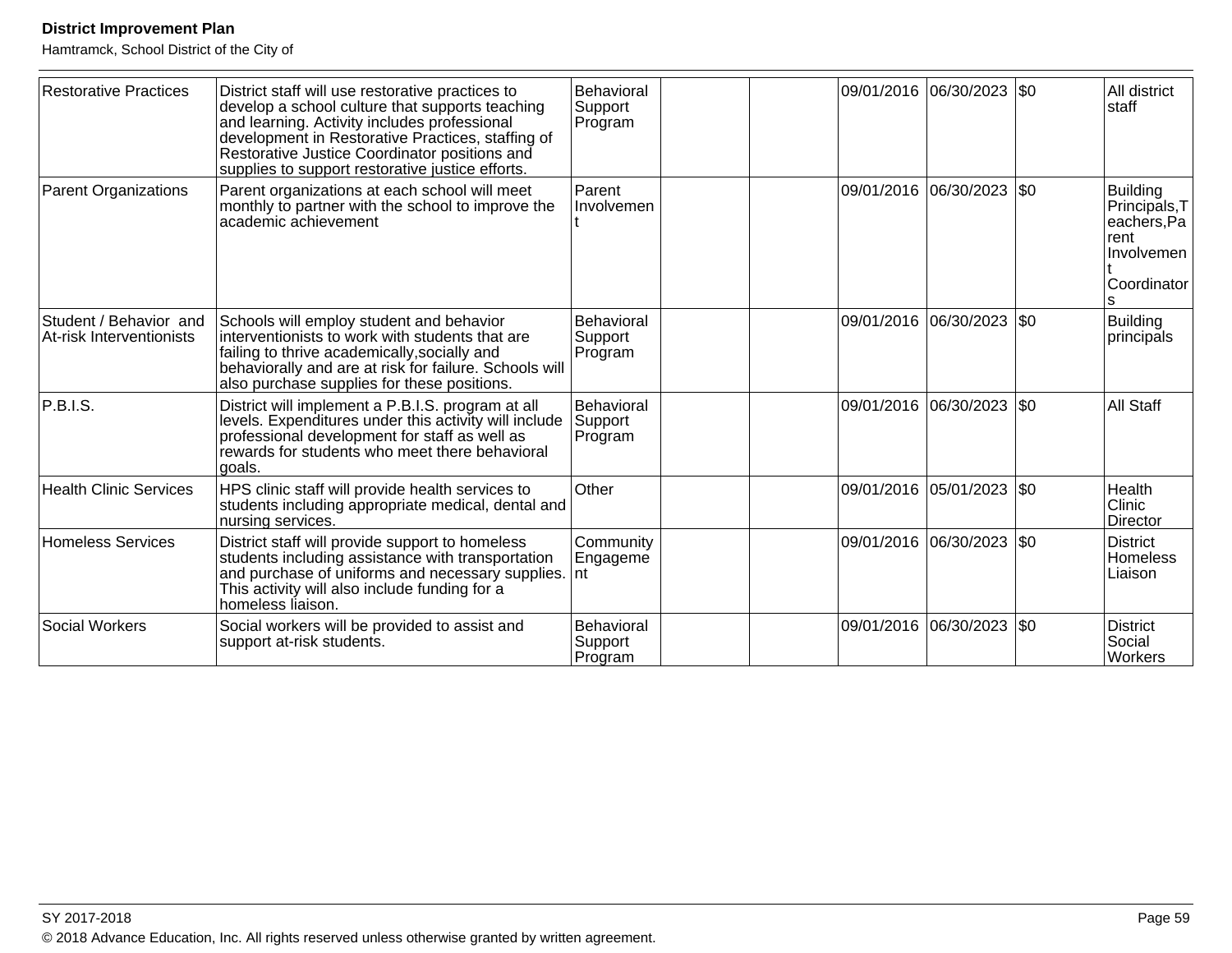Hamtramck, School District of the City of

| Supplemental Math<br>Programs                    | District will implement effective, research-based<br>supplemental math programs.<br>Programs to include (but not limited to):<br><b>TIPMS (Title I Project Making Math Matters)</b><br>Differentiated Instruction<br>Push-In / Pull-Out Small Group Instruction<br>SIOP (Sheltered Instruction Observation Protocol)<br>Use of Manipulatives for problem solving<br><b>Project Based Learning</b><br>RTI (Response to Intervention)<br>Success Maker<br>Star Math<br>Carnegie Cognitive tutor<br>Math XL<br>Scholastic math readers<br><b>Front Row Math</b><br>Math 180<br>NOTE: Basic Math programs include Everyday<br>Math and Connected Math and are not included in<br>the<br>supplemental programs under this Activity. | Academic<br>Support<br>Program |                       | 09/01/2016 05/01/2023 \$0 |           | All math<br>teachers<br>district wide                                                    |
|--------------------------------------------------|--------------------------------------------------------------------------------------------------------------------------------------------------------------------------------------------------------------------------------------------------------------------------------------------------------------------------------------------------------------------------------------------------------------------------------------------------------------------------------------------------------------------------------------------------------------------------------------------------------------------------------------------------------------------------------------------------------------------------------|--------------------------------|-----------------------|---------------------------|-----------|------------------------------------------------------------------------------------------|
| Professional<br>Development for Math<br>Programs | District staff will be provided with professional<br>development in math programs<br>including (but not limited to) Everyday Math,<br>Connected Math, best practice strategies, thinking<br>maps, TIPM3 from RESA.<br>In addition professional development at Wayne<br>RESA will be offered to staff when available.                                                                                                                                                                                                                                                                                                                                                                                                           | Professiona<br>Learning        | 09/01/2016 06/30/2023 |                           | \$0       | All math<br>teachers<br>land<br>ladministrat<br>ors                                      |
| Academic Vocabulary                              | ELL students will have reinforced, supplemental<br>instruction in Tier 1 and Tier 2 mathematical<br>academic vocabulary.                                                                                                                                                                                                                                                                                                                                                                                                                                                                                                                                                                                                       | Academic<br>Support<br>Program | 09/01/2016 06/30/2023 |                           | <b>SO</b> | EII<br>teachers,<br>paraprofess<br>ionals,<br>classroom<br>teachers,<br>math<br>teachers |
| Oral Language<br>Development                     | English Language Learners will develop their oral<br>language through multi leveled questing<br>techniques, oral discussions, and pair-share<br>activities as it relates to math instruction.                                                                                                                                                                                                                                                                                                                                                                                                                                                                                                                                  | Academic<br>Support<br>Program | 09/01/2016 05/01/2023 |                           | <b>SO</b> | All<br>instructiona<br>I staff and<br>building<br>Principals                             |
| Written Language<br>Development                  | English Language Learners will develop their<br>written language skills as it relates to math<br>instruction.                                                                                                                                                                                                                                                                                                                                                                                                                                                                                                                                                                                                                  | Academic<br>Support<br>Program |                       | 09/01/2016 06/30/2023     | \$0       | All<br>instructiona<br>I staff and<br>building<br>principals                             |

entities are the contract of the contract of the contract of the contract of the contract of the contract of the contract of the contract of the contract of the contract of the contract of the contract of the contract of t © 2018 Advance Education, Inc. All rights reserved unless otherwise granted by written agreement.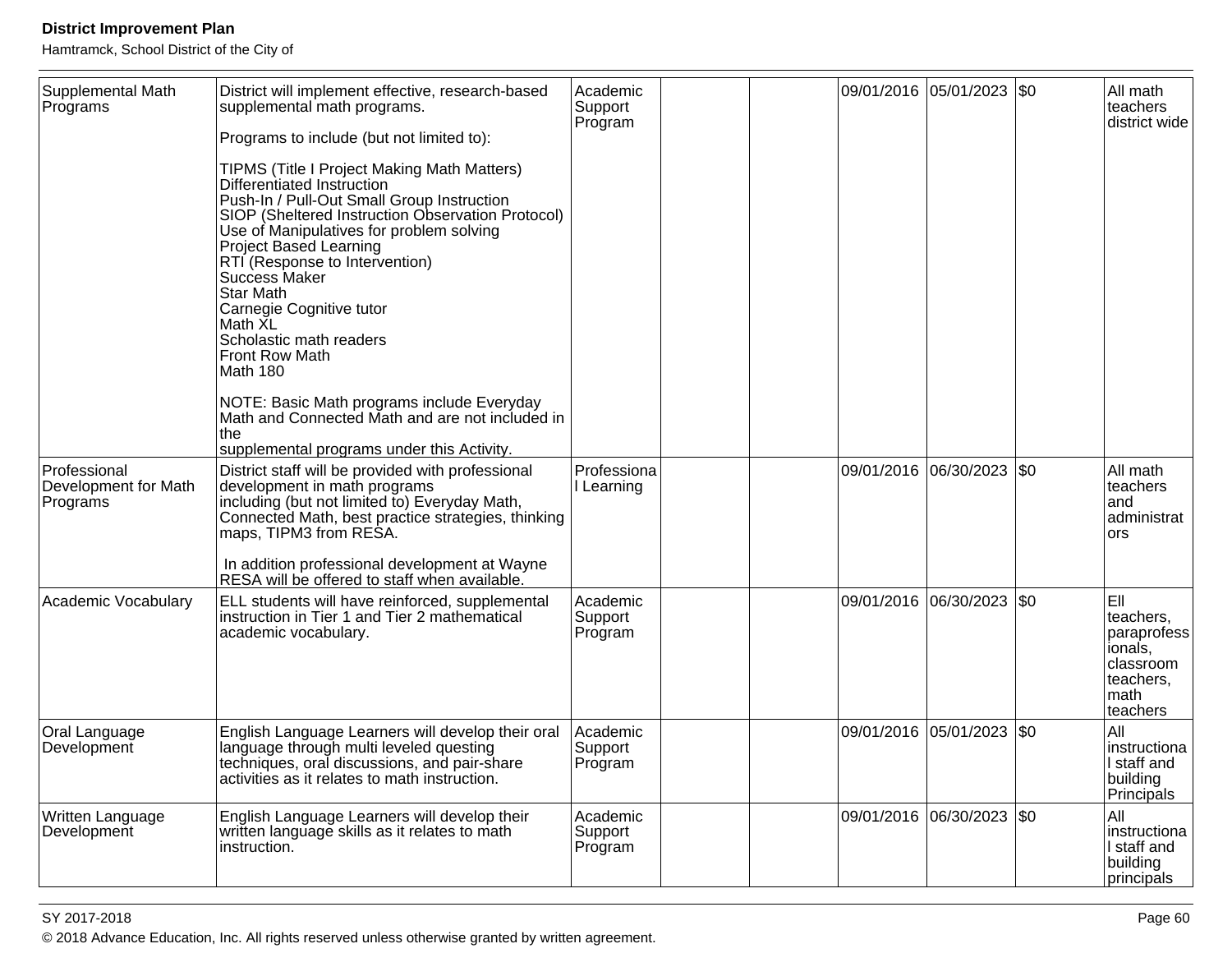| <b>Supplemental Science</b><br>Programs                   | District will implement effective, research-based<br>science programs including (but<br>not limited to) Science Kits from HOPE program,<br>Brain Pop and Brain Pop Jr., Inquiry-Based<br>Instruction, Project Based Learning, Using the<br>Scientific Process, RTI, SIOP, differentiated<br>instruction, supplemental science materials,<br>minecraft for education.                                                                                           | Academic<br>Support<br>Program |  | 09/01/2016 09/30/2023 \$0   |             | All science<br>teachers                                                                               |
|-----------------------------------------------------------|----------------------------------------------------------------------------------------------------------------------------------------------------------------------------------------------------------------------------------------------------------------------------------------------------------------------------------------------------------------------------------------------------------------------------------------------------------------|--------------------------------|--|-----------------------------|-------------|-------------------------------------------------------------------------------------------------------|
| Professional<br>Development in Science<br>Programs        | District will provide Professional Development in<br>science programs including<br>(but not limited to) Science Kits from HOPE<br>program, inquiry based science, Project-Based<br>learning, Differentiated Instruction,<br>SIOP, RTI, Professional Learning Communities,<br>Using Scientific Process. In addition professional<br>development Wayne RESA will be offered to staff<br>when available.                                                          | Professiona<br>I Learning      |  | 09/01/2016 05/01/2023       | $\sqrt{50}$ | All science<br>teachers<br>and<br>administrat<br>ors.                                                 |
| Supplemental Social<br>Studies Programs                   | District will implement effective, research-based<br>social studies programs<br>including Social Studies Alive, project-based<br>learning, differentiated instruction, SIOP, RTI.<br>Funds under this activity will purchase books, kits<br>and teaching supplies to support the above<br>programs.<br>(NOTE: The Basic social studies program is<br>Houghton Mifflin social studies and is not included<br>in the<br>supplemental programs of this Strategy.) | Academic<br>Support<br>Program |  | 09/01/2016  06/30/2023  \$0 |             | All social<br>studies<br>teachers                                                                     |
| Professional<br>Development in Social<br>Studies Programs | District will provide Professional Development in<br>social studies programs<br>including differentiated instruction, SIOP, Project-<br>Based learning, RTI, Social Studies Alive. In<br>addition professional development Wayne RESA<br>will be offered to staff when available.                                                                                                                                                                              | Professiona<br>I Learning      |  | 09/01/2016 06/30/2023 \$0   |             | All social<br>studies<br>teachers<br>and<br>administrat<br>ors.                                       |
| Academic Vocabulary                                       | ELL students will have reinforced, supplemental<br>instruction in Tier 1 and Tier 2 social studies<br>academic vocabulary.                                                                                                                                                                                                                                                                                                                                     | Academic<br>Support<br>Program |  | 09/01/2016 05/01/2023       | <b>SO</b>   | EII<br>teachers.<br>paraprofess<br>ionals,<br>classroom<br>teachers,<br>social<br>studies<br>teachers |
| Oral Language<br>Development                              | English Language Learners will develop their oral<br>language through multi-leveled questing<br>techniques, oral discussions, and pair-share<br>activities as it relates to social studies                                                                                                                                                                                                                                                                     | Academic<br>Support<br>Program |  | 09/01/2016 06/30/2023       | \$0         | All<br>instructiona<br>I staff and<br>building<br>Principals                                          |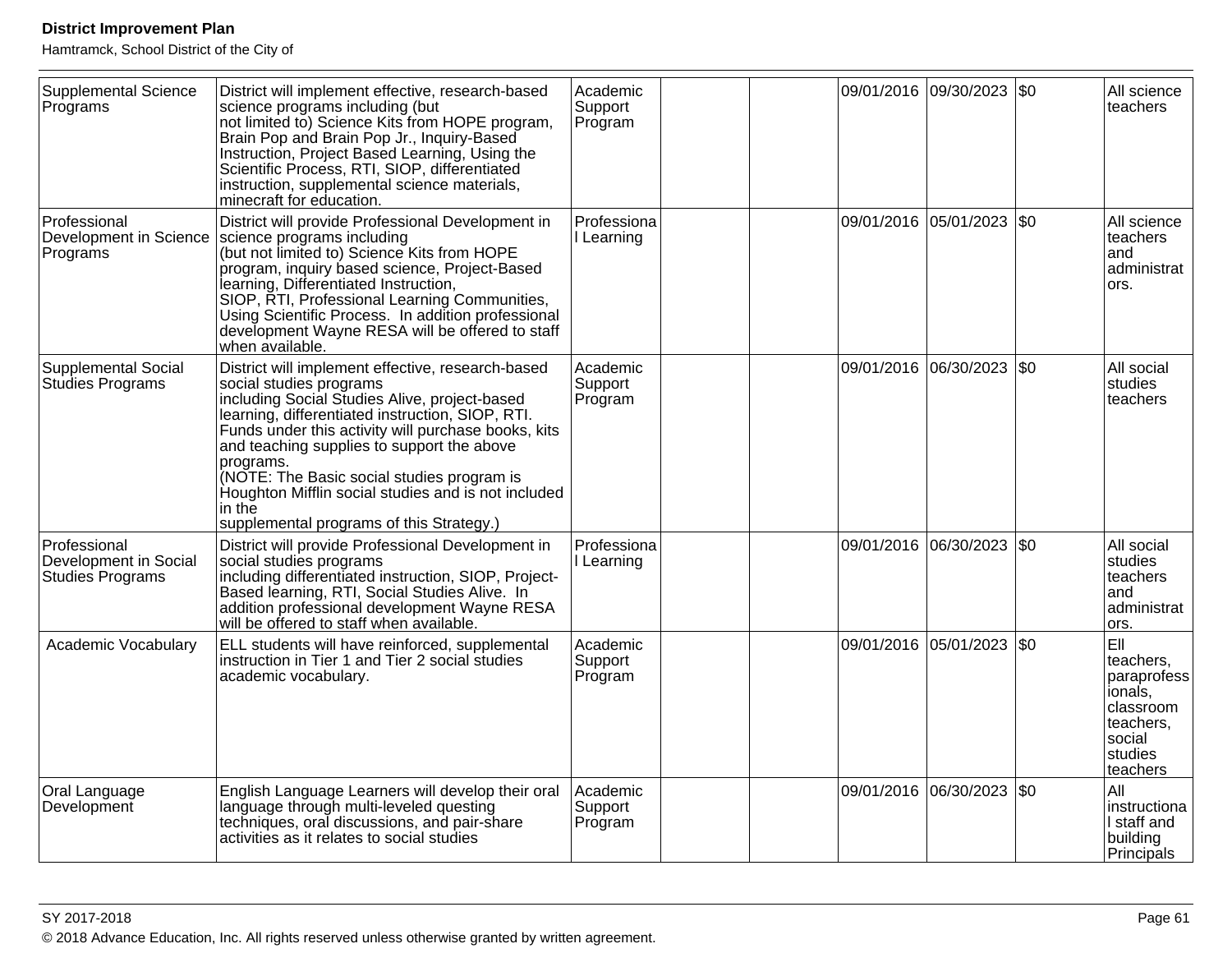| Written Language<br>Development                                                     | English Language Learners will develop their<br>written language skills through fluency sentence<br>frames, and being a writer as it relates to social<br>studies.                                                                                            | Academic<br>Support<br>Program                               |        | 09/01/2016 06/30/2023 \$0   | All<br>instructiona<br>l staff and<br>building<br><b>Principals</b>                                  |
|-------------------------------------------------------------------------------------|---------------------------------------------------------------------------------------------------------------------------------------------------------------------------------------------------------------------------------------------------------------|--------------------------------------------------------------|--------|-----------------------------|------------------------------------------------------------------------------------------------------|
| Co-Teaching                                                                         | Special education students will be co-taught in<br>general education classrooms by special<br>education and general education teachers when<br>appropriate. Professional development will be<br>provided as necessary on effective co-teaching<br>strategies. | Academic<br>Support<br>Program                               | Tier 1 | 09/01/2016 06/30/2023 \$0   | Special and<br>general<br>education<br>teachers.                                                     |
| Private Non-Profits                                                                 | PNPs will be provided an equitable share of Title<br>monies should they choose to take it.                                                                                                                                                                    | Professiona<br>I Learning.<br>Academic<br>Support<br>Program |        | 09/01/2016 06/30/2023 \$0   | Federal<br>Programs<br>Dpartment                                                                     |
| District-Level<br><b>Programming Support</b>                                        | Programming for the English Alternative Program<br>will be supported at the district level.                                                                                                                                                                   | Academic<br>Support<br>Program                               |        | 09/01/2016 06/01/2023   \$0 | EII<br>Coordinator<br>, Ell Staff,<br>Building<br>Administrati<br>on                                 |
| District-Level<br>Supplemental<br>Instructional and<br>Educational<br>Opportunities | The District will support the English Alternative<br>Program with supplemental teachers, supplies,<br>and materials. In addition, extended day and<br>experiential programming will be supported.                                                             | Academic<br>Support<br>Program                               |        | 09/01/2016 06/01/2023 \$0   | EII<br>Coordinator<br>Ell Staff,<br>Building<br>Administrati<br>on                                   |
| Paraprofessionals                                                                   | Ell Paraprofessionals will be provided in Ell<br>classrooms as necessary supervised by esl<br>teachers                                                                                                                                                        | Academic<br>Support<br>Program                               |        | 09/01/2016 06/30/2023 \$0   | EII<br>Coordinator<br>. Building<br>Administrat<br>ors                                               |
| Inclusion                                                                           | Special education students will be included in<br>general education classes when ever possible as<br>long as it fits their IEPs and is the LRE                                                                                                                | Academic<br>Support<br>Program                               |        | 09/01/2016 06/30/2023   \$0 | Special<br>education<br>director,<br>special<br>education<br>staff,<br>general<br>education<br>staff |
| Self Contained<br>Classrooms                                                        | Special education students will be provided small<br>group instruction with special education staff when<br>appropriate in self contained classrooms.                                                                                                         | Academic<br>Support<br>Program                               |        | 09/01/2016 06/30/2023 \$0   | Special<br>education,<br>director,<br>special<br>education<br>staff                                  |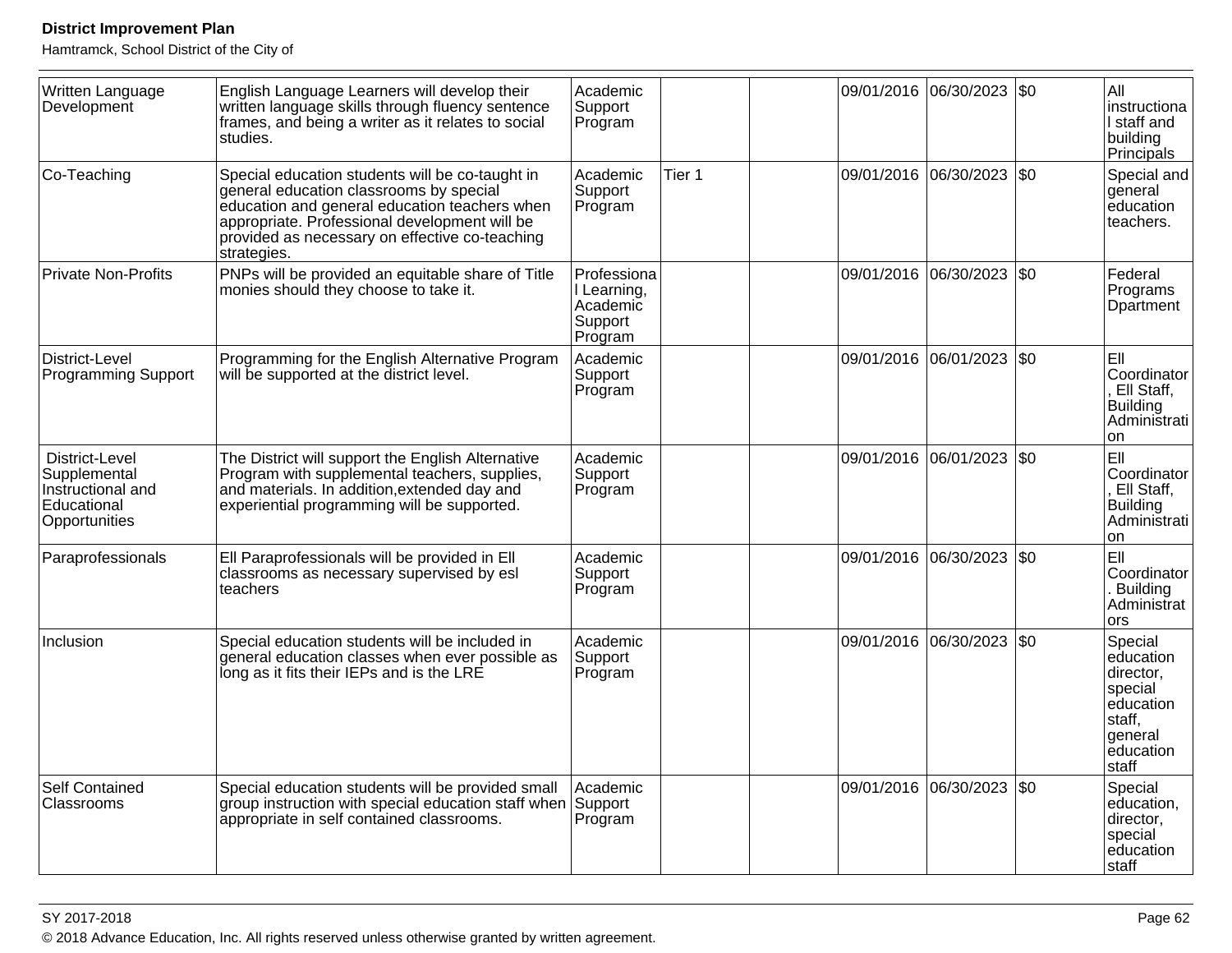| Academic Vocabulary             | ELL students will have reinforced, supplemental<br>instruction in Tier 1 and Tier 2 science academic<br>vocabulary.                                                                                                                                           | Academic<br>Support<br>Program | Tier <sub>2</sub> |            | 09/01/2016 06/30/2023 | \$0 | EII<br>teachers.<br>paraprofess<br>ionals,<br>classroom<br>teachers.<br>science<br>teachers          |
|---------------------------------|---------------------------------------------------------------------------------------------------------------------------------------------------------------------------------------------------------------------------------------------------------------|--------------------------------|-------------------|------------|-----------------------|-----|------------------------------------------------------------------------------------------------------|
| Oral Language<br>Development    | English Language Learners will develop their oral<br>language through multi-leveled questing<br>techniques, oral discussions, and pair-share<br>activities as it applies to science instruction                                                               | Academic<br>Support<br>Program | Tier <sub>2</sub> |            | 09/01/2016 06/30/2023 | \$0 | All<br>instructiona<br>I staff and<br>building<br><b>Principals</b>                                  |
| Written Language<br>Development | English Language Learners will develop their<br>written language skills through fluency sentence<br>frames, and being a writer, as it applies to science<br>instruction.                                                                                      | Academic<br>Support<br>Program | Tier <sub>2</sub> | 09/01/2016 | 06/30/2023            | \$0 | All<br>instructiona<br>I staff and<br>building<br>Principals                                         |
| Co-Teaching                     | Special education students will be co-taught in<br>general education classrooms by special<br>education and general education teachers when<br>appropriate. Professional development will be<br>provided as necessary on effective co-teaching<br>strategies. | Academic<br>Support<br>Program | Tier 1            |            | 09/01/2016 06/30/2023 | \$0 | Special and<br>general<br>education<br>teachers.                                                     |
| Inclusion                       | Special education students will be included in<br>general education classes when ever possible as<br>long as it fits their IEPs and is the LRE                                                                                                                | Academic<br>Support<br>Program |                   | 09/01/2016 | 06/01/2023            | \$0 | Special<br>education<br>director,<br>special<br>education<br>staff,<br>general<br>education<br>staff |
| Self Contained<br>Classrooms    | Special education students will be provided small<br>group instruction with special education staff when Support<br>appropriate in self contained classrooms.                                                                                                 | Academic<br>Program            |                   | 09/01/2016 | 06/01/2023            | \$0 | Special<br>education,<br>director,<br>special<br>education<br>staff                                  |
| Co-Teaching                     | Special education students will be co-taught in<br>general education classrooms by special<br>education and general education teachers when<br>appropriate. Professional development will be<br>provided as necessary on effective co-teaching<br>strategies. | Academic<br>Support<br>Program | Tier 1            | 09/01/2016 | 09/01/2023            | \$0 | Special and<br>general<br>education<br>teachers.                                                     |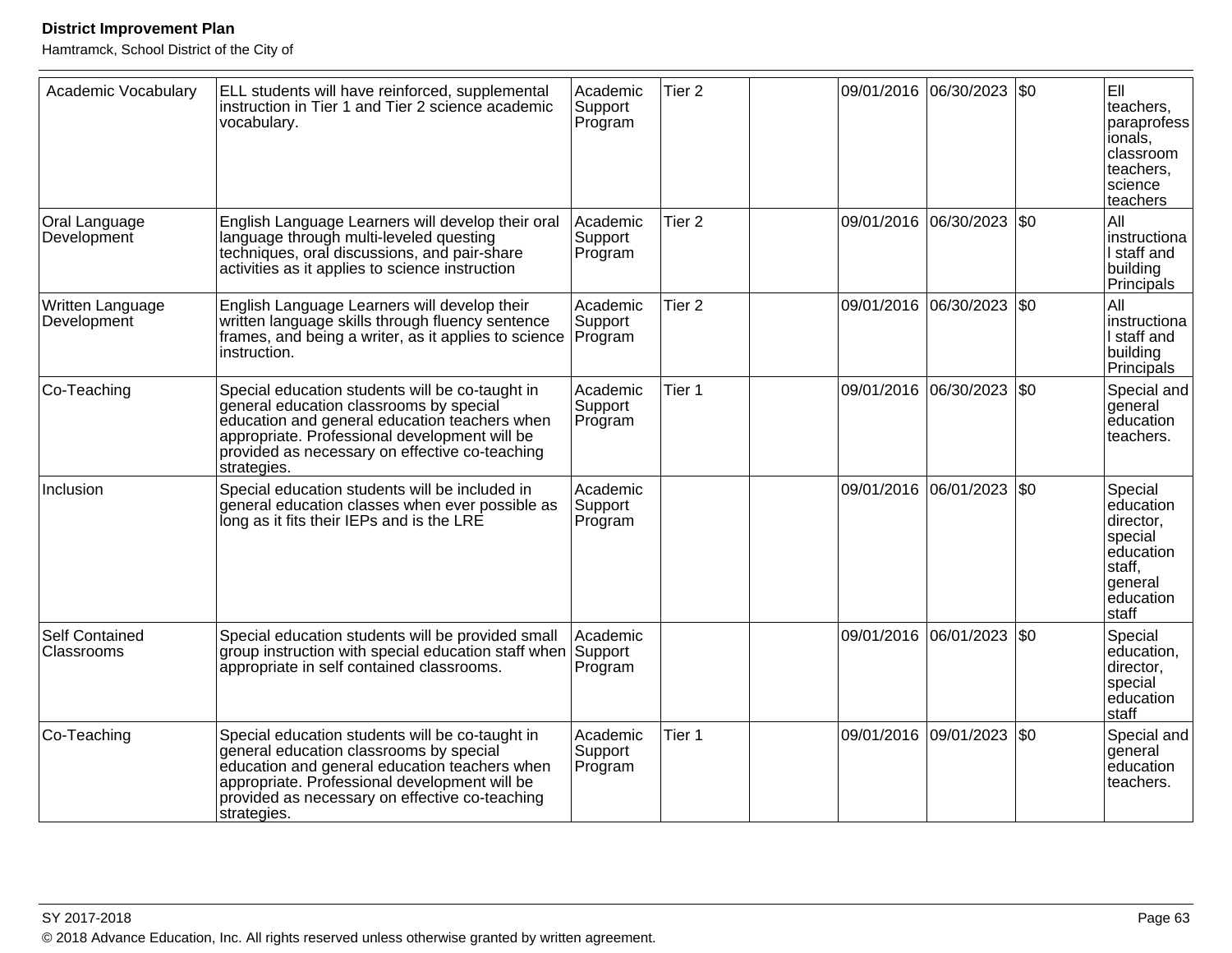| Inclusion                    | Special education students will be included in<br>general education classes when ever possible as<br>long as it fits their IEPs and is the LRE                                                                                                                | Academic<br>Support<br>Program |        |            | 09/01/2016 06/30/2023 | \$0  | Special<br>education<br>director,<br>special<br>education<br>staff,<br>general<br>education<br>staff                                            |
|------------------------------|---------------------------------------------------------------------------------------------------------------------------------------------------------------------------------------------------------------------------------------------------------------|--------------------------------|--------|------------|-----------------------|------|-------------------------------------------------------------------------------------------------------------------------------------------------|
| Self Contained<br>Classrooms | Special education students will be provided small<br>group instruction with special education staff when Support<br>appropriate in self contained classrooms.                                                                                                 | Academic<br>Program            |        | 09/01/2016 | 06/30/2023            | l\$0 | Special<br>education.<br>director,<br>special<br>education<br>staff                                                                             |
| Co-Teaching                  | Special education students will be co-taught in<br>general education classrooms by special<br>education and general education teachers when<br>appropriate. Professional development will be<br>provided as necessary on effective co-teaching<br>strategies. | Academic<br>Support<br>Program | Tier 1 |            | 09/01/2016 06/30/2023 | \$0  | Special and<br>general<br>education<br>teachers.                                                                                                |
| Inclusion                    | Special education students will be included in<br>general education classes when ever possible as<br>long as it fits their IEPs and is the LRE                                                                                                                | Academic<br>Support<br>Program | Tier 1 |            | 09/01/2016 06/30/2023 | \$0  | Special<br>education<br>director,<br>special<br>education<br>staff,<br>general<br>education<br>staff                                            |
| Self contained<br>classroms  | Special education students will be provided small<br>group instruction with special education staff when Support<br>appropriate in self contained classrooms.                                                                                                 | Academic<br>Program            |        | 09/01/2016 | 06/30/2023            | l\$0 | Special<br>education<br>students<br>will be<br>provided<br>small group<br>instruction<br>with special<br>education<br>staff when<br>appropriate |
| <b>Progress Monitoring</b>   | This district will monitor the progress of student<br>growth in math using the Measures of Academic<br>Progress supplemental tests from Northwest<br>Evaluation Association as well as local common<br>assessments                                            | Academic<br>Support<br>Program |        |            | 09/01/2016 06/01/2023 | \$0  | <b>Building</b><br>administrati<br><b>on</b>                                                                                                    |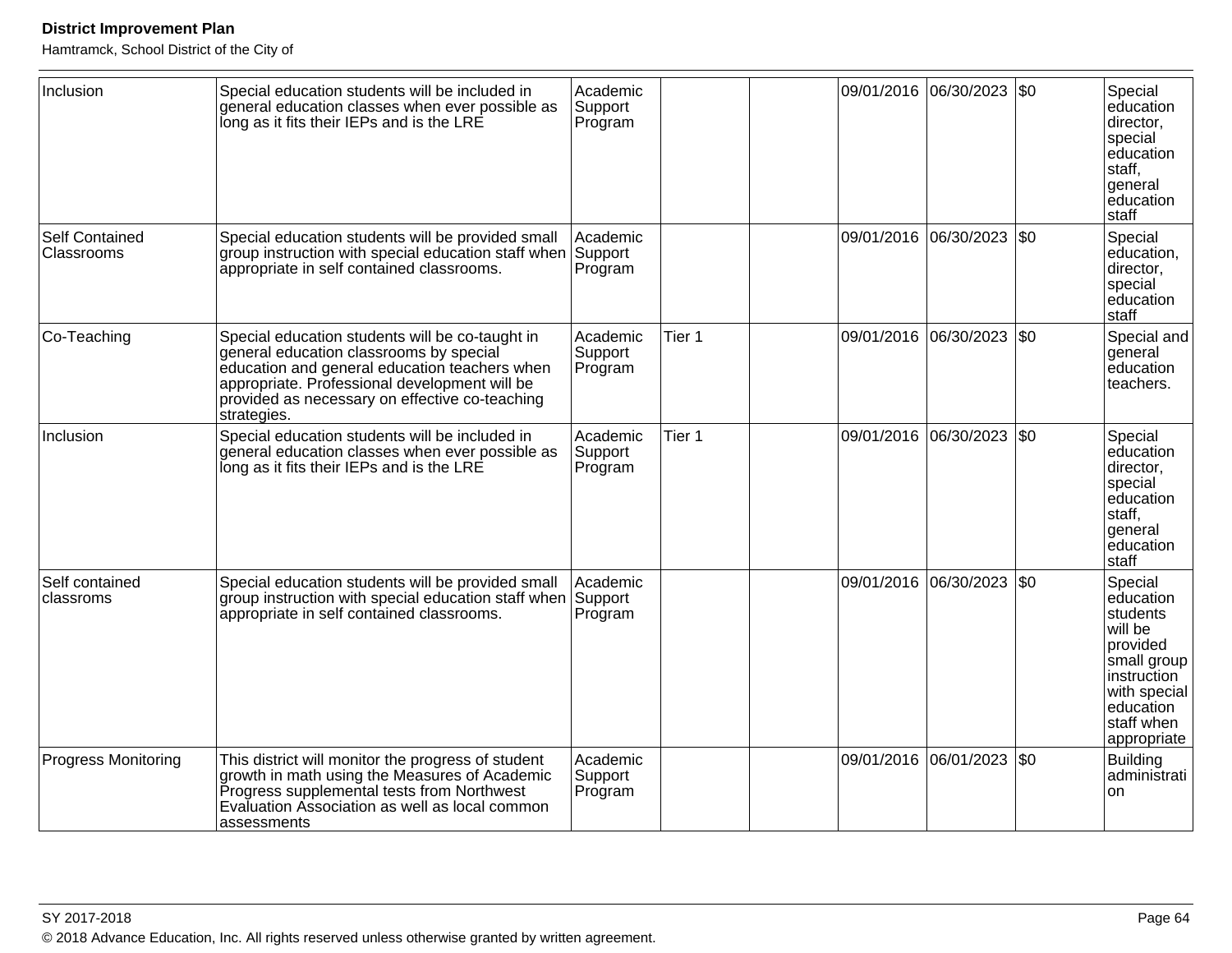Hamtramck, School District of the City of

| <b>Progress Monitoring</b>      | This district will monitor the progress of student<br>growth in science using the Measures of<br>Academic Progress supplemental tests from<br>Northwest Evaluation Association as well as local<br>common assessments                                                                                                                        | Academic<br>Support<br>Program |                   | 09/01/2016 06/30/2023 \$0 |            | <b>Building</b><br>administrati<br>on                                                                                                                           |
|---------------------------------|----------------------------------------------------------------------------------------------------------------------------------------------------------------------------------------------------------------------------------------------------------------------------------------------------------------------------------------------|--------------------------------|-------------------|---------------------------|------------|-----------------------------------------------------------------------------------------------------------------------------------------------------------------|
| <b>Progress Monitoring</b>      | This district will monitor the progress of student<br>growth in social studies using the Measures of<br>Academic Progress supplemental tests from<br>Northwest Evaluation Association as well as local<br>common assessments                                                                                                                 | Academic<br>Support<br>Program |                   | 09/01/2016 06/30/2023     | l\$0       | <b>Building</b><br>administrati<br>on                                                                                                                           |
| <b>Implementation Guides</b>    | The district will create implementation guides for<br>research based programs, strategies, and<br>initiatives in all content areas. They will<br>encompass getting ready for implementation,<br>implementing adult actions with fidelity, monitoring<br>with state and local assessments, and evaluate<br>the impact on student achievement. | Policy and<br>Process          |                   | 09/01/2016 06/30/2023     | \$0        | Curriculum<br>director,<br>Federal<br>program<br>director,<br>curriculum<br>teams,<br>school<br>improveme<br>nt teams,<br>building<br>administrati<br><b>on</b> |
|                                 | ELL Progress Monitoring The district will monitor the progress of students in<br>the ELL program through the combined use of<br>state and local assessments as well as local<br>developed implementation guides                                                                                                                              | Policy and<br>Process          |                   | 09/01/2016 09/01/2023     | \$0        | <b>ELL</b><br>teachers,<br>Curriculum<br>department<br>, federal<br>programs<br>department<br>, Building<br>administrati<br>on                                  |
| Written Language<br>Development | English Language Learners will develop their<br>written language skills as it relates to ELA<br>instruction.                                                                                                                                                                                                                                 | Academic<br>Support<br>Program |                   | 09/01/2016 06/30/2023     | <b>\$0</b> | ELL Staff,<br>Classroom<br>Teachers,<br><b>Buliding</b><br>Administrati<br>on                                                                                   |
| <b>Supplemental Staff</b>       | District will provide supplemental ESL/Bilingual<br>teaching staff to provided additional support for esl<br>students                                                                                                                                                                                                                        | Academic<br>Support<br>Program | Tier <sub>2</sub> | 09/01/2016 06/30/2023 \$0 |            | Federal<br>Programs /<br>ELL district<br>coordinator                                                                                                            |

### **Kosciuszko School**

| <b>Activity Name</b><br>Activity Description | <b>Activity</b><br>'Type | 'Tier | Phase | Begin Date   End Date |  | Resource<br>lAssianed | Staff<br>Responsibl |
|----------------------------------------------|--------------------------|-------|-------|-----------------------|--|-----------------------|---------------------|
|----------------------------------------------|--------------------------|-------|-------|-----------------------|--|-----------------------|---------------------|

#### SY 2017-2018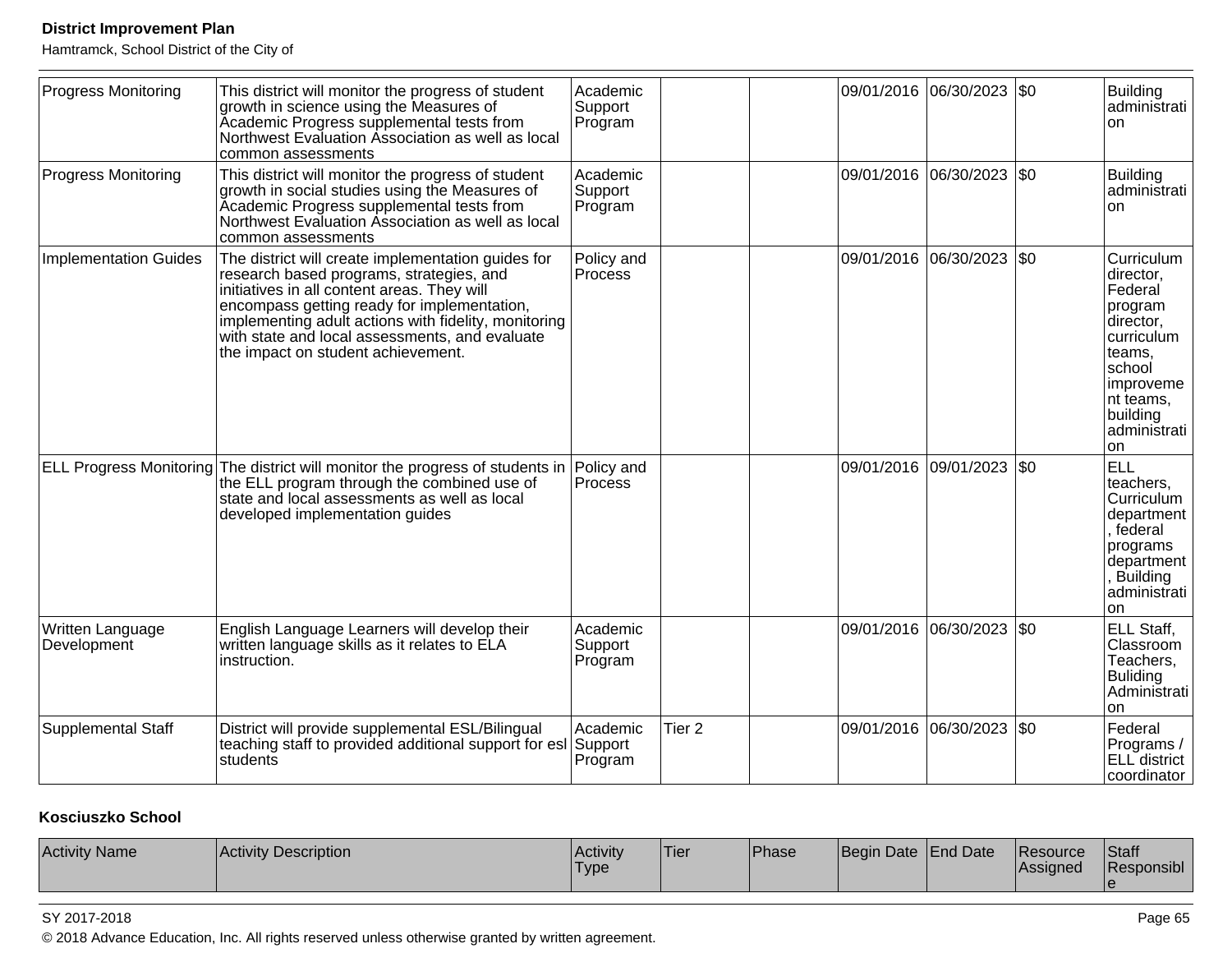Hamtramck, School District of the City of

| Summer Programs | Instructional staff will provide a summer program<br>focusing on all content areas in grades K-8. | <b>Academic</b><br>lSupport<br>Program |  |  | Implement   09/01/2016   06/30/2023   \$0 |  | <b>All summer</b><br>Ischool<br>Iteachers.<br>paraprofess<br>lionals and<br>administrat<br>lors. |
|-----------------|---------------------------------------------------------------------------------------------------|----------------------------------------|--|--|-------------------------------------------|--|--------------------------------------------------------------------------------------------------|
|-----------------|---------------------------------------------------------------------------------------------------|----------------------------------------|--|--|-------------------------------------------|--|--------------------------------------------------------------------------------------------------|

### **Holbrook School**

| <b>Activity Name</b> | Activity Description                                                                              | Activity<br><b>Type</b>        | Tier | <b>Phase</b> | Begin Date   End Date   | Resource<br>Assigned | Staff<br>Responsibl                                                                       |
|----------------------|---------------------------------------------------------------------------------------------------|--------------------------------|------|--------------|-------------------------|----------------------|-------------------------------------------------------------------------------------------|
| Summer Programs      | Instructional staff will provide a summer program<br>focusing on all content areas in grades K-8. | Academic<br>Support<br>Program |      | Implement    | 09/01/2016 06/30/2023 0 |                      | All summer<br>Ischool<br>teachers.<br> paraprofess<br> ionals and<br>administrat<br>lors. |

### **Early Childhood Elementary School**

| <b>Activity Name</b> | Activity Description                                                                              | <b>Activity</b><br><b>Type</b> | Tier | Phase     | Begin Date   End Date |                               | Resource<br>Assigned | Staff<br>Responsibl                                                                                 |
|----------------------|---------------------------------------------------------------------------------------------------|--------------------------------|------|-----------|-----------------------|-------------------------------|----------------------|-----------------------------------------------------------------------------------------------------|
| Summer Programs      | Instructional staff will provide a summer program<br>focusing on all content areas in grades K-8. | Academic<br>Support<br>Program |      | Implement |                       | $ 09/01/2016 06/30/2023 $ \$0 |                      | All summer<br>Ischool<br>Iteachers,<br><i>s</i> lparaprofess<br>lionals and<br>administrat<br>lors. |

## **Dickinson West Elementary School**

| <b>Activity Name</b> | <b>Activity Description</b>                                                                       | Activity<br>Type                | Tier | Phase            | Begin Date End Date       | Resource<br><b>Assigned</b> | Staff<br>Responsibl                                                                                    |
|----------------------|---------------------------------------------------------------------------------------------------|---------------------------------|------|------------------|---------------------------|-----------------------------|--------------------------------------------------------------------------------------------------------|
| Summer Programs      | Instructional staff will provide a summer program<br>focusing on all content areas in grades K-8. | Academic<br>Support<br> Program |      | <b>Implement</b> | 09/01/2016 06/30/2023 \$0 |                             | All summer<br>Ischool<br>teachers.<br><i><b>paraprofess</b></i><br>lionals and<br>administrat<br>lors. |